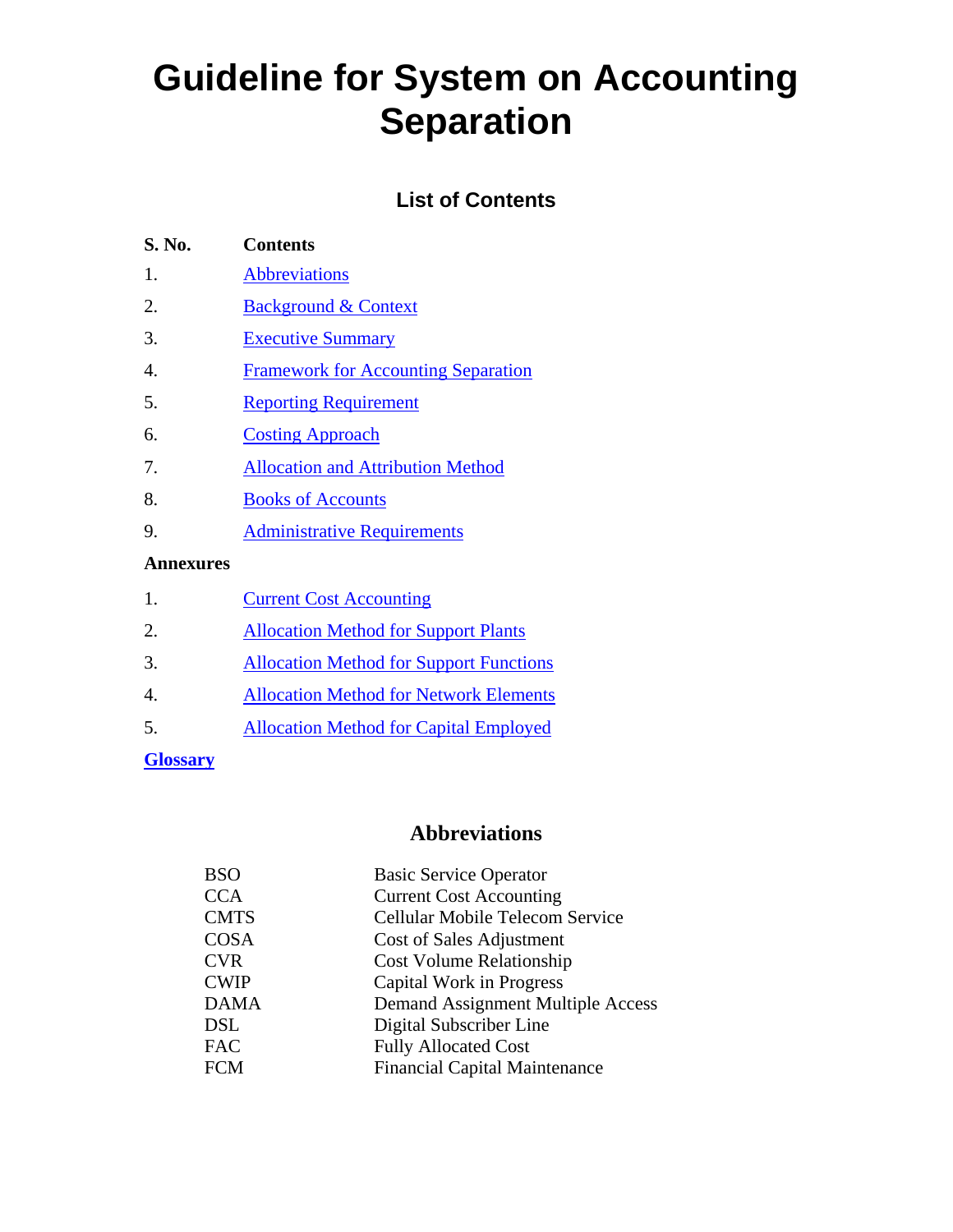| <b>GBV</b>   | <b>Gross Book Value</b>                               |
|--------------|-------------------------------------------------------|
| <b>GL</b>    | General Ledger                                        |
| <b>GMPCS</b> | <b>Global Mobile Personal Communication Service</b>   |
| <b>GPRS</b>  | <b>General Packet Radio Service</b>                   |
| <b>HCA</b>   | <b>Historical Cost Accounting</b>                     |
| <b>HCC</b>   | Homogeneous Cost Categories                           |
| <b>ICAI</b>  | Institute of Chartered Accountants Of India           |
| <b>ICWAI</b> | Institute of Cost and Works Accountants Of India      |
| <b>ILD</b>   | <b>International Long Distance</b>                    |
| <b>IPLC</b>  | <b>International Private Leased Circuit</b>           |
| <b>ISDN</b>  | <b>Integrated Service Digital Network</b>             |
| <b>ISP</b>   | <b>Internet Service Provider</b>                      |
| <b>LDCA</b>  | Long Distance Charging Area                           |
| <b>LRAIC</b> | Long Run Average Incremental Cost                     |
| <b>LRIC</b>  | Long Run Incremental Cost                             |
| <b>MEA</b>   | <b>Modern Equivalent Asset</b>                        |
| <b>MSO</b>   | Mobile Service Operator                               |
| <b>MWCA</b>  | Monetary Working Capital Adjustment                   |
| <b>NBV</b>   | <b>Net Book Value</b>                                 |
| <b>NLD</b>   | <b>National Long Distance</b>                         |
| <b>OASM</b>  | <b>Operator-specific Accounting Separation Manual</b> |
| <b>OCM</b>   | <b>Operating Capital Maintenance</b>                  |
| <b>PCO</b>   | <b>Public Call Office</b>                             |
| <b>PMRTS</b> | <b>Public Mobile Radio Trunking Service</b>           |
| <b>POTS</b>  | Plain Old Telephone Service                           |
| <b>PSTN</b>  | Public Switched Telephone Network                     |
| <b>RBI</b>   | Reserve Bank of India                                 |
| <b>RoCE</b>  | Return on Capital Employed                            |
| <b>SAS</b>   | <b>System on Accounting Separation</b>                |
| <b>SDCA</b>  | Short Distance Charging Area                          |
| <b>SMS</b>   | <b>Short Message Service</b>                          |
| <b>SSA</b>   | <b>Secondary Switching Area</b>                       |
| <b>TDMA</b>  | <b>Time Division Multiple Access</b>                  |
| <b>TRAI</b>  | Telecom Regulatory Authority of India                 |
| <b>VSAT</b>  | Very Small Aperture Terminal                          |
| <b>WACC</b>  | Pre-Tax Weighted Average Cost of Capital              |
| <b>WLL</b>   | Wireless in Local Loop                                |

# **Chapter-1**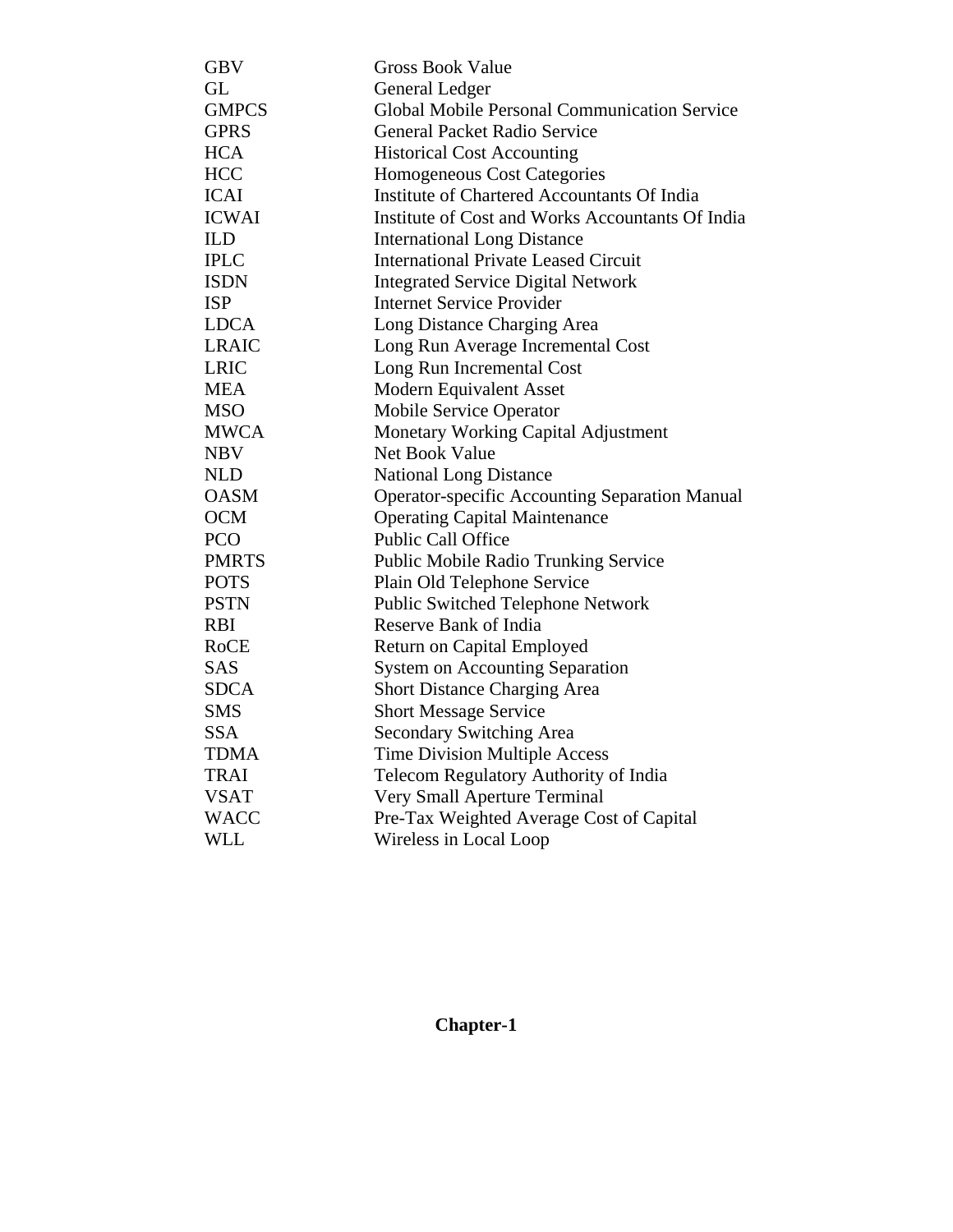#### **Background and Context of the System on Accounting Separation**

- 1.1 1.1 An essential ingredient of any effective regulatory framework for infrastructure service like electricity, telecom or railways is the arrangement, which enables the system to generate accounting statements for regulatory and management purposes. This creates capabilities of analyzing costs, revenues and capital employed in major areas of an operator's business. Failure in designing appropriate accounting procedures is often one of the key reasons for not realizing the potential gains of restructuring the sector by opening it up to competition. Working out the cost of providing a particular service is, therefore, the first and most important step in creating a fair, transparent and just regulatory environment.
- 1.2 1.2 Financial reporting at the corporate/entity level presents aggregate information, which may not provide the Regulator with the details required for regulatory purposes such as:
	- measuring financial performance of products/network services and services;
	- monitoring licensees' returns on products/network services and services regulated with price ceilings;
	- identifying cross subsidization practices, which influence the profitability of any segments;
	- understanding the inter-operator arrangements in terms of their associated pricing and costs; and
	- monitoring the adequacy of access deficit charge payable by the contributing licensees.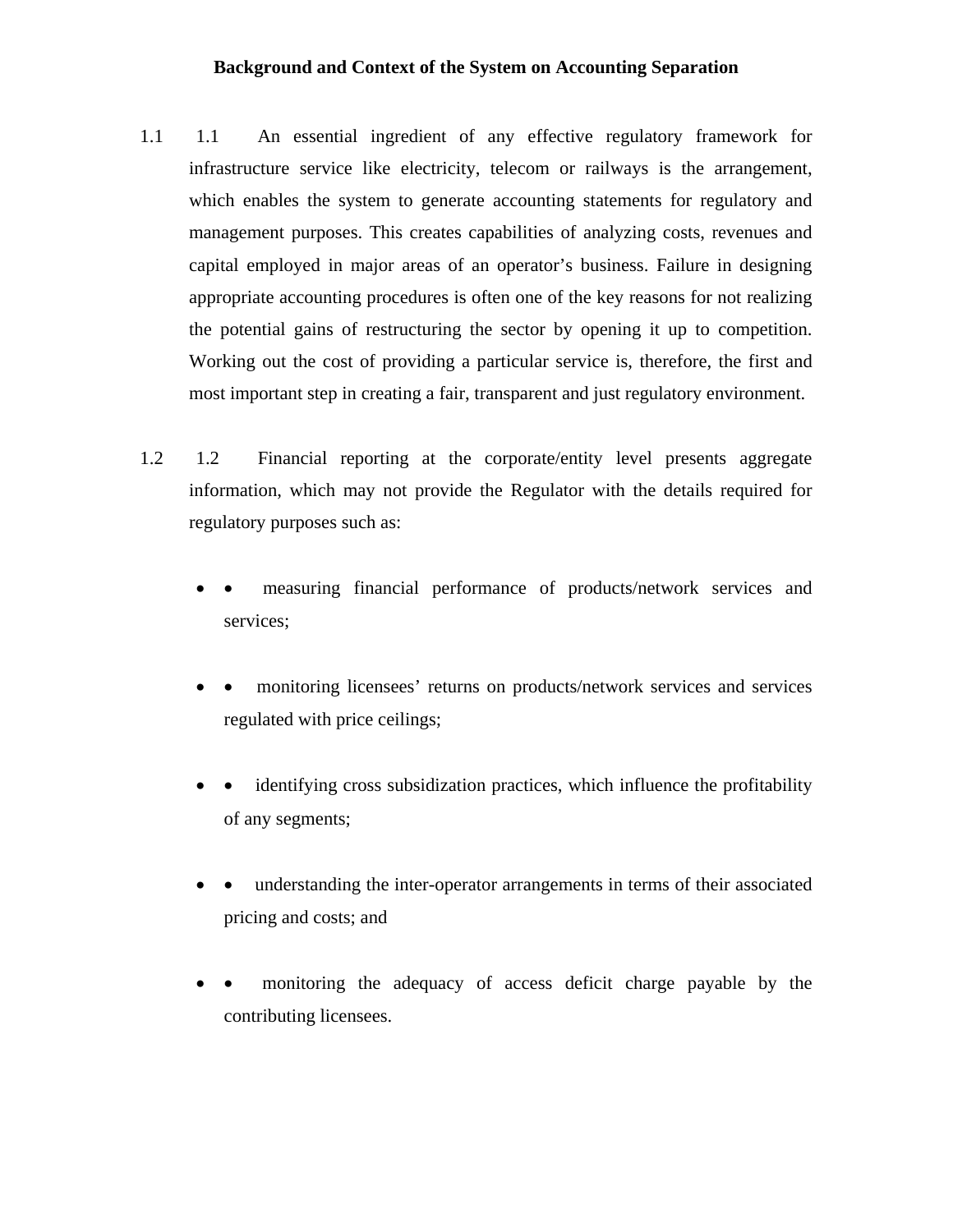- 1.3 1.3 The System on Accounting Separation (*hereinafter refer to as SAS*) is significant from the regulatory perspective in a multi-operator environment. The objective of Accounting Separation and Formats for Accounting/ Regulatory Statements is to make available to TRAI and managements the capability to analyze the costs, revenues and capital employed in major areas of a service provider's business. Accounting Separation facilitates the availability of more detailed information on costs on a regular basis with greater transparency.
- 1.4 1.4 Current capabilities of information and tools available to TRAI for purposes of tariff and cost analysis does not present a complete picture/scenario to allow TRAI to effectively carry out its mandated tasks. During tariff-rebalancing exercise of 1999 and subsequent efforts aimed at establishing a cost-based tariff regime for telecom tariffs in India, lack of information base for determining costbased charges proved to be a major hindrance. The process of aggregating information provided by service providers had its limitation for the purpose of tariff and cost analysis. Thus was felt the need for a more detailed and disaggregated information.
- 1.5 1.5 **The TRAI Act 1997, as amended by the TRAI (Amendment) Ordinance 2000, mandates that every service provider shall maintain such books of account or other documents as may be prescribed [Refer Section 12 (3)]. The Central Government may, by notification, make rules prescribing the category of books of account or other documents, which are to be maintained (Refer Section 35 (2)(d)). The SAS constitutes the guidelines to be followed by the service providers in maintaining their Books of Account.**
- 1.6 1.6 In accordance with its established practice, the Authority initiated a public consultative practice, with the release of a consultation paper on May 4, 2000 on "Accounting Separation and Formats for Accounting/Regulatory Statements". Open house sessions were also conducted on the subject in Delhi, Mumbai, Kolkota and Chennai between July 27 and August 28, 2000. The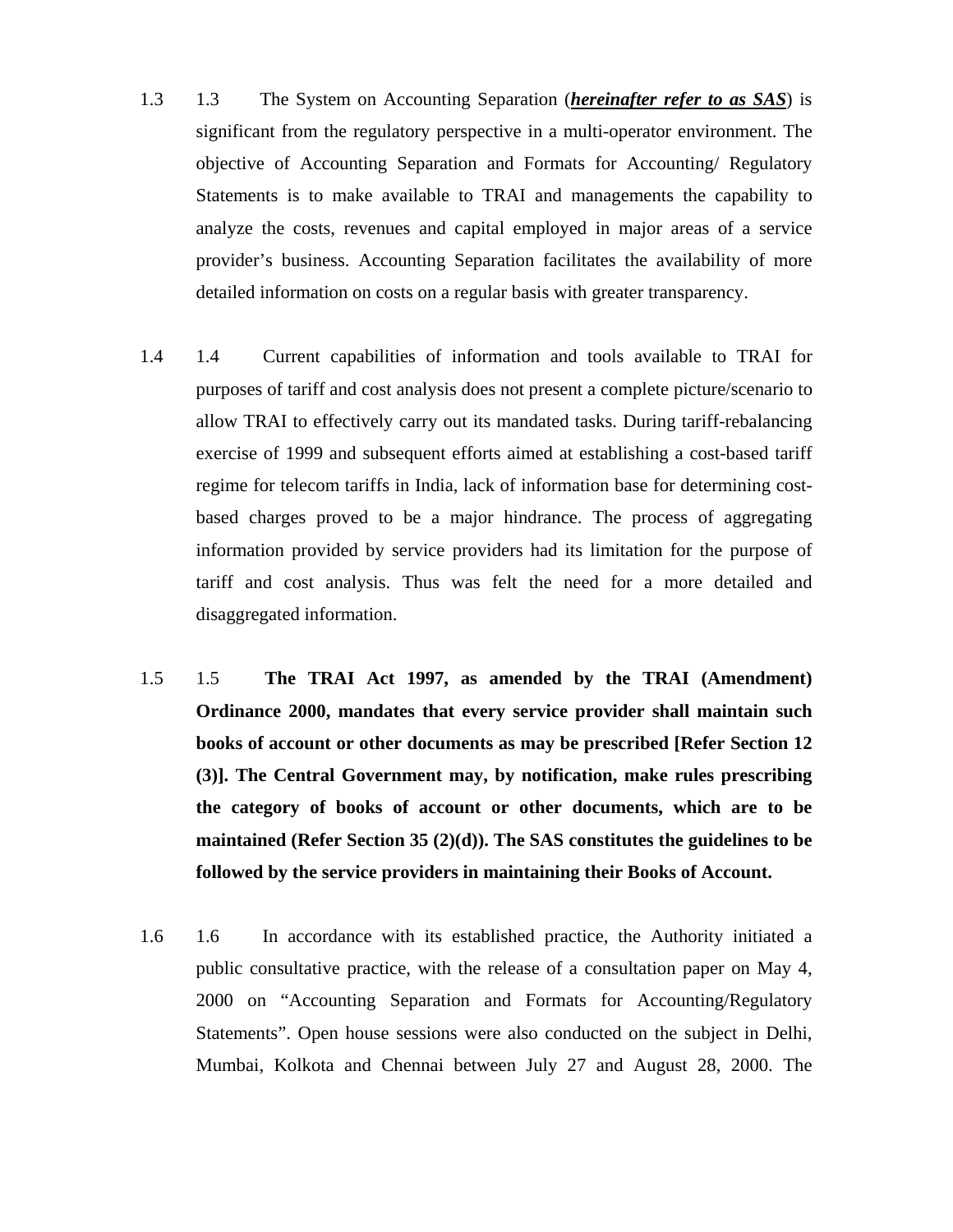consultation process was expected to result in formation of the Accounting Manual that would prescribe TRAI's requirements with respect of SAS and reporting practices to be adhered to by the licensees for enabling the Authority to meet its regulatory objectives.

- 1.7 1.7 In the light of above, TRAI commissioned a study to establish a system for generation of Accounting Statements by service providers in the telecom segment for regulatory and management purposes. On the basis of the study, a Draft SAS containing the conceptual framework of the Accounting Separation and Reporting and detailed formats for Accounting Separation was circulated amongst all major service providers with a view to eliciting comments from them. To explain the conceptual framework and to provide clarifications in this regard, TRAI organised five different presentations for BSNL and MTNL, VSNL, ABTO, COAI and ISPAI. A number of comments were received on substantive and procedural issues, which included applicability of Accounting Rules, time frame for implementation of SAS, Costing Approaches and Cost Allocation Principles, Audit requirements, extent of Geographical Separation, Product/network service-wise separation and other aspects relevant to implementation of Accounting Separation. **All such inputs have been taken into consideration while finalising the SAS.**
- 1.8 1.8 The SAS would provide the basis for an "Operator-specific Accounting Separation Manual (OASM)" to be prepared by each service provider. The OASM would contain operator specific detailed procedures for implementation of the Accounting Separation and Reporting requirements mentioned in the SAS. **Details of the prescribed system have been discussed in subsequent chapters.**
- 1.9 1.9 It is well understood and appreciated that accounting system currently being followed by the operators may require changes/ up-gradation to meet the envisaged SAS and reporting requirements. However an endeavour has been made to follow the existing accounting practices and standards to the extent possible to minimise the changes. (After the corporatisation of the Department of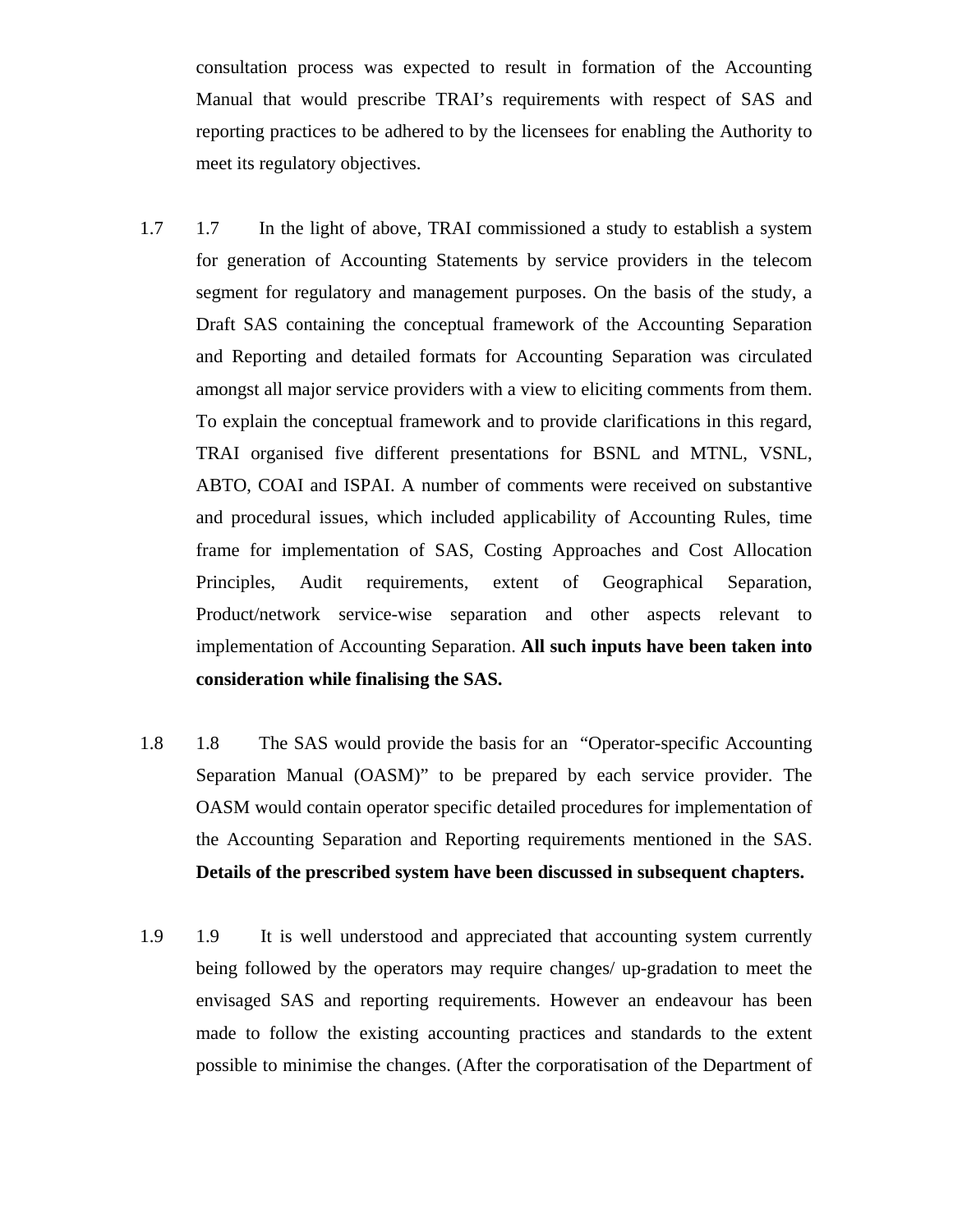Telecom Services, all the operators are governed by the Companies Act, 1956, accounting standards issued by the Institute of Chartered Accountants of India (ICAI) and generally accepted accounting practices and principles.)

1.10 1.10 The reporting to TRAI does not in any manner replace the present accounting and reporting requirements under any other statute.

# **Chapter - 2**

#### **Summary of the System on Accounting Separation**

- 2.1 2.1 The TRAI Act 1997, as amended by the TRAI (Amendment) Ordinance 2000, mandates that every service provider shall maintain such books of account or other documents as may be prescribed [Refer Section 12 (3)]. The Central Government may, by notification, make rules prescribing the category of books of account or other documents, which are to be maintained (Refer Section 35  $(2)(d)$ ).
- 2.2 2.2 The SAS constitutes the set of guidelines to be followed by the service providers in maintaining their Books of Account. The SAS and Reporting requirements have been discussed at length in the succeeding chapters; however, a summary is given in the succeeding paras.
- 2.3 2.3 **Applicability** All the companies, which are engaged in one or more of the following telecommunication activities, are required to separate their accounts in the manner discussed in the SAS.
	- Basic Telephone Service
		- Fixed Telephone service
		- Limited Mobility service
	- National Long Distance Service
	- **International Long Distance Service**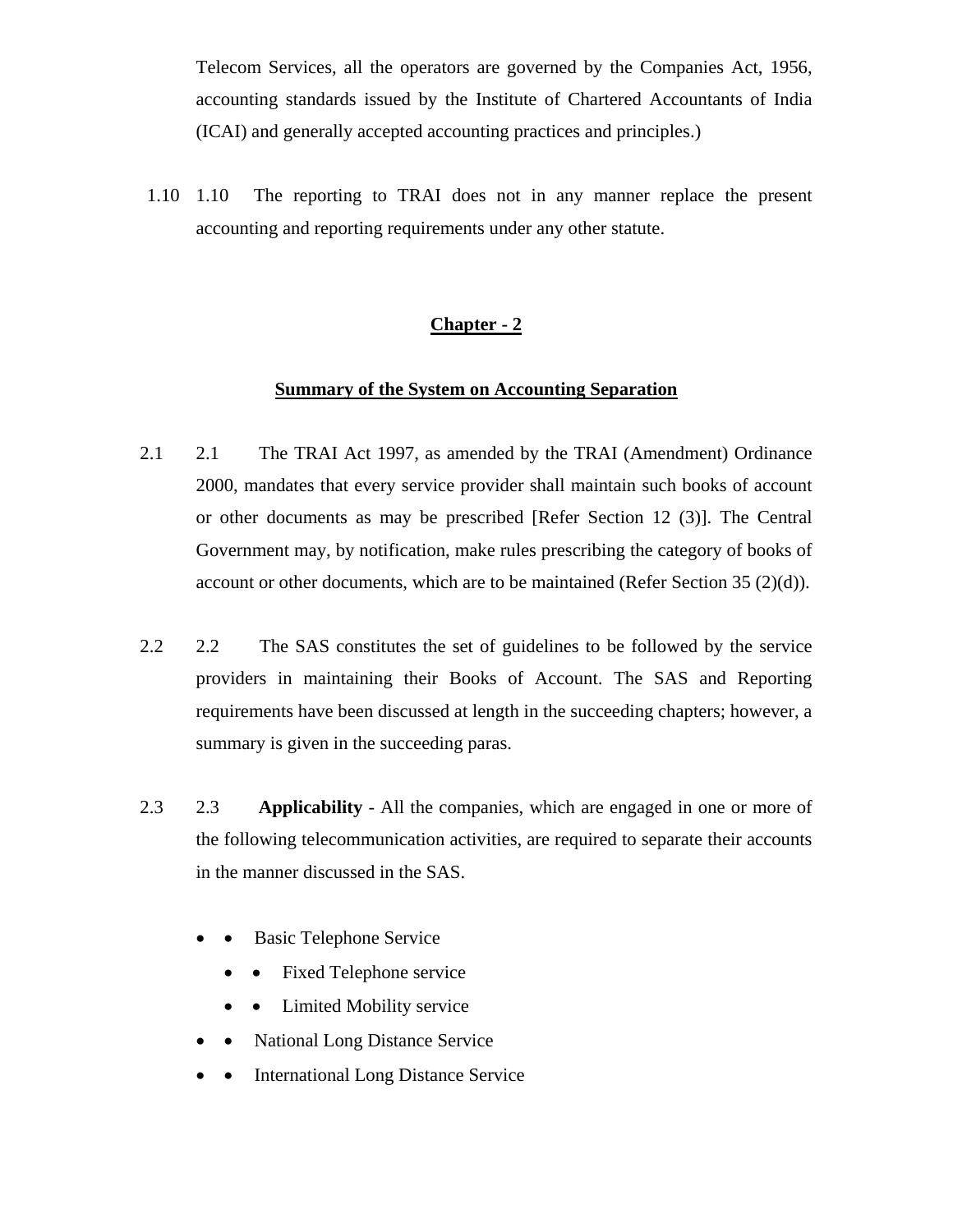- • Cellular Mobile Telephone Service
- • Very Small Aperture Terminal Service (VSAT)
- Radio Paging Service
- • Public Mobile Radio Trunk Service (PMRTS)
- • Global Mobile Personal Communication Service (GMPCS)
- **Internet Service**

The framework of Accounting Separation has been discussed in Chapter 3. It is pertinent to note that detailed Accounting Separation has been prescribed for integrated service providers, whereas considering the cost of Accounting Separation, a much simpler framework for Accounting Separation has been prescribed for companies providing services in single circle or city and those companies providing services like Radio Paging, PMRTS, GMPCS, VSAT.

- 2.4 2.4 **Schedule for implementation of Accounting Separation** Every company, required to implement SAS, shall, in respect of each of its financial year commencing on or after the date of notification the rules for implementation of SAS.
- 2.5 2.5 **Framework for Accounting Separation** The accounts have to be separated in the following segments:
	- **Type of Operating License/Service The accounts have to be separated** for each telecom service. This separation has been prescribed to measure financial performance of individual services and to identify Cross Subsidization, if any, across services.
	- • **Geographical Area** Department of Telecommunication (DoT) has issued licenses to the telecom service providers mostly geographical areawise. To review and compare results across licensed areas, this form of Accounting Separation has been prescribed.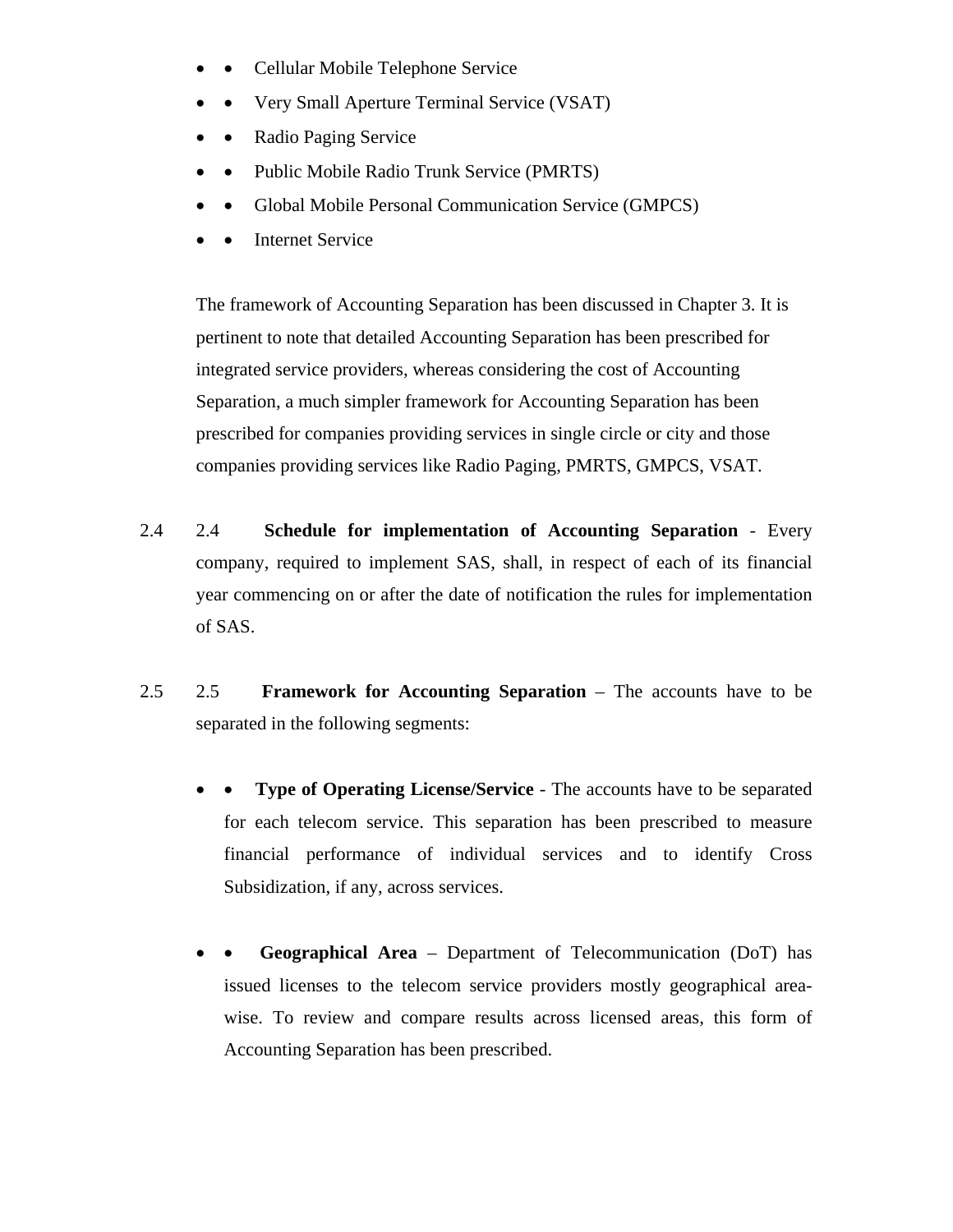- • **Product/Network service**  The term "product/network service" for Accounting Separation means a service within a licensed service, which is priced or regulated separately. The separation of accounts of products/network services is required, to make transparent the costs involved in the provision of that product/network service.
- • **Network Cost** Separation of network cost has been prescribed to unbundle **cost** of network elements. Unbundled cost of network elements provides the basis to study the cost of interconnection arrangement and also provides inputs for cost-based tariffs.
- 2.6 2.6 **Reporting Requirements**  Every company, implementing SAS, shall submit following statements, in the manner laid down in part II of guidelines on SAS.

| S. No.         | <b>Information</b>                                                                                             |
|----------------|----------------------------------------------------------------------------------------------------------------|
| -1             | A statement, showing profit and loss account for a geographical area.                                          |
| 2              | A statement, showing product/network service wise profit/loss account                                          |
| 3              | A statement, showing network element wise total cost and cost per unit of usage.                               |
| $\overline{4}$ | A statement showing allocation of network cost (network element wise) to various products/network<br>services. |
| 5              | A statement showing total network cost allocated to various products/network services.                         |
| 6              | A statement showing capital employed in a geographical area.                                                   |
| $\tau$         | A statement showing allocation of capital employed to various network elements.                                |
| 8              | A statement showing category wise fixed assets and depreciation.                                               |
| 9              | A statement showing category wise fixed assets and depreciation for each network element.                      |
| 10             | A statement showing category wise fixed assets and depreciation for other profit centre and cost centres.      |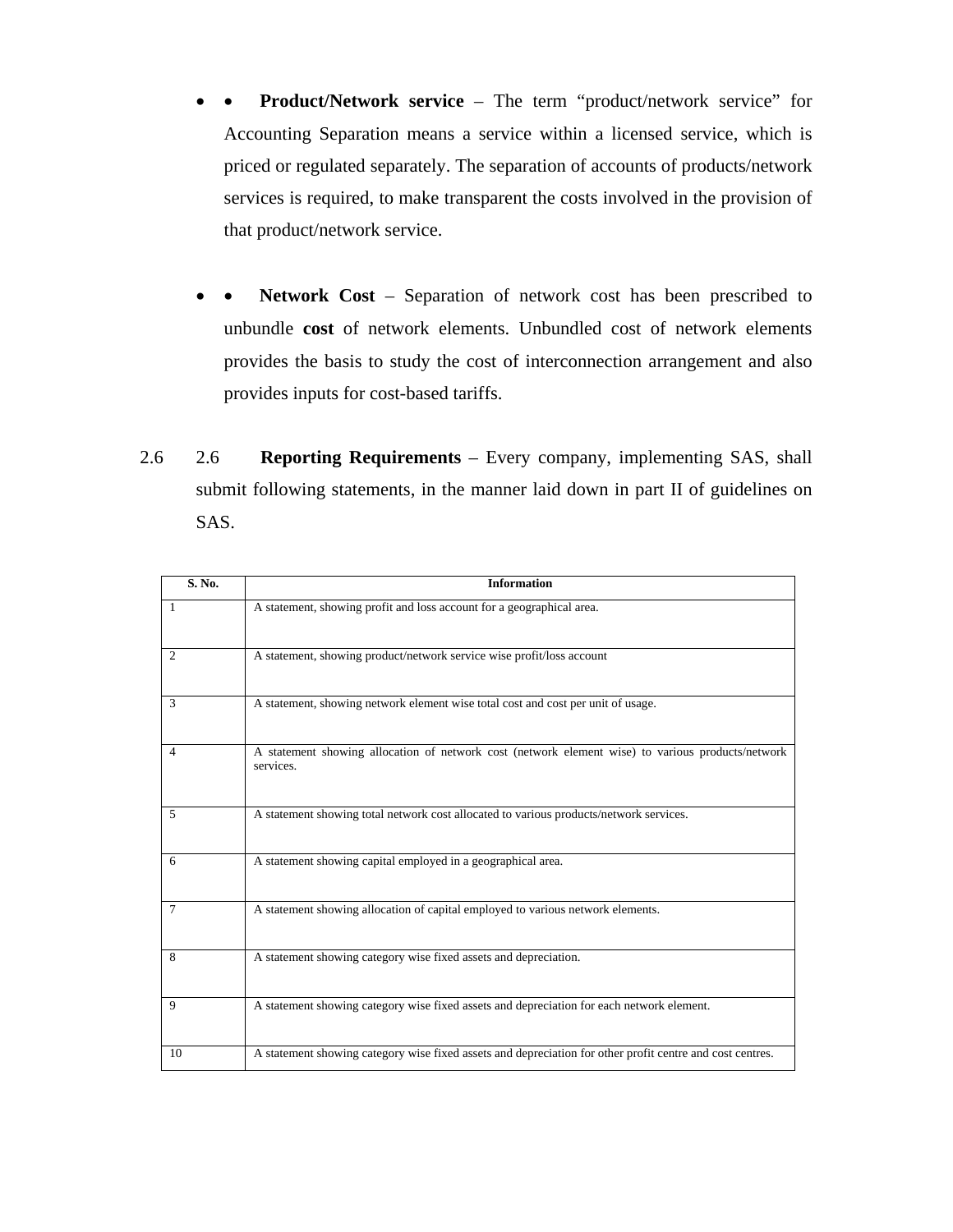| S. No.         | <b>Information</b>                                                                                                        |
|----------------|---------------------------------------------------------------------------------------------------------------------------|
|                |                                                                                                                           |
|                | A statement showing reconciliation of service wise profit and loss account with the company's profit and<br>loss account. |
| $\overline{2}$ | A statement on non-financial information relating to tariff, revenue, network, traffic etc.                               |

- 2.7 2.7 **Periodicity of Report Submission** Accounting Separation Statements shall be submitted to TRAI on an annual basis. The reporting period would be the same as being followed by the operators for preparing the Annual Financial Accounts under the Companies Act, 1956. In case, the above reporting period consists of more than 12 calendar months but does not exceed 15 months, a breakup of the results for the 12 months and the balance period is not required. In case the reporting period exceeds 15 months, break up of the results into 12 months and the balance period is required for reporting to TRAI. The operators are required to submit the reports within 6 months of the accounting year-end.
- 2.8 2.8 **Cost Accounting Concept** Historical Cost Accounting is the conventional Accounting Method, wherein assets are valued and depreciated at the cost recorded at the time of their purchase. The Current Cost Accounting Methodology prescribes valuation of assets and liabilities at current costs. As per the Indian Accounting Standards, preparation of accounts under CCA is not mandatory. However, in the context of telecom industry, where cost trends rapidly leave historic accounts out of step with current realities, Current Cost Accounting is considered to be more relevant for analyzing costs and revenues. In view of this, the **Accounting Separation Statements would have to be generated on the Historical Cost as well as the Current Cost basis. It is well understood that implementation of CCA involves extensive revaluation exercise. Preparation of CCA adjustments require detailed inputs in terms of description of assets, capital asset costs, age profile of assets, etc. In view of the above;**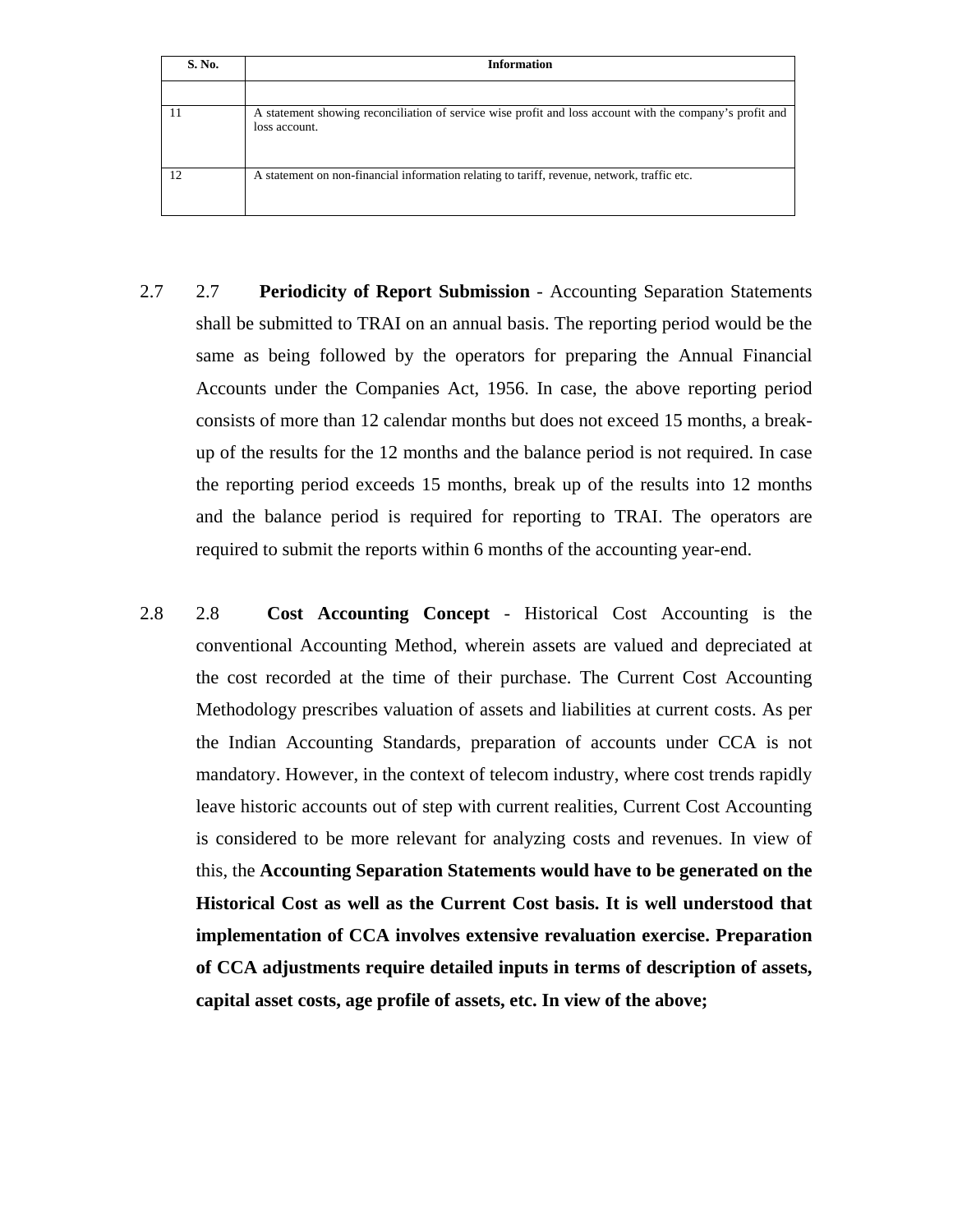- • **Accounting Separation will be initiated on Historical Cost Accounting basis. However, the operators would have to gear up their systems and create necessary database so as to follow CCA within a period of 2 years. During this period, Accounting Separation on historical base has to be stabilized.**
- • **In order to minimize the efforts involved in CCA, it is proposed that reporting on CCA basis will be done every second year unlike reporting on HCA basis, which will be done every year.**
- • **CCA will be followed by those operators who have been in the operations for more than 3 years.**
- 2.9 2.9 **Weighted Average Cost of Capital** Fixed Assets have an Opportunity Cost in terms of interest or return that could have been earned if the initial amount was invested in a financial asset of equivalent risk. Therefore, operators are to be given a rate of return for fixed assets in order to justify its acquisition. This Required Rate of Return for Accounting Separation will be taken as pre-tax Weighted Average Cost of Capital (WACC). Mathematically,

$$
Pre Tax WACC = \frac{Re^* \omega_1}{(1-T)} + Rd^* \omega_2
$$

where,

 $R_d$  = Cost of debt

 $R_e$  = Cost of equity capital

 $T =$ Corporate Tax rate

<sup>ω</sup>*1 = proportion of equity in capital structure* 

<sup>ω</sup>*2 = proportion of debt in capital structure* 

and 
$$
\omega_1 + \omega_2 = 1
$$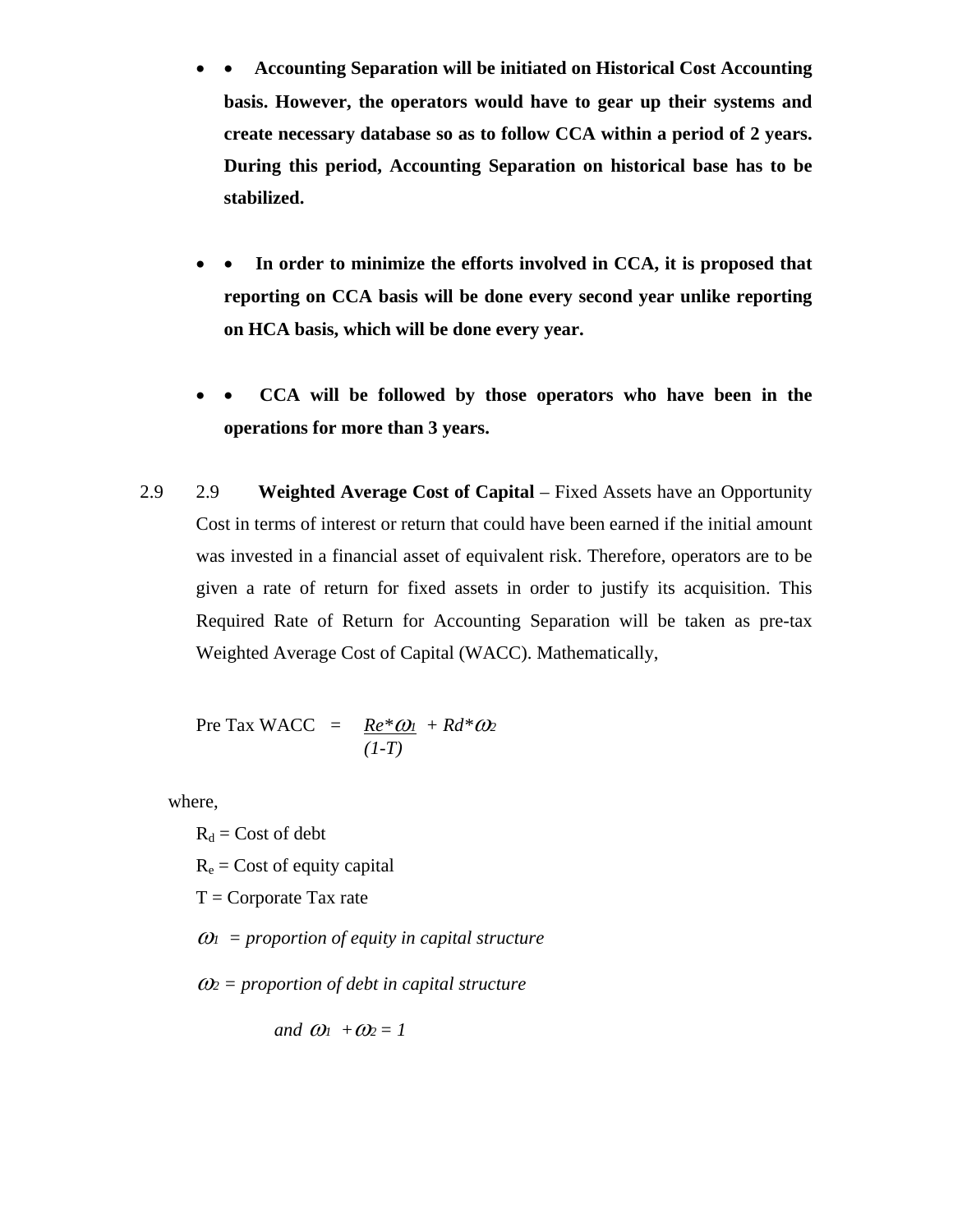The Cost of Capital is to be proportionately added to the network elements to work out overall cost of network elements. TRAI may prescribe appropriate value of Cost of Capital from time to time.

- 2.10 2.10 **Books of Account** The licenses to provide telecom services have been issued to only those companies, which are registered under the Companies Act, 1956. Therefore, all licensed telecom operators are required to maintain Books of Account prescribed under Section 209 of the Companies Act, 1956. In addition, they are also maintaining Books of Account and financial records as per the generally followed Accounting Practices. By and large, these records would form the underlying records for Accounting Separation. However, to accommodate specific requirements of the SAS, certain additional information may have to be maintained and may require changes in formats in the existing records. These changes required in existing records are discussed below:
	- a. a. **Fixed Asset Records** The following additional information need to be captured in the fixed asset register to facilitate the accounting separation exercise:
		- The assets register be maintained geographical area wise for each service, for example circle wise asset records in case of a basic service operator.
		- • Within a geographical area, separate sections would have to be maintained for each network element. This would help in determining total capital cost of a particular network element. For example optical fiber cable will have to be mapped to network element for which it is used such as local exchange to local exchange, transmission between local exchanges to transit switch, or for providing access to the subscribers.
		- Each asset record would have to be kept within the section for a network element to facilitate any split/ merger of network elements in future.
		- In case an item is used for more than one element/cost centre, the same would have to be identified in the register.
		- The cost of up-gradation or subsequent additions/deletion to the existing equipment would have to be tracked with the original cost. The details pertaining to the date of addition, nature of addition, etc. would have to be recorded in respect of the additions.
		- • For common assets such as land and building, etc. details of the network elements / department using the assets along with proportion of use would have to be maintained.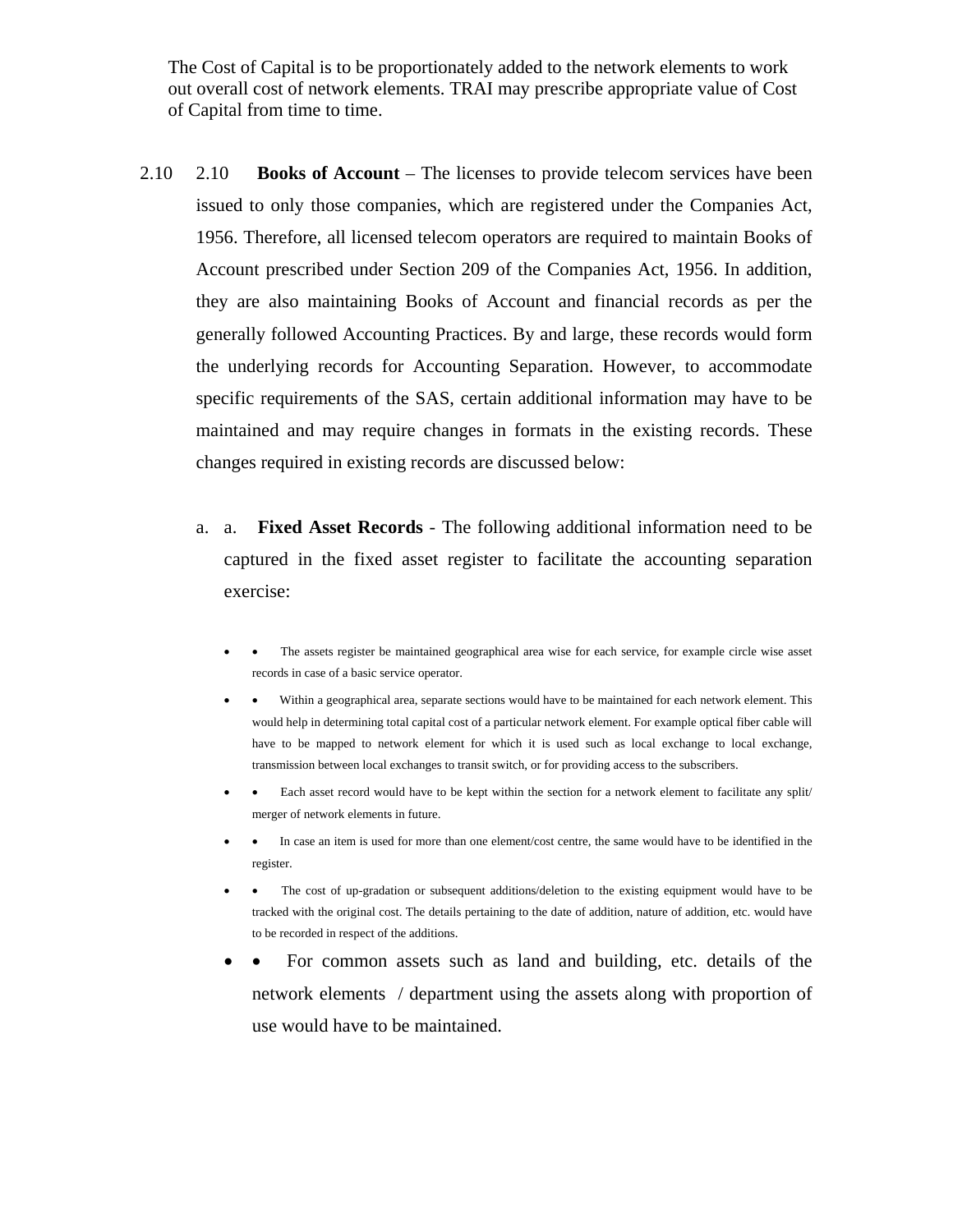- b. b. **Costing Approach**  In order to generate accounting separation reports, the operators would need to have an appropriate costing system in place, which would enable generation of prescribed reports. The non- financial data required for attribution of costs would also have to be maintained. Based on the costing system, the revenue, costs, assets, liabilities or any other information maintained in financial records would have to be attributed, allocated or apportioned to various profit centers and cost centers, which is discussed in chapter 6.
- 2.11 2.11 **Operator-specific Accounting Separation Manual** Principles for Allocation and Attribution of Cost and Revenue have been discussed in detail. To implement SAS, each operator would be required to prepare an Operator- specific Accounting Separation Manual. OASM would give description of procedure that would have to be followed to implement the Accounting Separation and reporting requirements. OASM would have to contain a comprehensive and complete documentation of the policies, principles and methodologies that the operators would follow in preparing the Accounting Separation reports. The manual would have to be prepared and filed with TRAI within three months after the necessary rules have been issued by the Central Government.
- 2.12 2.12 **Confidentiality**  TRAI would use the information provided by the Operators for its regulatory duties and limit the disclosure of such information to its staff and advisors/consultants as considered necessary. TRAI may however disclose full/part of the information only if it is considered necessary in public interest. However, before making public any confidential information, an opportunity would be given to the Operators for raising objections to such public disclosure. TRAI may however overrule such objections if considered necessary in the public interest.
- 2.13 2.13 **Audit** The reports to be submitted to TRAI would need to be audited by an independent auditor. The auditor would be appointed by the Operator who is a practising member of the Institute of Chartered Accountants of India (ICAI) and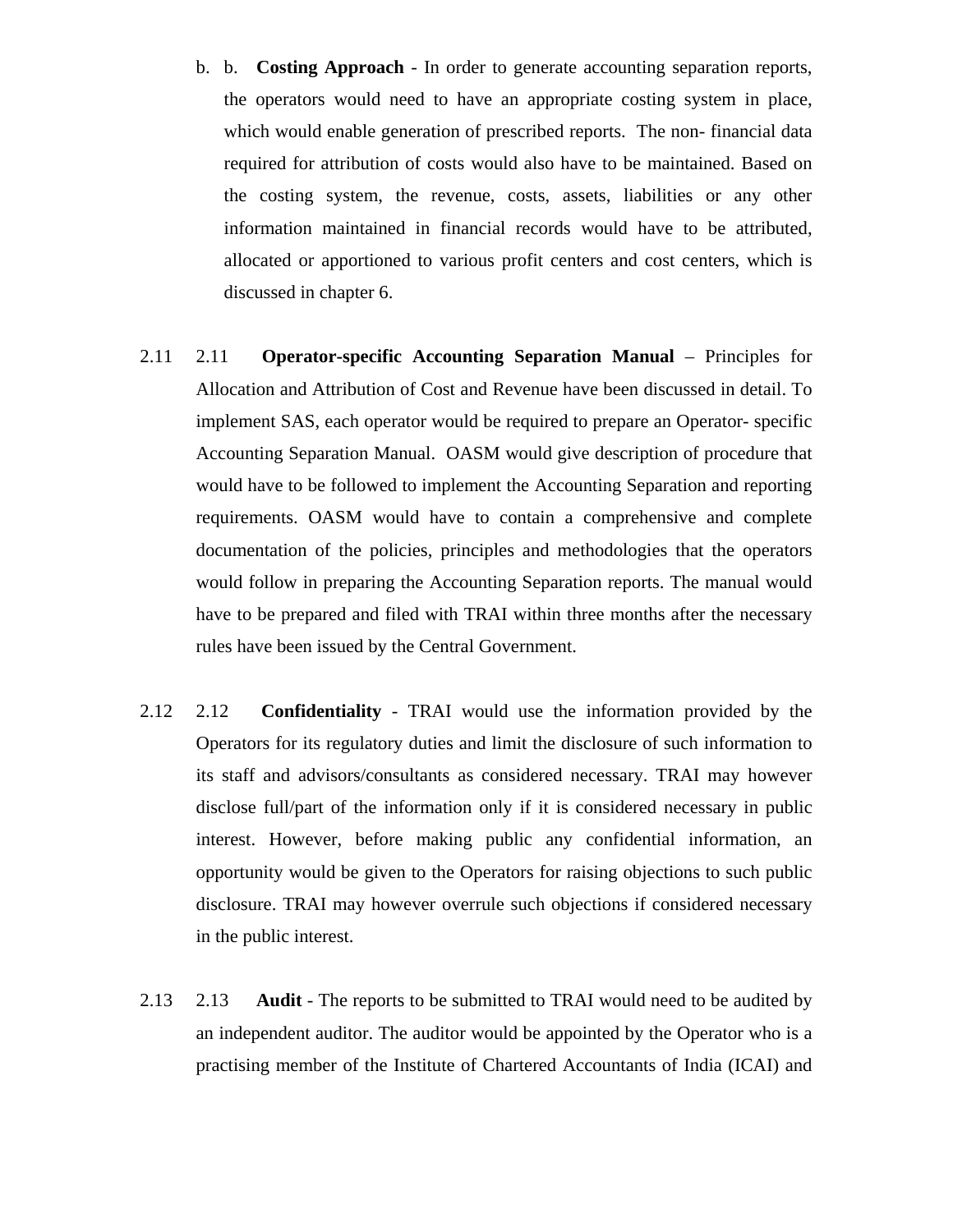is eligible to be appointed as statutory auditor under the Companies Act, 1956 or any member of the Institute of Cost and Works Accountants of India (ICWAI) who is eligible to be appointed as cost auditor under the Companies Act, 1956. The existing auditor who is appointed by a service provider under the provisions of section 224 and 225 of the Companies Act, 1956 shall also be entitled to audit statements to be submitted to TRAI. The auditor in his report shall express his opinion on the following:

- Whether the accounting separation statements for the reporting period have been properly drawn up in accordance with the rules and guidelines issued by TRAI on SAS.
- Whether he has received all information and explanations necessary for the purpose of audit.
- 2.14 2.14 The reporting to TRAI does not in any manner replace the present accounting and reporting requirements under any other statute.

## **Chapter-3**

#### **Framework for Accounting Separation**

- 3.1 3.1 In this chapter framework of Accounting Separation has been discussed in detail, which requires the accounts to be separated into following segments:
	- Type of Operating License/Service
	- Geographical area
	- Separation of Network Cost from other than Network Costs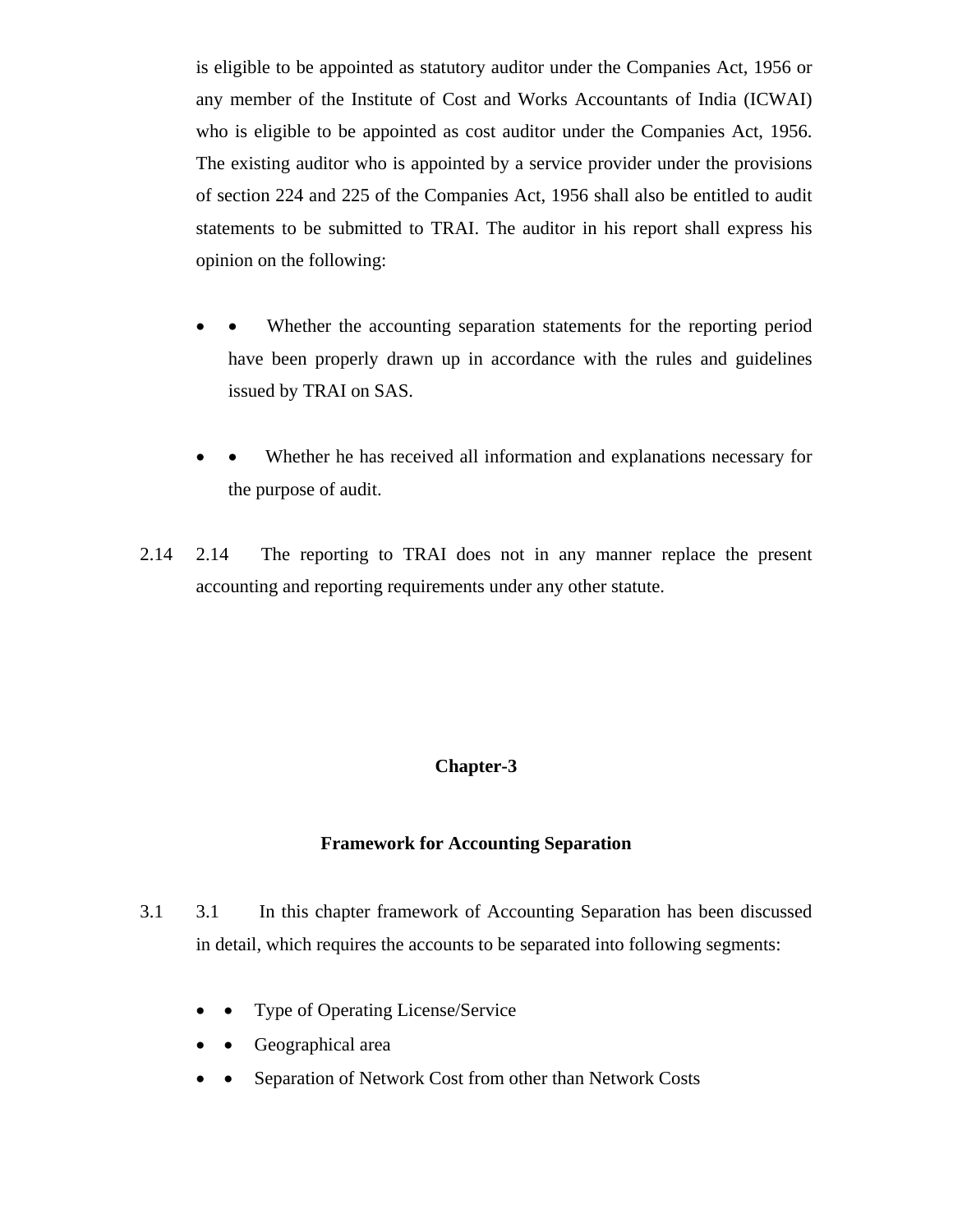Product/network service

## **License/Service-wise Separation:**

- 3.2 3.2 This separation has been prescribed to measure financial performance of individual services and to identify cross-subsidisation across services. The results from this separation provide an indication year-over-year of the service provider's financial performance within each of the service.
- 3.3 3.3 The accounts should be separated for each of the following telecommunication services:
	- Basic Telephone Service (including those provided using Wireless in Local Loop)
		- o o Fixed Line service
		- o o Limited Mobility service
	- National Long Distance Service (NLD)
	- International Long Distance Service (ILD)
	- Cellular Mobile Telephone Service (CMTS)
	- • Very Small Aperture Terminal Service (VSAT)
	- Internet Service

 $\blacksquare$ 

- Radio Paging Service (Paging)
- Public Mobile Radio Trunk Service (PMRTS)
- Global Mobile Personal Communication Service (GMPCS)
- • Other telecommunication services
- 3.4 3.4 If the company is engaged in any activity, which cannot be classified as a telecommunication service, the particulars relating to utilization of material, labour and other items of cost in so far as they are applicable to such other activities shall not be included in the activities referred to in para 3.3 above.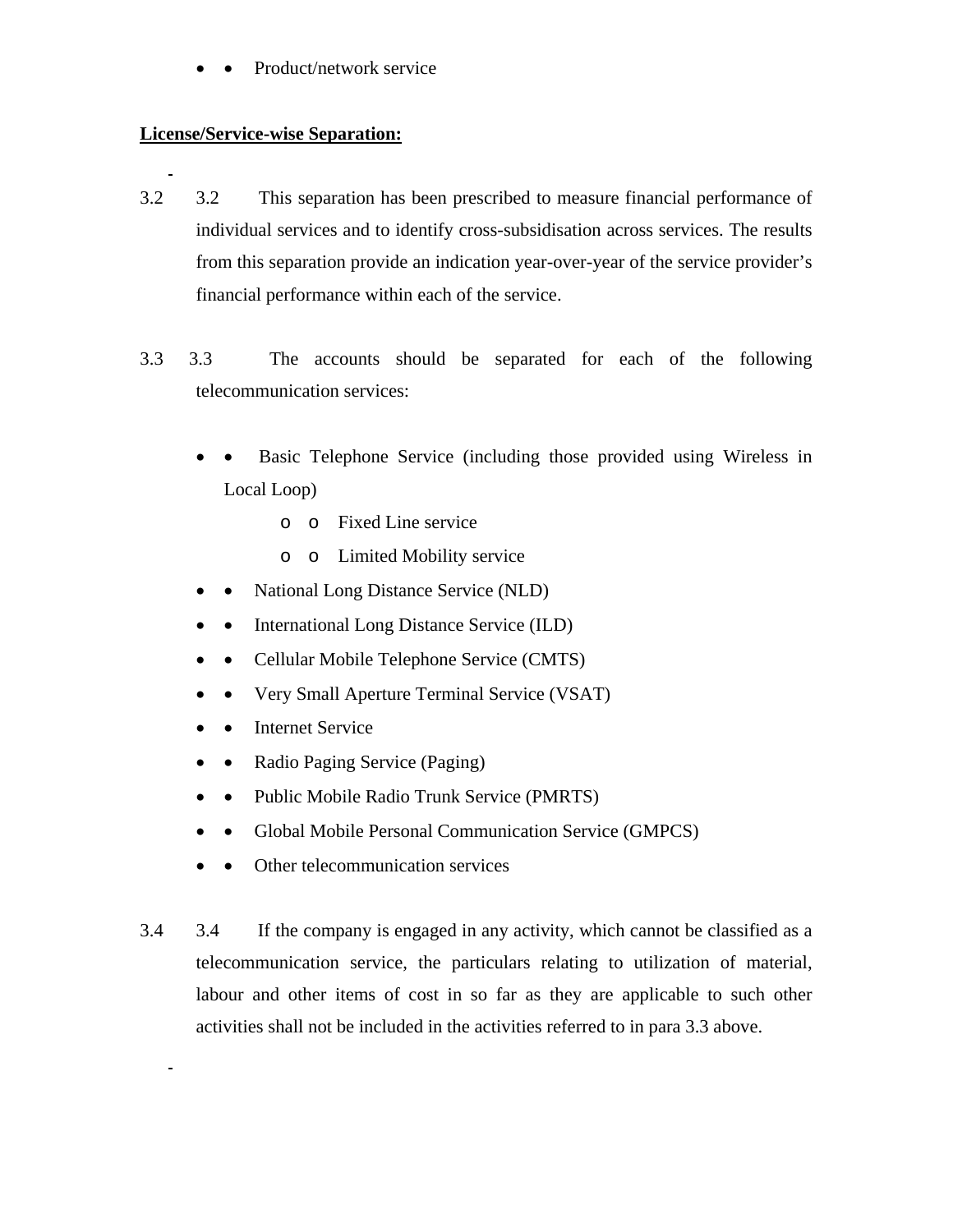#### **Geographical, Network-Elements and Products/Network Services Separation:**

- 3.5 3.5 The licenses have been issued for telecom services geographical areawise. For example, Licenses for Basic Telecom Service have been issued for telecom circles and for two metro cities, whereas for Cellular Mobile Telephone service, these have been issued for telecom circles and for metro cities. To review and compare the results, across licensed areas, geographical Accounting Separation has been prescribed.
- 3.6 3.6 The term "product/network service" for Accounting Separation means a sub-service within a licensed service, which is priced or regulated separately. The separation of accounts for product/network service is intended to make transparent the costs involved in the provision of that product/network service and also to distinguish these costs from those network costs that relate to the provision of interconnect services.
- 3.7 3.7 Once the conceptual framework for Accounting Separation has been defined, there is need to specify classification and assignment guidelines to translate the conceptual framework into an operational costing system. The separation of network cost from other than network costs has been prescribed to provide a base for allocation of common network amongst services/products/network services. It also provides a basis to study the cost of interconnection arrangement and inputs for cost-based tariffs.
- 3.8 3.8 The accounts within each service should be further separated for geographical segmentation of network elements and products/network services. This should be done in the manner defined in subsequent paragraphs.

4

3.9 3.9 To un-bundle cost of network elements, various network architectures and technologies were studied and following observations were made: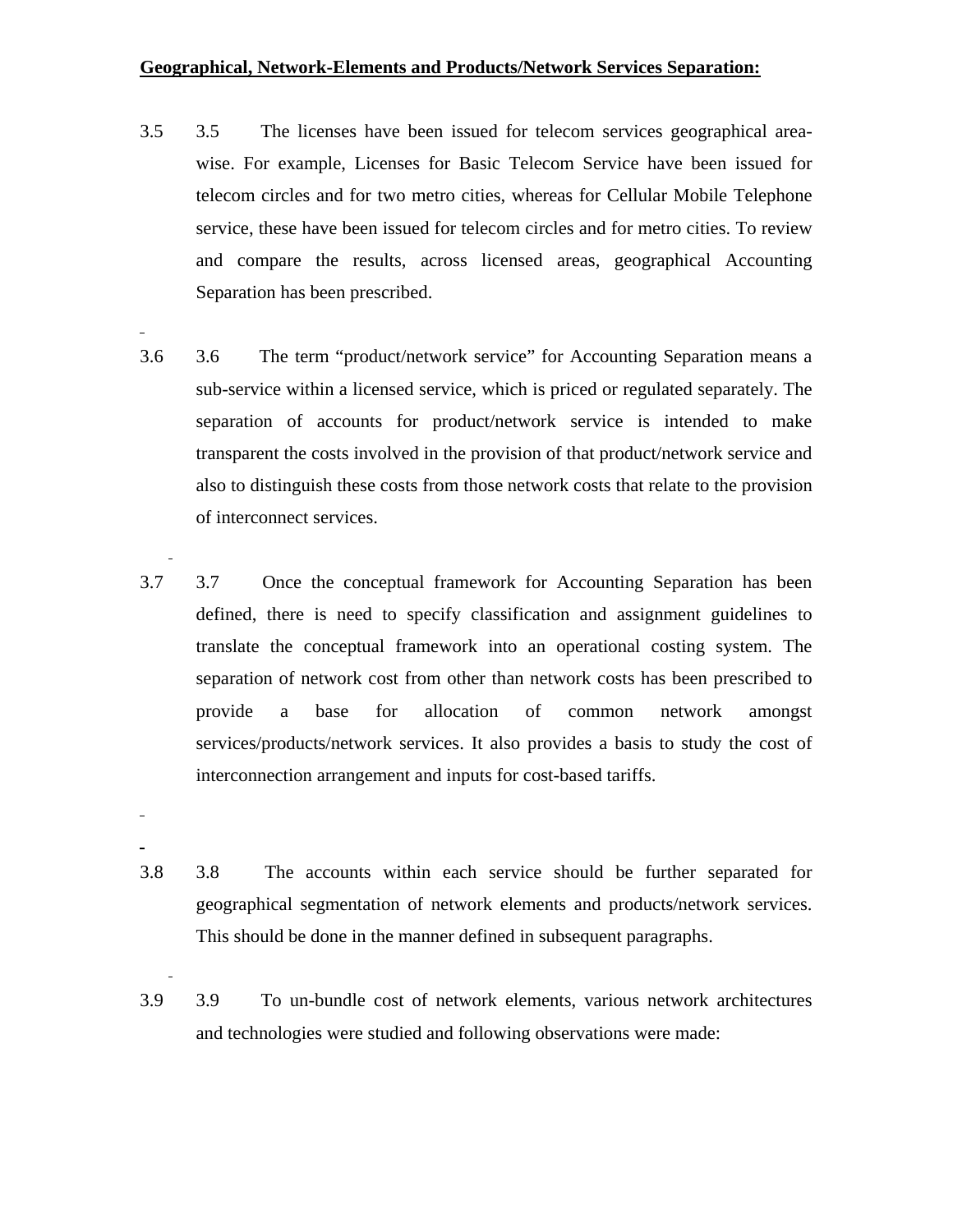- There may be variations in the network architecture/ technology and the network elements used by different operators for a same service. These variations have been addressed to an extent by grouping the network elements as per the process flow of call origination, conveyance and termination. This helps to address the issue of grouping of network elements irrespective of their type, size or technology.
- • For an integrated operator, for certain set of services, networks are integrated with each other. In such cases, network elements have been identified to different services as per the boundaries defined in the respective licenses. Further in case of an integrated operator providing basic services and NLD services, since the intra-circle network elements can be used for both Basic Telephone and NLD Services, cost of the intra-circle network would need to be apportioned between these two services*.*
- 3.10 3.10 The network elements defined later in the Guidelines assume certain network design. Therefore these network elements may not be fully relevant/ applicable to all the operators. Keeping in view the principles followed above to define the network elements, each operator would need to work out the specific network elements as relevant to its network architecture.
- 3.11 3.11 With respect to the products/network services, SAS is prescribed for the main products/network services for reporting to TRAI. The balance products/network services if any should be grouped under a residual head – 'Others'.
- 3.12 3.12 SAS for Geographical Area, Network Elements and **Products/Network Services** for services mentioned in para 3.2 have been individually discussed below.

## **Basic Telephone Service:**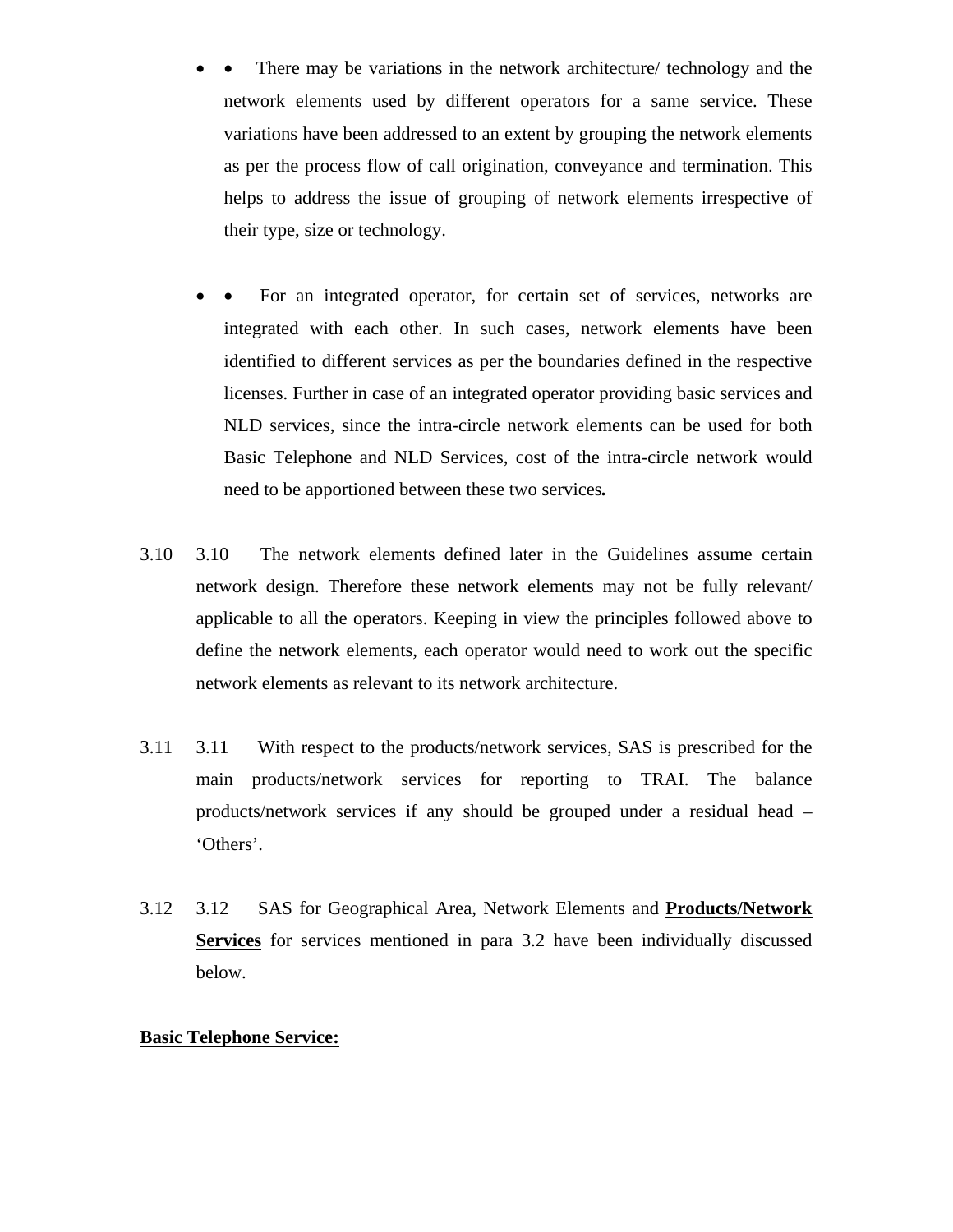3.13 3.13 Accounting Separation is to be done for segments within Basic Telephone Service as defined in Table 3.1 given below.

| S.             | <b>Basic</b>        | <b>Description</b>                                   |
|----------------|---------------------|------------------------------------------------------|
| No.            | <b>Telephone</b>    |                                                      |
|                | <b>Service</b>      |                                                      |
|                | <b>Segments</b>     |                                                      |
| $\mathbf{1}$   | Geographical        | Separate Accounts are to be generated for each       |
|                | Separation          | licensed area like metro city and Telecom circle.    |
| $\overline{2}$ | <b>Network Cost</b> | For each geographical area defined above, network    |
|                | Separation          | cost is to be separated network element-wise. A      |
|                |                     | network cost statement should be prepared for this   |
|                |                     | purpose. Network cost may be reported network        |
|                |                     | element wise, as per the network elements defined    |
|                |                     | later in Table 3.2. The cost of network should be    |
|                |                     | allocated/ apportioned to the products/network       |
|                |                     | services in proportion of their usage of network.    |
| 3              | Product/network     | For each geographical area defined above, the profit |
|                | service<br>wise     | and loss statement is to be prepared product/network |
|                | Separation          | service wise. The various products/network services  |
|                |                     | have been defined below under serial number 3.1 and  |
|                |                     | 3.2.                                                 |
| 3.1            | Product/network     | The accounts should be separated into following      |
|                | wise<br>service     | products/network services                            |
|                | separation          | <b>PSTN</b>                                          |
|                |                     | <b>Access Rental</b><br>П                            |
|                |                     | Local<br>п                                           |
|                |                     | Intra-circle<br>п                                    |
|                |                     | <b>NLD</b><br>п                                      |
|                |                     | <b>ILD</b>                                           |
|                |                     | WLL (Limited Mobility)                               |

**Table 3.1**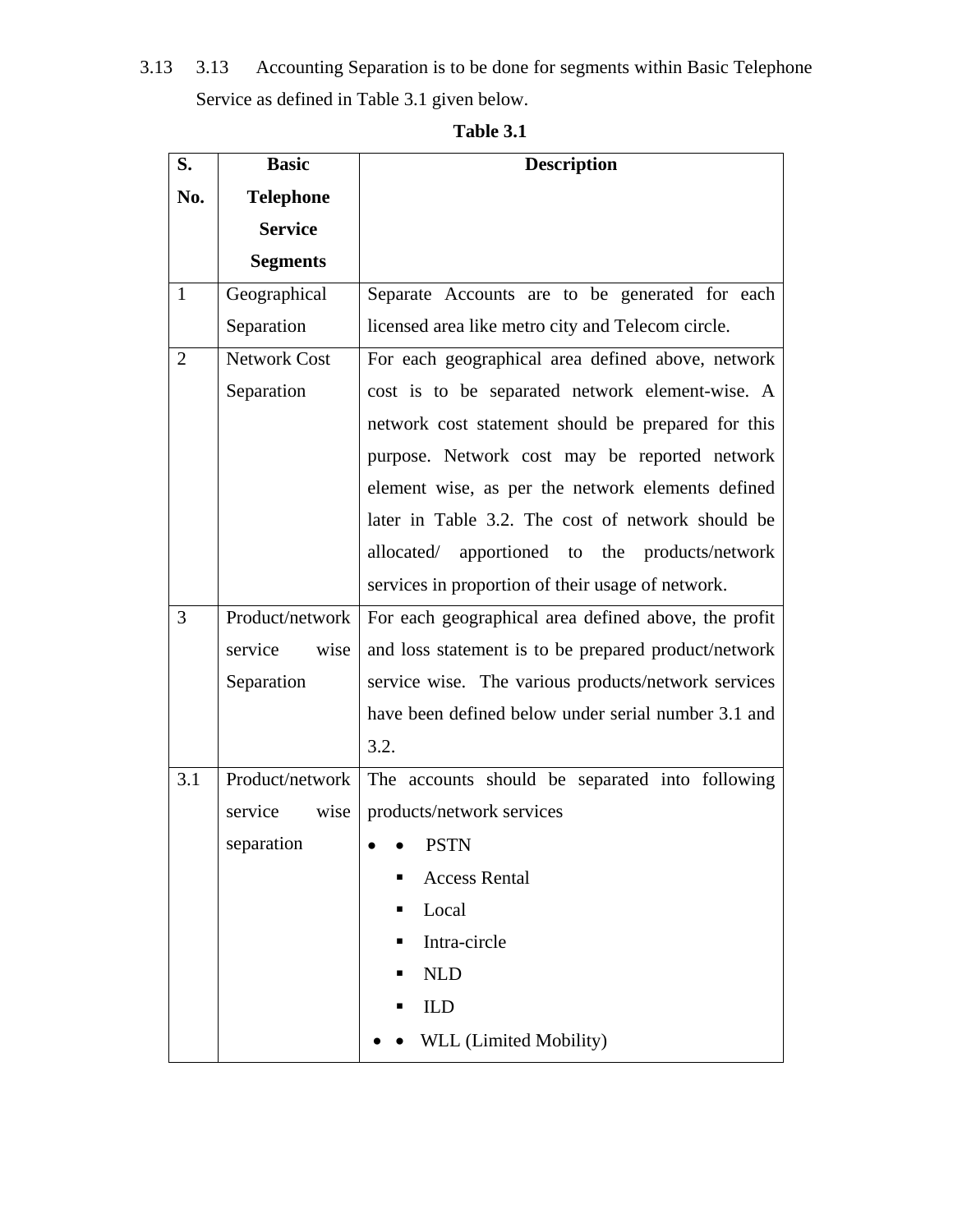| S.  | <b>Basic</b>     | <b>Description</b>                            |
|-----|------------------|-----------------------------------------------|
| No. | <b>Telephone</b> |                                               |
|     | <b>Service</b>   |                                               |
|     | <b>Segments</b>  |                                               |
|     |                  | Rentals<br>$\blacksquare$<br>П                |
|     |                  | Local                                         |
|     |                  | Intra-circle<br>п                             |
|     |                  | <b>NLD</b>                                    |
|     |                  | ILD                                           |
|     |                  | WLL (Fixed)                                   |
|     |                  | Rentals                                       |
|     |                  | Local<br>Ξ                                    |
|     |                  | Intra-circle<br>п                             |
|     |                  | <b>NLD</b>                                    |
|     |                  | ILD<br>п                                      |
|     |                  | Leased circuits                               |
|     |                  | Wholesale (Interconnection)                   |
|     |                  | MSO to BSO                                    |
|     |                  | WLL to BSO                                    |
|     |                  | Others (to cover the balance products/network |
|     |                  | services)                                     |

3.14 3.14 The network element for reporting the network cost may be as given below in table 3.2:

| <b>Table 3.</b> |  |
|-----------------|--|
|-----------------|--|

| <b>Network</b> | <b>Network elements</b> |
|----------------|-------------------------|
|                |                         |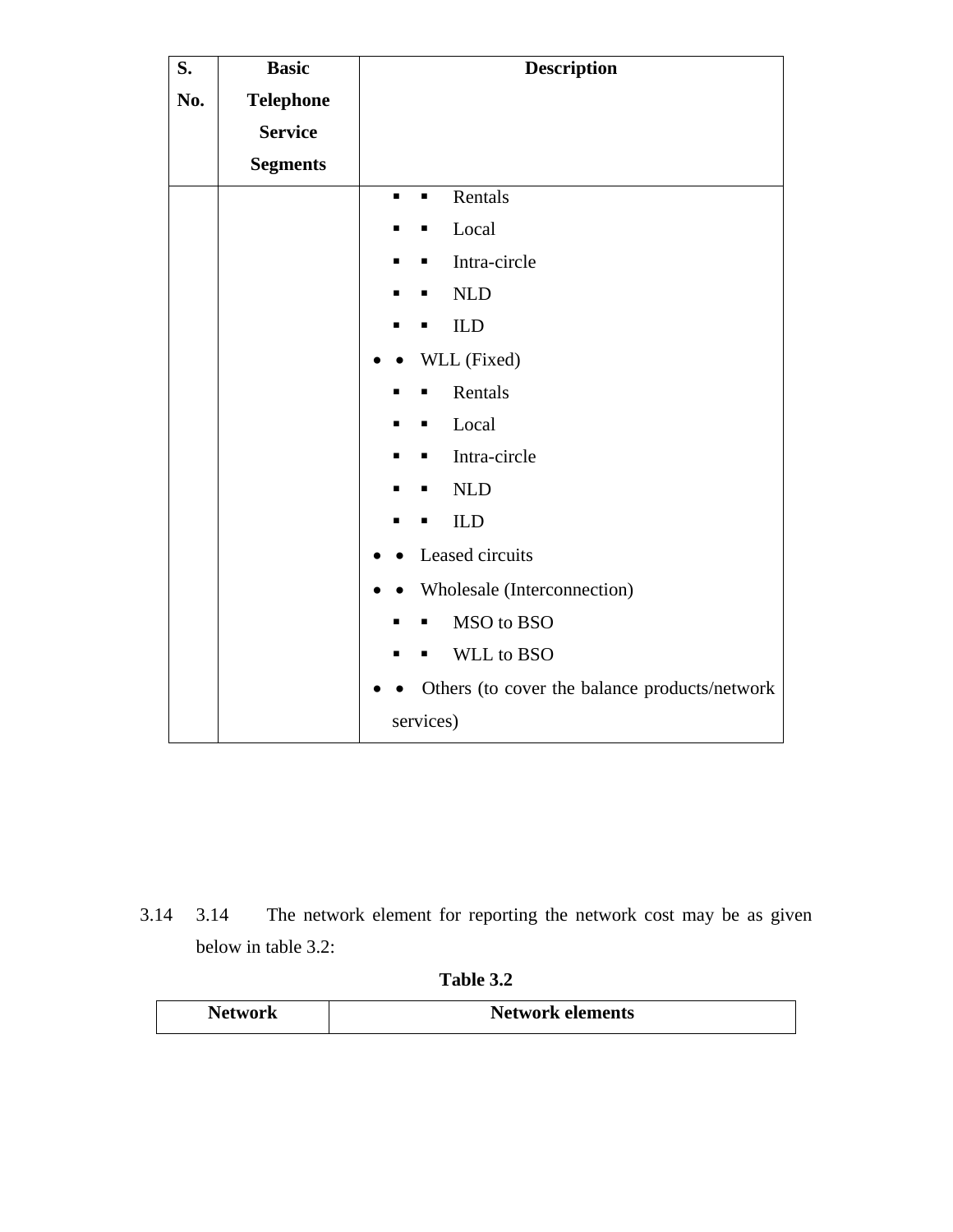| <b>Network</b>                         | <b>Network elements</b>                                    |
|----------------------------------------|------------------------------------------------------------|
| <b>PSTN Access</b>                     | <b>Copper loop</b>                                         |
|                                        | (This would include Drop wire or internal wiring,          |
|                                        | Distribution point, Pillar, Cabinet, Transmission -cables, |
|                                        | and Main distribution frame)                               |
|                                        | <b>ISDN</b>                                                |
|                                        | (This would include Terminal adapters, Network             |
|                                        | termination device, Line termination equipment and         |
|                                        | Exchange termination equipment)                            |
|                                        | <b>POTS</b>                                                |
|                                        | (This would include customer premises apparatus PCO)       |
|                                        | terminal, Exchange line card / RLU, other non traffic      |
|                                        | sensitive equipment and Remote Switching Unit (RSU),       |
|                                        | Digital Loop Carrier (DLC) etc.)                           |
|                                        | <b>Bulk subscribers</b> (including DID trunk)              |
|                                        | <b>VPT</b> equipment                                       |
|                                        | (This would include Micro wave equipment,                  |
|                                        | MARR equipment, Satellite base equipment)                  |
| <b>Hierarchical architecture</b>       |                                                            |
| <b>Short distance</b><br>charging area | <b>Switches</b>                                            |
| (SDCA) network                         | Local exchange (except line card)                          |
|                                        | SDCC transit switch / Local cum transit switch             |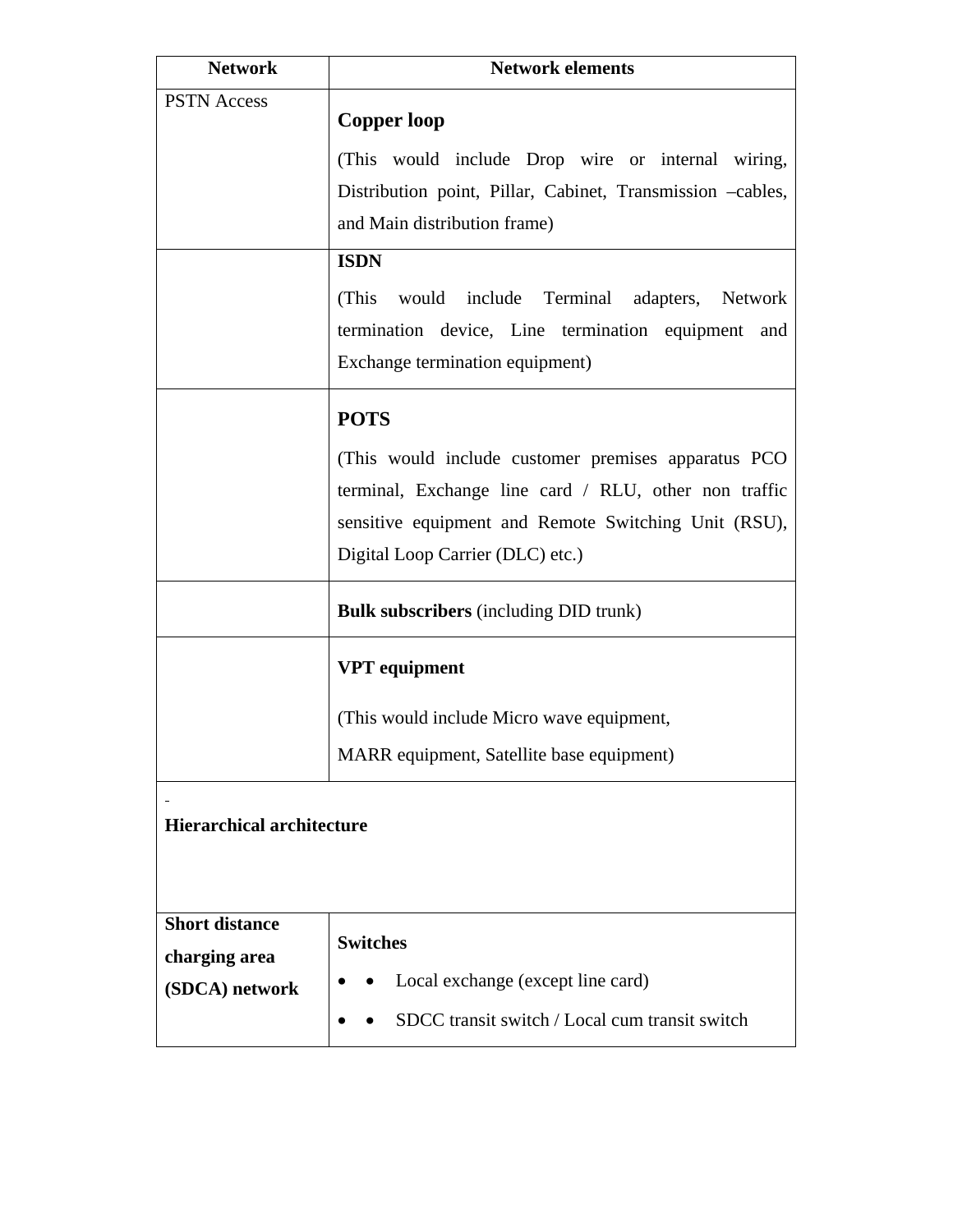| <b>Network</b>                               | <b>Network elements</b>                    |  |
|----------------------------------------------|--------------------------------------------|--|
|                                              | <b>Transmission media and equipment</b>    |  |
|                                              | RSU to Local Exchange Transmission Link    |  |
|                                              | Local exchange to local exchange link      |  |
|                                              | Exchange to transit switch.                |  |
|                                              | Interconnection link                       |  |
| <b>Network</b>                               | <b>Network elements</b>                    |  |
|                                              | <b>Switches</b>                            |  |
| <b>Intra-circle long</b><br>distance network | Trunk automated exchange level two (TAX 2) |  |
|                                              | <b>Transmission media and equipment</b>    |  |
|                                              | Transit switch to Transit switch link      |  |
|                                              | Transit switch to TAX II link              |  |
|                                              | TAX II to TAX II link                      |  |
|                                              | TAX II to TAX I link                       |  |
|                                              | <b>Interconnection link</b>                |  |

# **National Long Distance (NLD)**

3.15 3.15 Within NLD service, accounting separation should be done for the segments defined in the table given below:

**Table 3.3 – NLD** 

| <b>Segment</b>      | <b>Description</b>                                      |
|---------------------|---------------------------------------------------------|
| Geographical        | The accounting statements should be prepared for the    |
| separation          | Nation as whole                                         |
| <b>Network Cost</b> | Network cost is to be separated network elements wise.  |
| Separation          | Further split of the network cost into circle level     |
|                     | network and others is required to be done. A network    |
|                     | cost statement should be prepared for this purpose. The |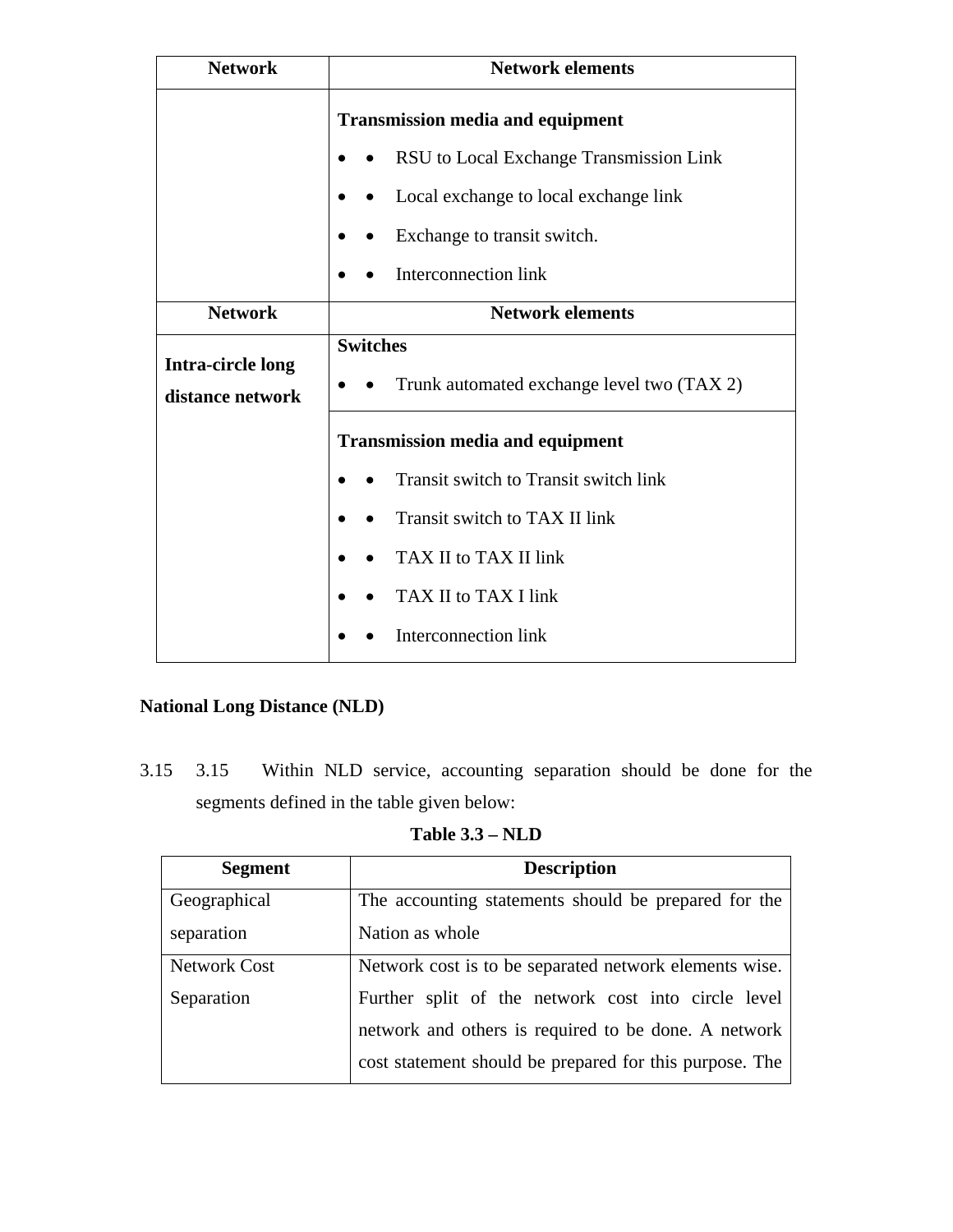|                 | illustrative list of network elements is provided in Table        |  |
|-----------------|-------------------------------------------------------------------|--|
|                 | 3.4. The cost of network should be allocated/                     |  |
|                 | apportioned to the products/network services in                   |  |
|                 | proportion of their usage of network.                             |  |
| Product/network | Accounts should be separated into the following                   |  |
| service<br>wise | products/network services:                                        |  |
| Separation      | Call charges                                                      |  |
|                 | Intra-circle                                                      |  |
|                 | <b>NLD</b>                                                        |  |
|                 | ILD                                                               |  |
|                 | Leased circuits                                                   |  |
|                 | Others                                                            |  |
|                 | Note: Products/Network Services mentioned under call charges      |  |
|                 | shall be separated under two categories of Toll Quality and Below |  |
|                 | Toll Quality when made applicable.                                |  |

3.16 3.16 The network elements for reporting the network cost should be as given below in Table 3.4.

**Table 3.4 – NLD Network Elements** 

| <b>Network</b>      | <b>Network elements</b>                    |
|---------------------|--------------------------------------------|
| <b>SDCA</b> to LDCA | • • Transmission media (This would include |
|                     | Optical fibre, radio systems etc.)         |
|                     | • • Transmission equipment                 |
|                     | Other assets                               |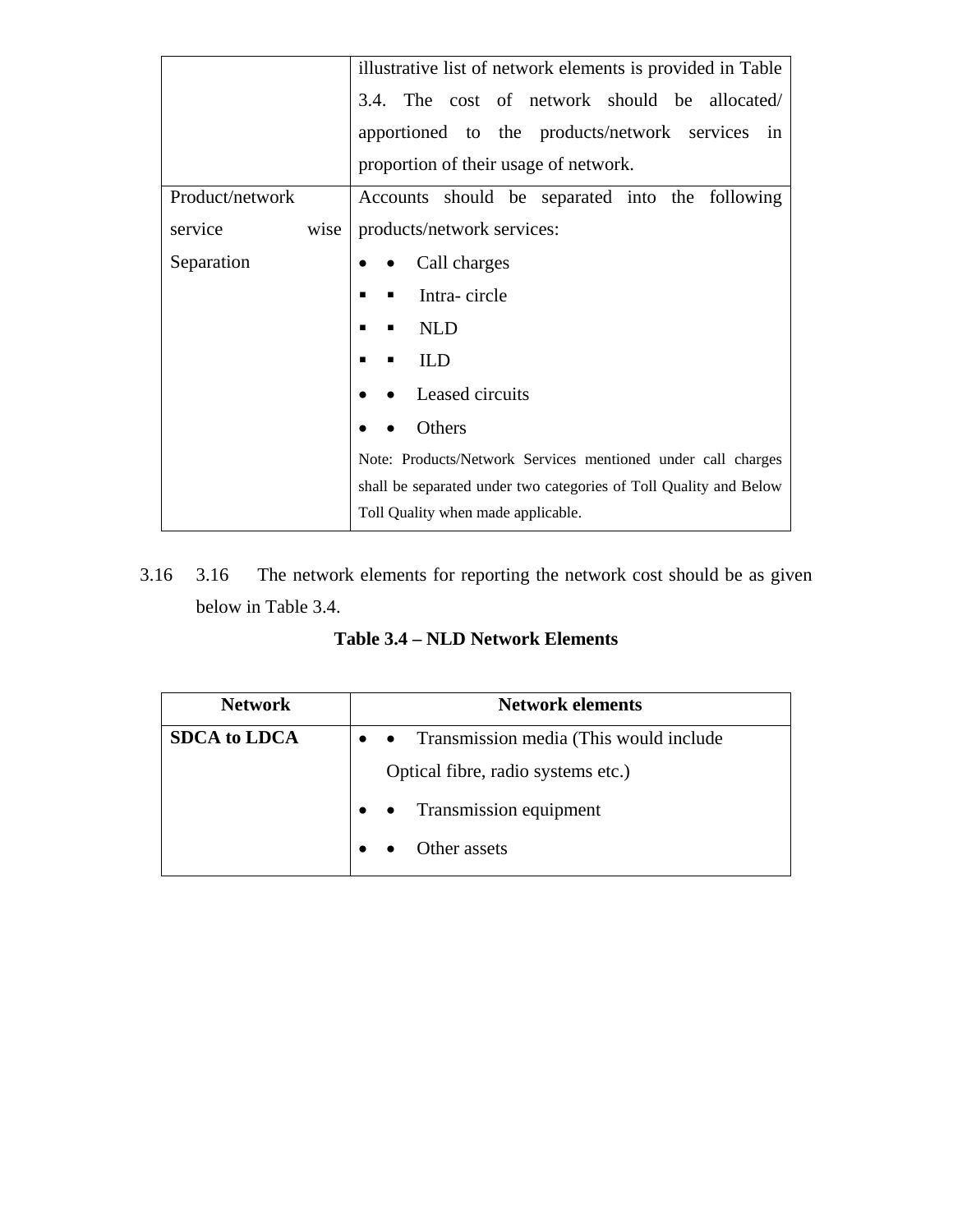| <b>Network</b>      | <b>Network elements</b>                                               |
|---------------------|-----------------------------------------------------------------------|
| <b>LDCA</b> to LDCA | • Switching equipment $(Tax level 1)$                                 |
|                     | Switching equipment – other                                           |
|                     | Transmission media                                                    |
|                     | (This would include optical fibre, co axial cable,<br>micro wave etc) |
|                     | Transmission equipment                                                |
|                     | Other assets                                                          |

- 3.17 3.17 In the case of an integrated operator, the intra circle network may be common for the basic services as well as long distance services. For the purpose of accounting separation, the intra-circle network should be considered initially as a part of the basic services as defined in the earlier paragraphs. The cost of the common circle level network should be transferred to the long distance services based on usage.
- 3.18 3.18 NLD operators are required to interconnect at the SDCA level and can also carry intra circle calls by mutual agreement. Therefore, the circle wise network elements that carry intra-circle traffic would also need to be identified separately.

# **International Long Distance (ILD)**

3.19 3.19 Within ILD service, accounting separation should be done for the segments as defined in the table given below:

| <b>Segment</b>                 | <b>Description</b>                                                       |
|--------------------------------|--------------------------------------------------------------------------|
| Geographical separation        | The accounting statements should be prepared for the<br>Nation as whole. |
| <b>Network Cost Separation</b> | Network cost is to be separated network element wise. A                  |

**Table 3.5 – ILD**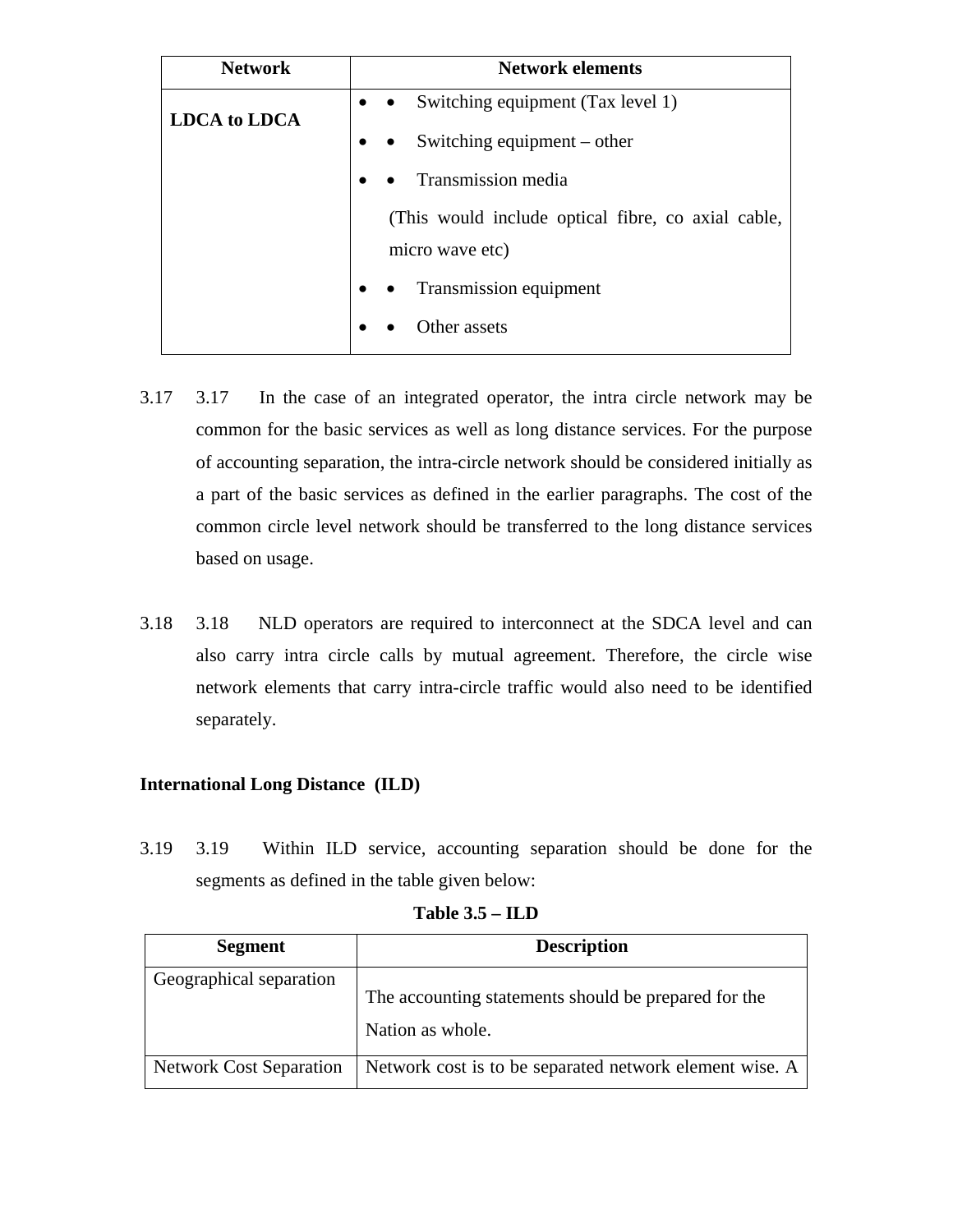| Segment                 | <b>Description</b>                                        |  |
|-------------------------|-----------------------------------------------------------|--|
|                         | network cost statement should be prepared for this        |  |
|                         | purpose. The illustrative list of network elements is     |  |
|                         | provided in Table 3.6. The cost of network should be      |  |
|                         | allocated/apportioned to the products/network services in |  |
|                         | proportion of their usage of network.                     |  |
| Product/network service | The accounts should be separated into the following       |  |
| wise Separation         | products/network services:                                |  |
|                         | $\bullet$ ILD services – Toll Quality                     |  |
|                         | • ILD services – Below Toll Quality                       |  |
|                         | Leased circuits                                           |  |
|                         | Others                                                    |  |

3.20 3.20 The network elements for reporting the network cost should be as given below in Table 3.6.

| <b>Network</b> | <b>Network elements</b>                              |  |
|----------------|------------------------------------------------------|--|
| Transmission   | Transmission - domestic                              |  |
|                | Transmission – International (This would include     |  |
|                | transmission equipment, satellite linkage, submarine |  |
|                | cable etc.), region wise.                            |  |
| Switching      | Circuit Switching<br>$\bullet\quad\bullet$           |  |
|                | Others (including Server, Router etc.)               |  |

**Table 3.6 – ILD Network**

# **Cellular Mobile Telecom Service (CMTS)**

3.21 3.21 Within CMTS, accounting separation should be done for the segments as defined in the table 3.7 given below:

## **Table 3.7 – CMTS**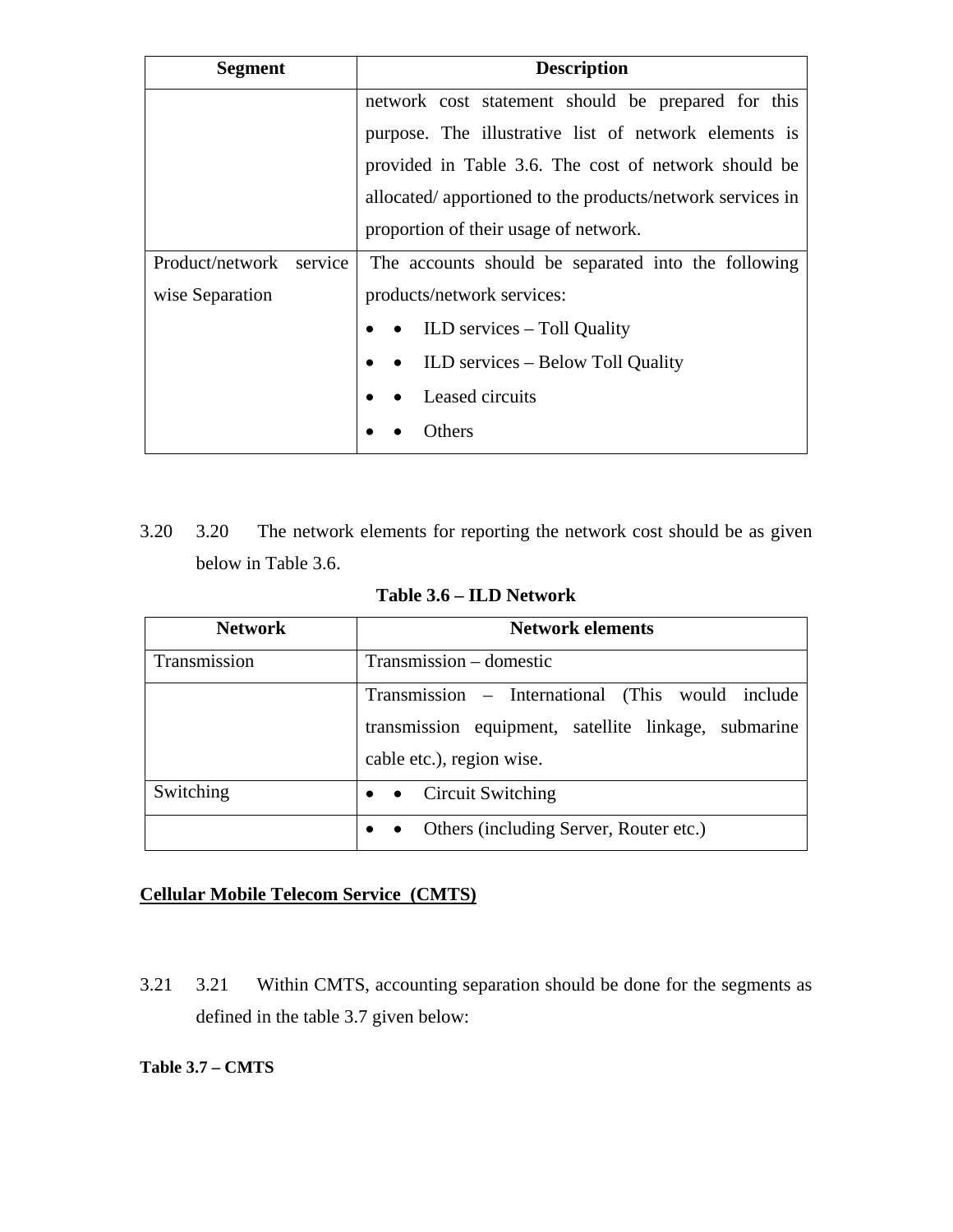| <b>Description</b>                                     |  |
|--------------------------------------------------------|--|
| Separate reports are to be generated for each<br>of    |  |
| licensed area like metro city, telecom circle.         |  |
| Network cost is to be separated network elements wise. |  |
| A network cost statement should be prepared for this   |  |
| purpose. The illustrative list of network elements is  |  |
| provided in Table 3.8. The cost of network should be   |  |
| allocated/apportioned to the products/network services |  |
| in proportion of their usage of network.               |  |
| It is proposed to separate the accounts into the       |  |
| following products/network services:                   |  |
| <b>Retail segments:</b>                                |  |
| Post paid                                              |  |
| Airtime                                                |  |
| Rental                                                 |  |
| Roaming                                                |  |
| <b>SMS</b><br><b>GPRS</b>                              |  |
| Others                                                 |  |
|                                                        |  |
| Pre paid                                               |  |
| Airtime                                                |  |
| Rental                                                 |  |
| Roaming                                                |  |
| <b>SMS</b>                                             |  |
| <b>GPRS</b><br>Others                                  |  |
|                                                        |  |

3.22 3.22 The network elements for reporting the network cost should be as given below in Table 3.8.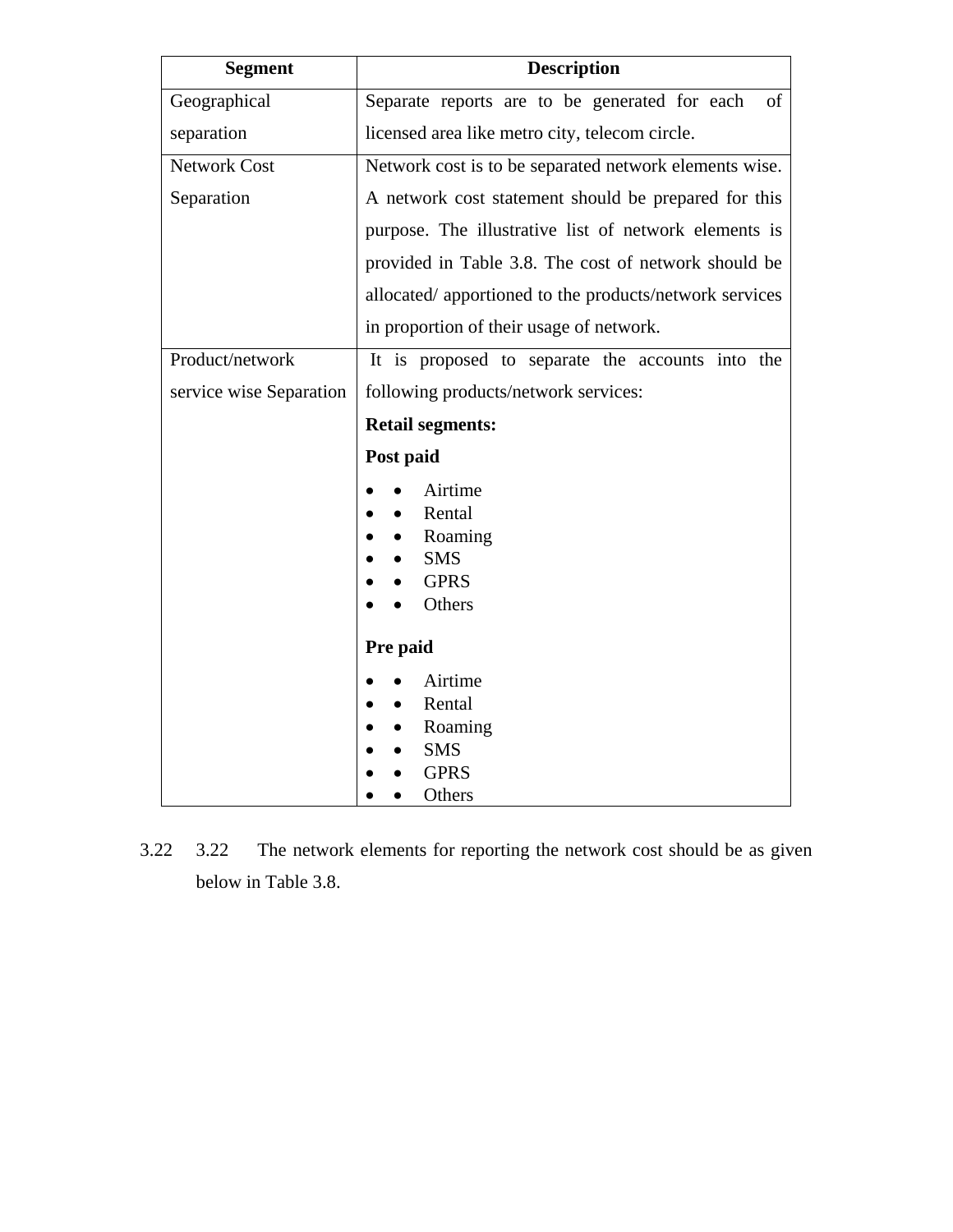| Table 3.8 – CMTS Network |  |  |
|--------------------------|--|--|
|--------------------------|--|--|

| <b>Network</b>           | <b>Network elements</b>                                                                                                                                                                   |
|--------------------------|-------------------------------------------------------------------------------------------------------------------------------------------------------------------------------------------|
| <b>Core network</b>      | Radio network<br>(This should include elements)<br>from<br>subscriber to MSC i.e. Base Switching<br>Centre, Base Transceiver<br>Station,<br>Transmission Links - BSC - MSC, BTS -<br>BSC) |
|                          | Rest of network<br>(This should include MSC, MSC-MSC links,<br>MSO to NLDO links, MSO to BSO links and<br>MSO to ILDO links)                                                              |
| <b>Dedicated network</b> | <b>SMS</b> server<br><b>GPRS</b> Networking<br>Others                                                                                                                                     |

# **Very Small Aperture Terminal (VSAT)**

3.23 3.23 Within VSAT, accounting separation should be done for the segments as defined in the table 3.9 given below:

| <b>Segment</b>          | <b>Description</b>                                                                       |
|-------------------------|------------------------------------------------------------------------------------------|
| Geographical separation | Separate reports are to be generated for each                                            |
|                         | 'license area'. No further geographical break<br>up is required within the license area. |

**Table 3.9 – VSAT**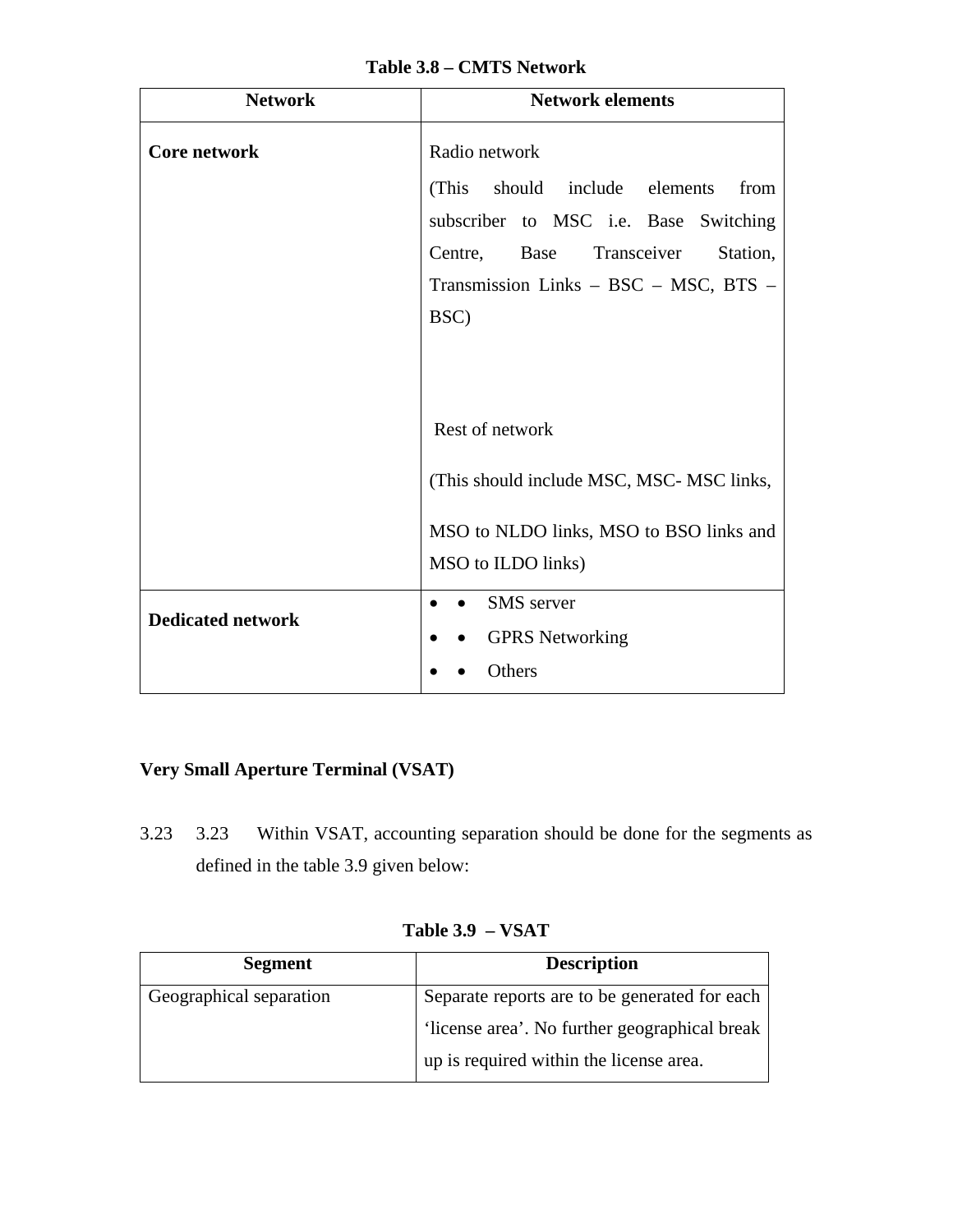| <b>Segment</b>                     | <b>Description</b>                           |
|------------------------------------|----------------------------------------------|
| <b>Network Cost Separation</b>     | Network cost is to be separated network      |
|                                    | element wise. A network cost statement       |
|                                    | should be prepared for this purpose.         |
|                                    | The illustrative list of network elements is |
|                                    | provided in Table 3.10. The cost of network  |
|                                    | may be allocated/ apportioned to the         |
|                                    | products/network services in proportion of   |
|                                    | their usage of network.                      |
| service<br>Product/network<br>wise | It is proposed to separate accounts into     |
| Separation                         | VSAT service and hardware sale.              |

**3.24 3.24** The network elements for reporting the network cost should be as given below in Table 3.10.

| <b>Network Elements</b>               |
|---------------------------------------|
| Transponder                           |
| <b>TDMA</b>                           |
| $\bullet$ Hub                         |
| Antenna<br>$\bullet$                  |
| Others<br>$\bullet$                   |
| <b>DAMA</b><br>$\bullet$<br>$\bullet$ |
| Hub<br>$\bullet$                      |
| Antenna<br>$\bullet$                  |
| Others                                |
|                                       |

**Table 3.10 – VSAT Network**

**Internet Service Provider (ISP)**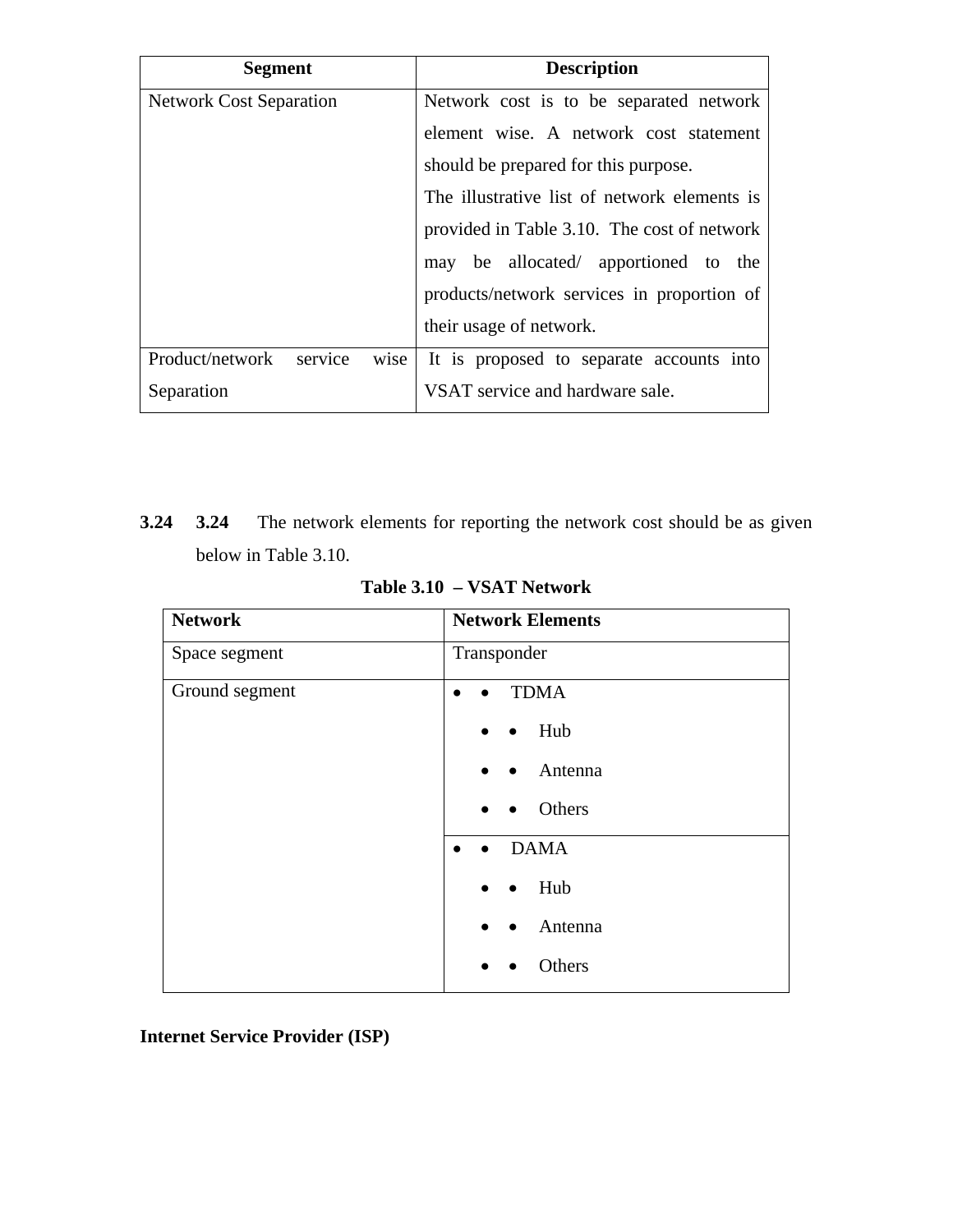3.25 3.25 Within ISP, accounting separation should be done for the segments as defined in the following table: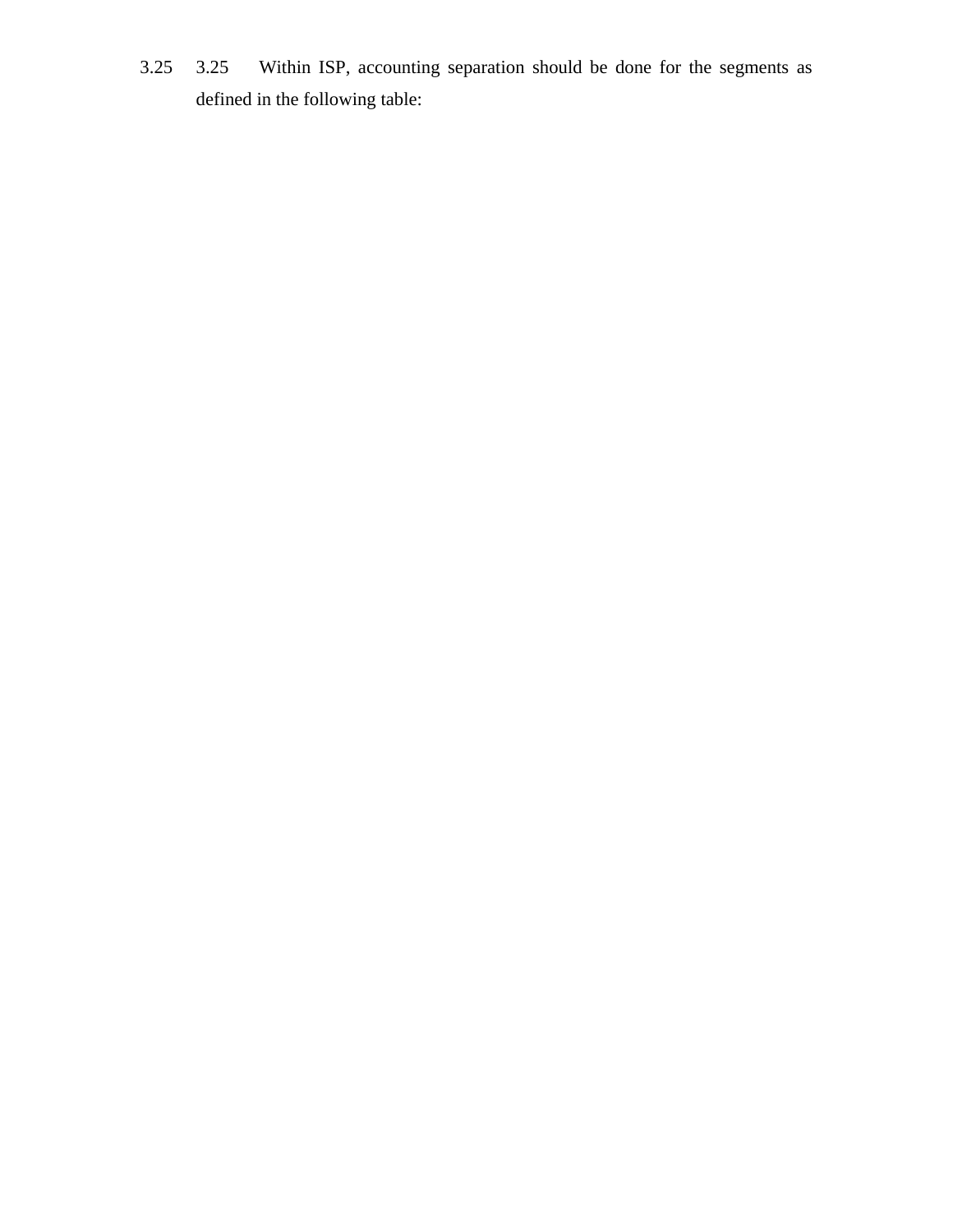**Table 3.11 – ISP** 

| <b>Segment</b>                                   | <b>Description</b>                                                                                                                                                                                                                                                                                                                                     |
|--------------------------------------------------|--------------------------------------------------------------------------------------------------------------------------------------------------------------------------------------------------------------------------------------------------------------------------------------------------------------------------------------------------------|
| Geographical separation                          | Separate reports are to be generated for<br>each license area i.e. City / State level/<br>Nation as applicable                                                                                                                                                                                                                                         |
| <b>Network Cost Separation</b>                   | Network cost is to be separated network<br>elements wise. A network cost statement<br>should be prepared for this purpose. The<br>illustrative list of network elements is<br>provided in Table 3.12. The cost of<br>network should be allocated/ apportioned<br>products/network services<br>the<br>in<br>to<br>proportion of their usage of network. |
| Product/network<br>service<br>wise<br>Separation | Profit and loss statement is to be broken<br>following products/network<br>the<br>into<br>services:<br>Dial up<br>PSTN dial up<br>ISDN dial up<br>Dedicated<br><b>DSL</b><br>Wireless<br>Leased line<br>Cable<br><b>Application services</b><br>Voice services<br>Others (which would include web<br>hosting, web server, etc.)                        |

 $\sim$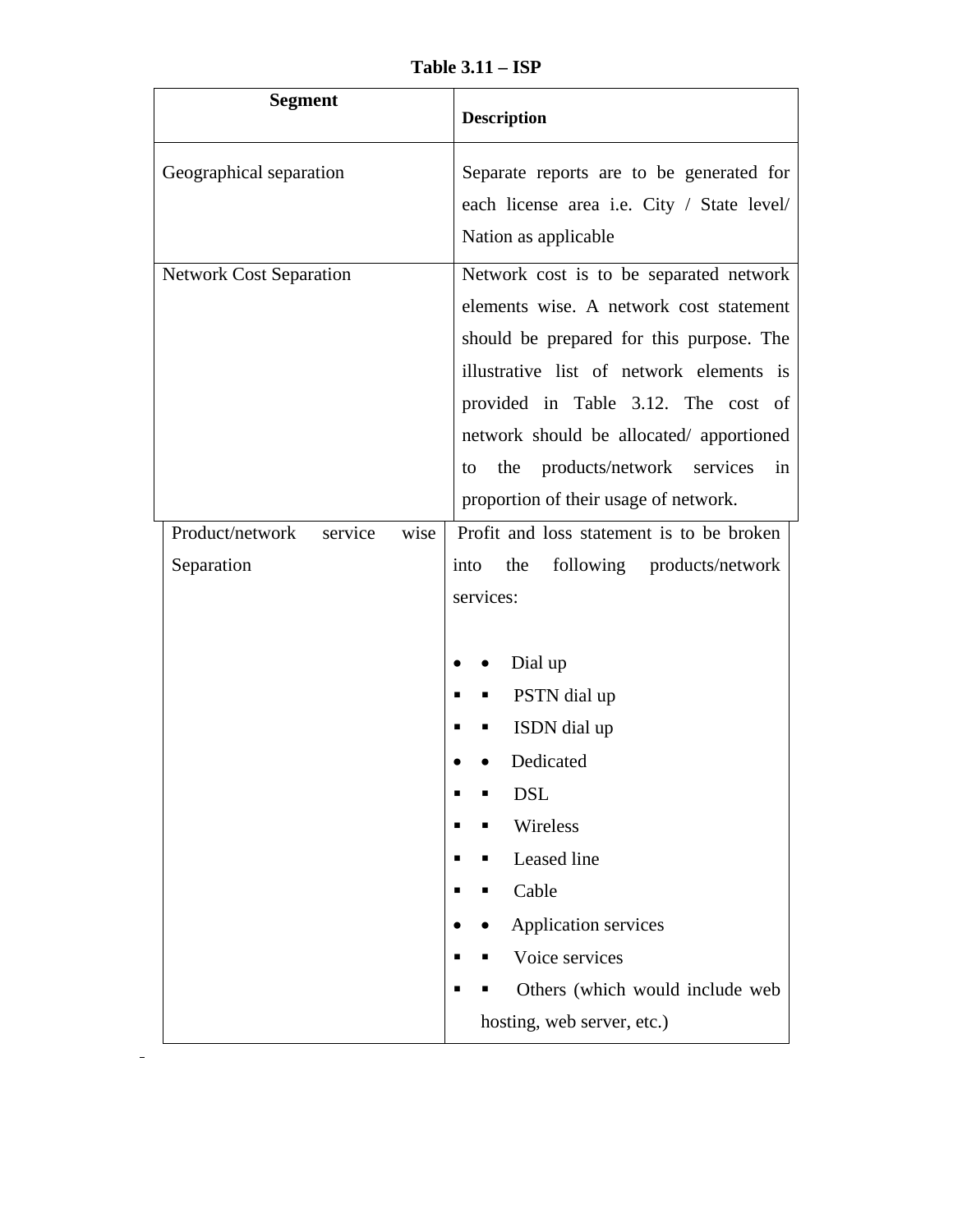3.26 3.26 The network elements for reporting the network cost should be as given in Table 3.12.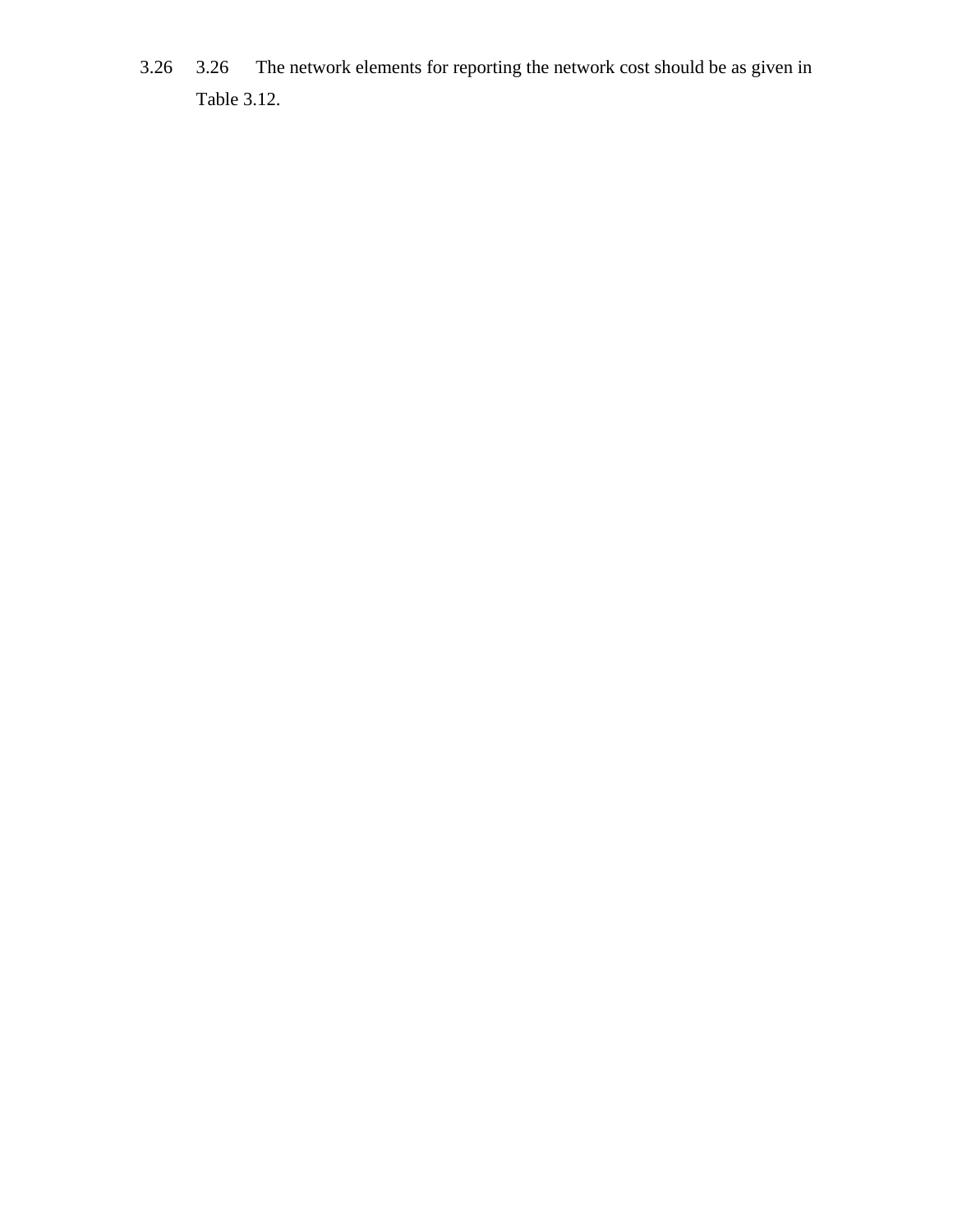| <b>Network</b>             | <b>Network Elements</b>         |
|----------------------------|---------------------------------|
| <b>Central Network</b>     | International gateway           |
|                            | <b>Shared Network Resources</b> |
| Node                       | Joint node network elements     |
|                            | Dedicated node network elements |
| <b>Access Connectivity</b> | DEL/E1R2 (PSTN) connectivity    |
|                            | and network charges             |
|                            | Local loop leased line charges  |
|                            | (ISDN) connectivity and network |
|                            | charges                         |
|                            | DSL connectivity and network    |
|                            | charges                         |
|                            | Cable connectivity / charges    |
|                            | Wireless network / charges      |
|                            | Others                          |

**Table 3.12 – ISP Network** 

# **Radio Paging Service (Paging)**

3.27 3.27 A simplified approach is prescribed for paging services. In this case network and product/network service wise separation is not required. Within paging, accounting separation should be done for the segments as defined in the table given below:

**Table 3.13 – Radio Paging Network**

| <b>Segment</b>          | <b>Description</b>                                                                                       |
|-------------------------|----------------------------------------------------------------------------------------------------------|
| Geographical separation | Separate reports are to be generated for<br>each license area, i.e. City / State level as<br>applicable. |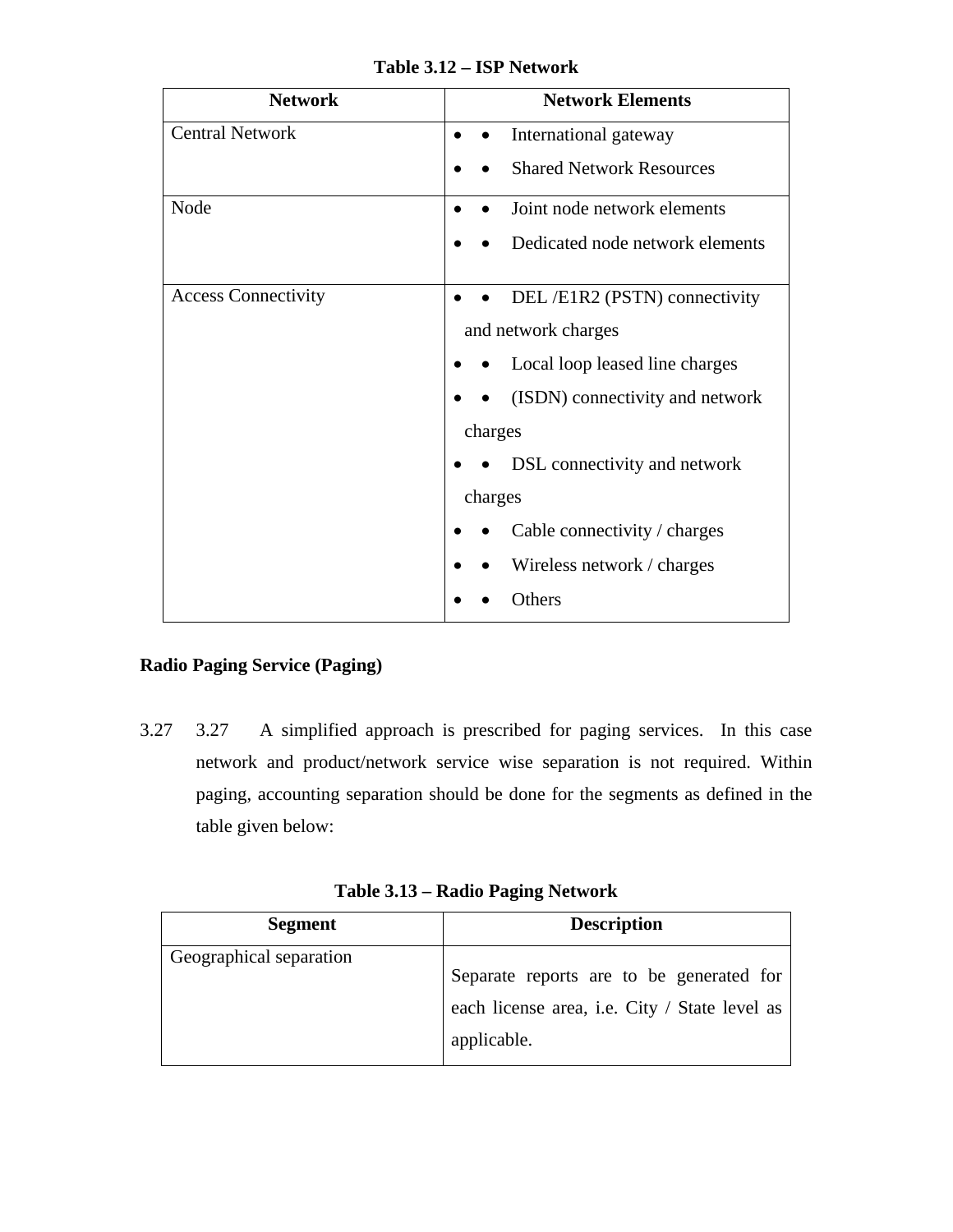|                                    | No further geographical break up is<br>required within the license area. |
|------------------------------------|--------------------------------------------------------------------------|
| <b>Network Cost Separation</b>     | No separation of network elements is                                     |
|                                    | proposed.                                                                |
| service<br>Product/network<br>wise | No product/network service-wise separation                               |
| Separation                         | of accounts is proposed.                                                 |

# **Public Mobile Radio Trunking Service (PMRTS)**

3.28 3.28 A simplified approach is prescribed for PMRTS services also. In this case network and product/network service wise separation is not required. Within PMRTS, accounting separation should be done for the segments as defined in the table given below:

| <b>Segment</b>                     | <b>Description</b>                                                                                                                                                                                                                                                 |
|------------------------------------|--------------------------------------------------------------------------------------------------------------------------------------------------------------------------------------------------------------------------------------------------------------------|
| Geographical separation            | Separate reports are to be generated for<br>each license areas <i>i.e.</i> metro service area /<br>other city service area/ service area along<br>the highway as applicable.<br>No further geographical break up<br><b>1S</b><br>required within the license area. |
| <b>Network Cost Separation</b>     | No separation of network elements is                                                                                                                                                                                                                               |
| service<br>Product/network<br>wise | proposed.<br>No product/network service-wise separation                                                                                                                                                                                                            |
| Separation                         | of accounts is proposed.                                                                                                                                                                                                                                           |

**Global Mobile Personal Communication Service (GMPCS)**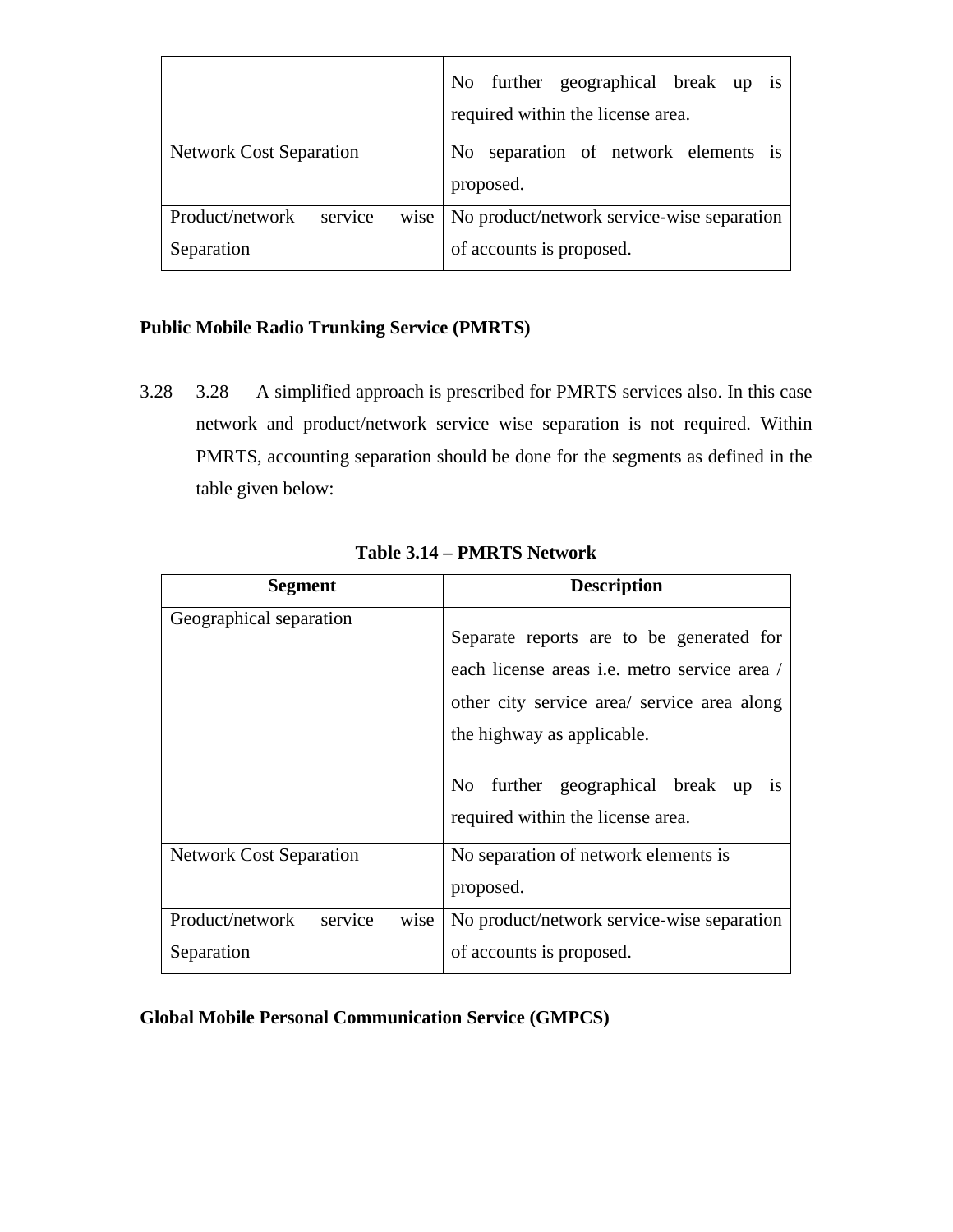- 3.29 3.29 A simplified approach is prescribed for GMPCS services. In this case, network and product/network service wise separation is not required.
- 3.30 3.30 Within GMPCS, accounting separation should be done for the segments as defined in the table given below:

#### **Table 3.15 – GMPCS**

| <b>Segment</b>                                   | <b>Description</b>                                                                                                            |
|--------------------------------------------------|-------------------------------------------------------------------------------------------------------------------------------|
| Geographical separation                          | Reports are to be generated for the license<br>area.<br>No further geographical break up<br>required within the license area. |
| <b>Network Cost Separation</b>                   | No separation of network elements is<br>proposed.                                                                             |
| Product/network<br>service<br>wise<br>Separation | No product/network service-wise separation<br>of accounts is proposed.                                                        |

# **Chapter – 4**

# **Reporting Requirement**

4.1 4.1 In this chapter, various statements on Accounting Separation, which are required to be submitted by Telecom Service Providers to TRAI, are enumerated. The company should submit the following statements to TRAI, geographical area wise for each of the services mentioned in para 3.3 of Chapter 3: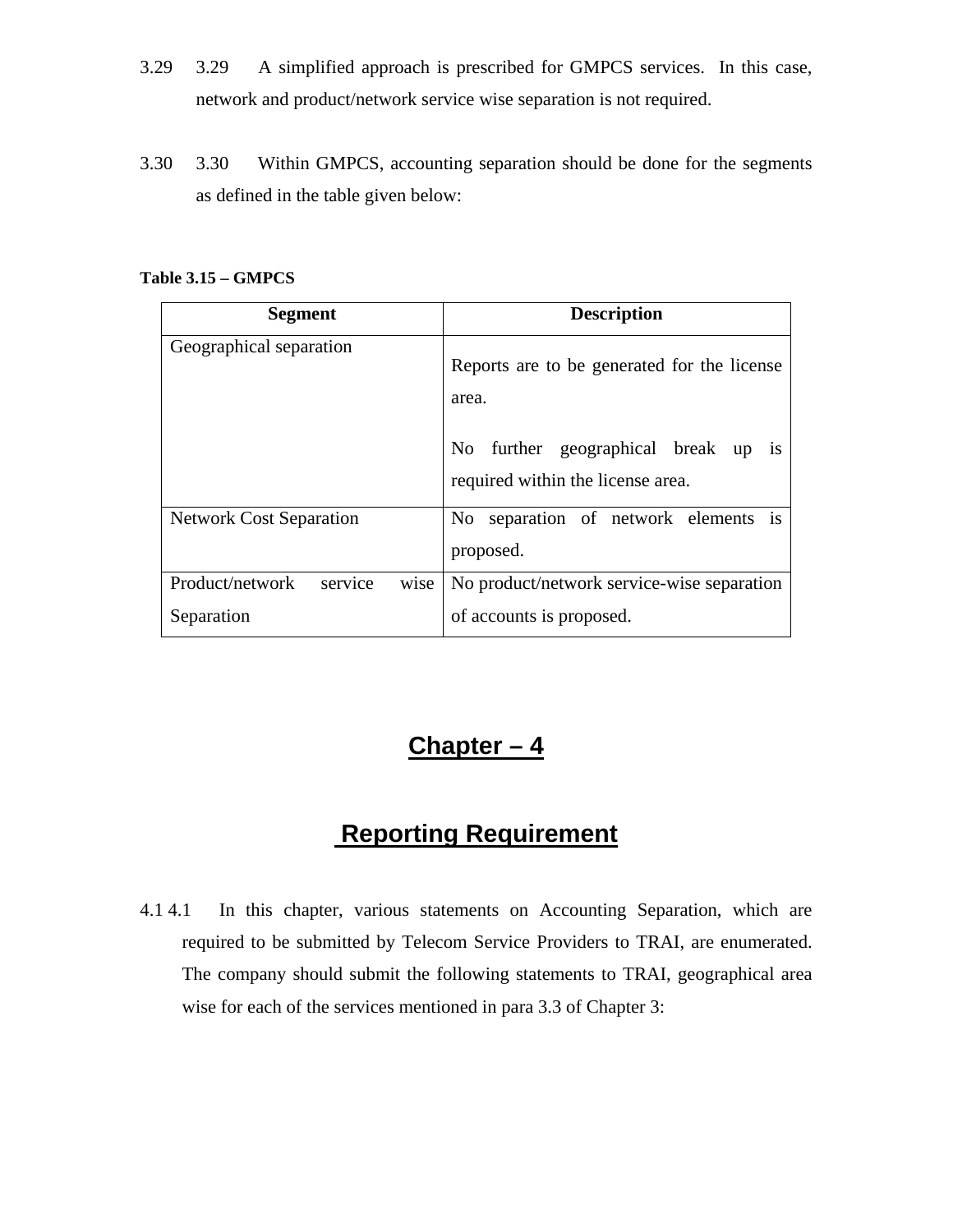| <b>Statement</b>                                                   | <b>Information</b>                                                                                  |
|--------------------------------------------------------------------|-----------------------------------------------------------------------------------------------------|
| Service-wise (for a geographical area)                             |                                                                                                     |
| <b>Profit &amp; loss account</b>                                   |                                                                                                     |
| Profit & loss account – Total                                      | A statement, showing profit and loss account for a geographical area.                               |
| &<br>Profit<br>loss<br>account<br>$\qquad \qquad -$                | A statement, showing product/network service wise profit/loss account.                              |
| product/network service wise                                       |                                                                                                     |
| <b>Network cost sheet</b>                                          |                                                                                                     |
| Network element wise cost -                                        | A statement, showing network element wise total cost and cost per unit of                           |
| summary sheet                                                      | usage.                                                                                              |
| Statement of allocation of Network                                 | A statement showing allocation of network cost (network element wise) to                            |
| cost to products/network services                                  | products/network services.                                                                          |
| Product/Network<br>Service<br>wise                                 | statement showing total<br>network cost<br>allocated<br>A<br>to<br>various                          |
| network cost - Summary sheet                                       | products/network services.                                                                          |
| <b>Statement of capital employed</b>                               |                                                                                                     |
| Statement of capital employed                                      | A statement showing capital employed for a geographical area.                                       |
| Statement of capital employed for                                  | A statement showing allocation of capital employed to various network                               |
| network elements                                                   | elements.                                                                                           |
| <b>Fixed assets</b>                                                |                                                                                                     |
| Fixed<br>and<br>assets<br>statement                                | A statement showing assets category wise fixed assets and depreciation.                             |
| accumulated<br>depreciation<br>for<br>Total                        |                                                                                                     |
| statement<br>a<br>geographical                                     |                                                                                                     |
|                                                                    |                                                                                                     |
| Fixed<br>assets<br>and<br>statement<br>depreciation<br>accumulated | A statement showing assets category wise fixed assets and depreciation for<br>each network element. |
| statement – Network                                                |                                                                                                     |
| <b>Fixed</b><br>assets<br>statement<br>and                         | A statement showing assets category wise fixed assets and depreciation for                          |
| accumulated<br>depreciation                                        | other profit centre and cost centres.                                                               |
| statement - Others                                                 |                                                                                                     |
| <b>Others</b>                                                      |                                                                                                     |
| Reconciliation statement                                           | A statement showing reconciliation of service wise profit and loss account                          |
|                                                                    | with the company's profit and loss account.                                                         |

4.2 4.2 In addition to the above-mentioned financial statements, non-financial information relating to tariff, revenue, network, traffic etc. are also required for meaningful analysis of the financial results. Therefore, statements on non-financial information should be reported by the service providers in formats given in the Part II of the guidelines on SAS.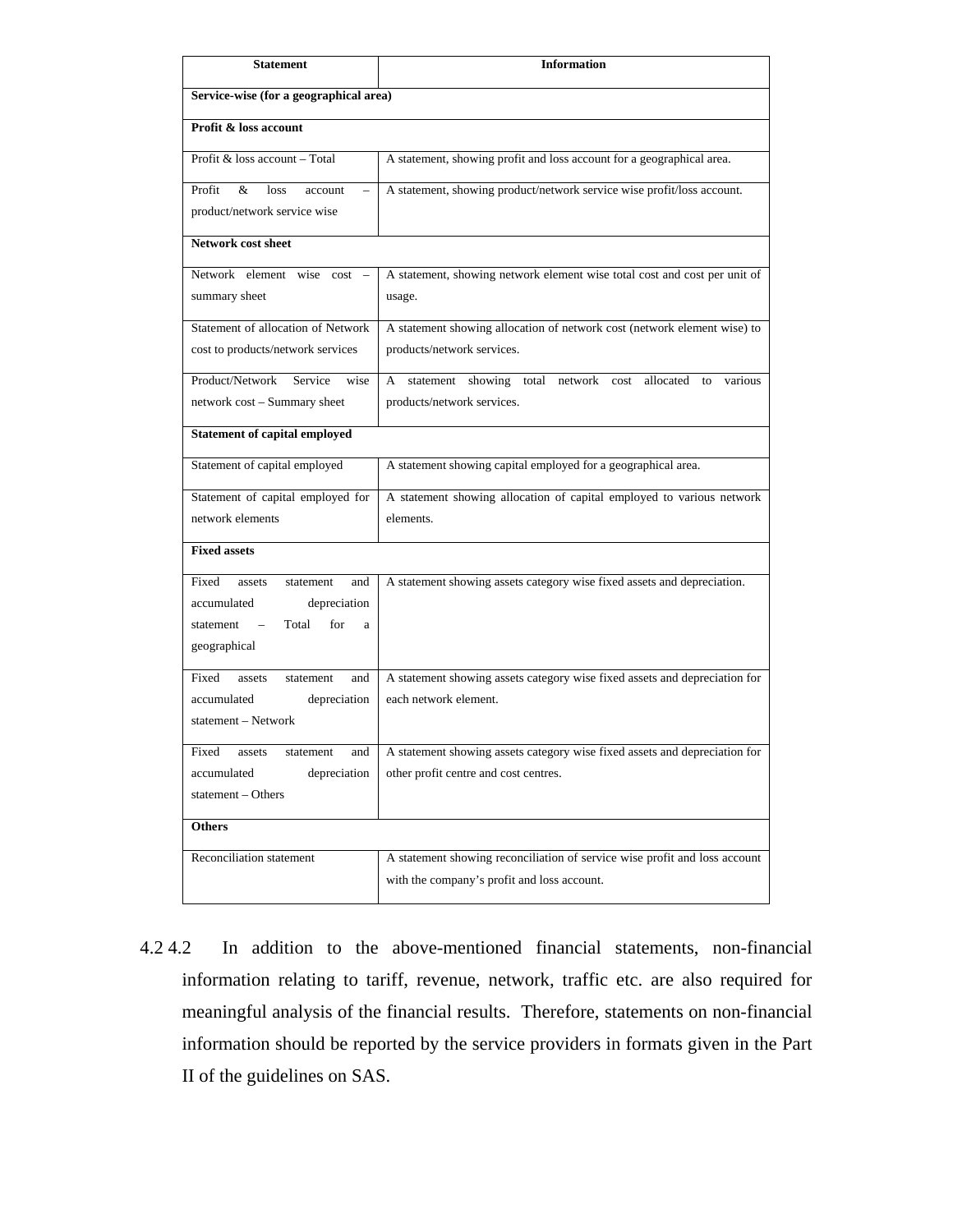#### **Periodicity of Statement submission**

- 4.3 4.3 Accounting Separation Statements should be submitted to TRAI on an annual basis. The reporting period would be the same as being followed by the company for preparing the Annual Financial Accounts under sub-section (4) of Section 210 of the Companies Act, 1956.
- 4.4 4.4 In case, the above reporting period consists of more than 12 calendar months but does not exceed 15 months, a break-up of the results for the 12 months and the balance period is not required. In case the reporting period exceeds 15 months, break up of the results into 12 months and the balance period is required for reporting to TRAI.
- 4.5 4.5 The operators are required to submit the statements within 6 months of the accounting year-end.

## **Formats of Statements**

4.6 4.6 The formats of the Accounting Separation Statements, which have been discussed above are in Part II of the SAS. The Formats have been divided into 10 Schedules as per the following details:

| <b>Services</b>                        | <b>Schedule</b>             |
|----------------------------------------|-----------------------------|
| Basic (including WLL)                  |                             |
| National Long Distance (NLD)           | $\mathcal{D}_{\mathcal{L}}$ |
| International Long Distance (ILD)      | 3                           |
| Cellular Mobile Telecom Service (CMTS) |                             |
| Very Small Aperture Terminal (VSAT)    | 5                           |
| Internet Service Provider (ISP)        | 6                           |
| Radio Paging Service (Paging)          |                             |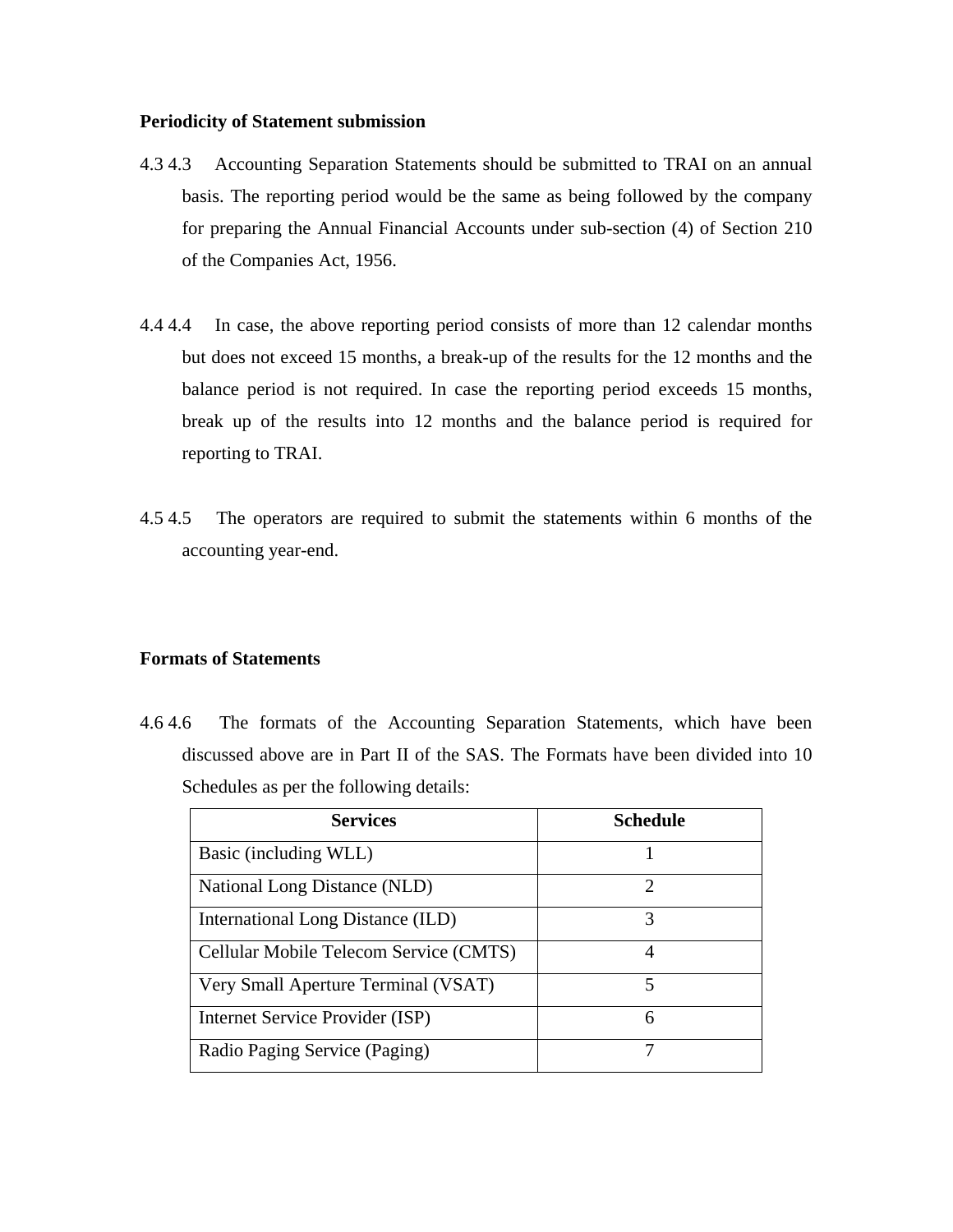| <b>Services</b>                             | <b>Schedule</b> |
|---------------------------------------------|-----------------|
| <b>Public</b><br>Mobile Radio Trunk Service |                 |
| (PMRTS)                                     |                 |
| Global Mobile Personal Communication        |                 |
| Service (GMPCS)                             |                 |
| <b>Reconciliation Statement</b>             |                 |

# **Chapter – 5**

## **Costing Approach**

5.1 In this chapter, the costing approach, that is to be followed for Accounting Separation is discussed. The Accounting Methodologies to derive cost base and cost allocation principle include the following:

• **Cost Base** – Historical Cost Accounting (HCA) or Current Cost Accounting (CCA)

• **Cost Allocation Principle** – Fully Allocated Cost (FAC) or Long Run Incremental Cost (LRIC)

## **Cost Base**

5.2 HCA is the conventional Accounting Method, wherein assets are valued and depreciated at the cost recorded at the time of their purchase. The CCA methodology prescribes valuation of assets at current costs. As per the Indian Accounting Standards, preparation of accounts under CCA is not mandatory. However, in the context of telecom industry, where cost trends rapidly leave historic accounts out of step with current realities, CCA is considered to be more relevant for analyzing costs and revenues. In view of this, **Accounting Separation Statements shall be generated on Historical Cost as well as on Current Cost basis.**

5.3 There are two alternative approaches to CCA, which differ in their treatment of "capital maintenance". Capital maintenance means the manner in which capital of the company is viewed for determining the profit. This issue is of greatest importance for the determination of profits available for distribution in the Profit and Loss account. It also affects the division between capital and retained profits in the balance sheet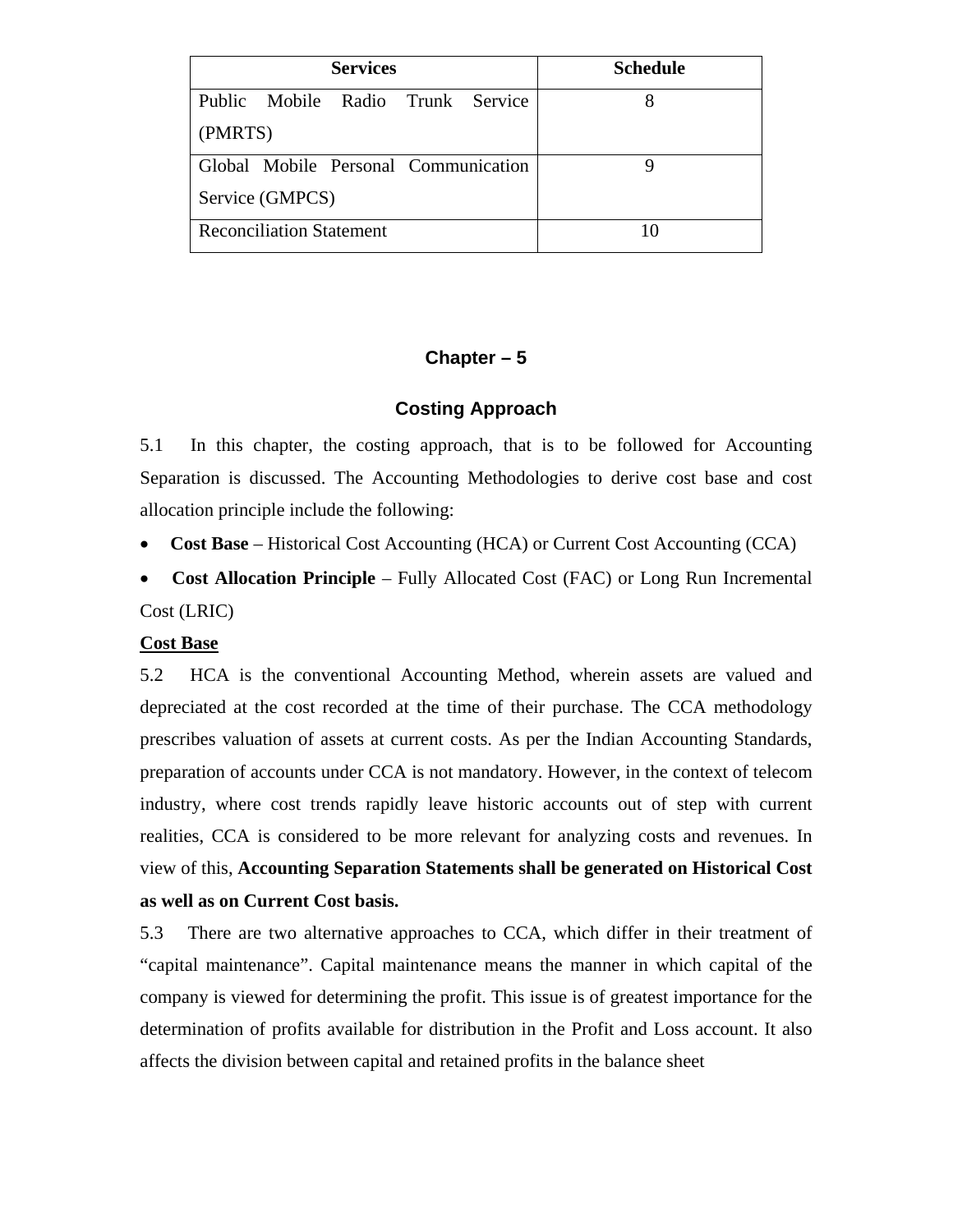• **Operating Capital Maintenance (OCM)** is concerned with maintaining the physical output capability of the assets of the company. Capital maintenance under this approach requires the company to have as much operating capability – or productive capacity – at the end of the period as at the beginning. Under OCM, profit is therefore only measured after provision has been made for replacing the output capability of a company's physical assets. Generally, this would require the application of specific inflation indices to the values of the company's assets.

• **Financial Capital Maintenance (FCM)** is concerned with maintaining the real financial capital of the company and with its ability to continue financing its functions. Capital is assumed to be maintained if shareholders' funds at the end of the period are maintained in real terms at the same level as at the beginning of the period. Under FCM, profit is therefore only measured after provision has been made to maintain the purchasing power of opening financial capital.

5.4 The use of the OCM concept may systematically incorporate insufficient or excess returns into the level of allowed revenue (depending, respectively, on whether assetspecific inflation was expected to be lower than or higher than general inflation). This is not a desirable feature of any regulatory regime, as it would not provide appropriate investment incentives. Under FCM, however, the returns to the providers of capital would equal the required return (as measured by the cost of capital) irrespective of whether replacement costs were rising or falling relative to general prices. Hence, if current cost accounting information is used as the basis to determine telecom prices or interconnection charges, FCM is the preferred capital maintenance concept. The conceptual framework of current cost accounting and financial capital maintenance has been discussed in detail at **Annexure 1**. **Therefore FCM Method is to be followed for CCA. Further CCA is to be implemented only in respect of fixed assets and other adjustments like cost of sale adjustment, monetary working capital adjustment, gearing adjustment and erosion in the value of shareholders funds due to general inflation is not to be carried out.**

5.5 **It is well understood that implementation of CCA involves extensive revaluation** exercise**. Preparation of CCA adjustments require detailed inputs in terms of description of assets, capital asset costs, age profile of assets, etc. In view of this** -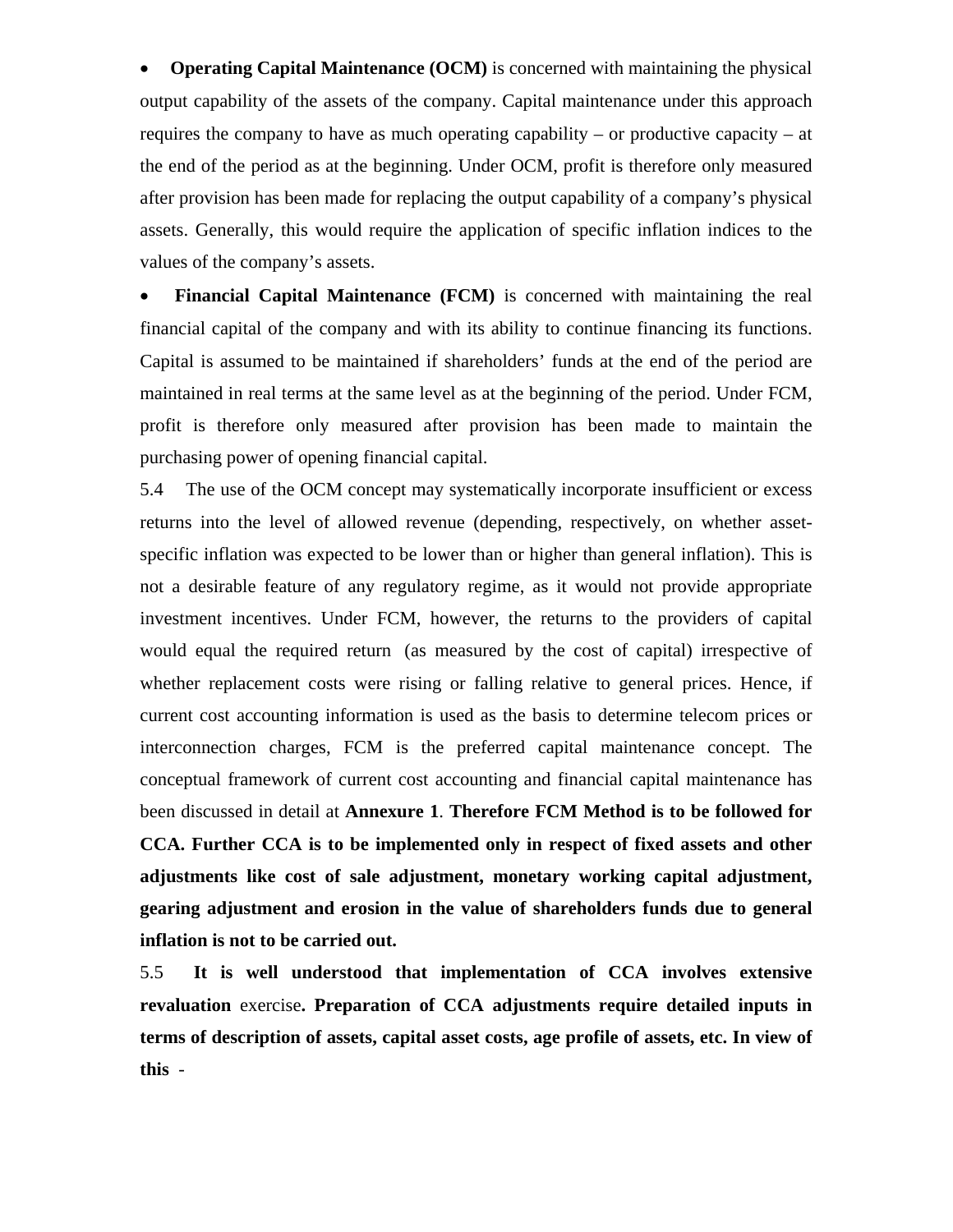• **Accounting Separation will be initiated on Historical Cost Accounting basis. However, the operators shall gear up their systems and create necessary database so as to follow CCA within a period of 2 years. During this period, Accounting Separation on historical base would have to be stabilized.** 

• **In order to minimize the efforts involved in CCA, reporting on CCA basis will be done every second year unlike reporting on HCA basis, which would have to be done every year.** 

• **CCA has to be followed by those operators who have been in the operations for more than 3 years.**

• **The Current Cost adjustments will be limited to fixed assets only and fullfledged implementation of CCA is not required.**

#### **Cost Allocation Principles**

5.6 The Cost Allocation Principles indicate how various costs should be treated and allocated/apportioned to different services/network elements. The following two methods are generally used for allocation/apportionment of cost:

- Fully Allocated Costing (FAC)
- Long Run Incremental Costing (LRIC)

5.7 Implementation of FAC is done in two steps. In the first step, all the costs are identified into three categories:

• **Direct costs**: These are the costs, which can be directly identified to services/ network elements. For example, in a Basic Telephone Service network, cost of local exchange can be directly allocated to the account head of "Local Exchange ".

• **Indirect costs:** These costs cannot be directly allocated to any one-service/ network element as they may be shared by more than one (identifiable) services/ network elements. For example, in a Basic Telephone Service network, access cables and exchange cables may share the cable trench. Hence, the cost of trench for laying cables will be shared by the network elements "Access – cable" as well as "Network- Exchange to Exchange Transmission".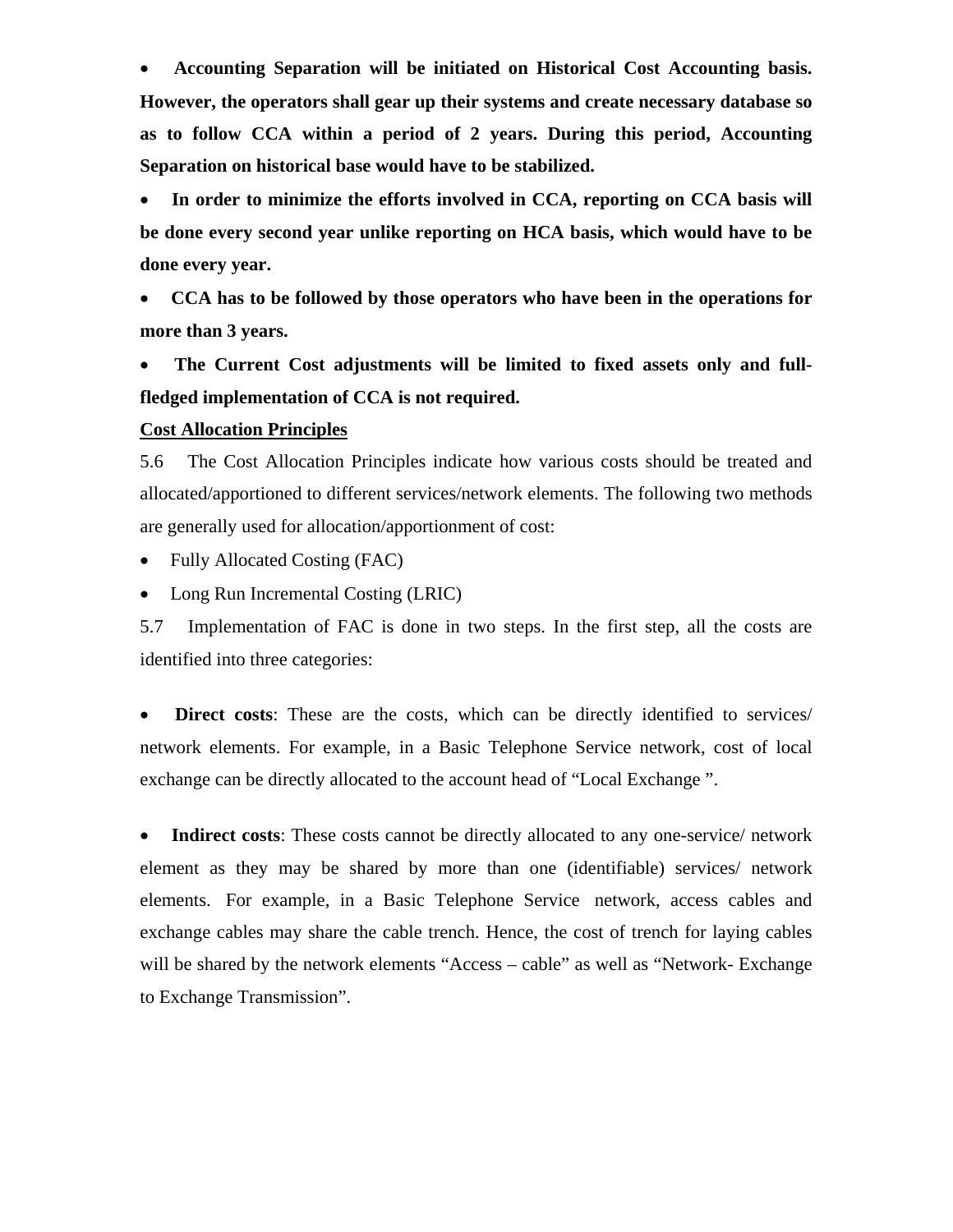• **Unattributable Costs**: Such costs cannot be identified to a particular service/network element such as corporate expenses.

In the second step, the direct, indirect and un-attributable costs are allocated to various services / network elements on the basis of suitable cost drivers.

5.8 LRIC are the incremental costs that arise in the long run with a specific increment in volume of production. An increment is the unit of output over which costs are being measured. Incremental costs are the costs that are caused by providing a defined increment of output given that some level of output is already being produced. Long Run Average Incremental Cost (LRAIC) is a variant of LRIC, which associates long-term horizon to incremental cost. Incremental costs measure the cost variance when increasing or decreasing the production output by a substantial and discrete increment.

5.9 Implementing LRAIC could be a complex task and it typically involves the following steps:

• In a top-down cost estimation approach for LRAIC, various costs are grouped into manageable sets of homogeneous cost categories (HCCs). The level of homogeneity is determined by the need to identify individual cost drivers and to account for changes in individual costs over time. Grouping costs into HCCs that enable individual cost drivers to be tracked, may result in generating a large number of HCC.

• After generating HCCs, Cost Volume Relationships (CVRs) are developed which track how individual costs vary with the underlying cost drivers. Obtaining the data for constructing CVRs is a time-consuming exercise and involves engineering models/simulations, statistical surveys and field research.

The international experience shows that the LRIC Model takes many years to develop and implement.

**5.10 Keeping in view the international experience and considering the complexities involved with development and implementation of the LRIC Model,** Accounting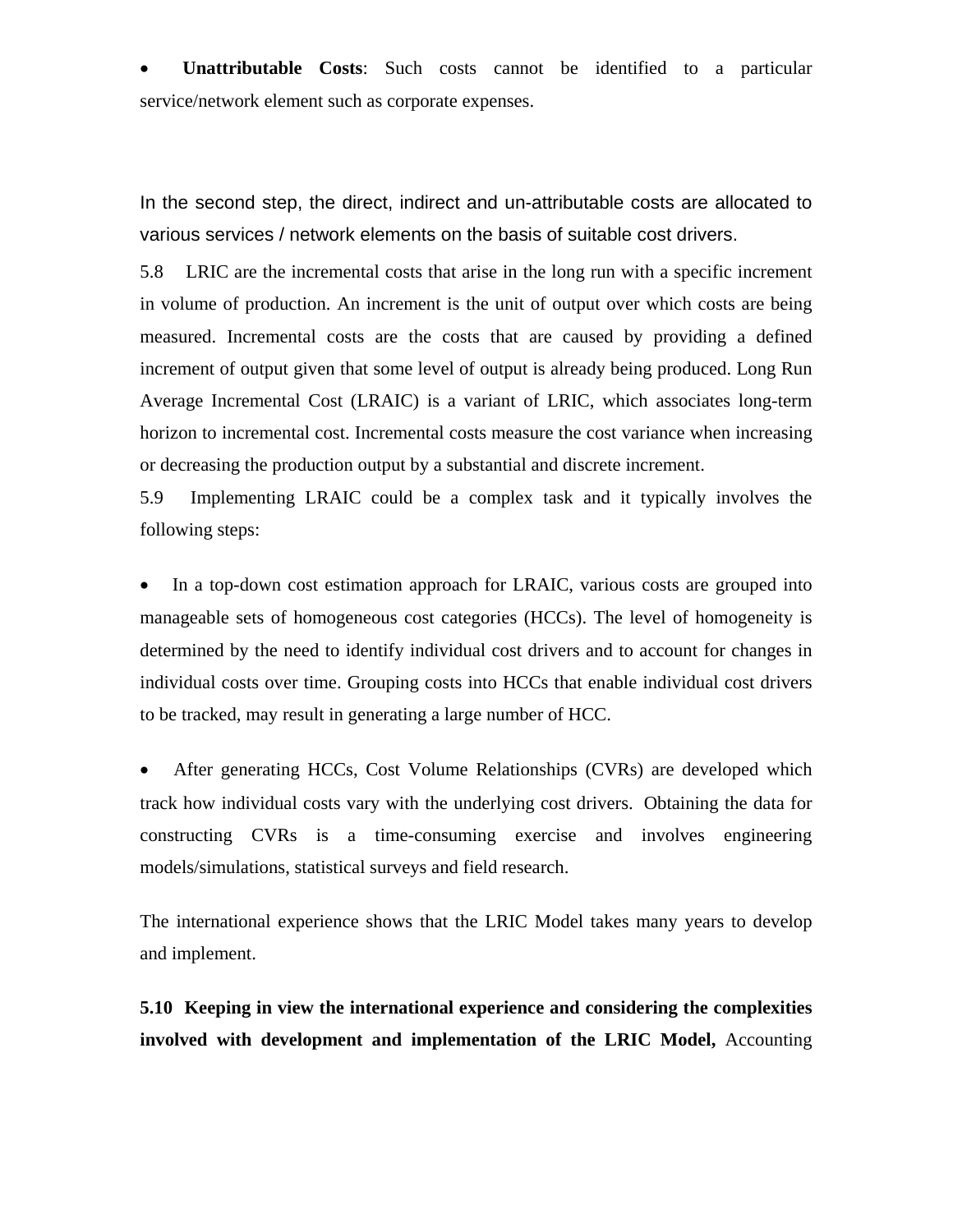# **Separation shall be done on the basis of FAC. The implementation of LRIC for Accounting Separation shall be reviewed at a later date.**

#### **Cost Allocation Principles**

5.11 For Accounting Separation, revenue and cost are to be allocated or attributed to different services, geographical areas, network elements and products/network services through following Accounting Standards/Principles:

• *Causation* - Revenues and costs should be allocated to those services or products/network services that cause the cost or revenue to arise.

• *Survey and sampling* - Operators may need to use survey and sampling techniques such as pattern of usage of network element for each type of product/network service, staff activity data, engineering information etc. in order to allocate costs to the relevant segments. The fundamental objective of this activity is to arrive at an appropriate basis of attribution to comply with the principle of causation. Where sampling is used it should be based either on generally accepted statistical techniques or other methods, which should result in accurate attribution of cost, revenue, etc.

• *Consistency* - To assist comparability, the same bases and assumptions should be used from year to year. However, it is recognised that with rapidly changing technologies, it may be necessary to review attribution principle annually.

• *Materiality* – The principle of materiality may be followed to avoid any detailed/ cumbersome procedures if the impact is not considered very material. For example the iterative attribution methods may not be used for certain items, if the effect of that particular item is not expected to be material to the ultimate outcome.

• *Practicality* - The principle of practicality would reflect the need in any system to undertake sampling analysis, and at times use prudent and unbiased estimates of cost and volumes.

• *Objectivity* – This principle requires that the allocation method proposed should be reasonable, substantiated and arbitrary allocation method should be minimal.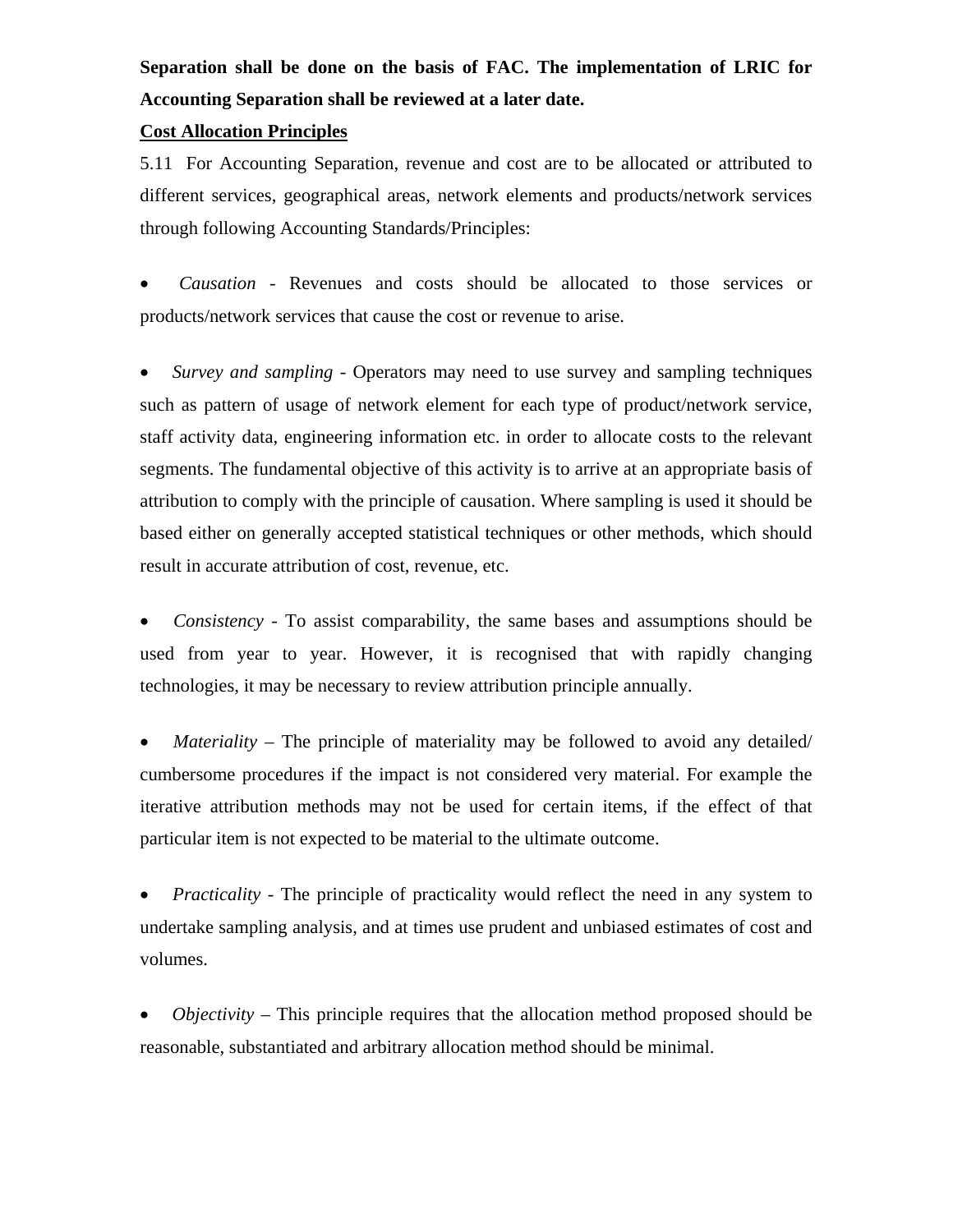• *Transparency -* The methodologies followed for attribution and preparation of statements by each operator should be comprehensively documented so as to be transparent to the regulator / other users of the statement.

5.12 The methodology for allocation and apportionment of cost has been discussed in detail in chapter 6

#### **Chapter – 6**

#### **Allocation and Attribution Methods**

- 6.1 6.1 In Chapter 4, statements, which would have to be submitted by companies to TRAI and in Chapter 5, principles to be applied for allocation and apportionment of cost, are discussed. In this chapter allocation and attribution methods to be used for preparation of proposed financial statements of Profit and Loss accounts, Network Cost sheets, Statement of Capital Employed and Fixed Assets using apportioning principles have been discussed.
- 6.2 6.2 Companies shall maintain adequate records to enable the company to identify the capital employed, net fixed assets, working capital, etc. to different activities. The broad framework for allocation and apportionment has been discussed hereunder.

# **Allocation and Attribution Methodology for Preparation of Profit & Loss Statements & Network Cost Sheets**

6.3 6.3 The framework for allocation and apportionment and generation of Profit and Loss statement and Network Cost Sheets has been provided in Exhibit 6.1.

#### **Exhibit 6.1**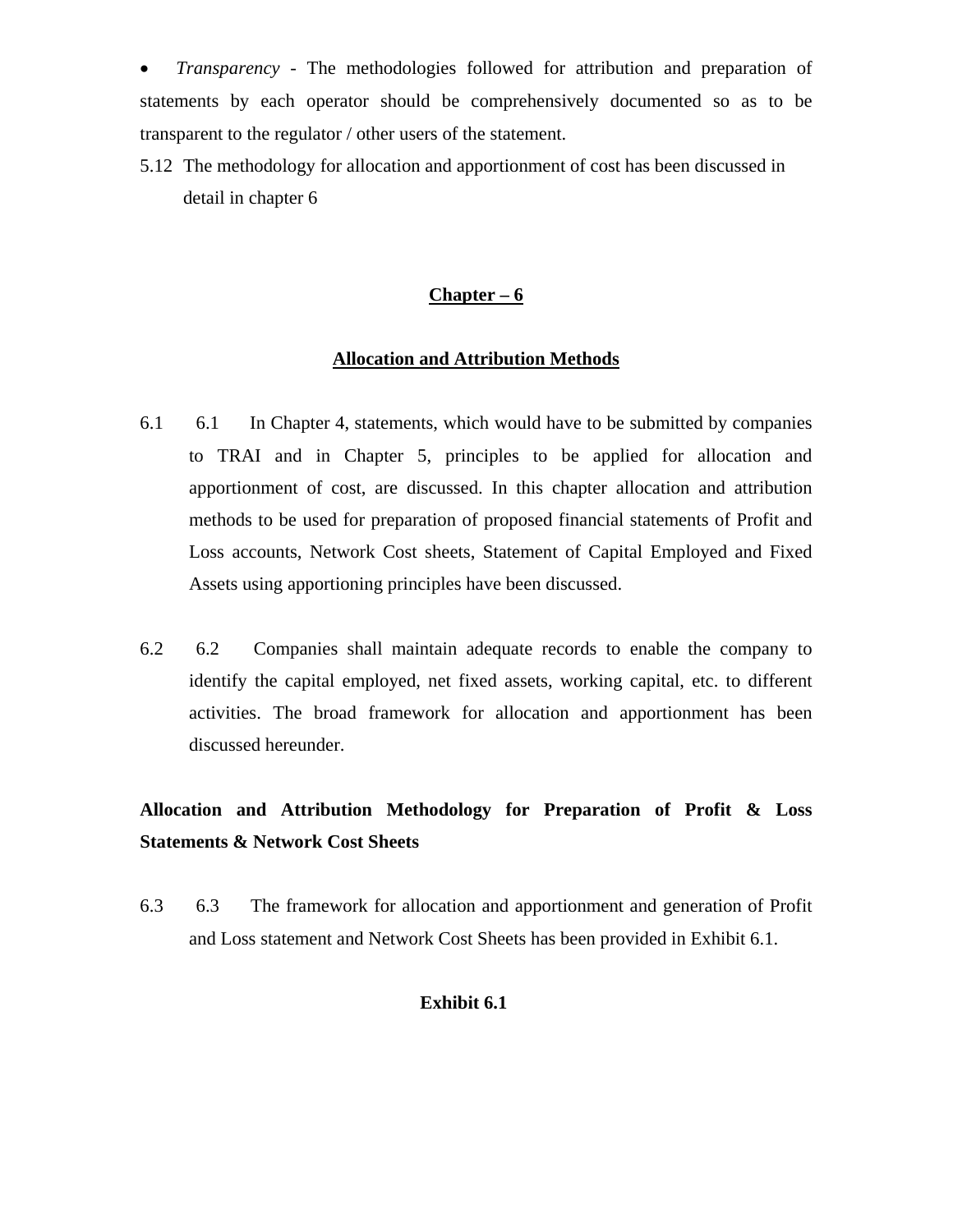

- 6.4 6.4 Before explaining the steps involved in apportionment and allocation of cost and generation of statements, the following concepts are explained:
	- **Cost Centers** The Cost Center is a unit for which costs are identified and captured for purpose of allocation/apportionment of costs. Broadly, three types of cost centers are identified:
		- **Network Cost Center (Element-wise)** The network elements for a service have been discussed in Chapter 3. Each network element shall be a cost center and all costs, including return on capital employed, pertaining to that network element, would be accumulated for cost center of that network element. The cost of network will have to be accumulated/apportioned.
		- **Support Plant/Utilities**  The support plant cost centers shall include the plants, which support the core network, e.g. power plant, air conditioning plant, software maintenance, etc. The support plants are also referred to as utilities. A list of cost centers for support plants/utilities has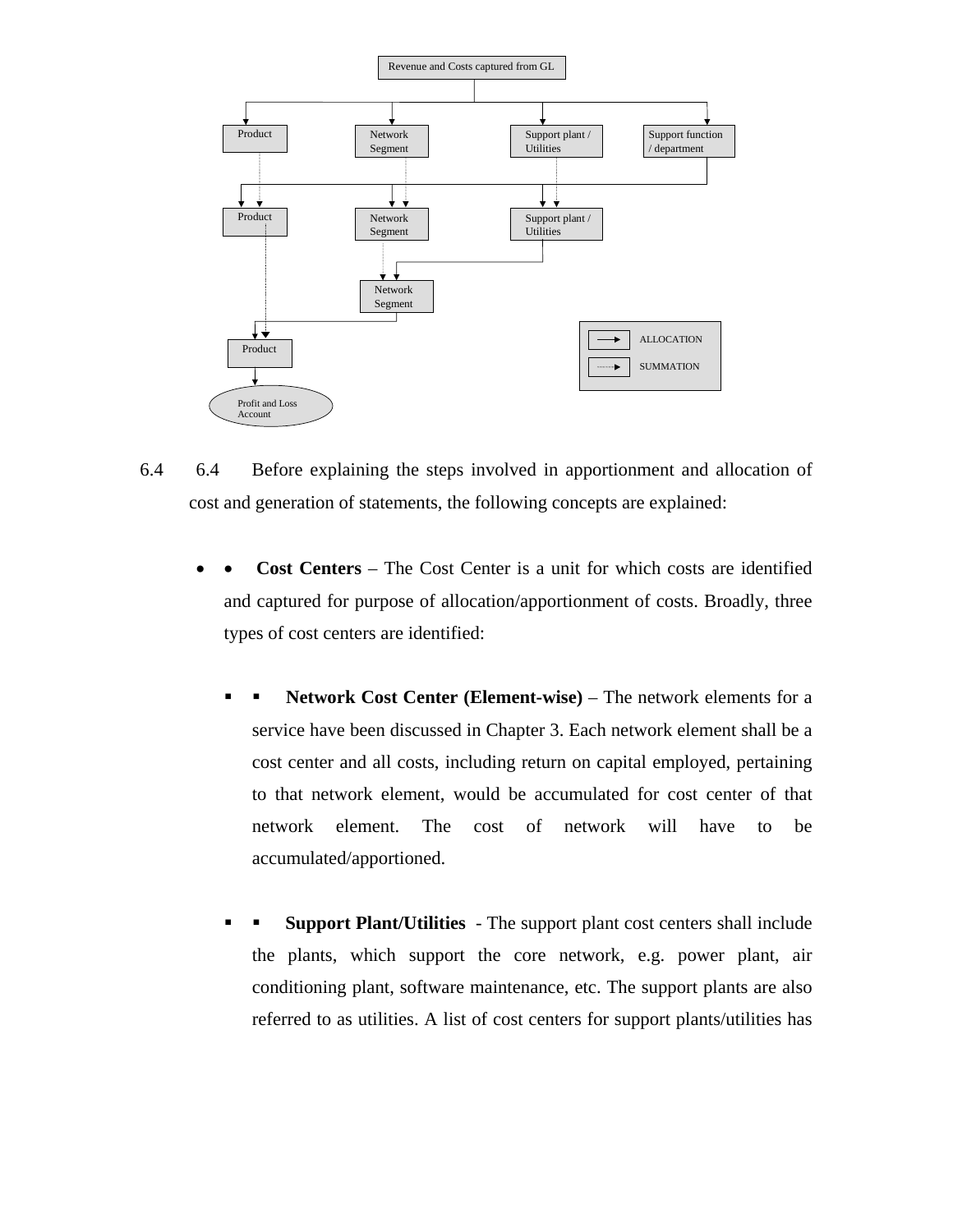been provided in **Annexure 2**. The cost of support plants/utilities will be apportioned to various network cost centers.

 **Support functions** – The support function cost centers shall include support functions/departments such as marketing, customer care, finance, administration, transport, etc. Support functions are also referred to as functional departments. A list of cost centers for support functions has been provided in **Annexure 3**. The cost of support functions will be apportioned to the products/network services/network/support plant cost centers.

**Each company shall identify and define the cost centre as relevant/ applicable to them within the overall framework of the cost centres provided above.** 

- **Profit Centers** The Profit Center is a service or product/network service for which costs and revenue are worked out and matched to arrive at the profit or loss incurred.
- • **Allocation/Apportionment of Revenue**  The revenues earned for providing various services or products/network services are generally directly identifiable to each service/product/network service based on accounting records or ledgers and the billing system information. In respect of certain revenue items if direct allocation were not possible, in such cases the revenue shall be allocated on rational and equitable basis.
- • **Allocation/Apportionment of Cost** It has been discussed in Chapter 5 that Fully-Allocated Cost Method is to be used for allocation of costs to different services or networks. The method or basis of attribution of cost has been discussed in detail as following: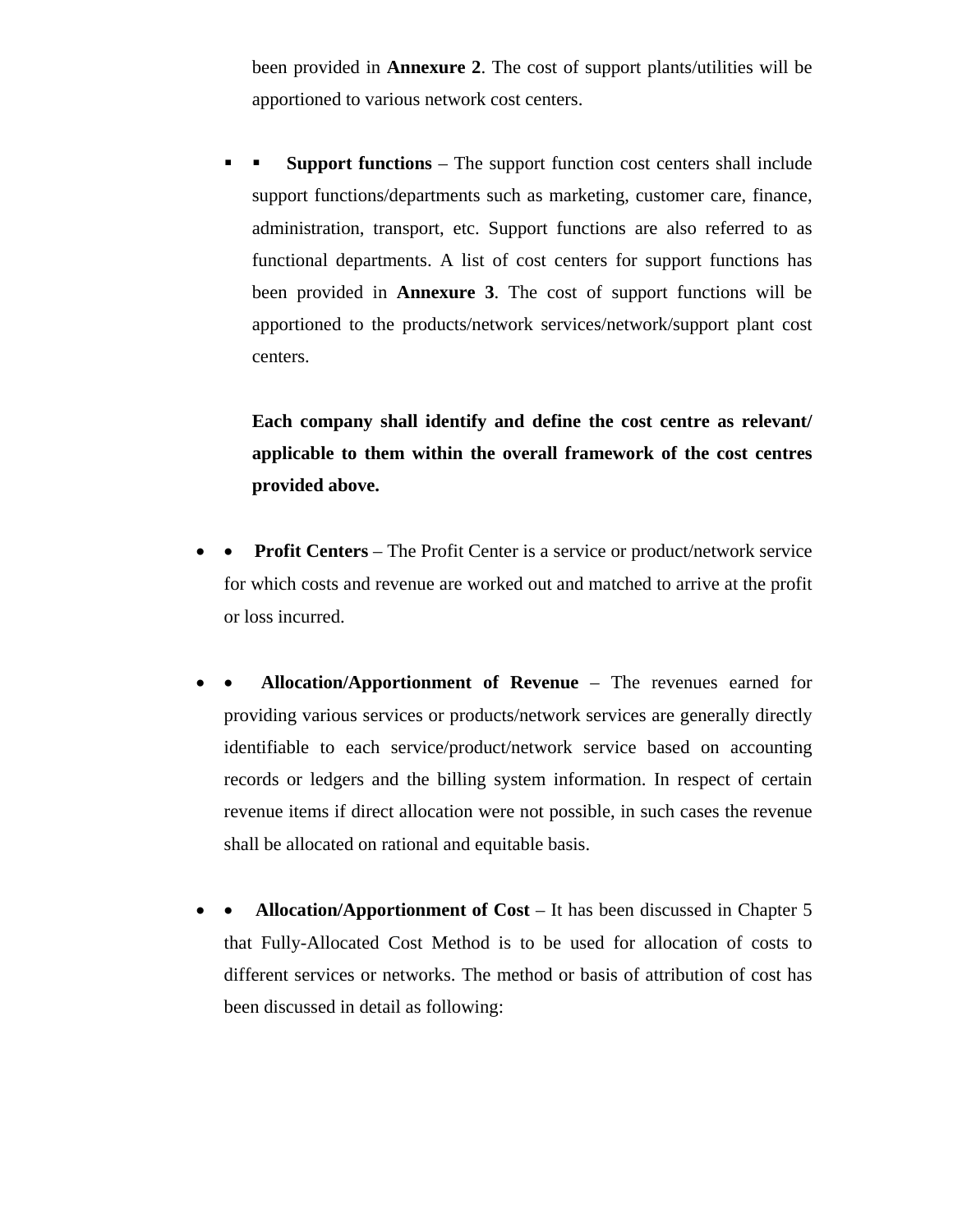- **Direct:** Cost, which are solely generated by a particular service or product/network service or network element and are recorded in the accounts against the relevant product/network service, service, asset or function. E.g. license fees for a service, direct maintenance cost incurred for a specific network element, depreciation for the network elements, etc. are the items allocable directly to a specific cost or profit centre.
- **Directly attributable:** Cost, which are solely generated by a particular service or product/network service but are not recorded in accounts against the relevant product/network service or service. E.g. advertisement and publicity expenses paid to external agencies, annual maintenance charges, etc. are cost, which are generally recorded in a common, account head and not against a particular product/network service, network element. However these costs may be directly identifiable to the service for which it has been incurred based on some underlying records. For example advertisement and publicity expenses incurred by a cellular operator for promoting SMS or GPRS may be booked under a common advertisement expense head but can be identified to SMS or GPRS profit centre.
- **Indirectly attributable:** Cost, which are part of a pool of common cost but which can be attributed to a particular service or product/network service or network element through a non-arbitrary and verifiable cause and effect relationship. There is no requirement for this to be a one-to-one relationship and it may be multi-step. For example costs such as billing expenses, customer care expenses, expenses of human resource department, rent of office building, etc. can not be identified to a particular service but can be apportioned by using certain cost drivers. For example:
	- o o Billing expenses are generally common for all services, and the cost cannot be identified to any specific product/network service. However the cost can be apportioned to various services or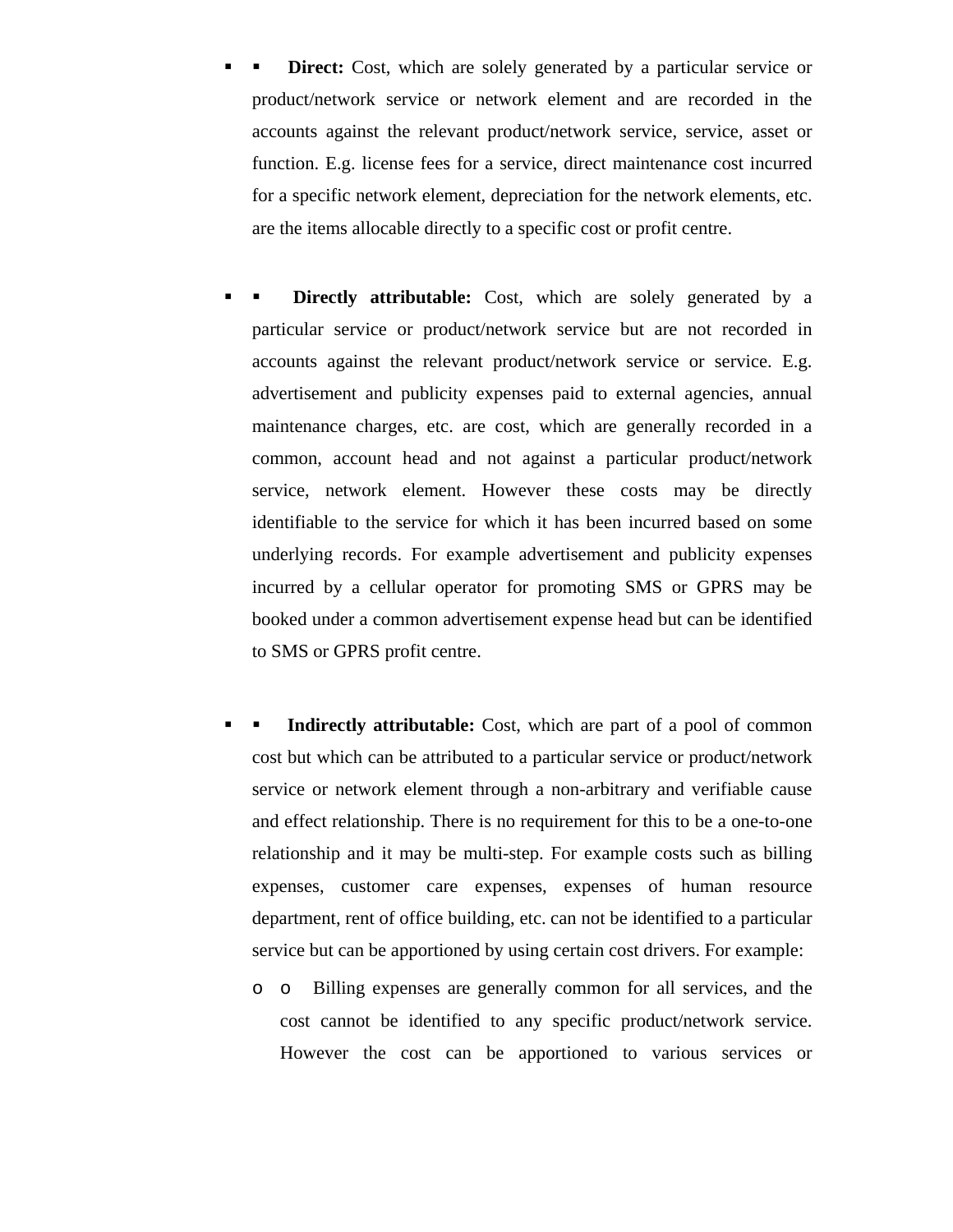products/network services, based on certain cost drivers such as number of bills raised for each service or products/network services, etc.

- o o Similarly the rent of office building which houses all the departments cannot be identified to any specific cost center but can be apportioned to various cost centers housed therein on certain cost drivers, say area occupied by each department, etc.
- o o Similarly cost of utilities / support plant shall be treated as indirectly attributable and apportioned based on a relevant cost driver
- Unattributable: Cost, which are part of a pool of common cost and cannot be identified to a particular service, product/network service, asset or function through a non-arbitrary and verifiable cause and effect relationship. e.g. corporate office expenses, legal charges, etc. These cost have to be apportioned to various profit centre by applying some general cost driver such as revenue or contribution or total cost.
- 6.5 6.5 As per the process proposed in Exhibit 6.1, each item of income and cost shall be attributed to a "profit centre" or "cost centre". It is to be done on rational and equitable basis and applied consistently. Income and costs would have to be allocated to those profit or cost centers, which gave rise to that income and cost. The pool of costs of each cost centre would then have to be attributed to further cost centres or profit centres until each cost centre is exhausted and all revenue and costs are associated with services and products/network services. The allocation process is a multi-tier attribution process beginning with the identification of direct and directly attributable cost and progressively attributing indirect cost on the basis of cost drivers.
- 6.6 6.6 The steps generally involved in the allocation / apportionment process are described in Table 6.1 below:

#### **Table 6.1**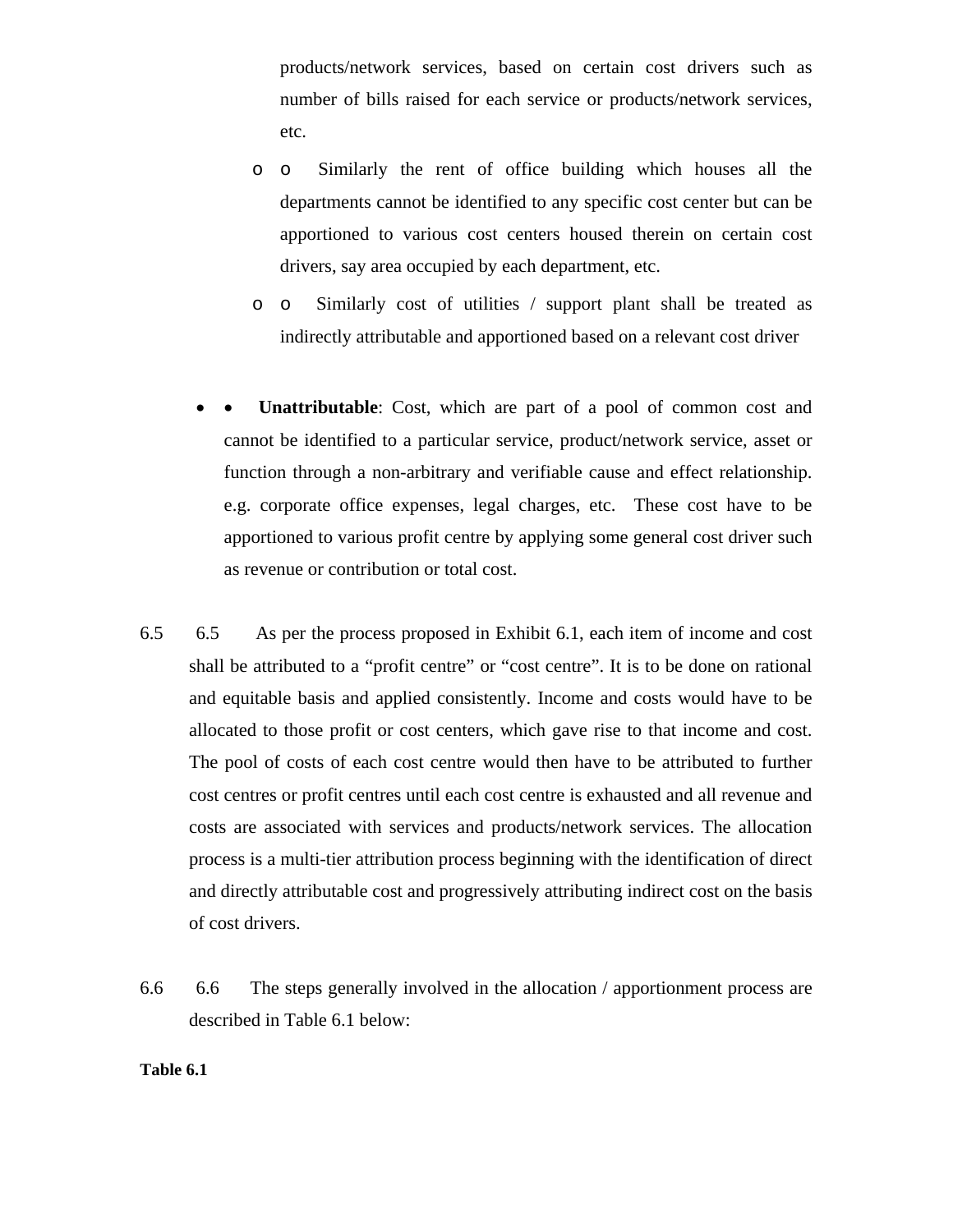| Step 1 | The first step is to capture cost from the books of account <i>i.e.</i> general |  |
|--------|---------------------------------------------------------------------------------|--|
|        | ledger to the relevant profit centres and cost centres.                         |  |
| Step 2 | Next step is to attribute the cost of support functions to profit               |  |
|        | centres and other cost centres (i.e. support plant and network                  |  |
|        | elements). These costs would have to be attributed using appropriate            |  |
|        | cost drivers.                                                                   |  |
|        | The cost of support functions would have to be allocated to the                 |  |
|        | profit centres or other cost centres depending upon whether such costs          |  |
|        | are:                                                                            |  |
|        | Directly attributable                                                           |  |
|        | Indirectly attributable<br>п                                                    |  |
|        | Unattributable                                                                  |  |
|        | The list of support functions, which are generally adopted by a                 |  |
|        | telecom company along with the illustrative list of cost drivers, which         |  |
|        | may be used in cost allocation of the respective functions, is provided         |  |
|        | at Annexure 2.                                                                  |  |
| Step 3 | This step involves attribution of cost of support plant or utilities            |  |
|        | to various network elements used for providing the services or                  |  |
|        | products/network services by using appropriate cost drivers.                    |  |
|        | A list of indicative support plant or utilities used by a telecom               |  |
|        | company along with the illustrative cost drivers are provided in                |  |
|        | <b>Annexure 3.</b>                                                              |  |
| Step 4 | After undertaking the above two steps, the cost for each network                |  |
|        | element would be available. The cost for each network element would             |  |
|        | include direct cost incurred for operation and maintenance of the               |  |
|        | respective network elements and also the allocated cost of support              |  |
|        | function and support plant.                                                     |  |
|        | The network cost to be transferred to the product/network service               |  |
|        | would have to be inclusive of return on capital employed. The Return            |  |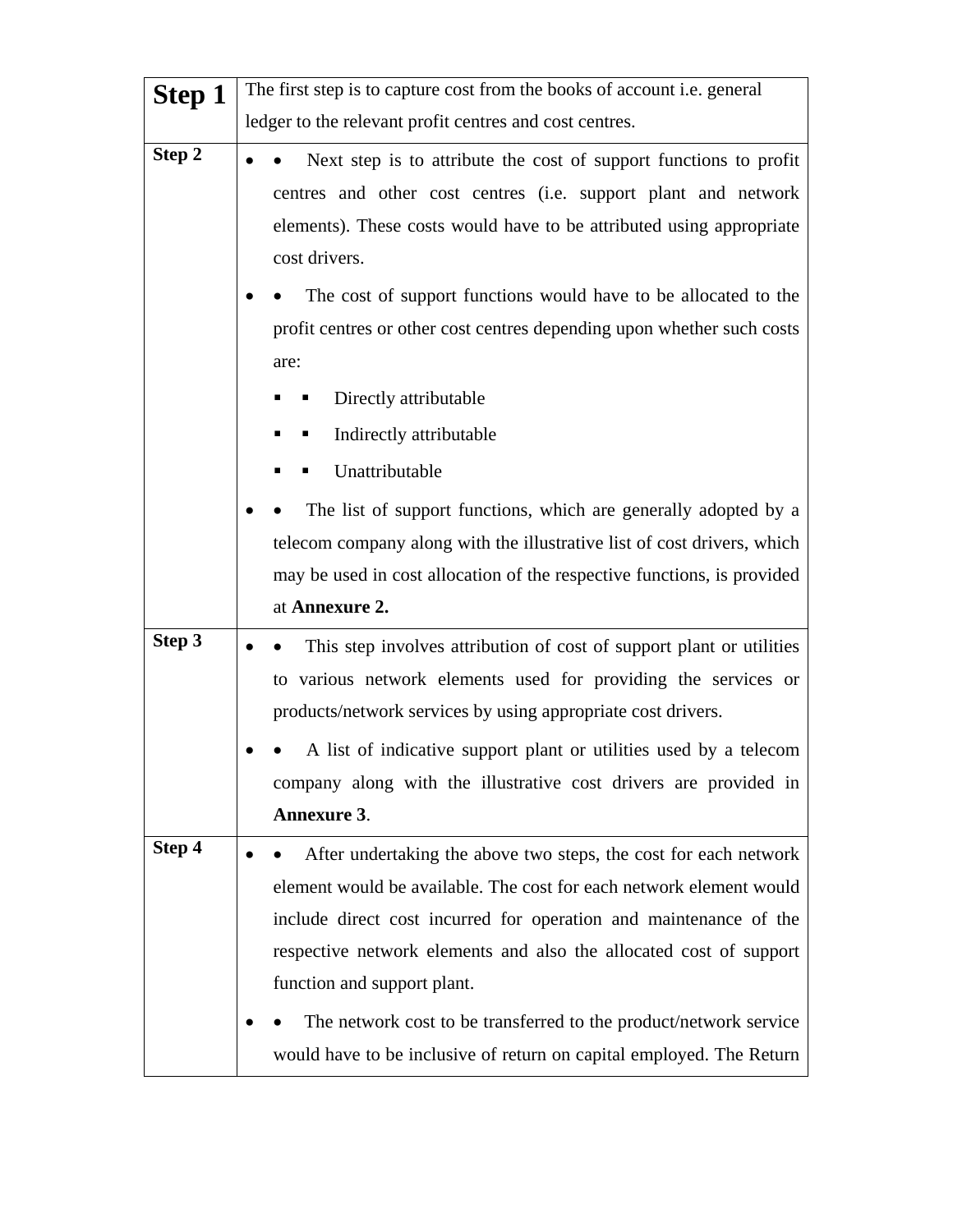|        | on Capital Employed has been discussed in paras 6.7 to 6.12.             |
|--------|--------------------------------------------------------------------------|
|        | The next step would be apportioning the network element cost to          |
|        | various products/network services.                                       |
|        | The cost of each network element would have to be attributed to          |
|        | products/network services based on a causation effect i.e. cost shall be |
|        | directly allocated to the products/network services for which the        |
|        | network element is used (e.g. International gateway shall be allocated   |
|        | directly to ILD calls, or SMS server cost shall be directly allocated to |
|        | SMS charges). In case the network element is used for more than one      |
|        | service then the cost of network element shall be attributed to various  |
|        | products/network services based on an appropriate cost driver,           |
|        | which shall primarily be usage related such as usage in minutes,         |
|        | number of connections, number of circuits or bandwidth, etc.             |
|        | The illustrative list of network elements along with their               |
|        | respective cost drivers has been provided in the formats placed at Part  |
|        | II of guidelines on SAS for each of the services. (Also refer            |
|        | Annexure 4).                                                             |
| Step 5 | This step involves aggregating costs of various services /               |
|        | products/network services thus providing the profit and loss.            |

# **Allocation and Attribution Methodology for Preparation of Statements for Capital Employed**

6.7 6.7 The Capital Employed shall be worked out for each geographical area of a service. The Capital Employed Statement is to be used to work out the Return on Capital Employed for a geographical area within a service. The concept of Capital Employed and Return on Capital Employed for Accounting Separation along with their derivation is discussed below: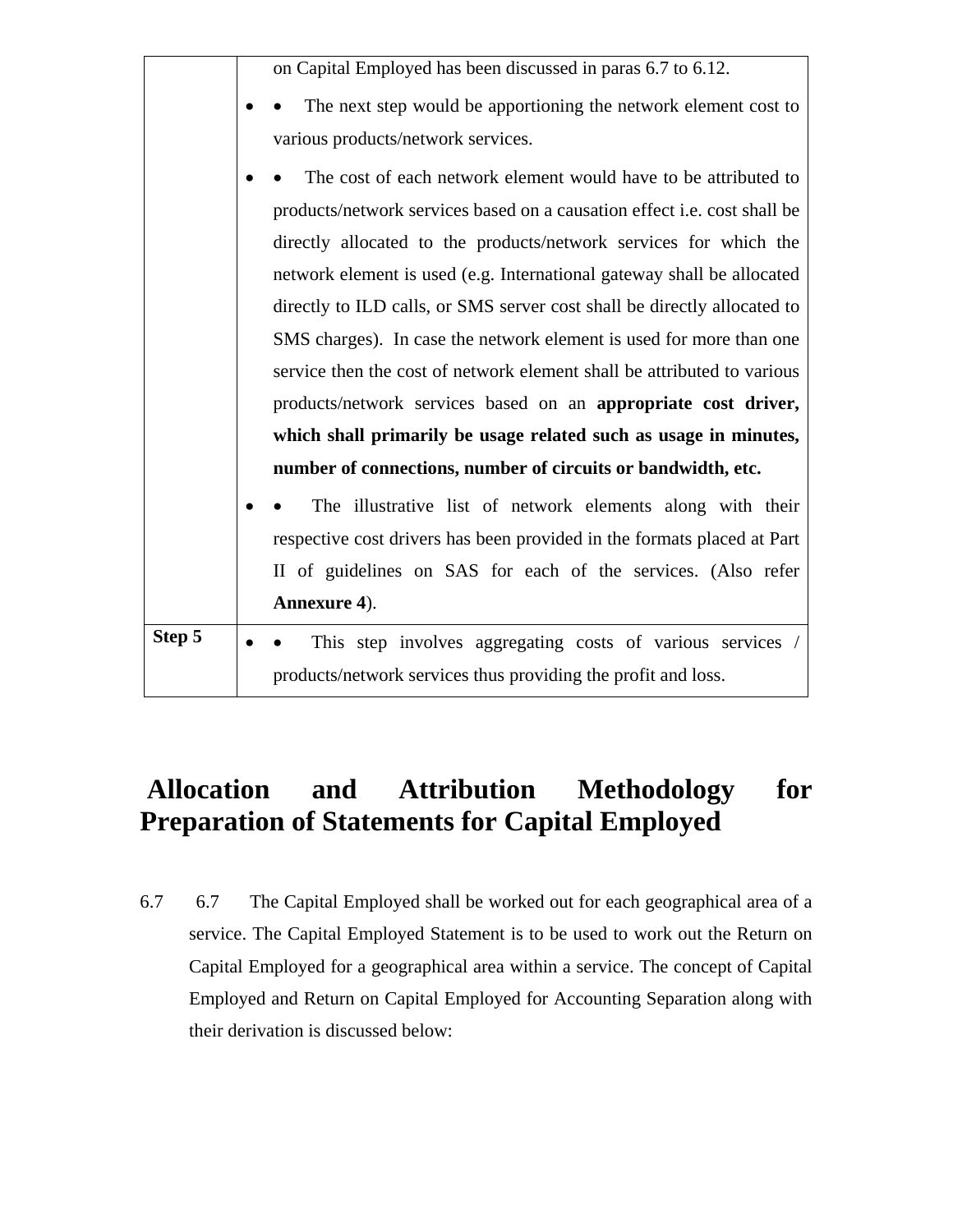6.8 6.8 The capital employed is capital in use in a business. Mathematically,

- Capital Employed = (Gross Book Value of Fixed Assets Depreciation) + Capital work in progress  $(CWIP) + (Current Assets - Current Liabilities)$  $=$  Net Book Value of Fixed Assets  $+$  CWIP  $+$  Working Capital
- 6.9 6.9 Fixed Assets remain as an asset in the balance sheet until written off by a process of depreciation or amortization. These have an opportunity cost in terms of the interest or return that could have been earned if the initial amount was invested in a financial asset of equivalent risk. The decision to invest in capital asset is taken if company is able to get returns having present value greater or equal to the Gross Book Value of asset. This Required Rate of Return for Accounting Separation shall be taken as Pre-tax Weighted Average Cost of Capital (WACC).
- 6.10 6.10 WACC is a method of establishing an organization's cost of capital by taking each source of funds from its balance sheet and assigning a Required Rate of Return to each individual source. The amounts of each of the sources of funds are used as weights applied to the Required Returns, and the total return is divided by total weights to give the WACC expressed as a percentage. The term WACC has been used in a number of other places in the SAS and everywhere it would mean Pre-tax weighted average cost of capital. Mathematically,

Pre Tax WACC =  $Re^* \omega_1 + Rd^* \omega_2$  $(I-T)$ 

where,

 $R_d$  = Cost of debt  $R_e$  = cost of equity capital

 $T =$ Corporate Tax rate

<sup>ω</sup>*1 = proportion of equity in capital structure* 

ω*2 = proportion of debt in capital structure*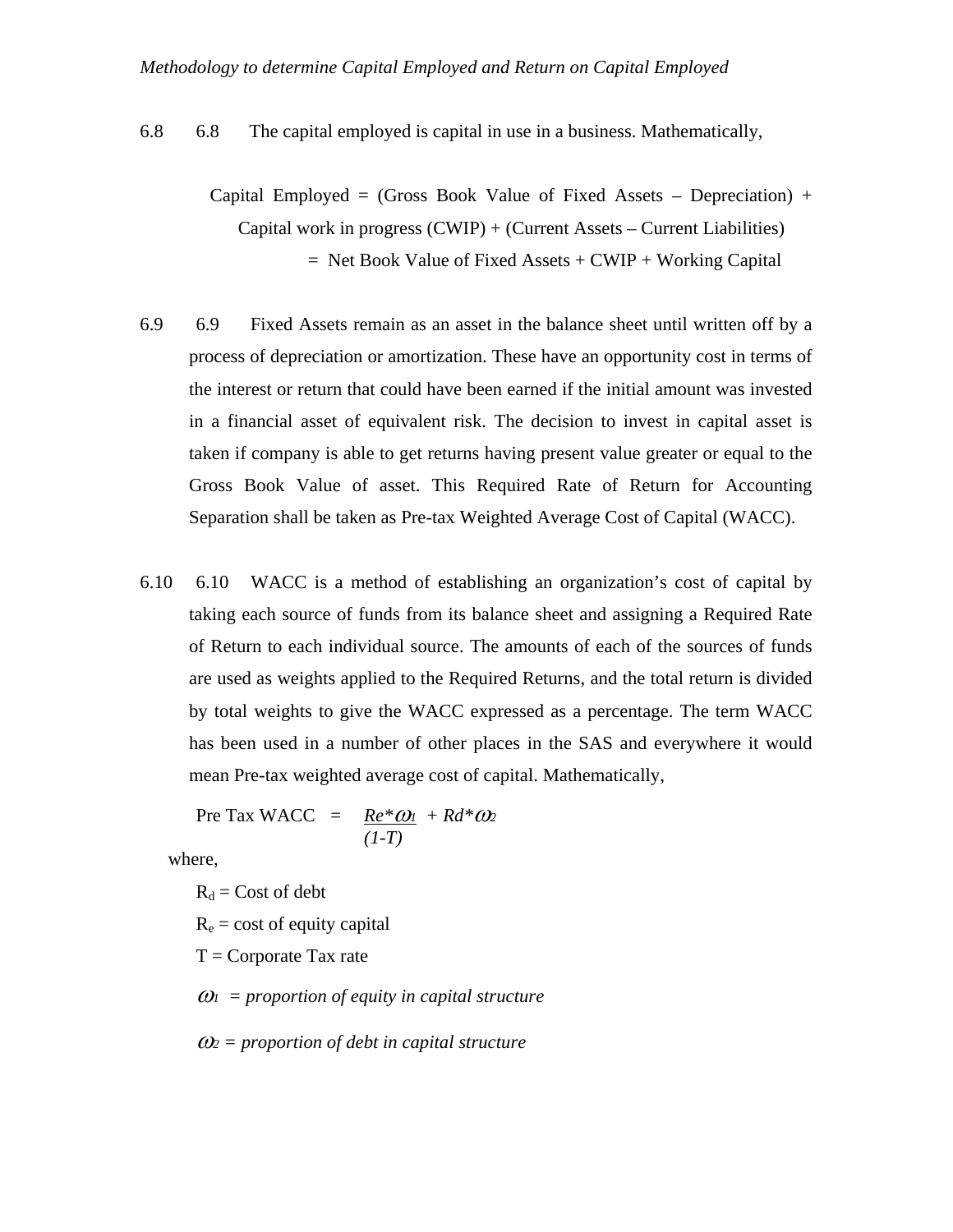6.11 6.11 The Return on Capital Employed for Accounting Separation exercise is taken on average capital employed. The Average Capital Employed is the average of capital employed at the beginning and close of the Accounting Period. Mathematically, Return can be represented as under:

Return on Capital Employed = WACC x average capital employed

6.12 6.12 The Capital Employed worked out for each geographical area for a service shall be segregated into "Network" and "Other than Network" categories. The Return on Capital Employed for the Network Elements would have to be apportioned to each Network Element. Detailed Methodology for allocation and apportionment has been discussed in **Annexure 4**. The Return on Capital Employed for Network Elements when added to depreciation and operational expenditure of respective network elements, would give total cost of each network element. These concepts have been laid down in formats for Network Element Cost Statements, which are placed in Part II of the guidelines on SAS. General principles for allocation of the main components are discussed in **Annexure 5**.

#### **Allocation and Attribution Methodology for preparation of Fixed Asset Statements**

- 6.13 6.13 The Gross Book Value and accumulated depreciation of Fixed Assets need to be identified to network elements and other cost centers related to support functions and support plants. This is required for the purpose of allocation of Depreciation and Return on Capital Employed for geographical area of a service and Network Elements within that geographical area.
- 6.14 6.14 Generally, the fixed assets for each cost or profit centre are directly identifiable from the asset records. In case of common assets the capital cost would have to be apportioned to network elements based on appropriate parameters.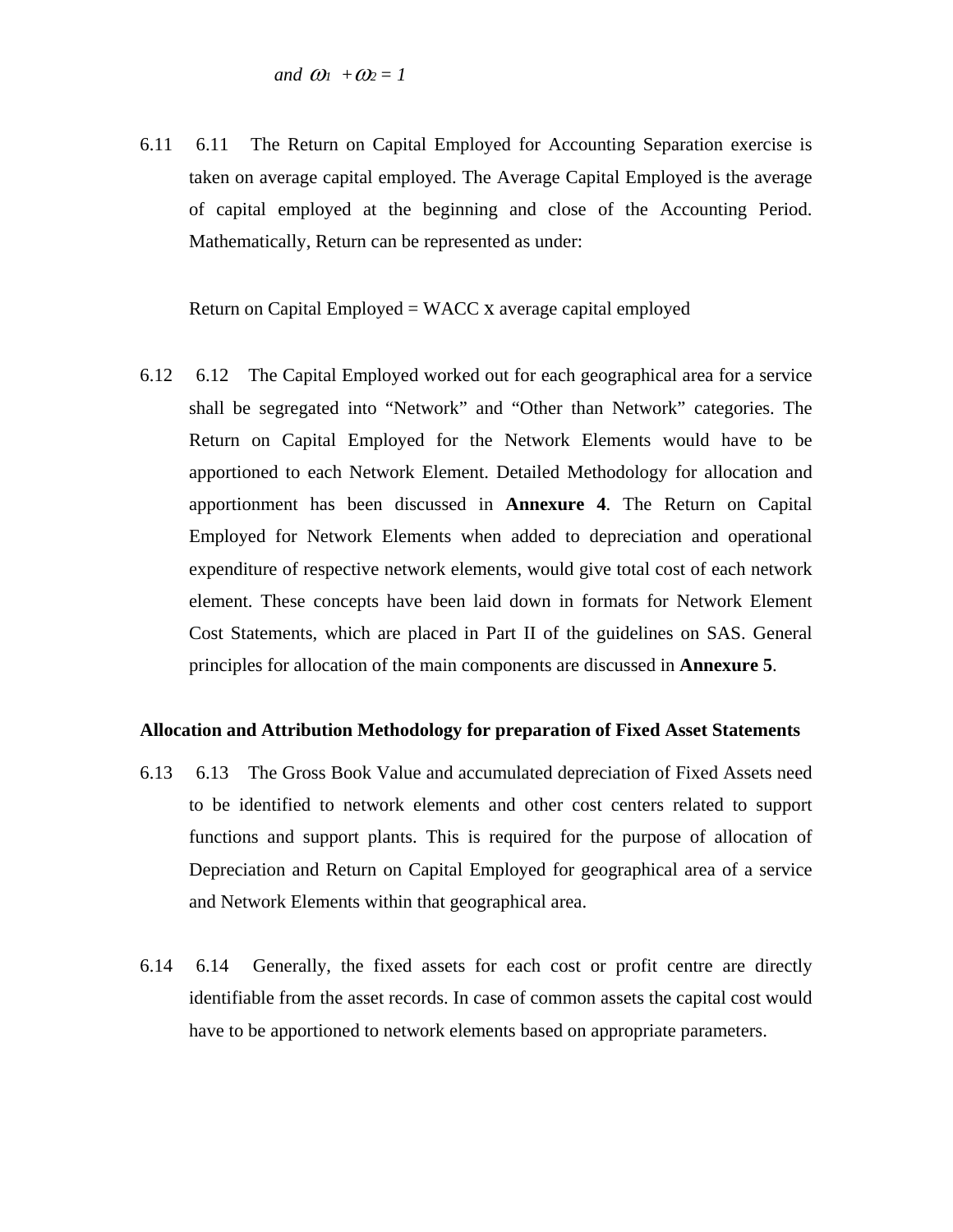6.15 6.15 Broad categories of fixed assets and their respective allocation/apportionment methods are mentioned in Table 6.2 below:

| Table 6.2 |  |
|-----------|--|
|           |  |

| <b>Asset category</b>                                               | <b>Method of allocation/apportionment</b>                           |
|---------------------------------------------------------------------|---------------------------------------------------------------------|
| Assets that can be directly                                         | Generally, these should be directly                                 |
| allocated to cost or profit                                         | attributable to network elements and                                |
| centres, e.g. local exchanges,                                      | other cost centres based on the asset                               |
| trunk automated exchange, OFC                                       | records. In case asset records do not                               |
| media, satellite etc.                                               | provide the above identification, the                               |
|                                                                     | detailed records may have to be                                     |
|                                                                     | created. In the interim period, fixed                               |
|                                                                     | assets costs of the various network                                 |
|                                                                     | elements may have to be arrived at on                               |
|                                                                     | the basis of a sampling study.                                      |
|                                                                     | Assets jointly used by two or These would have to be apportioned to |
| more                                                                | services or functional the beneficiary department on an             |
|                                                                     | departments e.g. land and appropriate basis, e.g. floor or space    |
|                                                                     | building housing the TAX and occupied in building by respective     |
| local exchange, office building,   departments or network elements. |                                                                     |
| etc                                                                 |                                                                     |
|                                                                     |                                                                     |

# **Apportionment of costs for common network elements or facilities across services**

6.16 6.16 For an integrated operator there would be instances of common Network Elements or facilities across services. For example in case of **Basic Telephone Service Operator** some network elements will be common between Basic Telephone Service segment and NLD service segments, few Network Elements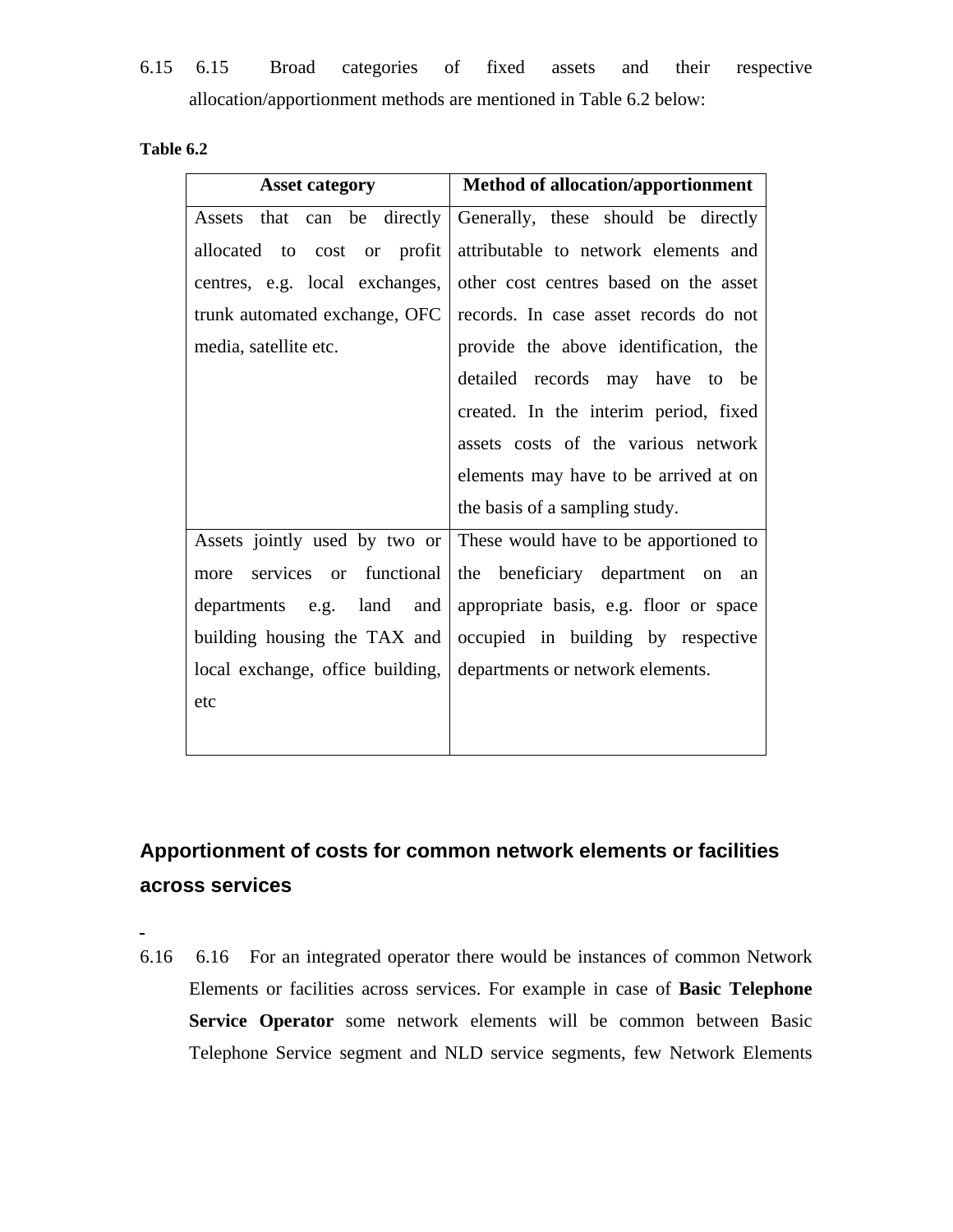may jointly be used for more than one service. The approach to deal with these situations has been discussed below.

# *Intra circle network – common for Basic Telephone Service and National Long Distance*

6.17 6.17 In the case of integrated service providers, the intra-circle network may be used for providing basic telephone services and also for providing NLD services. For the purpose of SAS the cost of Intra circle network shall be captured separately and cost corresponding to the NLD service segment shall be transferred based on the usage of the Intra circle network for NLD operations.

## *Network elements jointly used for more than one service*

6.18 6.18 In certain cases, network elements are jointly used for providing more than one service for example transmission facilities can be jointly used for providing Internet, Basic telephony, NLD or ILD services. Such network elements shall be taken as part of the service to which it predominantly pertains and a transfer price will be charged to the other services based on utilisation. The transfer price in such instance will be the actual cost per unit of measurement. The unit of measurement shall be minutes of usage in case of switches and bandwidth in case of transmission.

### **Transfer price across services – Revenue sharing**

6.19 6.19 In case of multi service operators one service segment may procure services from the other service segments. For example, a Cellular Mobile Service Operator interconnects with the Basic Telephone Service Operators' network for making calls from mobile to fixed line. Similarly Basic Telephone Services operator interconnects with NLDO for the long distance calls.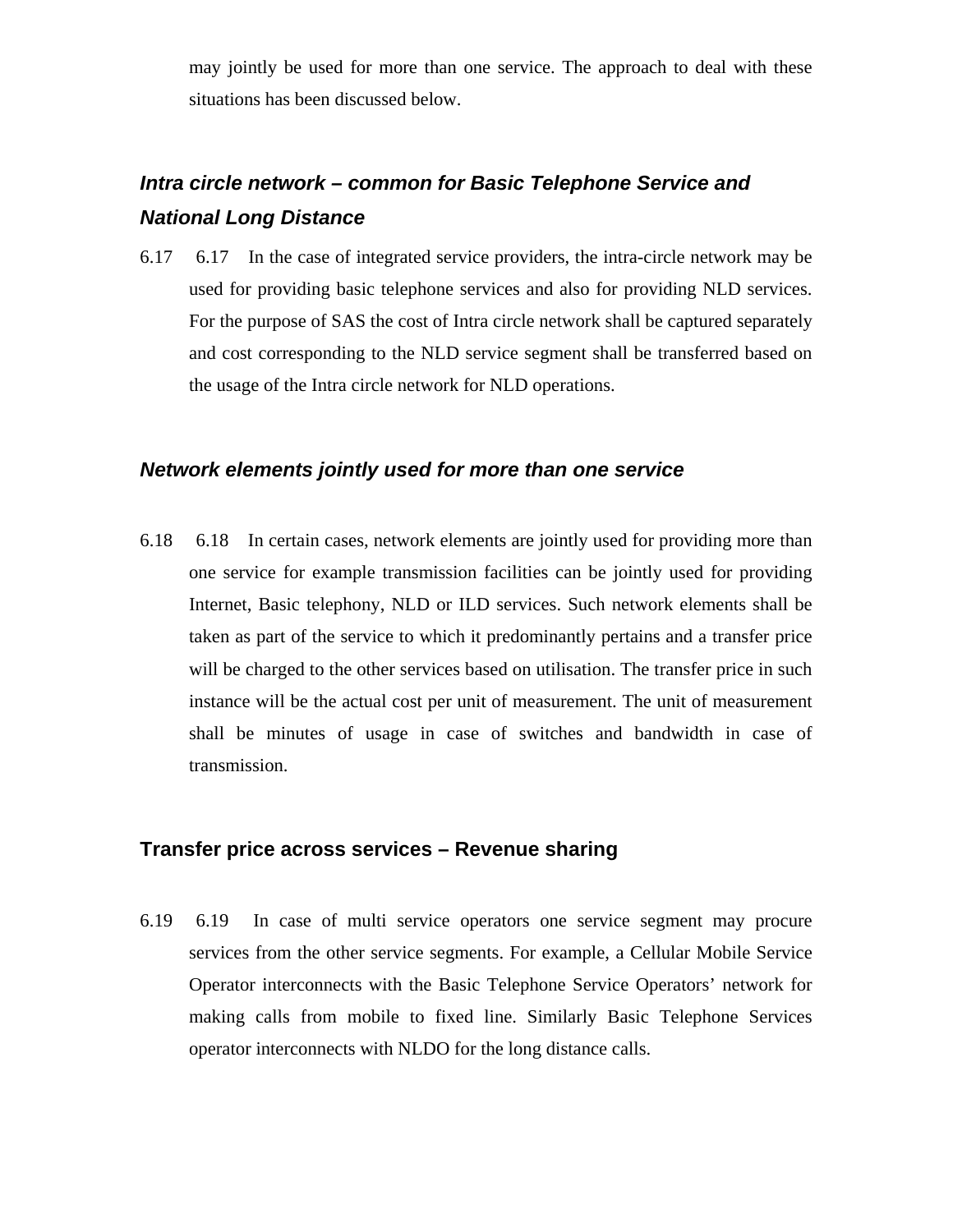6.20 6.20 Transfer price for using the services of other service segments would be taken at the market price or at the price at which the same services are being provided to the other operators. For example, if revenue sharing arrangement between BSO and NLDO is 60:40, the same shall be used by an integrated operator for revenue sharing between two service segments.

### **Simpler method of allocation / apportionment in certain cases**

6.21 The tiered method of allocation/ apportionment explained above would be followed in cases where there are more than one product/network service or where network elements can be leased or shared with other operators or service segments. However, for services such as PMRTS, Radio Paging and GMPCS where, single service/product/network service is provided and network is not normally shared, detailed accounting separation is not required for the time being and a simpler method of allocation can be followed, instead of multi-layer allocation of cost. In such cases, cost of the support plant/utilities, support functions would not be re-analysed but taken directly to the service's profit and loss account. Similarly the cost of network can be taken directly to the services' profit and loss account.

### **Assets/Liabilities/Income/Expenses excluded**

- 6.21 6.22 There are certain non-relevant items, which would be excluded for determining the charges of services or products/network services. The non-relevant items would be added as reconciling item with the statutory accounts.
- 6.22 6.23 The non relevant items would include the following items:

*Assets and liabilities*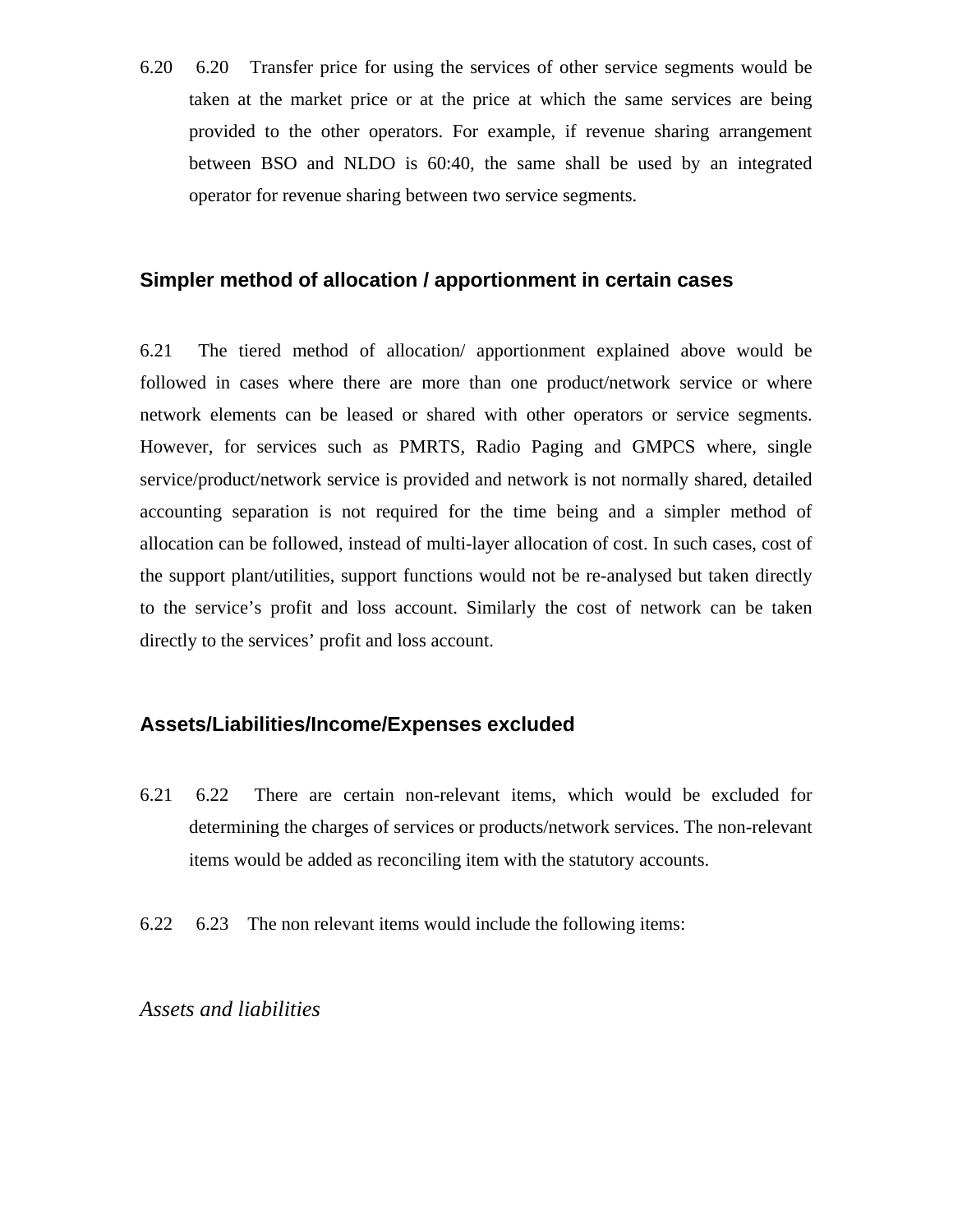- Non-telecom service related assets, liabilities, revenue and costs.
- Investments such as in shares, joint ventures, subsidiary company etc.
- Financing transactions such as inter corporate lending –borrowing
- Goodwill

### *Income and expenses*

- Non operating income
- Interest costs
- Corporate Tax
- Dividend distributions (paid and proposed)
- Amortisation of goodwill
- Return on investments
- Extra- ordinary items such as abnormal loss due to fire/ theft etc.

# **Chapter - 7**

# **Books of Account**

- 7.17.1 In this chapter Books of Account that would have to be maintained by the operators are prescribed. These books of account would facilitate generation of accounting separation statements.
- 7.27.2 All the telecom service providers, licensed by the Central Government, are incorporated as a company under the Companies Act, 1956. The Books of Account, which are presently being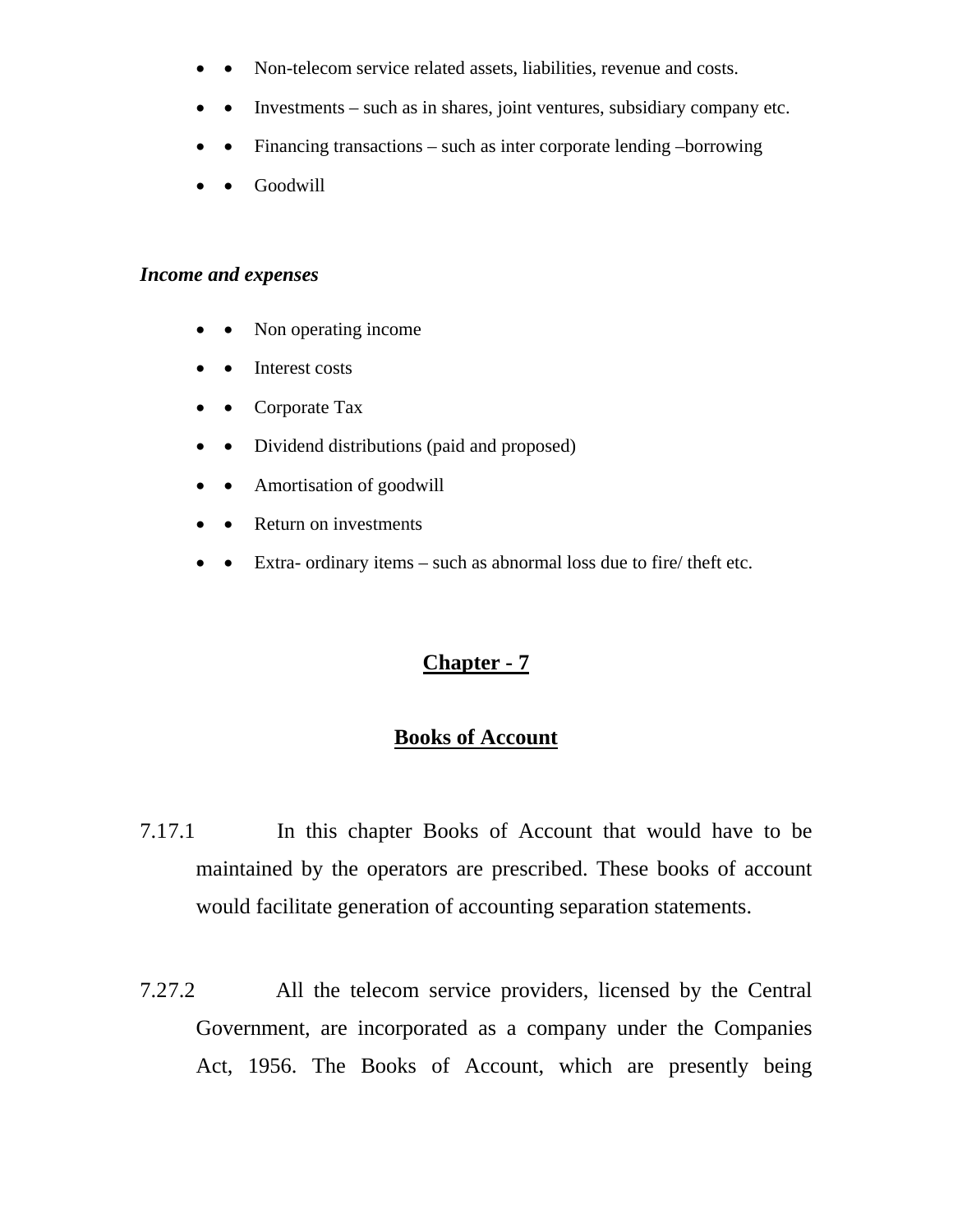maintained by the operators, include all the records **required to be maintained under the Companies Act, 1956 and also as required under generally accepted accounting practices**.

- 7.37.3 As per Section 209 of the Companies Act, 1956, every company is required to keep proper books of account with respect to:
	- All sums of money received and expended by the company and the manner in which the receipt and expenditure take place;
	- · All sales and purchases of goods by company;
	- The assets and liabilities of the company;
	- In the case of a company pertaining to any class of companies engaged in production, processing, manufacturing or mining activities, such particulars relating to utilization of material or labour or to other items of cost as may be prescribed, if such class of companies is required by the Central Government to include such particulars in the books of account.
- 7.47.4 As per the generally followed accounting practices, operators maintain the following books of account / financial records:
	- Balance sheet, profit and loss account and the underlying schedules
	- **General ledger**
	- · Trial balance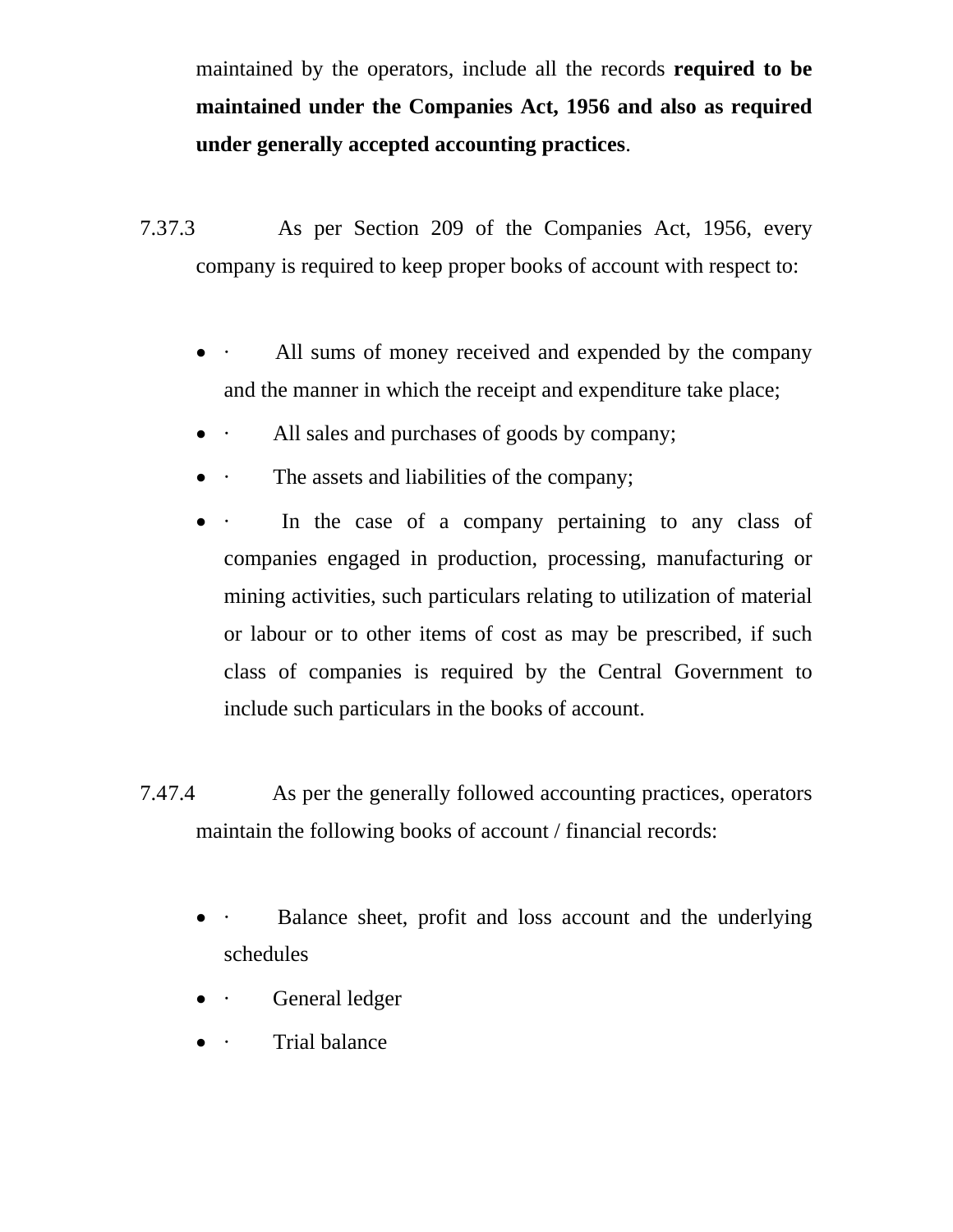- Fixed asset register
- Various subsidiary ledgers / registers/day books such as sale register, debtors ledger, accounts payable ledger, store ledger etc.
- Other underlying records such as vouchers, daybooks, cash and bankbook, etc.
- 7.57.5 The operators are also required to follow the generally accepted accounting principles and Accounting Standards issued by the Institute of Chartered Accountants of India. By and large the above-mentioned financial records would also form the underlying records for the SAS. Most of the information would be retrieved/compiled from the existing accounting records for preparation of statements to be submitted to TRAI. However, to meet certain specific requirements of accounting separation, additional information may have to be maintained either in the existing records or by creating additional records. The books of account would have to contain, inter-alia the particulars specified in formats of reports laid down in part II of the guidelines on SAS. The modifications / additional records that may have to be maintained by the operators, have been outlined in the subsequent paragraphs.

## **Fixed asset records**

7.67.6 Currently the operators maintain the fixed asset register as per the statutory requirements. This fixed asset register generally provides the following details: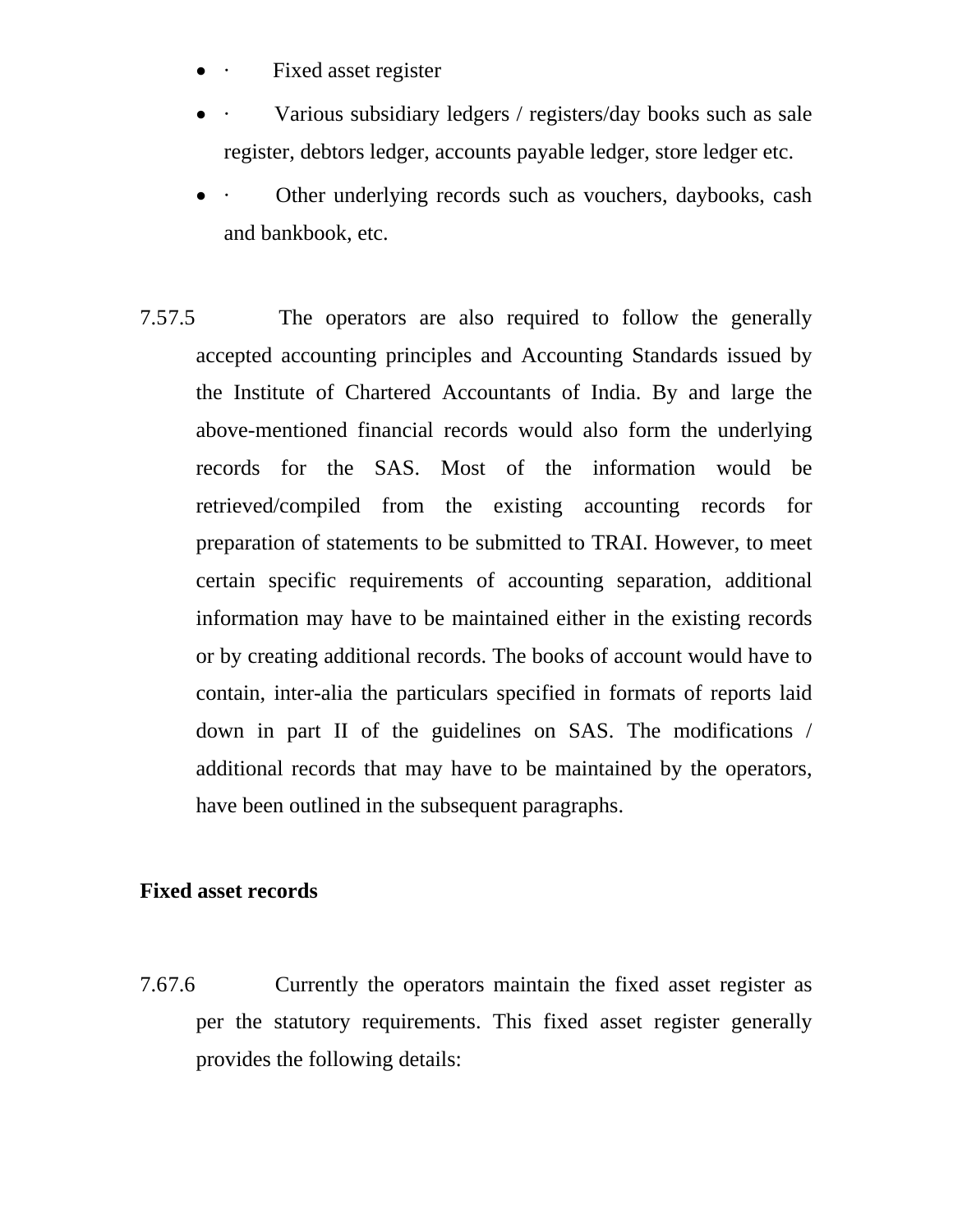- · Classification of asset
- Location of the asset
- Quantity i.e. number of units

 $\cdot$  Original cost as well as addition / deletion / adjustments for revaluation etc.

- Date of installation / commissioning
- Details pertaining to the life of the asset, the useful life and the remainder life
- · Rate of depreciation
- Depreciation for the year and the accumulated depreciation, etc.
- 7.77.7 The fixed asset register provides asset-wise details. However it may not provide certain information, which is a prerequisite for accounting separation exercise and network element based costing. The following information would have to be captured in the fixed asset register to facilitate the generation of accounting separation reports:
	- The assets register would have to be maintained geographical area wise for each service, for example circle wise asset records in case of a basic service operator.
	- Within a geographical area, separate sections would have to be maintained in fixed asset register for each network element.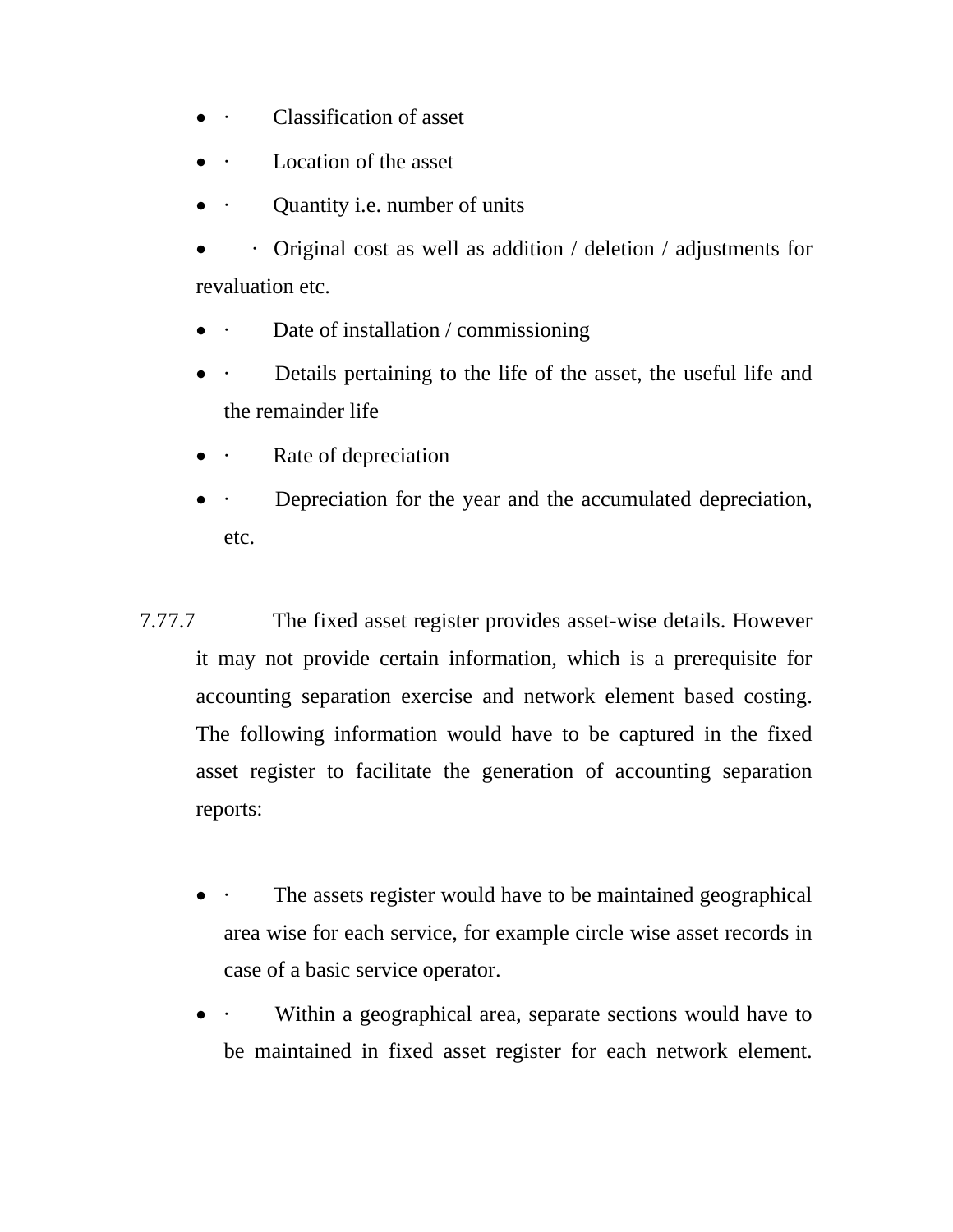This would help in determining total capital cost of a particular network element. For example optical fiber cable will have to be mapped to network element for which it is used such as local exchange to local exchange, transmission between local exchanges to transit switch, or for providing access to the subscribers.

- In fixed asset register, each asset's record would have to be kept within the section for a network element. This is required to facilitate any split/ merger of network elements in future.
- In case an item is used for more than one element or cost centre, the same would have to be identified in the fixed asset register.
- The cost of up-gradation or subsequent additions/deletion to the existing equipment would have to be tracked with the original cost. The details pertaining to the date of addition, nature of addition, etc. would have to be recorded in respect of the additions.
- For common assets such as land and building, etc. details of the network elements / department using the assets along with proportion of use would have to be maintained.
- 7.87.8 In case assets pertaining to more than one element are purchased/constructed together, the operators would need to break the costs at the time of capitalisation to the respective network elements.

## **Costing records and Cost Sheets**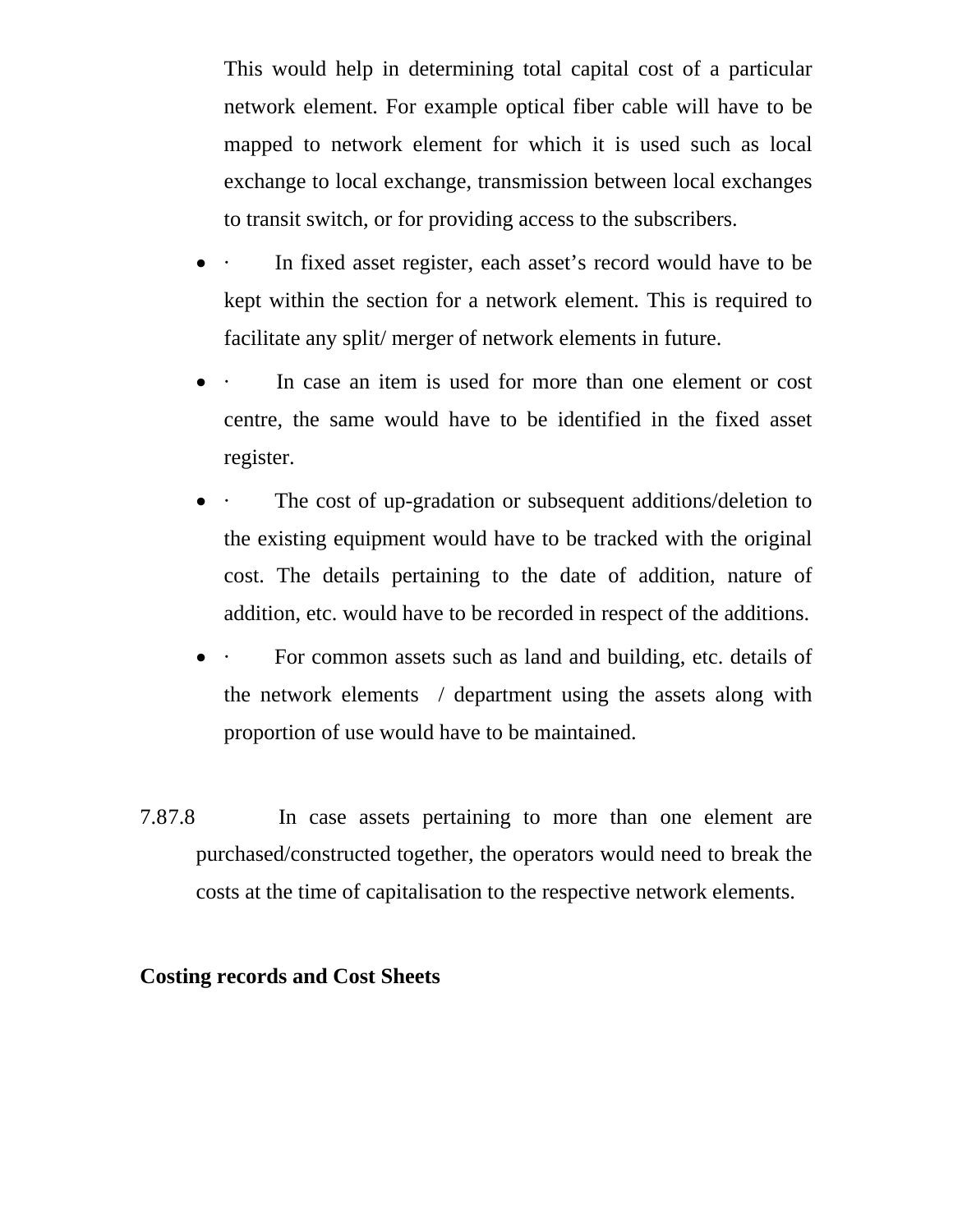- 7.97.9 In order to generate accounting separation statements, the operators would need to have an appropriate costing system in place, which would enable generation of prescribed statements. The nonfinancial data required for attribution of costs would also have to be maintained which have been discussed in subsequent paragraphs. Based on the costing system, the revenue, costs, assets, liabilities or any other information maintained in financial records would be attributed, allocated or apportioned to various profit centres and cost centers, which were discussed earlier in chapter 6.
- 7.10 7.10 The following cost ledgers and cost statements would have to be maintained to enable an operator to generate requisite reports on Accounting Separation, which are required to be submitted to TRAI:

| Ledger/         | <b>Information to be maintained</b>             |  |  |
|-----------------|-------------------------------------------------|--|--|
| statement       |                                                 |  |  |
| Cost ledger     | A ledger showing compilation of revenue /       |  |  |
|                 | cost / assets and liabilities by cost centres / |  |  |
|                 | profit centres. This would also act as an audit |  |  |
|                 | trail / linkage with the general ledger.        |  |  |
| Cost<br>sheet   | A detailed cost statement for arriving at total |  |  |
| product/network | cost for each product/network service,          |  |  |
| service         | showing direct costs of the products/network    |  |  |
|                 | services, costs allocated / apportioned from    |  |  |

### **Detailed ledgers / statements**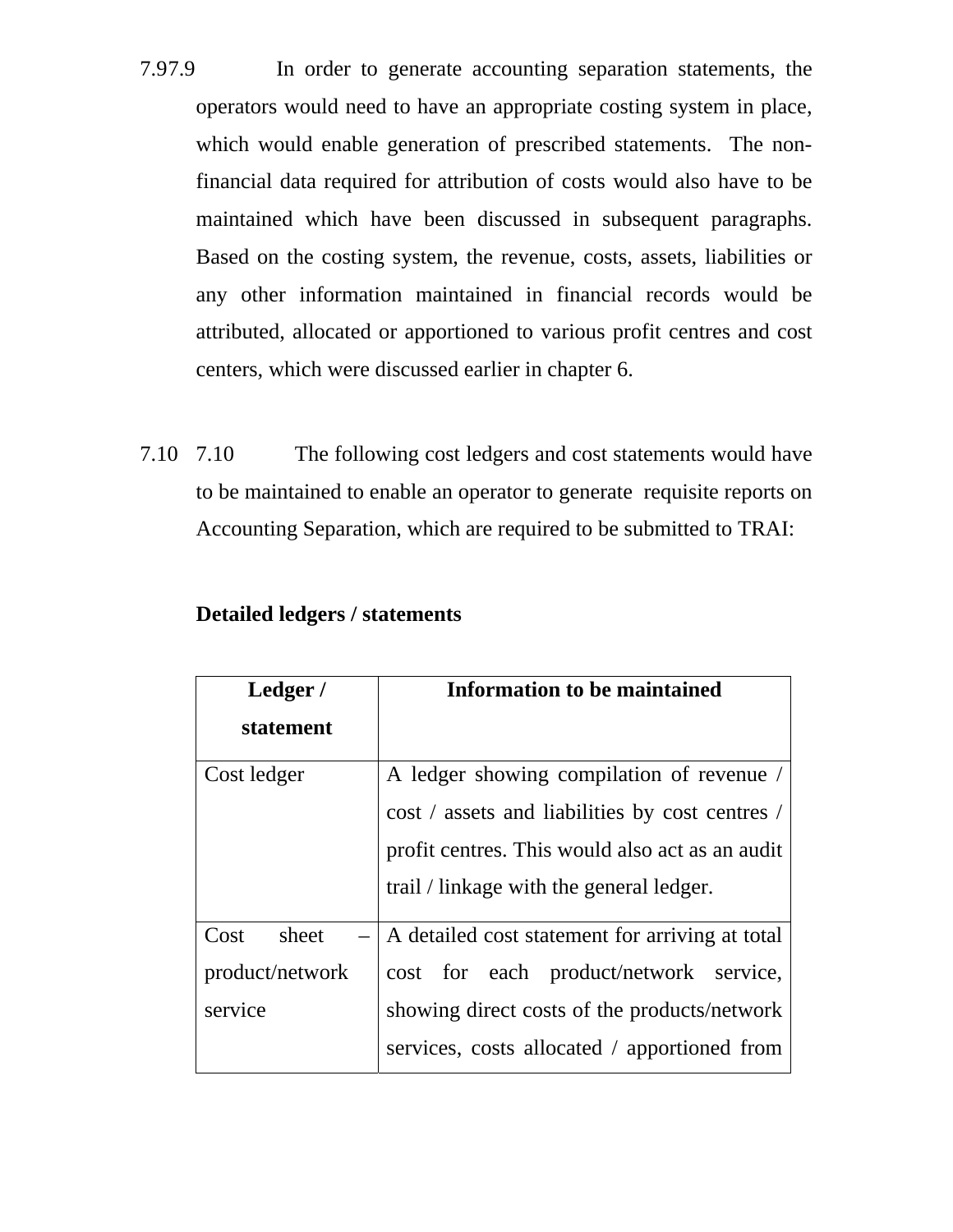| Ledger /               | <b>Information to be maintained</b>             |
|------------------------|-------------------------------------------------|
| statement              |                                                 |
|                        | network cost sheet, support plant / support     |
|                        | utilities cost sheet and support function cost  |
|                        | sheet.                                          |
| <b>Network</b><br>cost | A detailed cost statement for arriving at total |
| sheet $-$ element      | cost for each network element, showing          |
| wise                   | direct costs of network, costs allocated /      |
|                        | apportioned from support plant / support        |
|                        | utilities cost sheet and support function cost  |
|                        | sheet.                                          |
|                        |                                                 |
|                        | The above statement shall also show the         |
|                        | network element costs<br>allocated              |
|                        | apportioned to various services                 |
|                        | products/network services.                      |
| sheet<br>Cost          | A detailed cost statement for arriving at total |
| support<br>plan/       | cost for each support plant / utilities,        |
| utilities              | showing direct costs of the support plant,      |
|                        | costs allocated / apportioned from support      |
|                        | function cost sheet.                            |
|                        |                                                 |
|                        | The above statement shall also show the         |
|                        | support plant/ utilities costs allocated/       |
|                        | apportioned to various network elements.        |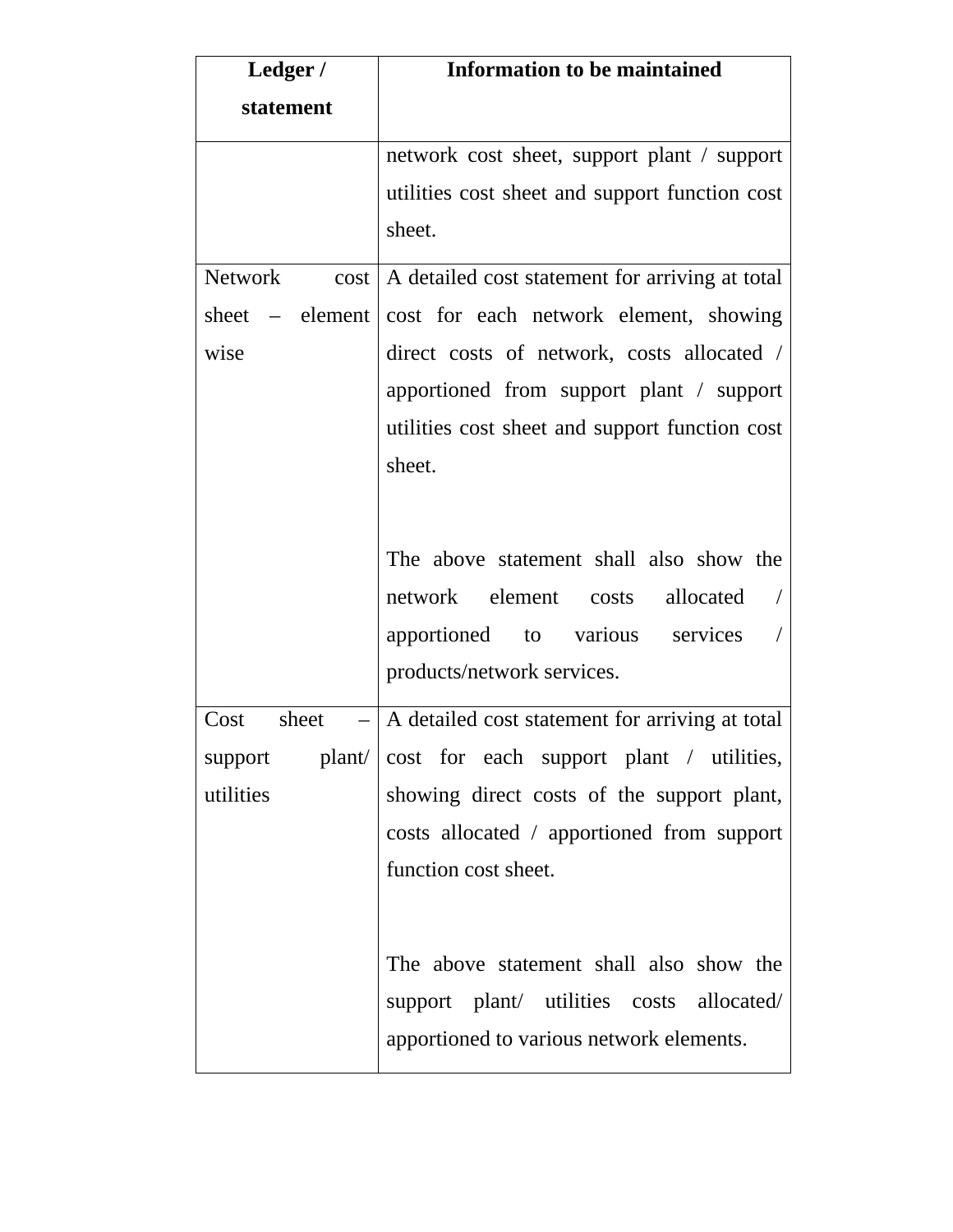| Ledger /      | <b>Information to be maintained</b>                           |  |
|---------------|---------------------------------------------------------------|--|
| statement     |                                                               |  |
| sheet<br>Cost | -   A detailed cost statement for arriving at total           |  |
|               | support function/ cost for each support function / department |  |
| department    | and allocating the costs to support plant,                    |  |
|               | network and products/network services.                        |  |

# **Statistical Records**

7.11 7.11 The records shall be maintained in respect of exchanges, switching capacity, number of subscribers, Number of PCOs, Tariff rate structure, Transmission medium and capacity, Points of interconnection etc. The records would have to be maintained in such a manner so as enable operators to generate reports on Non-Financial information in the formats specified in Part II of the recommendations. The records would have to be maintained in such a manner that information available therein should support the allocation or apportionment procedures.

# **Production Records**

7.12 7.12 The quantitative records of traffic data with regard to number of calls, local calls, Long Distance calls and International calls, average duration of calls,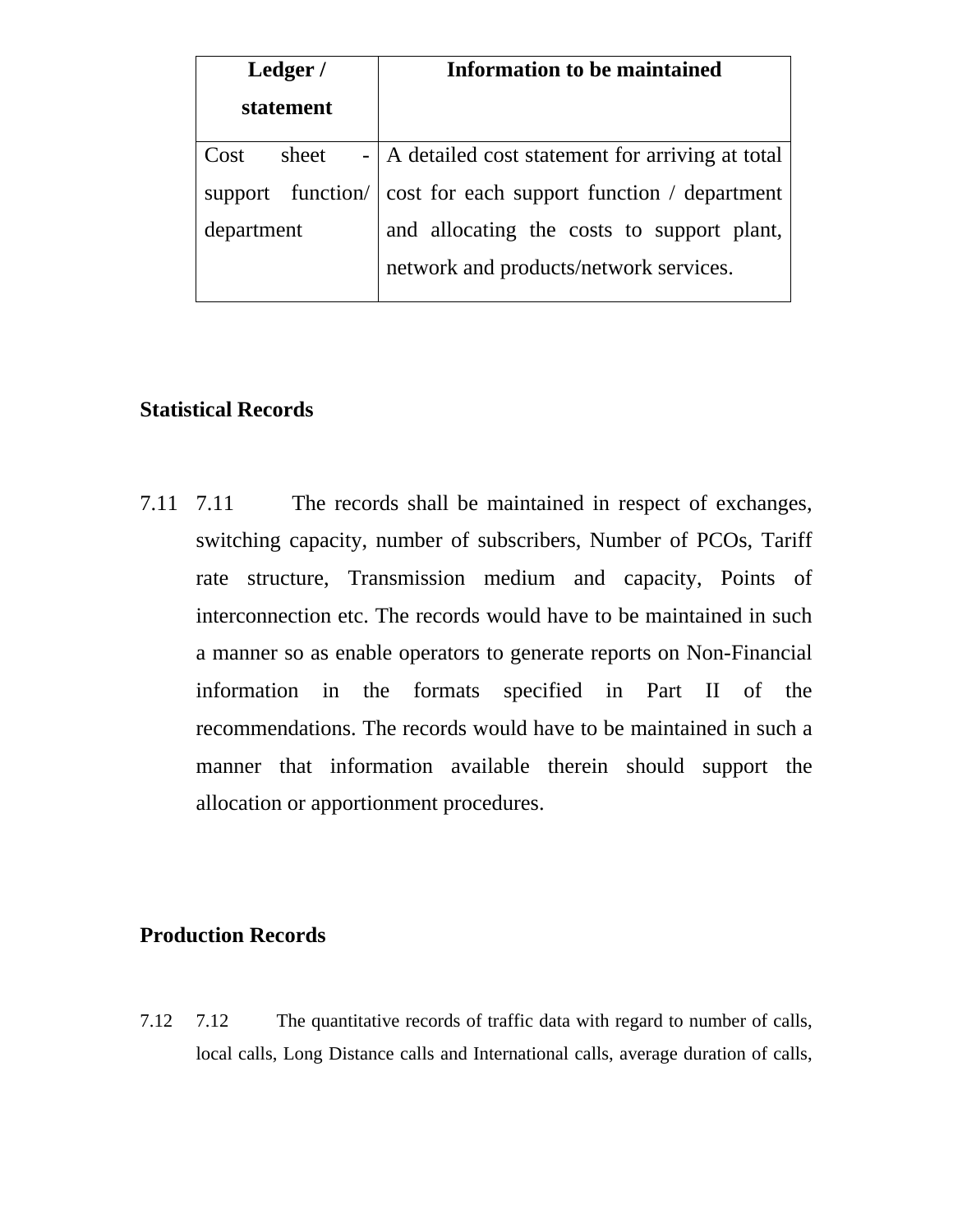average pulse rate, duration of total calls under above mentioned categories, total minutes of usage, distance involved in calls etc. The records shall be maintained in such a manner so as enable operators to generate reports on non-financial information in the formats specified in Part II of the guidelines on SAS.

#### **Chapter - 8**

#### **Administrative Requirements**

- 8.1 8.1 This chapter discusses the administrative requirements for implementing Accounting Separation and submitting statements to TRAI.
- 8.2 8.2 **Applicability** All the companies, which are engaged in one or more of the following telecommunication activities, are required to separate their accounts in the manner discussed in the SAS.
	- Basic Telephone Service
	- National Long Distance Service
	- • International Long Distance Service
	- • Cellular Mobile Telephone Service
	- • Very Small Aperture Terminal Service (VSAT)
	- • Radio Paging Service
	- Public Mobile Radio Trunk Service (PMRTS)
	- Global Mobile Personal Communication Service (GMPCS)
	- • Internet Service

The framework of SAS has been discussed in Chapter 3. It is pertinent to note that detailed Accounting Separation has been prescribed for integrated service providers, whereas considering the cost of Accounting Separation, a much simpler framework for Accounting Separation has been prescribed for companies providing services in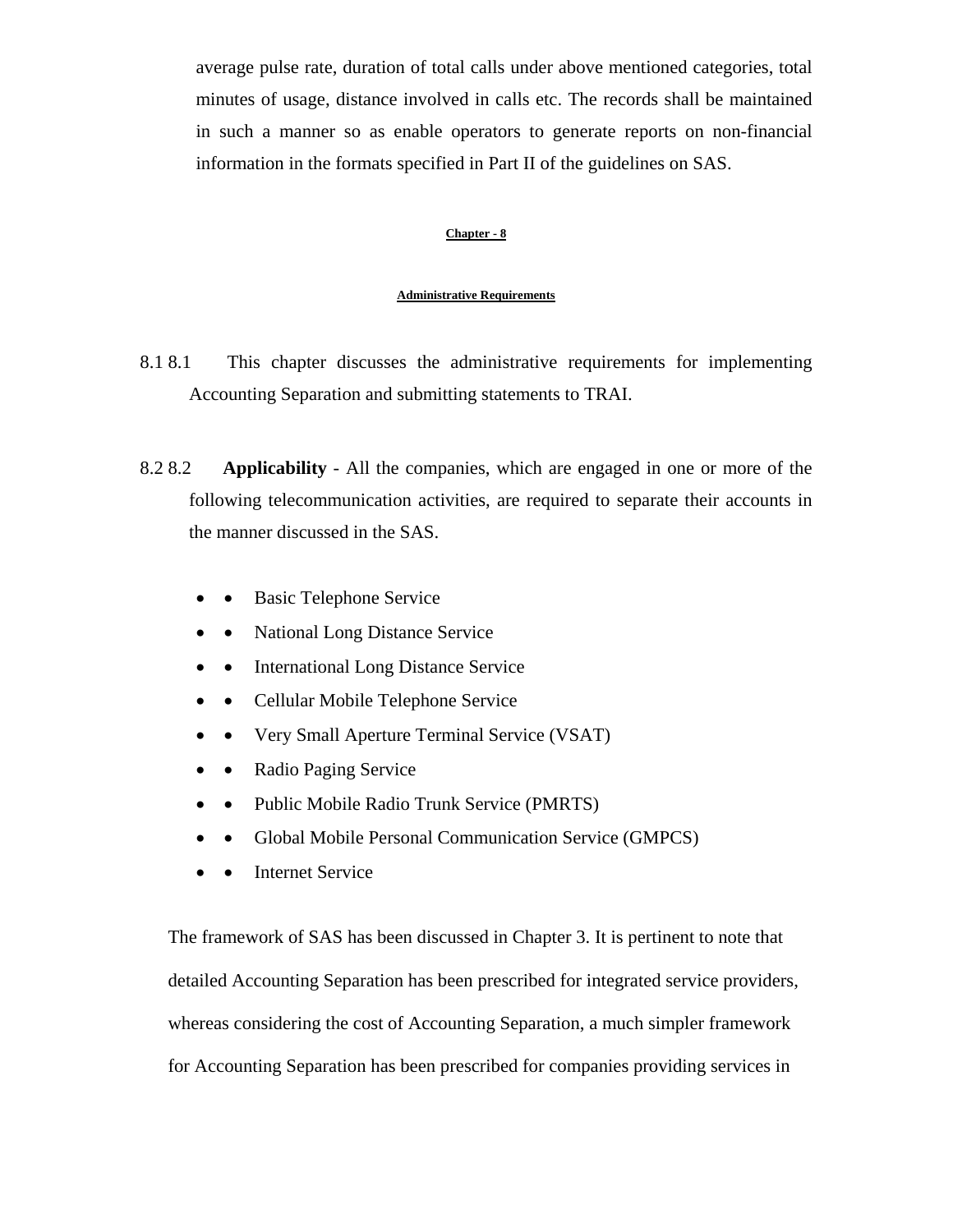single circle or city and those companies providing services like Radio Paging, PMRTS, GMPCS, VSAT.

## **Operator-specific Accounting Separation Manual**

- 8.3 8.3 Companies, providing any of the services mentioned in the above para, would be required to prepare an Operator Specific Accounting Separation Manual (OASM). OASM would give description of procedure that would be followed to implement the SAS and reporting requirements.
- 8.4 8.4 OASM shall contain a comprehensive and complete documentation of the policies, principles and methodologies that the company shall follow in preparing the SAS reports. The OASM shall be sufficiently detailed so that it is transparent to the Regulator, independent auditor or any third party, of the specific policies and methodologies that have been used in preparing the accounting separation reports.
- 8.5 8.5 In particular the OASM shall include the following:

| Organisational       | An overview of the Operator's organisational structure and    |
|----------------------|---------------------------------------------------------------|
| structure            | its business units/ business lines. This would include        |
|                      | details of the business units within the organisation and the |
|                      | relationships between them as well as with the support        |
|                      | units.                                                        |
| Group companies      | A list of the entities in telecom sector within the Group.    |
|                      | Relationships of the Operators with the other group           |
|                      | companies in terms of interconnection, common resources/      |
|                      | infrastructure, etc would be specified.                       |
| Financial accounting | An overview of the financial accounting system followed       |
| system               | by the Operator and its integration with the accounting       |
|                      | separation and reporting system shall be specified. The       |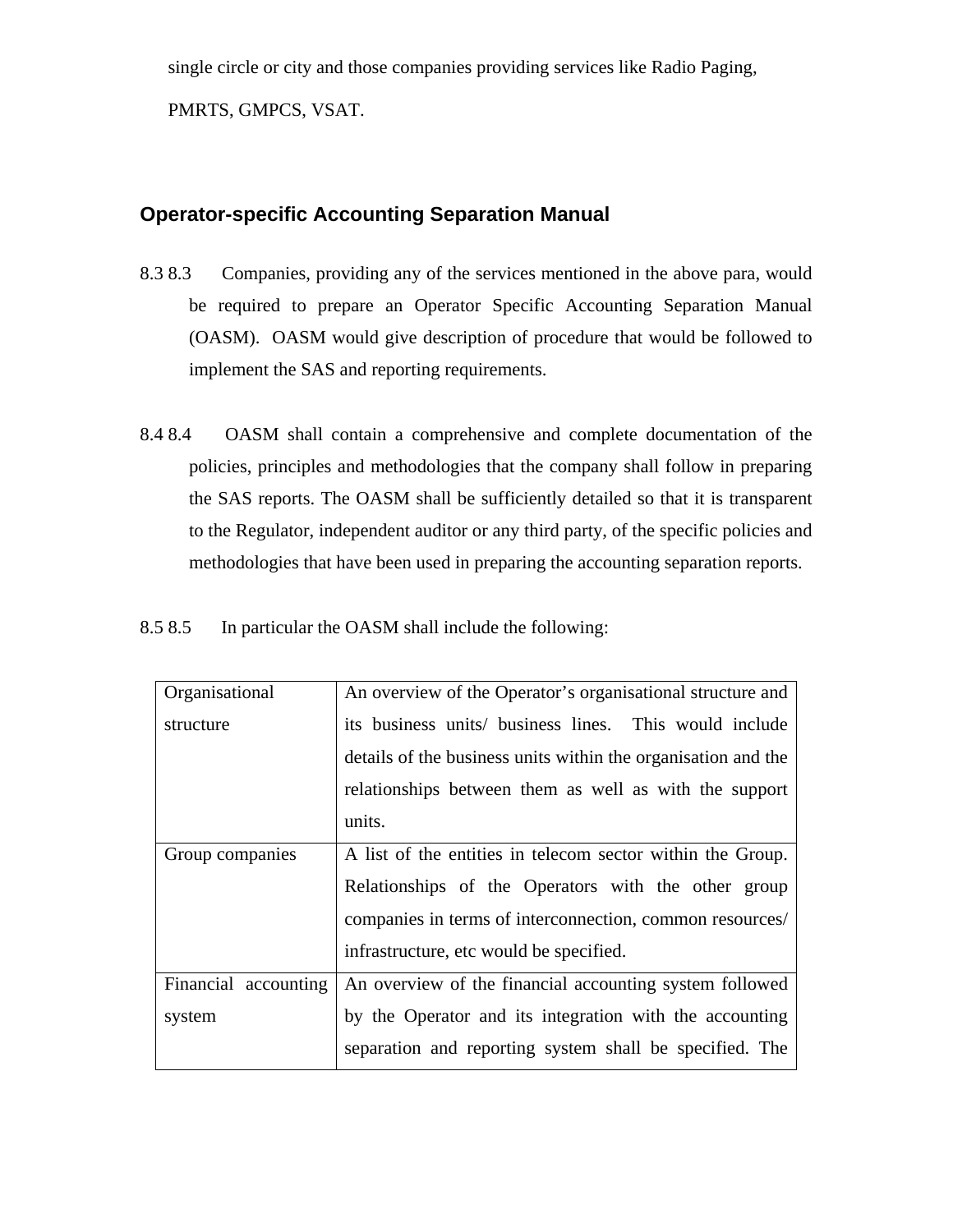|                         | financial accounting policies followed in preparation of the  |
|-------------------------|---------------------------------------------------------------|
|                         | financial accounts shall be stated. The policies should       |
|                         | specifically include the policies relating to capitalisation, |
|                         | depreciation, advance receipt of revenue, security deposit,   |
|                         | provision for bad and doubtful debts etc.                     |
| Segmentation            | The framework of SAS into segments was discussed in           |
|                         | Chapter 3. Operator shall specify list of segments relevant   |
|                         | to its operation in the OASM.                                 |
|                         |                                                               |
|                         | OASM shall give details of relationship among the             |
|                         | services offered, in terms of inter-services sale, joint      |
|                         | assets, sharing of resources etc.                             |
| Accounting              | The OASM shall describe Accounting policies followed          |
| separation system       | for allocation and apportionment of revenue, cost, assets     |
|                         | and liabilities. It shall also describe the accounting system |
|                         | followed for recording and generation of the accounting       |
|                         | separation information and reports that includes the          |
|                         | following:                                                    |
|                         |                                                               |
|                         | Cost centres / profit centres                                 |
|                         | Method of linking financial heads to cost centres /           |
|                         | profit centres                                                |
|                         | Bases of allocation / apportionment used, cost                |
|                         |                                                               |
|                         | drivers, assumptions made including sampling /                |
|                         | surveys etc. used for allocation / apportionment.             |
| Current<br>cost         | Methods or bases used to value various types of assets and    |
| accounting system       | Accounting treatment followed for CCA adjustment shall        |
|                         | clearly laid down in the manual.                              |
| <b>OASM</b> Maintenance | Procedures for maintenance and updating of the OASM           |
| and Updation            | shall be described.                                           |
| Procedures              |                                                               |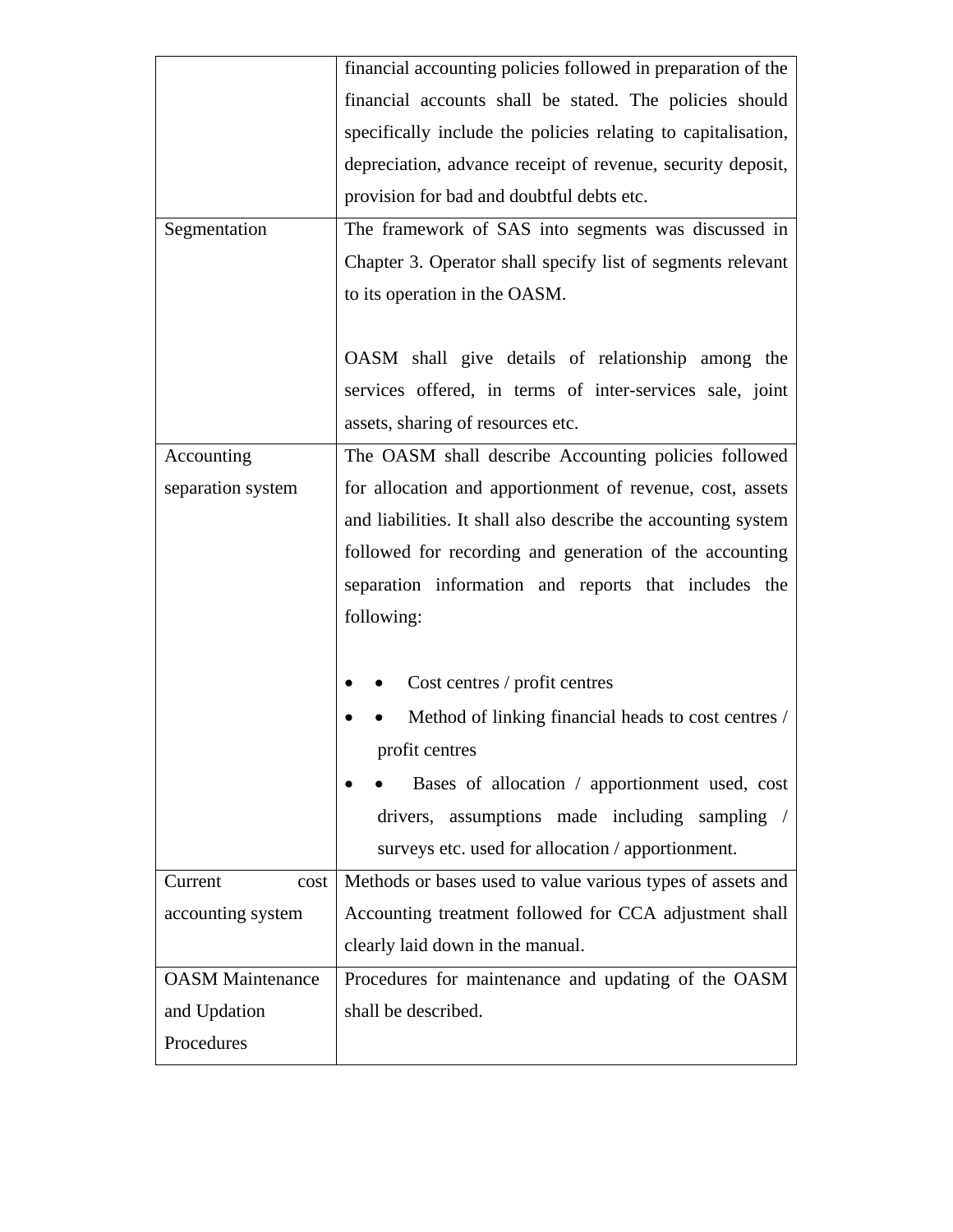8.6 8.6 In the initial stages, if any specific accounting treatment cannot be applied by the Operator because of an initial lack of database, the Operator must identify the steps being taken and the time required to implement it.

# **Filing of OASM**

- 8.7 8.7 Each operator shall file an OASM with TRAI within 3 months after the necessary rules have been issued by the Central Government. The OASM would be updated annually to reflect changes in the procedures resulting from the organizational changes, improvements in costing techniques, technological innovations etc. Such changes would be reported to TRAI. Any change to the OASM with respect to the segmentation/ accounting separation system/current cost accounting system would require to be initiated. In case operator proposes to change reporting formats, it would need to submit a statement of reasons for changes along with an indicative impact, if any, of the proposed change on the reporting to TRAI. TRAI may direct the Operators to provide further information/ clarifications while reviewing the changes proposed by the Operators.
- 8.8 8.8 **Schedule for** implementation **of Accounting Separation** Every company, required to implement SAS, in respect of each of its financial year commencing on or after the date of notification of Rules, shall implement SAS.

### **Confidentiality**

8.9 8.9 TRAI shall use the information provided by the Operators for its regulatory duties and limit the disclosure of such information to its staff and advisors/consultants as considered necessary.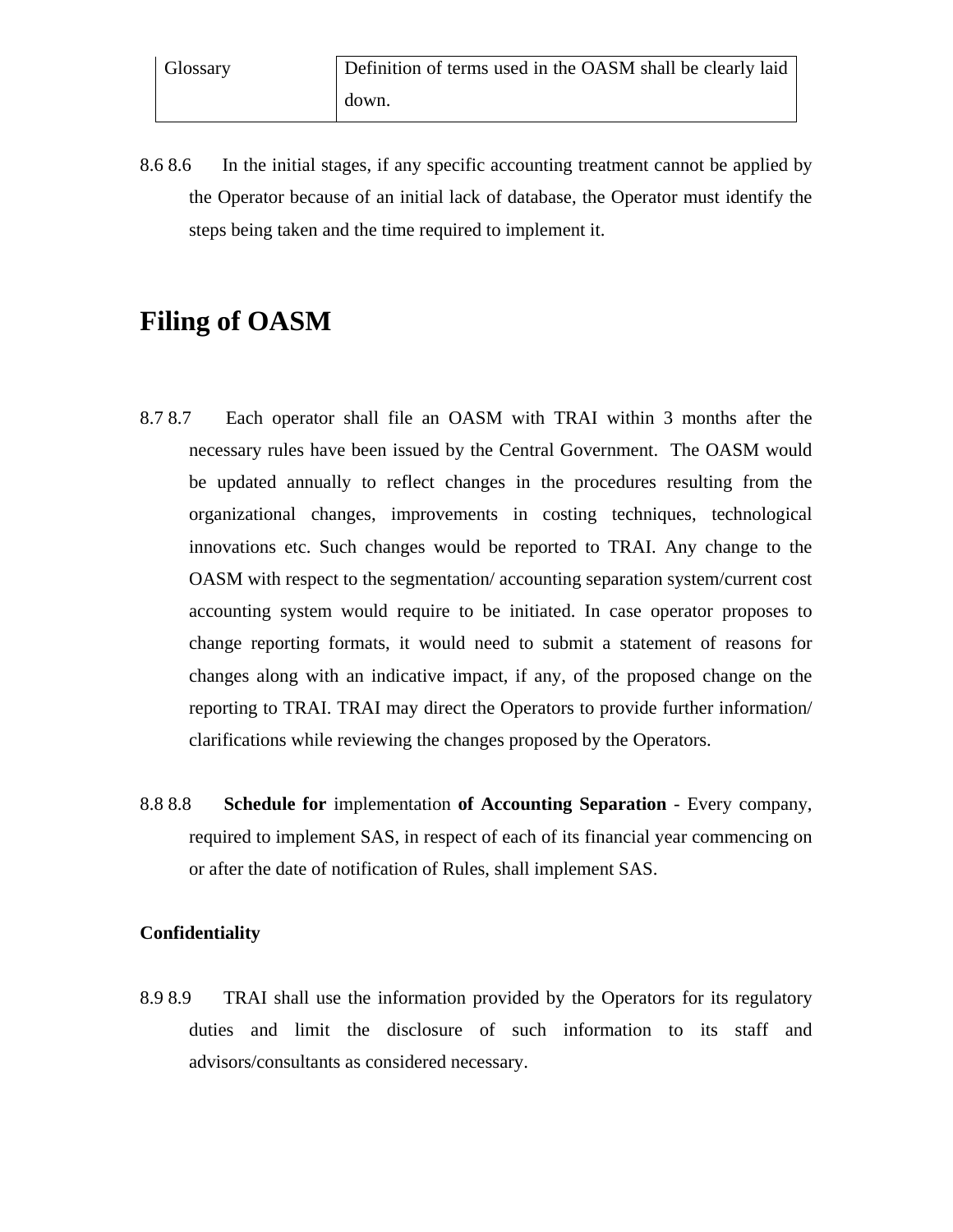8.10 8.10 TRAI may however disclose full/part of the information only if it is considered necessary in public interest. However, before making public any confidential information, an opportunity would be given to the Operators for raising objections to such public disclosure. TRAI may however overrule such objections if considered necessary in the public interest.

# **Audit requirements**

- 8.11 8.11 The reports to be submitted to TRAI would need to be audited by an independent auditor.
- 8.12 8.12 The above audit requirement would be beside the statutory audit to be carried out under the Companies Act, 1956.
- 8.13 8.13 In case the operators are covered by the Audit of Cost Accounts under Section 233B of the Companies Act, 1956, the audit would have to be governed by this section.
- 8.14 8.14 The auditor would be appointed by the Operator.
- 8.15 8.15 The auditor can be:
	- • Any member of the Institute of Chartered Accountants of India (ICAI) who is eligible to be appointed as statutory auditor under the Companies Act, 1956
		- Or
	- • Any member of the Institute of Cost and Works Accountants of India (ICWAI) who is eligible to be appointed as cost auditor under the Companies Act, 1956.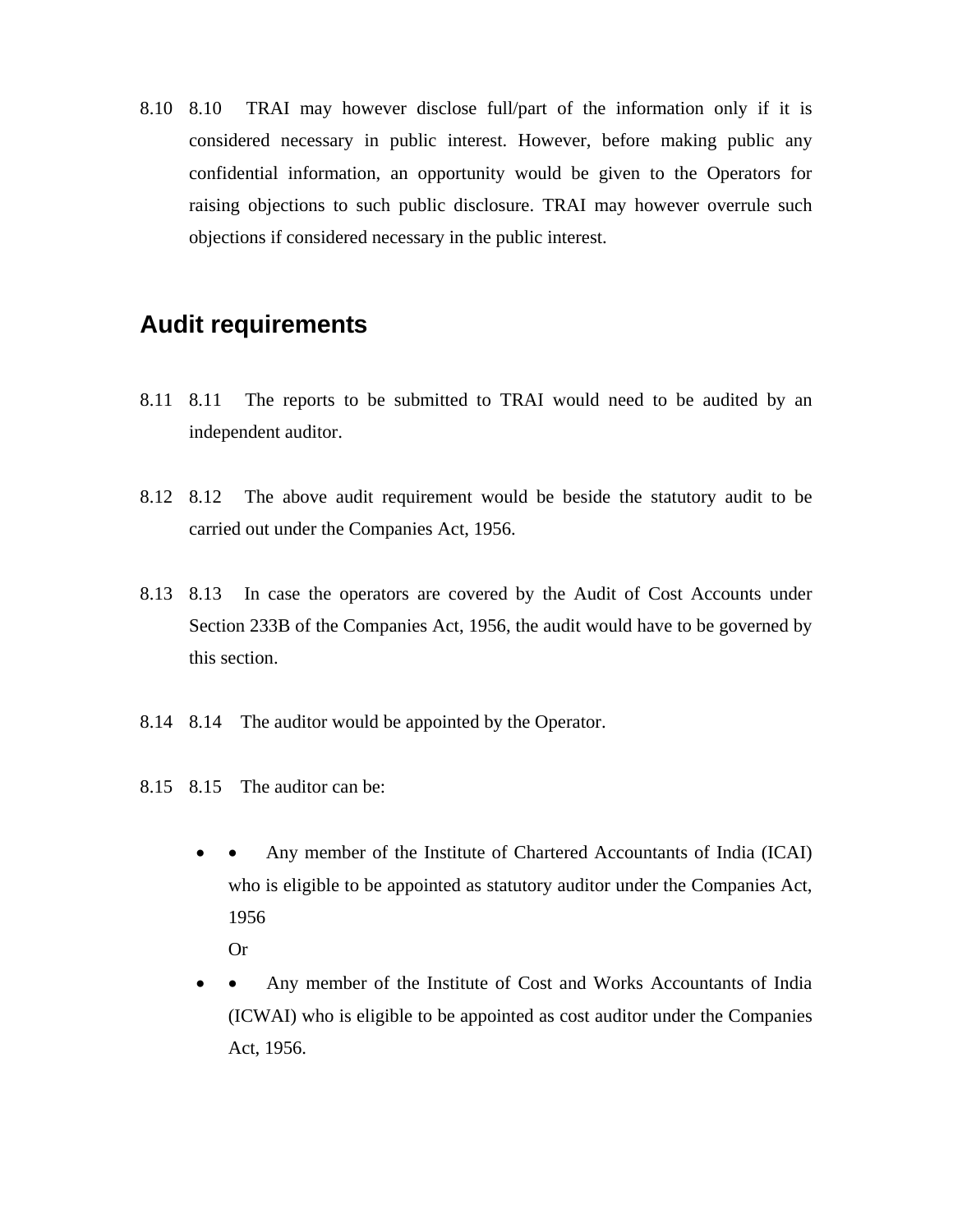- 8.16 8.16 An auditor shall have the same powers in relation to the above audit as a statutory auditor has under Section 227 of the Companies Act, 1956.
- 8.17 8.17 The audit shall be conducted in accordance with the generally accepted auditing standards.
- 8.18 8.18 The audited accounting separation statements should be submitted to TRAI within 6 months of the close of the accounting year.
- 8.19 8.19 The auditor in his report shall express his opinion on the following:
	- • Whether the accounting separation statements for the reporting period have been properly drawn up in accordance with the Operator Specific Accounting Manual (OASM) as furnished to TRAI and so as to present fairly in all material respect the information reported therein. (State names of the statements as applicable)
	- • Whether he has received all information and explanations necessary for the purpose of audit
- 8.20 8.20 The auditor would have to make a reference in his report on the following aspects:
	- Any material non–compliance with the OASM pertaining to the accounting separation and the impact thereof, if any
	- • Whether all changes to the OASM that materially affect the accounting separation for the period have been filed with TRAI
	- Any other matters arising from the audit, as the operator considers necessary, would have to be reported.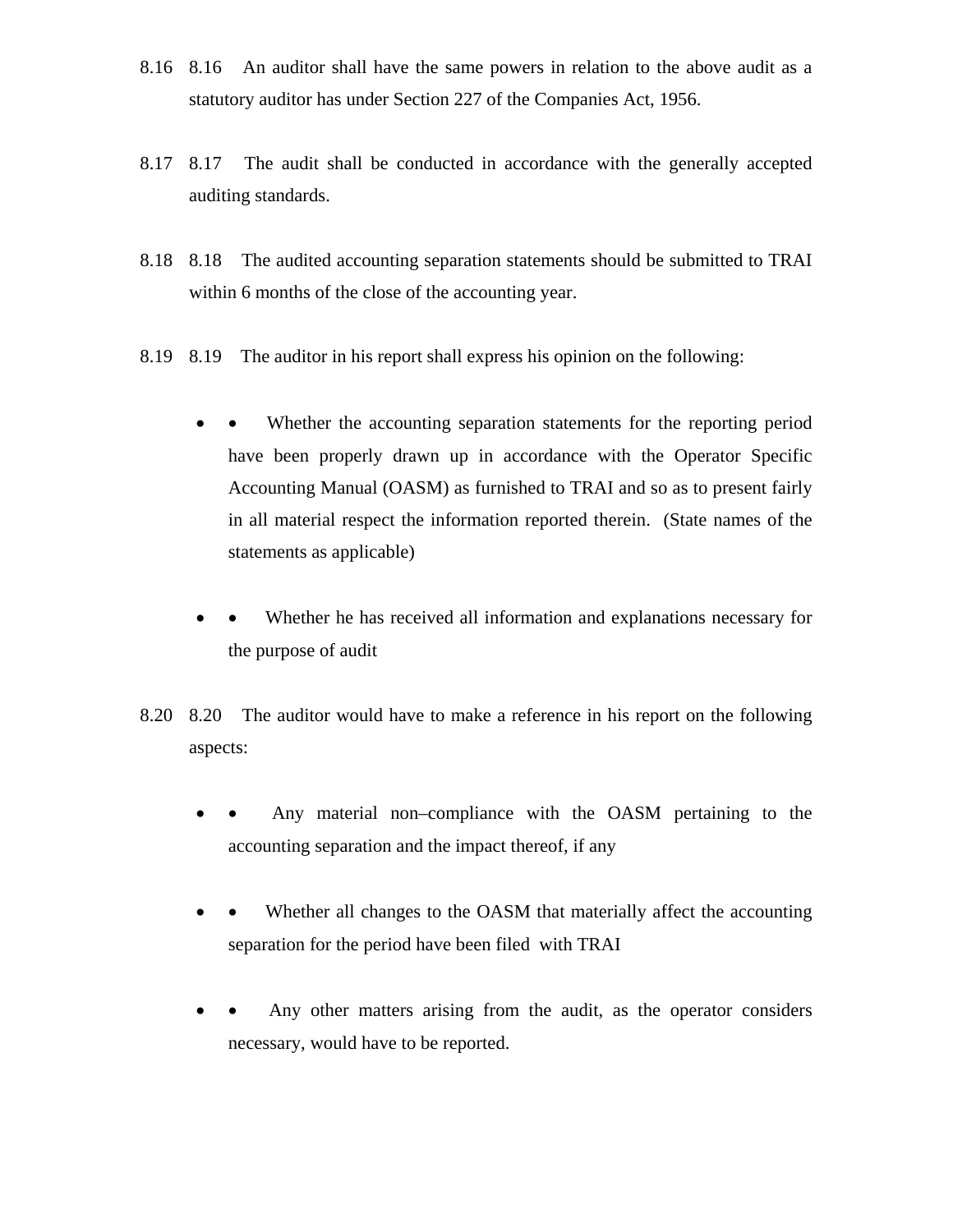- 8.21 8.21 The auditor's report along with the audited Accounting Separation Statements shall be submitted by the operators to TRAI. A copy of the audited Annual Financial Statements shall also be submitted by the operators along with the Accounting Separation Statements.
- 8.22 8.22 TRAI reserves the right to hold discussions with the auditor and may seek clarifications from them. However, this would be done after intimation to the Operator. The Operator shall ensure that this requirement is provided for in the Letter of Engagement with their auditors.
- 8.23 8.23 All audit related costs shall be borne by the operators.

**Annexure 1**

# **CURRENT COST ACCOUNTING**

# **Introduction**

- 1. 1. Current Cost Accounting (CCA) is a methodology originally devised for financial reporting in times of rapidly changing prices where traditional Historical Cost Accounting is considered inadequate.
- 2. 2. In context of telecom industry, CCA is considered to be a substitute for forward-looking costs. The current costs represent investments choices of operators today; both for an incumbent operator planning to modernise the network and for a new entrant planning to decide whether to build a new network.
- 3. 3. This chapter details various approaches to CCA, valuation methodologies used in CCA, adjustments to be made on account of CCA and implementation of CCA.

# **Approaches for CCA**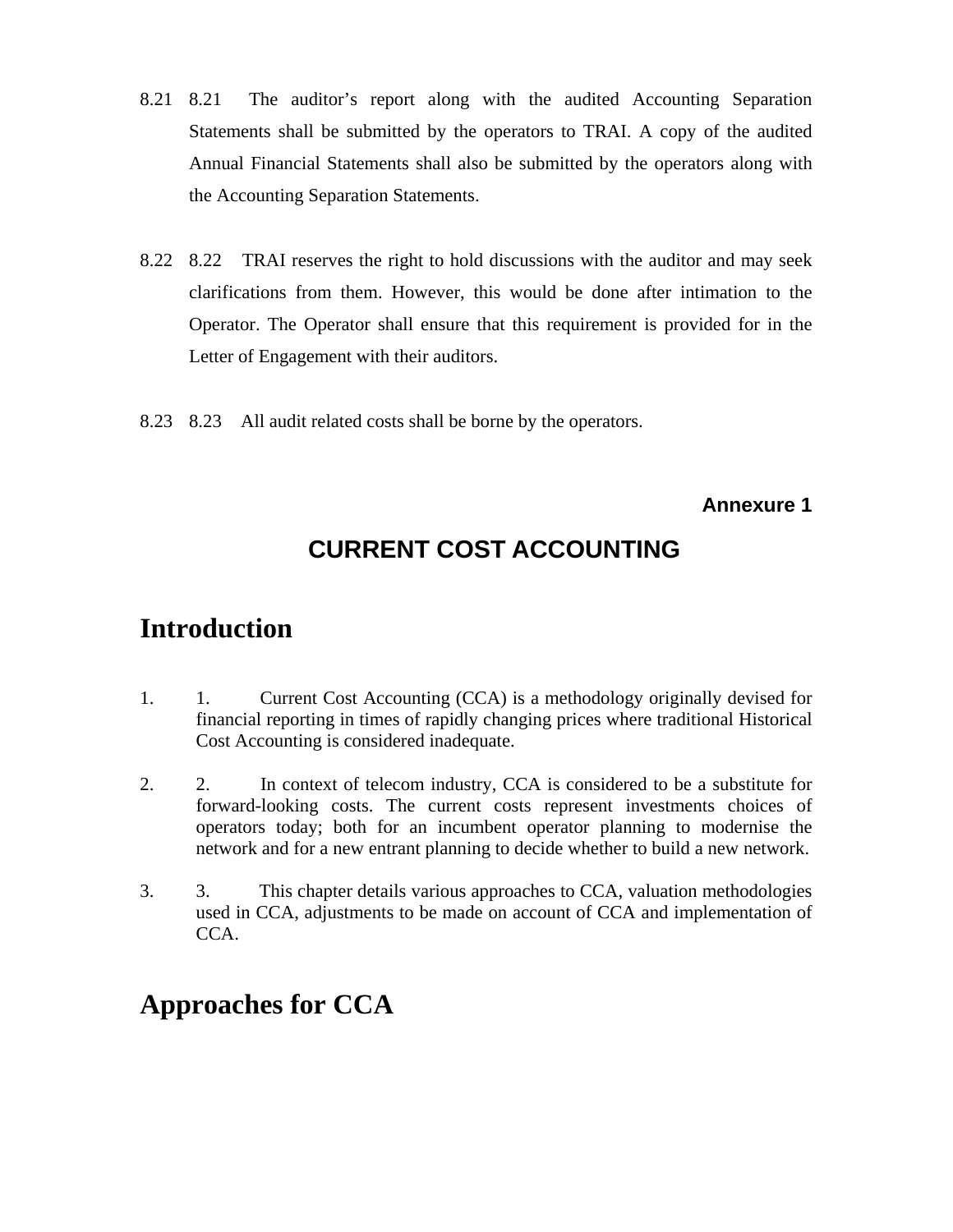- 4. 4. There are two approaches to CCA, which differ in their approach to "capital maintenance". Capital maintenance means the manner in which capital of company is viewed for determining the profit.
- 5. 5. Capital can either be viewed in operational terms (company's capability to produce goods and services) or in financial terms (the value of shareholder's equity interest).
	- • Operating Capital Maintenance (OCM) concept requires the company to have as much operating capacity in the end of the period as in the beginning.
	- • Financial Capital Maintenance (FCM) considers that financial capital for the company is maintained in the current price terms. Capital is assumed to be maintained in real terms at the same level as at the beginning of the period.
- 6. 6. Internationally, FCM approach is followed in the Telecom Industry for the accounting separation.

# **Valuation for CCA**

7. 7. Calculating current costs involves the following steps:

## **Valuation of Assets**

- 8. 8. Valuation of assets is a major element of the current cost accounting exercise.
- 9. 9. The assets can be valued as shown below:

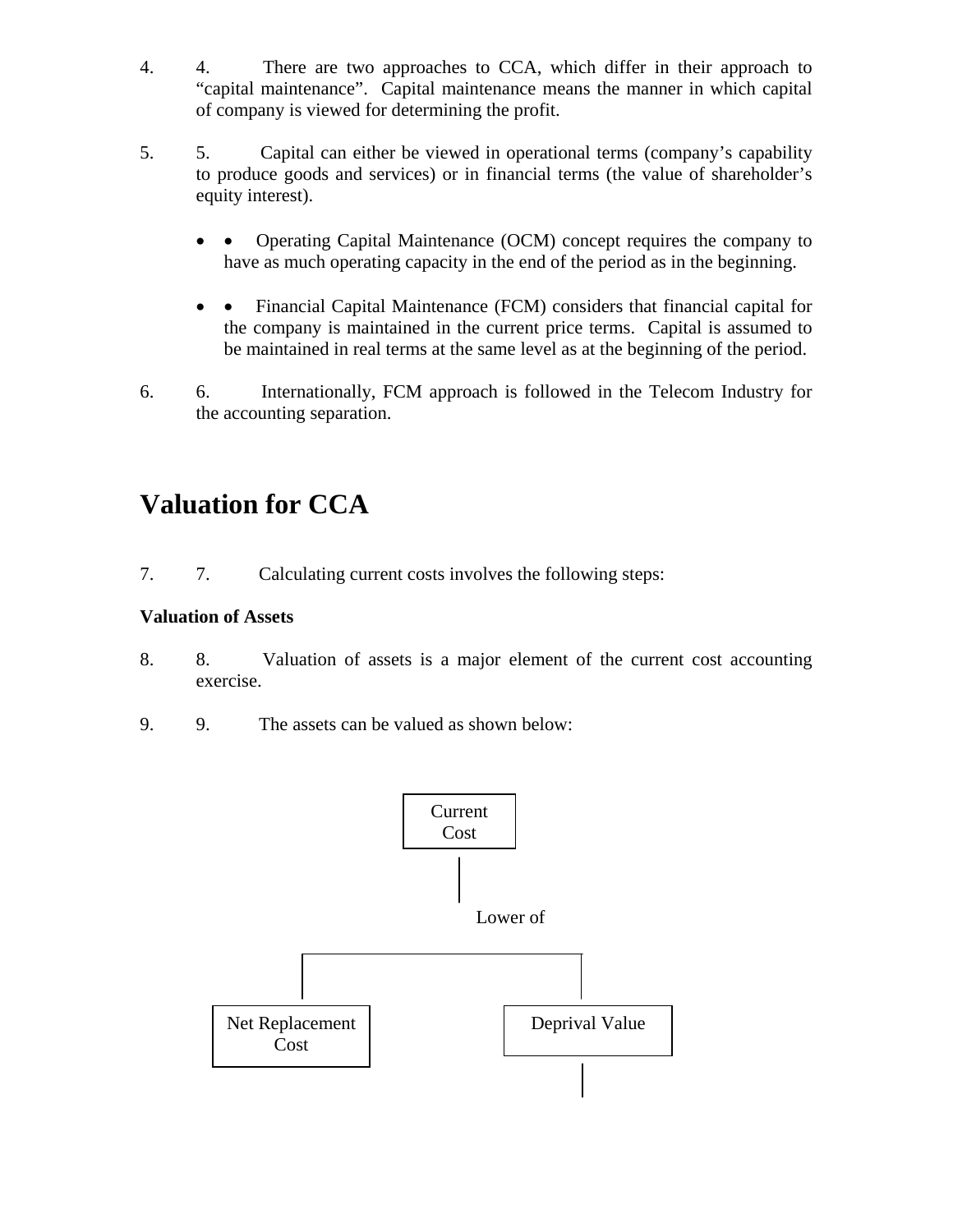

- 10. 10. The current costs reflect the business value of the assets. The business value of asset is lower of the deprival value and net replacement cost.
	- • Net Replacement Cost is the cost of replacing asset with a similar characteristics and age.
	- The deprival value represents recoverable value of the asset to the organisation, which is higher of net realisable value and economic value. Net realisable value is the value of asset if it were sold. Economic value is the net present value of the future cash flows from the asset.
- 11. 11. Normally, Net Replacement Cost of the asset is used as the Current Cost measure.
- 12. 12. Net replacement cost of an asset is determined on following basis:
	- • When there is not much change in technology level, there are two methods of determining net replacement asset value.
		- Indexation: For each class of asset, price indices are created by analysing trend of prices over a period of time. These price trends are further modified using inputs from external sources like RBI price indices etc. A base year is chosen and price trends over the year are compared to the base price. For the newer technologies, base year is set to the first year of expenditure.
		- Absolute Value: At times, indexation method may not be feasible for the lack of data or other issues. Hence it may be more reliable to use physical volumes and unit prices to derive an absolute valuation.
	- In situations where there is a technological change, existing assets would not be replaced in an identical form. This may happen because the existing asset is no longer manufactured or its capacity and functionality have been significantly updated. In such cases, value of Modern Equivalent Asset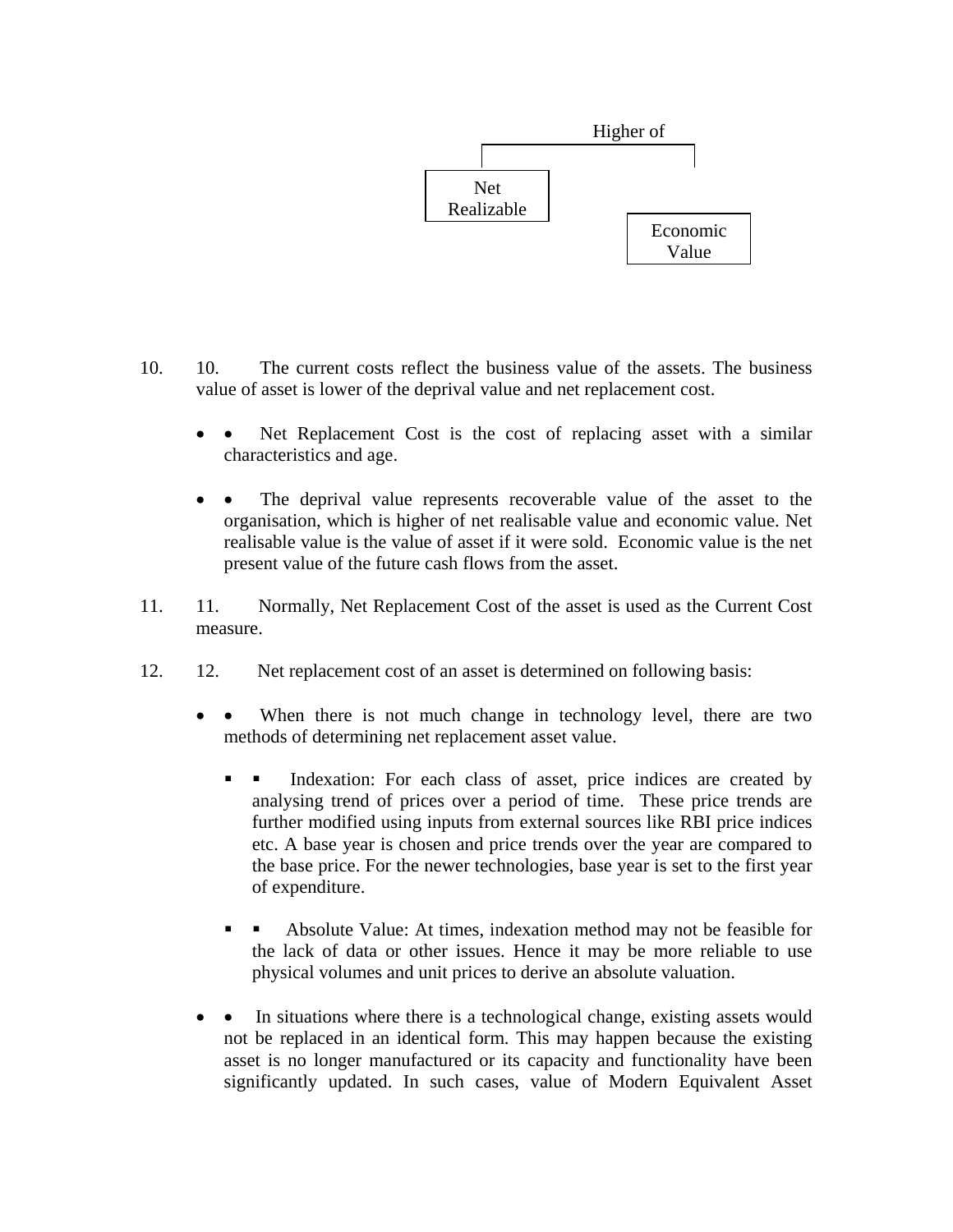(MEA) is taken which is value of a currently available asset with same level of capacity and functionality.

13. 13. The choice of method for a particular class of asset depends on individual set of circumstances. In context of Indian Telecom industry, major part of the total capital base is represented by assets, which have been acquired in the recent past. Thus many of the assets may fall under the existing technology.

### **Functionality abatement issues in MEA**

- 14. 14. In telecommunication industry, the calculation of MEA value is further complicated by rate of technological change in the industry. The identification of a suitable asset, which represents same level of functionality and capacity is a major issue. Moreover, the calculation of MEA value may also impact the value of another asset. For example, if copper cables were replaced by fiber cables in current cost valuation, then corresponding size of the fiber cable will be different from existing copper cable and hence the ducting and trenching cost will have to be modified to reflect the ducting and trenching estimates for fiber cable. If fiber cable requires lesser manpower to provide operation and maintenance as compared to the copper cable, corresponding operating and maintenance costs will also need to be modified as per the revalued asset. These adjustments are known as 'Functionality abatements'.
- 15. 15. The following needs to be noted with respect to the MEA approach:
	- The above operating costs readjustment corresponds to revaluation of asset only and not on the account of improvement of manpower efficiency.
	- Emerging new technologies should not be treated as MEA until their cost of replacement is lower than that of existing assets. For example, use of fiber in access will not be an MEA till its cost is lower than copper access.
	- • The use of new technology as MEA does not assume any efficiency gain on account of improved network topology. The network architecture remains same as in existing network.

# **Surplus Capacity**

16. 16. If the capacity of an asset is not in use and is not expected to be used over the next few years' planning horizon, the capacity is considered to be surplus. For example, if the exchanges are revalued on MEA basis, corresponding area requirement are reduced because of smaller size of the equipment. This may lead to surplus capacity of the building housing the exchange equipment.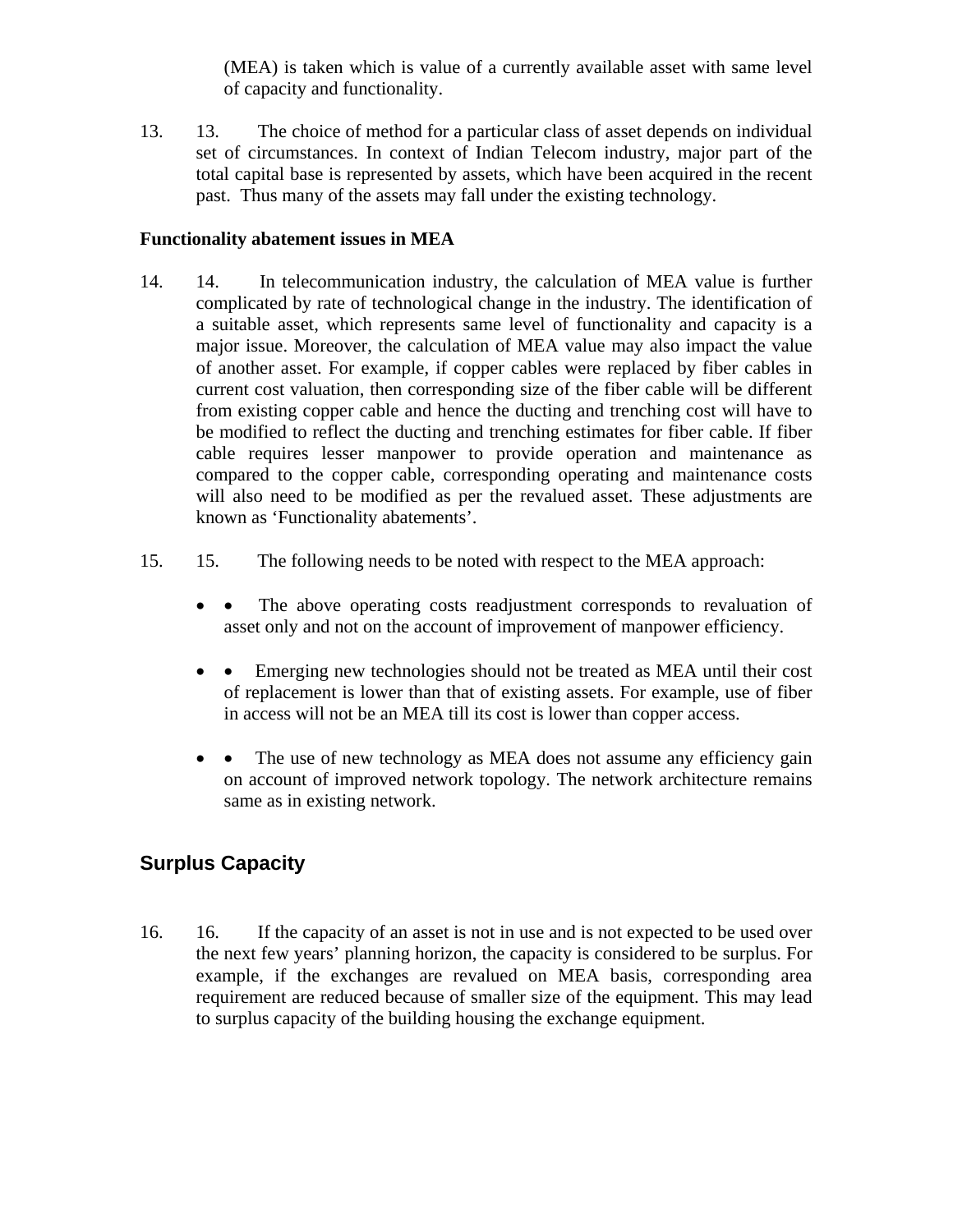17. 17. Only the operative capacity of business is valued for the Current Cost Accounting.

# **CCA Adjustments**

- 18. 18. After making asset value change, following adjustments should be made
	- • **Depreciation adjustment**

## **Supplementary Depreciation**

The charge to the Profit and Loss account for depreciation should be equal to the value of the fixed assets consumed during the period. When the fixed assets are valued on the basis of Net Current Replacement cost, which may increase/decrease during the year, the charge is based on Net Current Replacement cost for the period. Hence supplementary depreciation needs to be provided to cover up the difference between current cost and historical cost of asset, as described below:

*(Rate of depreciation \* Current cost of fixed assets) – Historical cost depreciation for the year* 

### *Backlog Depreciation*

The total current cost depreciation (the sum of historical cost depreciation and supplementary depreciation charges) will not be equal to the replacement cost of the asset at the end of its life because change in asset cost in intermediate years has to be accounted for. This difference in depreciation is adjusted by providing for 'backlog depreciation'.

The backlog depreciation is not debited to the P&L account. Instead, it is debited directly to current cost reserves. This is because backlog depreciation does not form part of current period's current cost of utilising the asset, rather it represents the effect on past consumption of subsequent price changes.

### • • **Cost of Sales Adjustment (COSA)**

This represents the difference between the value to business of the stock consumed during the period and its historical cost.

 $COSA = (Closing Stock - Operating Stock) - Average index for period (Close$ Stock/ Closing index– Opening Stock/ opening index)

The stock figures that are to be taken are the historical cost figures.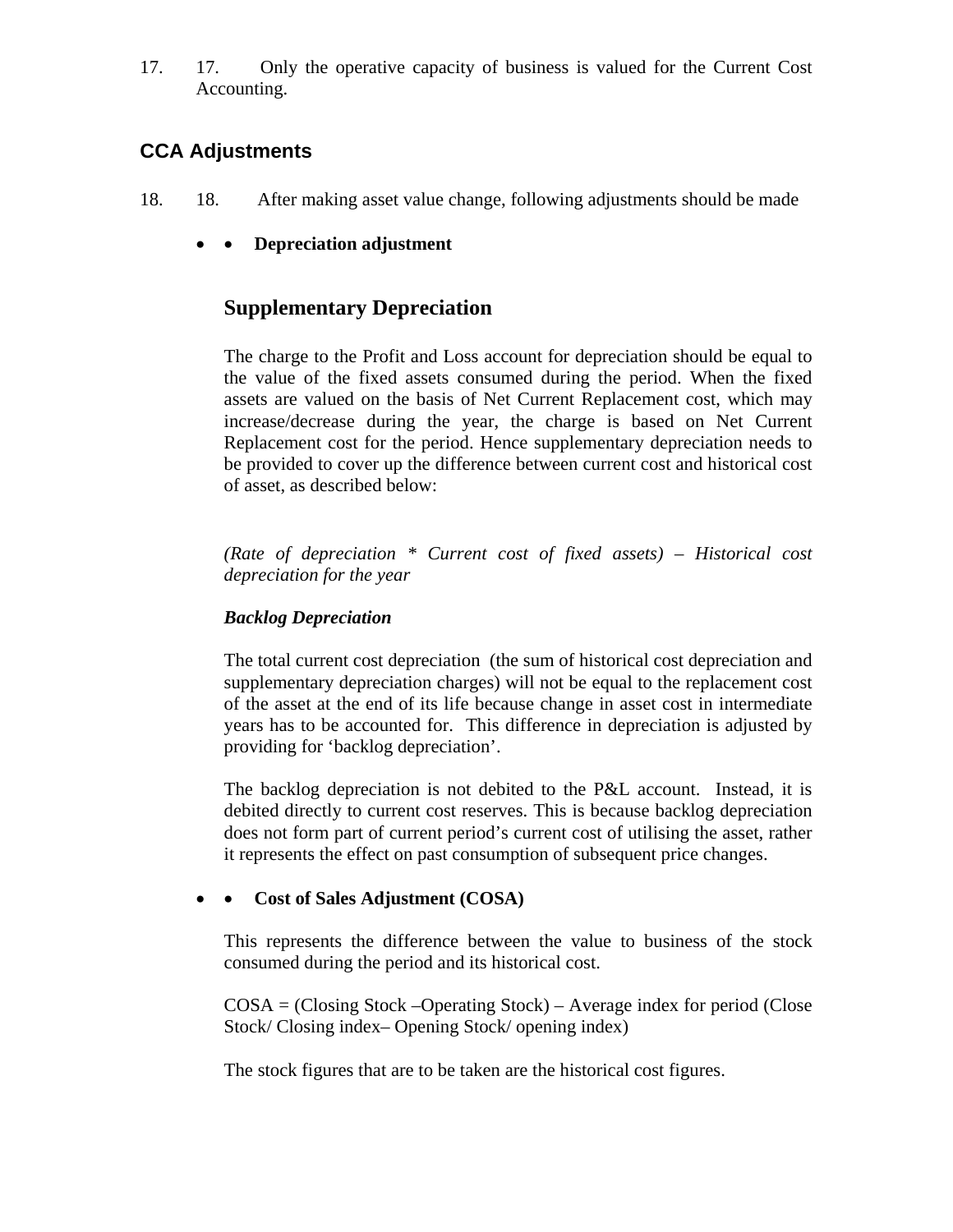Since telecom industry is largely a service-oriented industry with no "raw material" consumption, the COSA should not generally make a significant difference to the P & L.

Hence, no COSA is required to be made for CCA.

### • • **Monetary Working Capital Adjustment (MWCA)**

It reflects the amount of additional or reduced finance needed for monetary working capital as a result of changes in the input prices of goods and services used and financed by the business. In times of rising prices, a business needs more funds to finance monetary working capital.

Monetary working capital is the sum of:

- 1. 1. Trade debtors, pre-payments, and trade bills receivable plus
- 2. 2. Special category of stock not subjected to COSA
- 3. 3. Less Trade creditors, accruals and the trade bills payable.

Cash is not to be taken into account. Only that part of bank balances and overdrafts that fluctuate with the volume of stock or any other item mentioned above are to be taken into account.

MWCA= (Closing Monetary Working Capital- Opening Monetary Working Capital)- Average index for period (Closing Monetary Working Capital /closing index-Operating Monetary Working Capital /opening index)

The adjustment for MWCA is done in balance sheet by creating a special current cost reserve.

For the sake of simplicity, no adjustment may be made in respect of MWCA for CCA adjustment.

### • • **Gearing Adjustment**

Gearing adjustments reflects the impact of capital structure of an organisation on profits. The payout to borrowings/loans is not affected by the changing prices. Hence, if a company is financed by external loans, it will be benefited during period of inflation as its payout is decreased in real terms during inflation periods. Gearing adjustment is calculated by expressing the net borrowings as a proportion of the net operating assets and multiplying with the total of current cost adjustments.

19. 19. Net Borrowings is the excess of-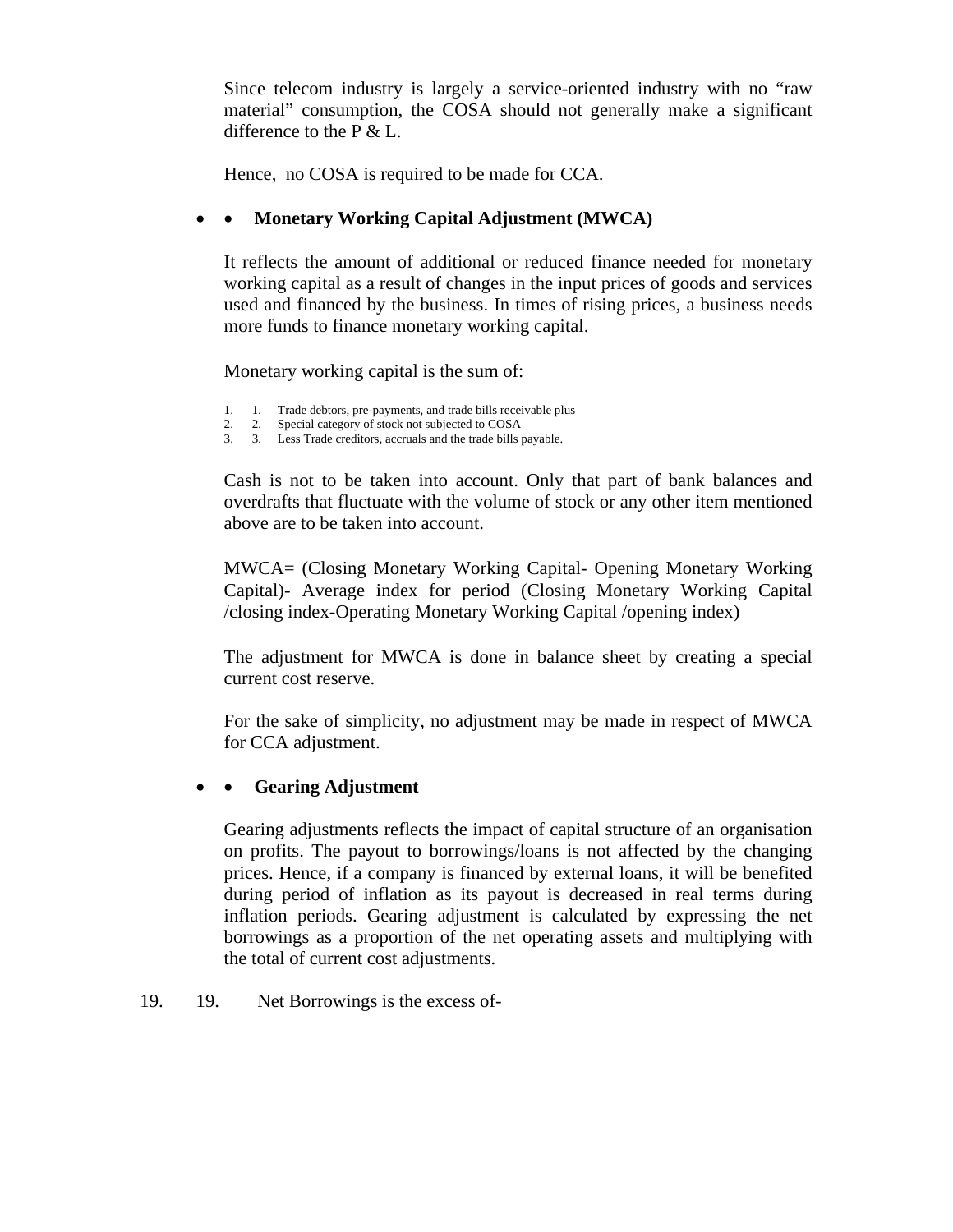• • The aggregate of all liabilities and provisions fixed in monetary terms other than those included in MWC and other than those which are, in substance, equity capital

Over

- • The aggregate of all current assets other than those subject to COSA and those included in MWC.
- 20. 20. Net operating assets comprise the fixed assets (including trade investments), stock and MWC dealt with in a historical balance sheet.
- 21. 21. Therefore, the three main stages in calculation of the gearing ratio are:
	- • Determine the average gearing ratio i.e. Average net borrowings/Average net operating assets
	- • Add all the three current cost adjustments
	- Apply average gearing ratio to the above current cost adjustments.
- 22. 22. These adjustments are undertaken in balance sheet to reflect the change in value of current assets.

## **FCM Profit**

23. 23. Profit is recognised only after taking account of holding gains or losses that arise due to the effect of asset-specific inflation on the current cost value of assets and the effect of general inflation on shareholders' funds. Current cost profit under FCM can be derived as follows:

> FCM profit = HC profit + holding gains/(losses) – the erosion in the value of shareholders' funds due to general inflation

- 24. 24. Holding gains (or losses) comprise two components:
	- • The gain in the current cost value of assets as a result of changes in the cost of assets; that is, as a result of asset revaluation; and
	- • The element of the revaluation that is written off as depreciation during the year in question
- 25. 25. The gain in current cost can be derived as:

NBV(HC)t-1 x (GRCt/acquisition cost) less NBV(HC)t-1 x (GRCt-1/acquisiton cost)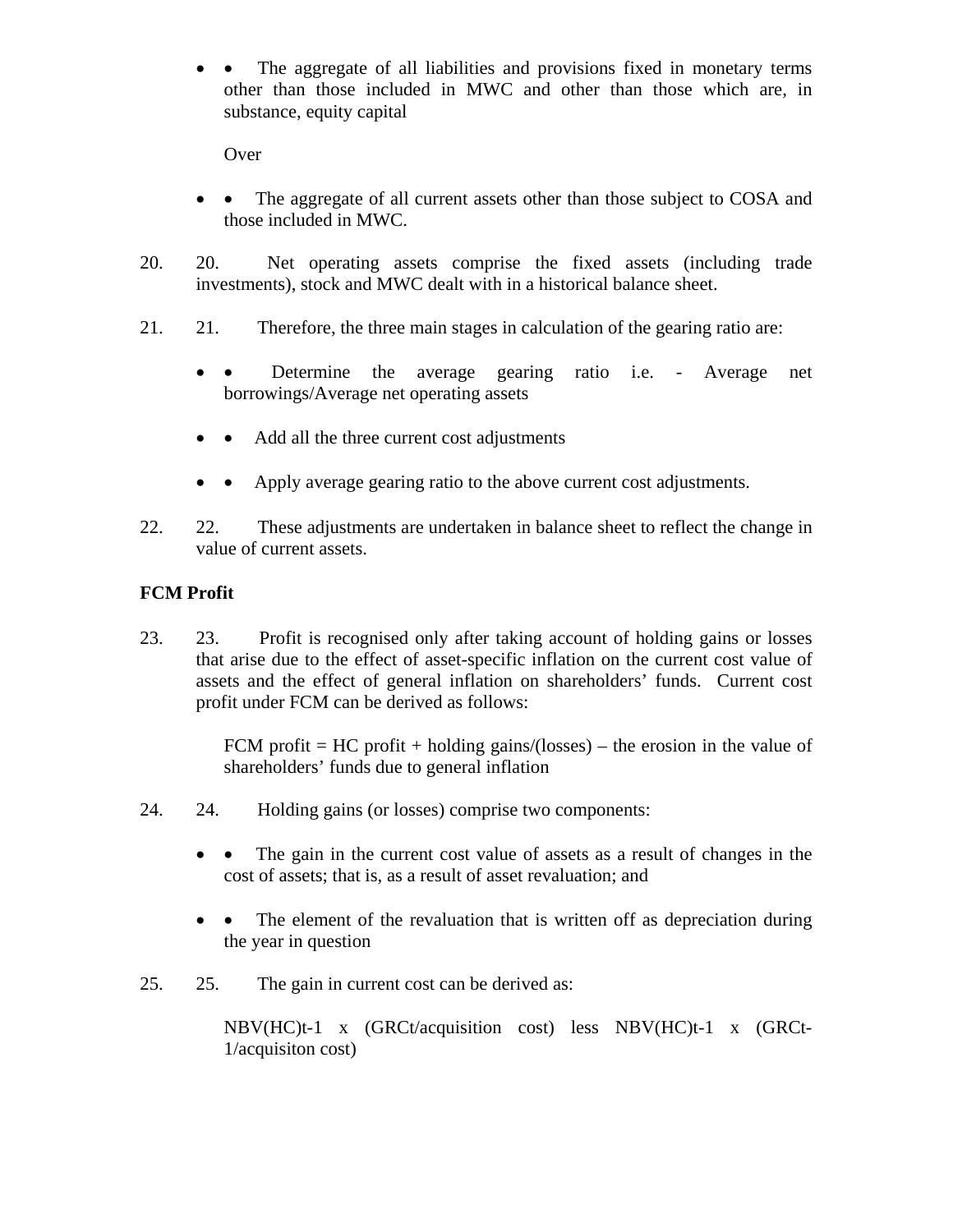where NBV(HC)t-1 is the written down historical cost of the asset at the end of the previous year, GRC is the gross replacement cost and acquisition cost is the original purchase consideration. The above formula reduces to the net book value in current cost terms at the end of the previous year multiplied by the change in the asset-specific price index.

- 26. 26. The element of the revaluation that is written off as depreciation is derived as:
	- • HC depreciation x (GRCt/acquisition cost) less HC depreciation

Given that HC depreciation is derived as acquisition cost divided by asset life, this formula reduces to:(gross replacement cost – acquisition cost)/asset life

- 27. 27. As discussed above, this is equivalent to supplementary depreciation. For the purposes of SAS, it shall be debited to the Profit and Loss account.
- 28. 28. The effect of general inflation on shareholders' funds is taken into account through an adjustment to shareholders' funds, determined by multiplying the opening value of shareholders' funds by the change in the index of general price inflation for the period. This is debited to the Profit and Loss account and credited to a financial capital maintenance reserve.
- 29. 29. **Numerical Example**: The tables below illustrates the above concepts for an asset purchased for Rs 10,000. The assumed life of the asset is 4 years. For simplicity, it is assumed that the asset is depreciated on a straight line basis. It is assumed that the cost of replacing the asset falls by 10% per annum.

| Year           | <b>Current</b><br>Cost | <b>Depreciation</b>    |                   |                          |                   |            |                |
|----------------|------------------------|------------------------|-------------------|--------------------------|-------------------|------------|----------------|
|                |                        | <b>Current</b><br>Cost | <b>Historical</b> | <b>Supple</b><br>mentary | <b>Cumulative</b> | "Required" | <b>Backlog</b> |
| $\overline{0}$ | 10,000                 |                        |                   |                          |                   |            |                |
| 1              | 9,000                  | 2,250.00               | 2,500.00          | (250.00)                 | 2,250.00          | 2,250.00   | Nil            |
| $\overline{2}$ | 8,100                  | 2,025.00               | 2,500.00          | (475.00)                 | 4,275.00          | 4,050.00   | (225.00)       |
| 3              | 7,290                  | 1,822.50               | 2,500.00          | (677.50)                 | 5,872.50          | 5,467.50   | (405.00)       |
| $\overline{4}$ | 6,561                  | 1,640.25               | 2,500.00          | (859.75)                 | 7,107.75          | 6,561.00   | (546.75)       |

## *Year 1*

- • *Current Cost in Yr 1: 10000 1000 = 9000 ( fall of 10%)*
- • *Current Cost Depreciation = 9000/4 = 2250*
- • *Historical Depreciation = 10000/4 = 2500*
- • *Supplementary depreciation = Current Historical = (250)*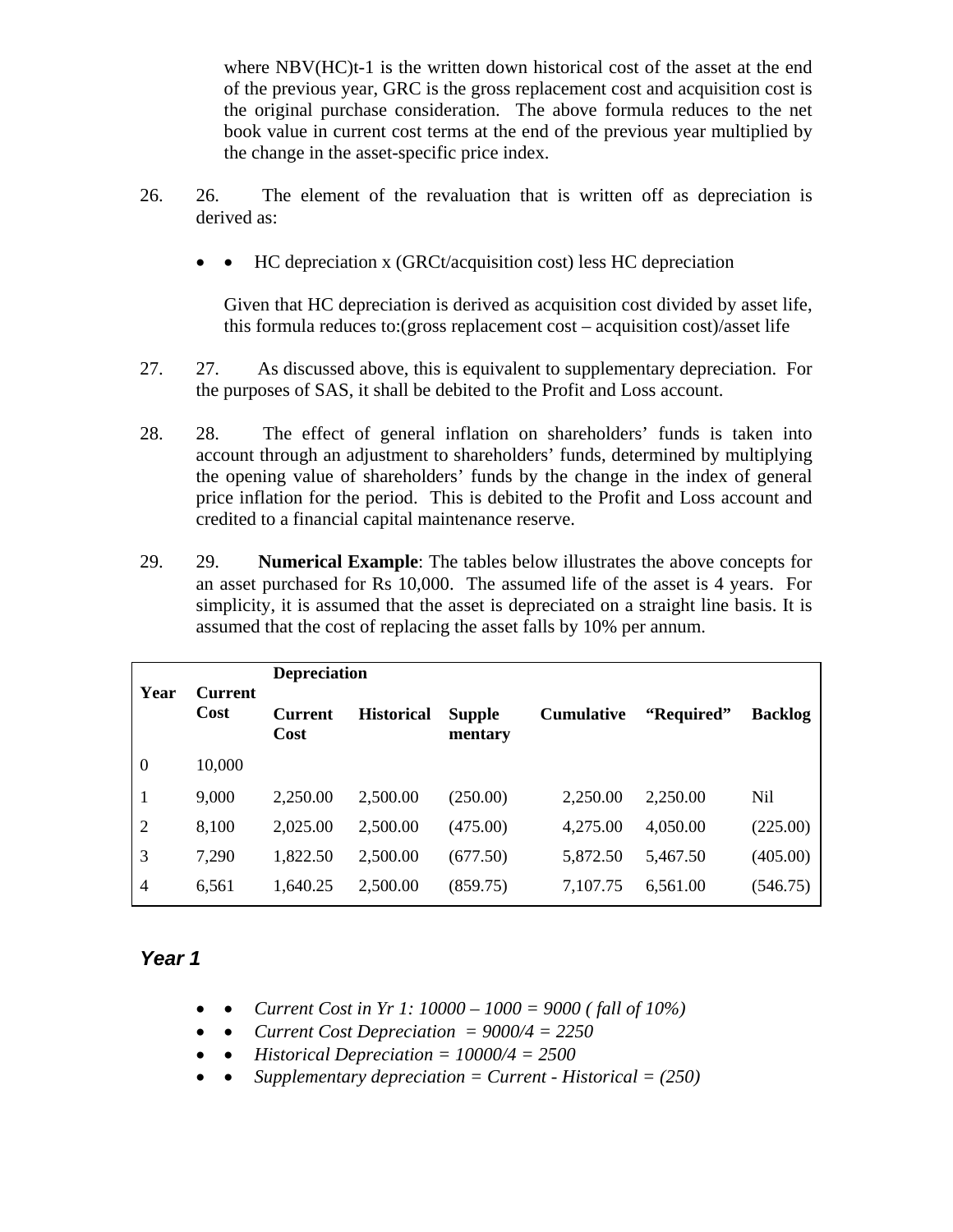- • *Required = current cost/asset life used = 9000/4 = 2250*
- • *Backlog = Required cumulative current cost depreciation = 0*

# *Holding Gain / Loss*

- • *Gain in Current Cost Value: 10000 \* 9000/10000 – 10000\*10000/10000*   $= (1000)$ *credited to P & L*
- • *Supplementary Depreciation = (250) debited to P&L account*

# *Share Holder Gain/Loss*

• • *Shareholder funds \* (change in inflation index)* 

*debited to P & L and credited to Financial Capital Reserve* 

# *Year 2*

- • *Current Cost in Yr 2: 9000 900 = 8100 (fall of 10%)*
- • *Current Cost Depreciation = 8100/4 = 2025*
- • *Historical Depreciation = 10000/4 = 2500*
- • *Supplementary depreciation = Current Historical = (475)*
- • *Required = current cost/asset life used = 8100/2 = 4050*
- • *Cumulative = Current depreciation yr1+ current depreciation yr2 = 4275*
- • *Backlog = Required cumulative current cost depreciation = 4050 –4275 = (225)*

# *Holding Gain / Loss*

• • *Gain in Current Cost Value: 7500 \* 8100/10000 – 7500\*9000/10000 = (675)* 

# *Credited to P & L*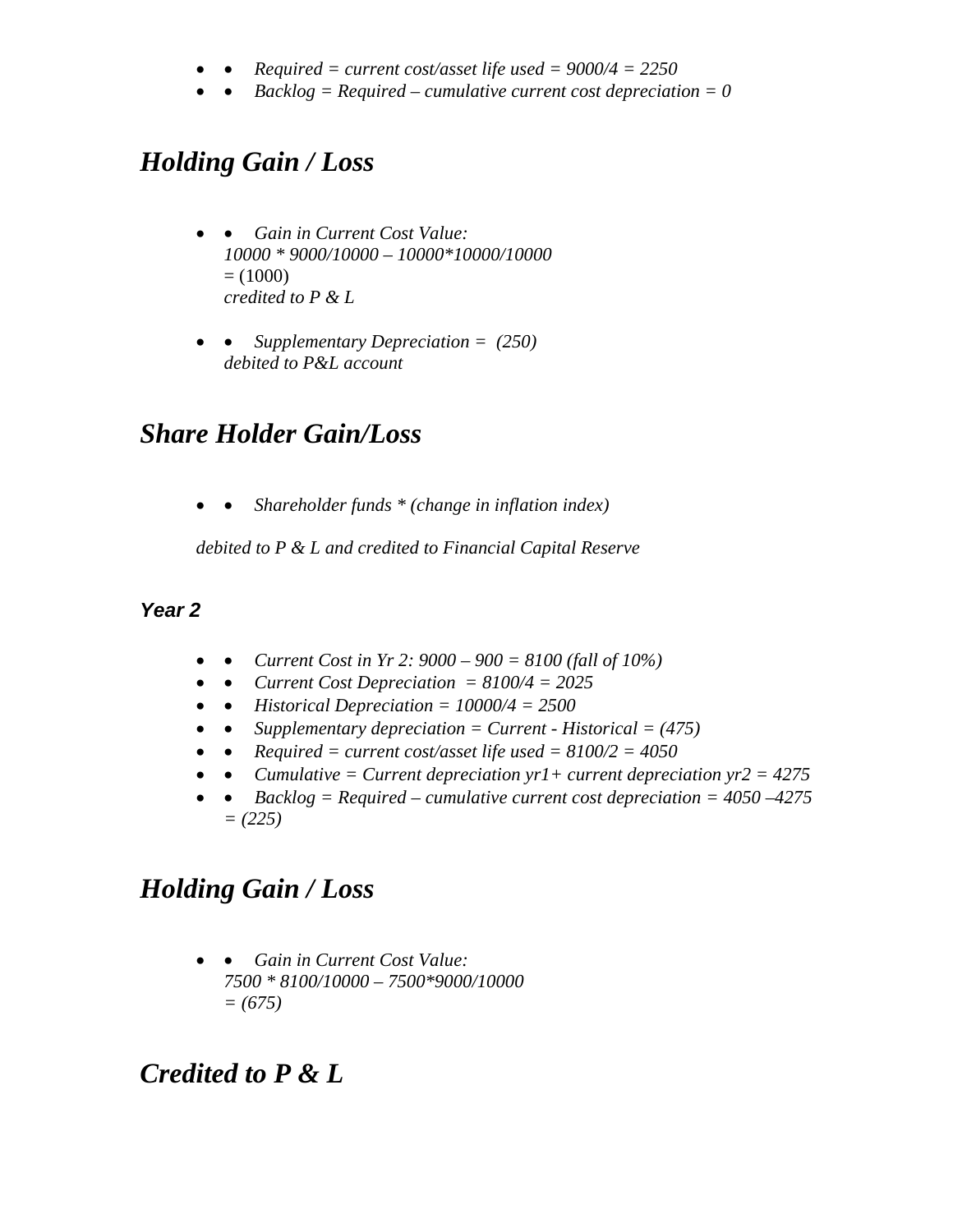- • *Supplementary Depreciation = (475) debited to P&L account*
- • *Shareholder funds \* (change in inflation index) debited to P & L and credited to Financial Capital Reserve*

# **APPROACH PRESCRIBED FOR CCA**

- 30. 30. The FCM method shall be followed for CCA. Further CCA shall be implemented only in respect of the fixed assets. Other adjustments mentioned below are not to be carried out:
	- Cost of Sales Adjustment (COSA)
	- • Monetary Working Capital Adjustment (MWCA)
	- • Gearing Adjustment
	- • Erosion in the value of shareholders' funds due to general inflation
- 31. 31. The assets shall be valued based on replacement cost method as explained above.
- 32. 32. Following the above principles of valuation, in general the assets shall be valued in the manner given below:
	- • The assets items where major programmes of modernisation are underway in the next 3-4 years should be valued based on the concept of modern equivalent asset. Generally equipment such as exchanges, transmission equipment, etc. should be valued based on MEA.
	- • Specialised buildings, which are generally used for housing exchanges, should be valued at current cost of reconstruction as per the space requirements of modern equivalent asset.
	- • General use buildings should be valued at current cost of reconstruction.

# • Land should be valued at land rates applicable for the same land use in the area.

33. 33. The assets with low value or short life may be valued at their historical price only as they may not have material impact. Accordingly, asset items with life of less than three years or value upto Rs. 1 lakhs may be stated at their historical prices.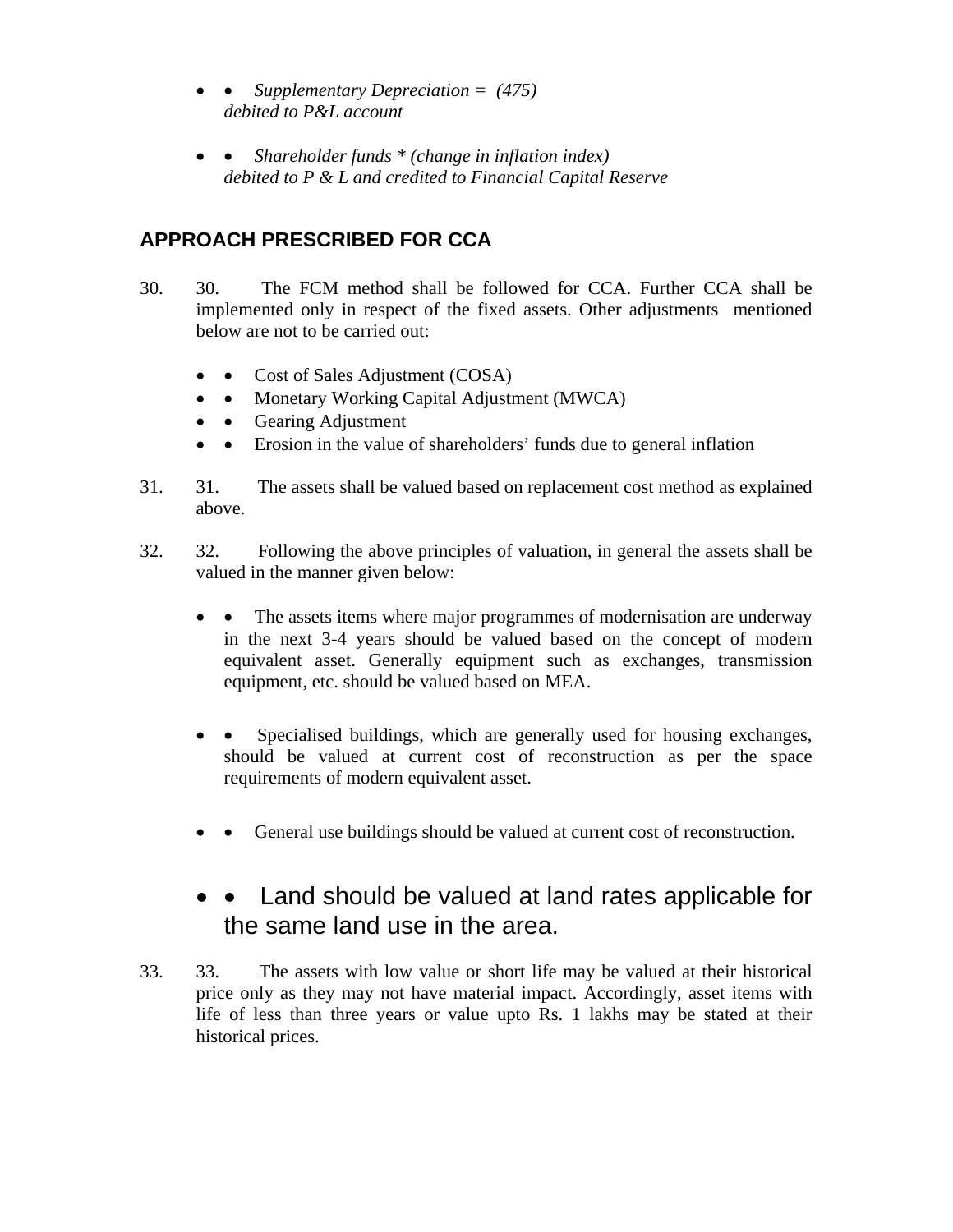# **ALLOCATION METHOD FOR SELECT SUPPORT PLANTS**

| Cost                  | <b>Apportionment basis</b>                           |
|-----------------------|------------------------------------------------------|
|                       | The costs of power plant can be based on:            |
| Power plants          | an analysis of the actual power consumed             |
|                       | by each network element or                           |
|                       | on the basis of estimated power                      |
|                       | consumption by each network element                  |
|                       | (calculated based on the specifications given        |
|                       | by the vendor of the equipment / connected           |
|                       | load).                                               |
| Air-conditioner plant | The total cost of air conditioning shall be          |
|                       | apportioned based on the dimensions of area          |
|                       | occupied by the network elements (generally          |
|                       | function of height, length and width).               |
| Software maintenance  | The cost of software maintenance<br>shall be         |
|                       | apportioned based on time spent by key               |
|                       | professional staff for various network elements or   |
|                       | the number of calls attended by the software         |
|                       | engineers.                                           |
| Other support plant   | The process for apportioning the costs of the other  |
| groups                | support plant groups, such as network                |
|                       | administration computers, plant testing equipment,   |
|                       | etc. draws on the basis of specific studies and      |
|                       | analyses that identify how these costs relate to the |
|                       | network elements that they support.                  |

Notes:

- 1 1 1 The cost of support functions shall be allocated to various Network elements.
- 2 2 From the point of simplicity, the cost of support plant may not be allocated to support functions as it would involve iterative allocation process.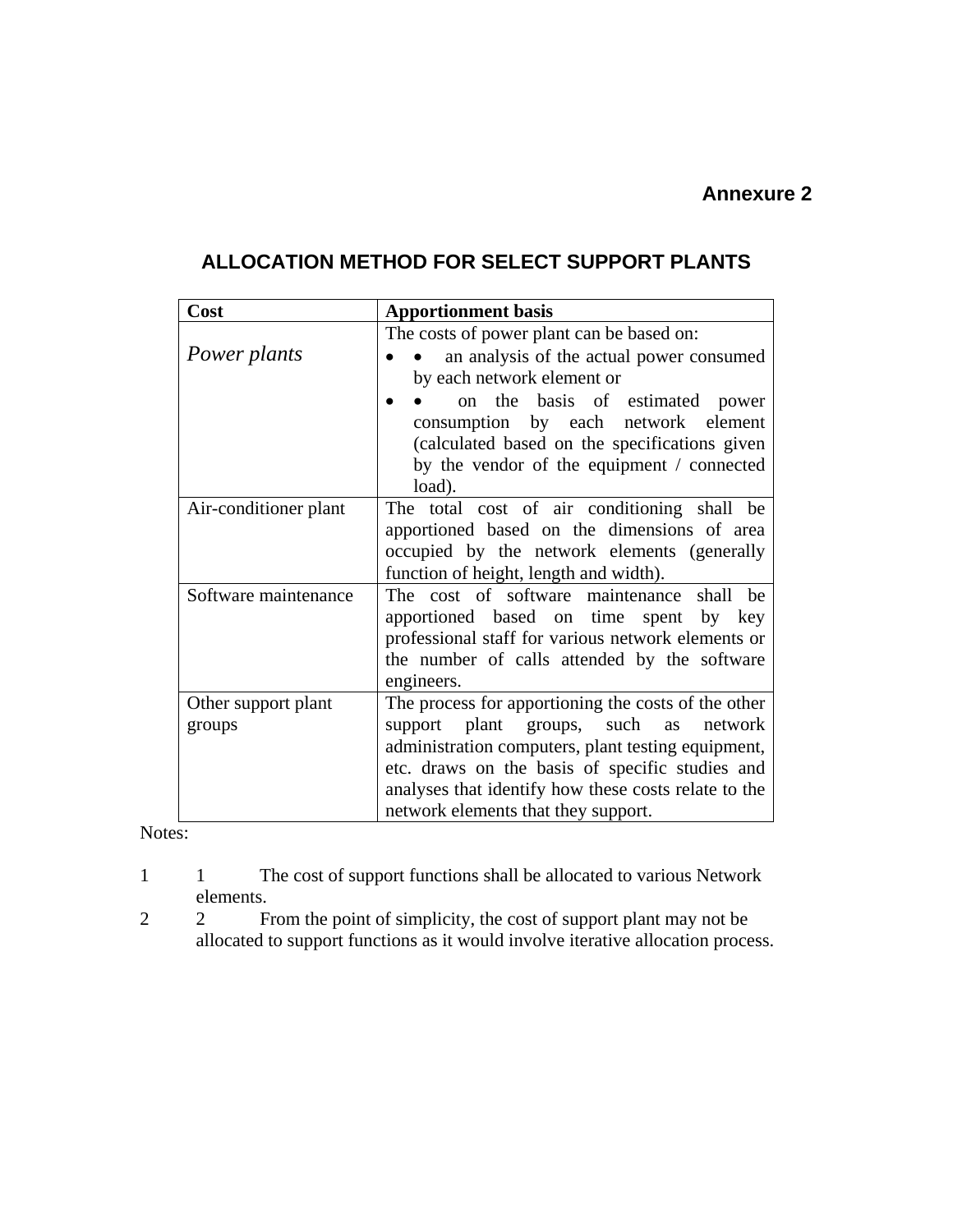| Cost                          | <b>Apportionment basis</b>                                                                                                                                                                                             |
|-------------------------------|------------------------------------------------------------------------------------------------------------------------------------------------------------------------------------------------------------------------|
| Human resource /<br>Personnel | The directly identifiable cost shall be directly<br>attributed to cost / profit centres e.g. training cost<br>specific for a / product / network service or network<br>element, etc.                                   |
|                               | The illustrative list of allocators for HR or<br>personnel department are:                                                                                                                                             |
|                               | Full time employees or equivalent employees                                                                                                                                                                            |
|                               | Manpower cost for various services<br><b>or</b><br>products/network services or network elements, etc.                                                                                                                 |
|                               | The unattributable cost (if any) can be apportioned<br>using general allocator.                                                                                                                                        |
| Administration                | The directly identifiable cost shall be directly<br>attributed to the various profit / cost centre network<br>elements / products/network services as discussed<br>above, e.g. rents, lease rentals, electricity, etc. |
|                               | The illustrative list of allocators for the remaining<br>expenses of administration department are:                                                                                                                    |
|                               | Full time employees or equivalent employees                                                                                                                                                                            |
|                               | Manpower cost for various services<br><sub>or</sub><br>products/network services or network elements                                                                                                                   |
|                               | Area (square feet) / floors occupied by various<br>cost / profit centres                                                                                                                                               |
|                               | The unattributable cost (if any) can be apportioned<br>using general allocator.                                                                                                                                        |
| Maintenance                   | Maintenance costs include engineers' and non-<br>engineers' salary, stores and spares and other operating<br>costs.                                                                                                    |
|                               | Stores and spares can be directly allocated based on<br>stores and spares issued and consumed by various<br>network elements /support plant and as recorded in the<br>stores ledger.                                   |
|                               | Annual maintenance charges can be allocated<br>directly to various network elements / support plant for<br>which it has been incurred specifically.                                                                    |
|                               | Maintenance paid to third party for repair of any<br>specific assets can be directly attributed to the network                                                                                                         |

# *ALLOCATION METHOD FOR SELECT SUPPORT FUNCTIONS*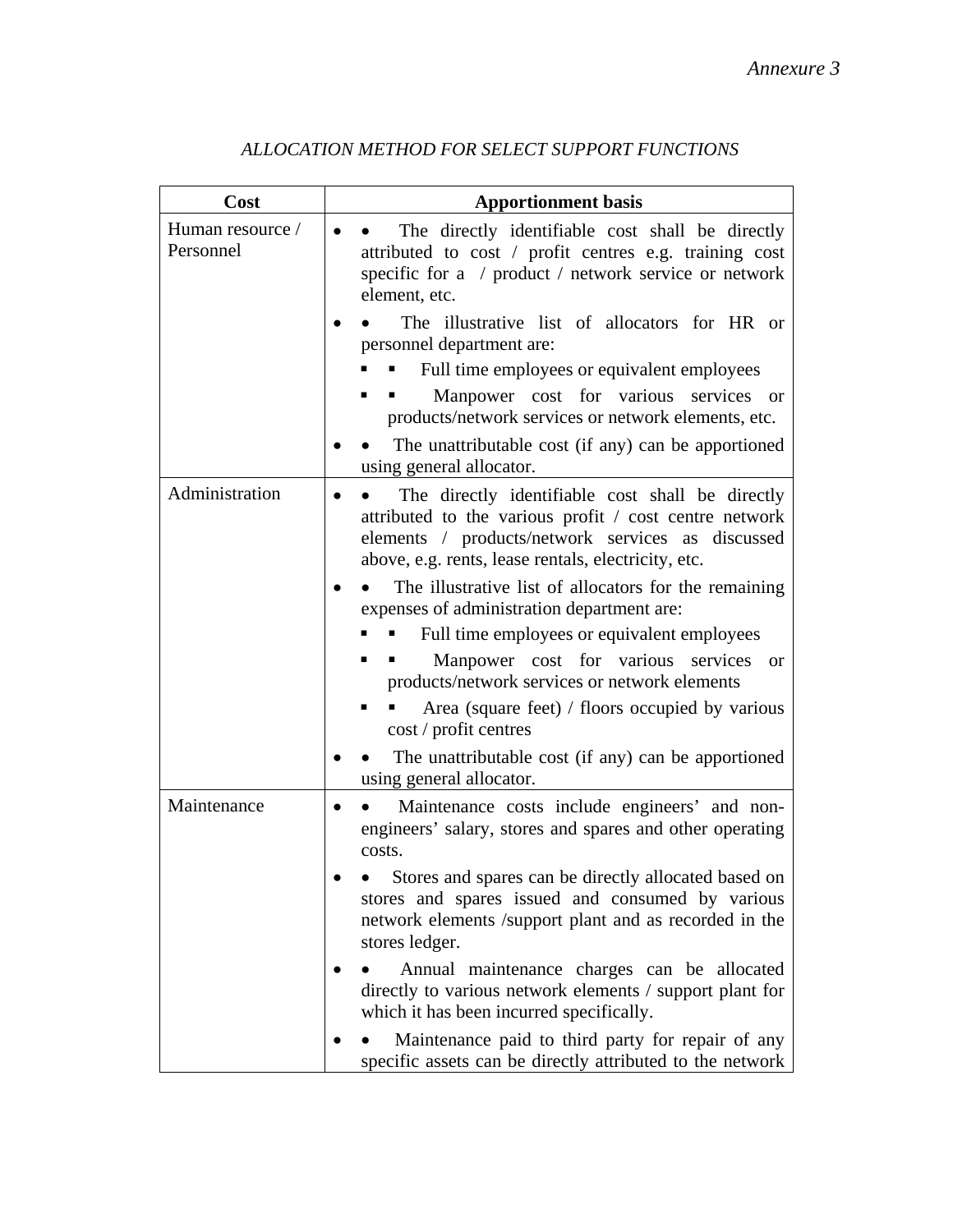| Cost                    | <b>Apportionment basis</b>                                                                                                                                                                                                                                                                                                                                                                                                                                                                                                                                                                                                                                                                                                                                                                                                                                                                                                                                                                                                                                                                                                                                                                   |  |  |  |
|-------------------------|----------------------------------------------------------------------------------------------------------------------------------------------------------------------------------------------------------------------------------------------------------------------------------------------------------------------------------------------------------------------------------------------------------------------------------------------------------------------------------------------------------------------------------------------------------------------------------------------------------------------------------------------------------------------------------------------------------------------------------------------------------------------------------------------------------------------------------------------------------------------------------------------------------------------------------------------------------------------------------------------------------------------------------------------------------------------------------------------------------------------------------------------------------------------------------------------|--|--|--|
| Marketing and           | element<br>Maintenance cost which cannot be identified to any<br>specific asset such as salary, common AMC charges,<br>etc. can be attributed to various network elements based<br>the following parameters as appropriate:<br>Capacity<br>Usage<br>Capital cost (Net Book Value), etc<br>Number of break downs<br>Time spent on each element<br>The unattributable cost (if any) can be apportioned<br>using general allocator.                                                                                                                                                                                                                                                                                                                                                                                                                                                                                                                                                                                                                                                                                                                                                             |  |  |  |
| sales                   | Costs of advertisement, publicity and market<br>research for specific service / product / network service<br>can be directly attributed to those<br>services or<br>product/network service<br>Common cost of advertisement, publicity and<br>market research can be apportioned using analyses of<br>number of advertisement / publicity campaigns or<br>contracts undertaken.<br>Cost of retail outlets can be apportioned to<br>products/network services on the basis of a staff activity<br>analysis, supplemented by analyses of sales / business<br>obtained for each service / product / network service.<br>Cost of commission agents can be apportioned<br>based on turnover achieved for each service / product /<br>network service / commission rates applicable<br>Cost of bad debts or provision for bad debts can be<br>directly attributed to various products/network services<br>through analysis of bad debts (to the extent these are<br>material). The residual cost can be apportioned based on<br>past experience or on actual analysis of directly<br>attributable bad debt cost.<br>The unattributable cost (if any) can be apportioned<br>using general allocator. |  |  |  |
| <b>Customer Service</b> | Costs of product/network service specific customer<br>service centers can be directly allocated to<br>the<br>products/network services to the extent specifically used<br>e.g. in case of outsourcing of customer care services,<br>call centre cost, operator related services, etc.<br>Costs of multi product/network service customer<br>service centres can be analysed by operation type and<br>further analysed to services, products/network services<br>and network elements using appropriate data / sampling                                                                                                                                                                                                                                                                                                                                                                                                                                                                                                                                                                                                                                                                       |  |  |  |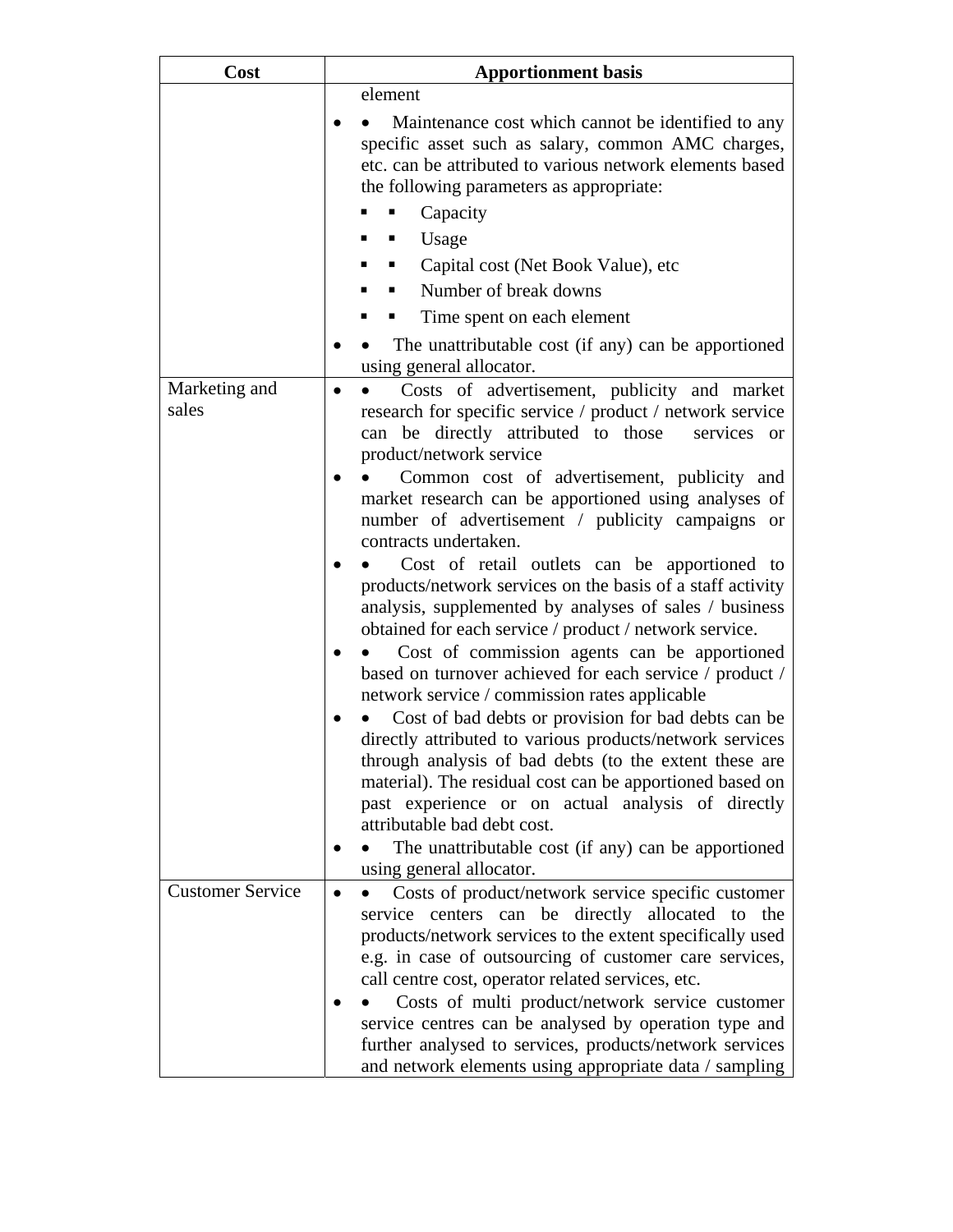| Cost                              | <b>Apportionment basis</b>                                                         |
|-----------------------------------|------------------------------------------------------------------------------------|
|                                   | data (e.g. numbers of faults obtained from<br>the                                  |
|                                   | engineering database, number of calls attended, number                             |
|                                   | of complaints, attached etc.).                                                     |
|                                   | The unattributable cost (if any) can be apportioned                                |
|                                   | using general allocator.                                                           |
| <b>Billing</b>                    | Billing staff costs can be initially analysed by                                   |
|                                   | operation type and apportioned to products/network                                 |
|                                   | services and network elements using appropriate data                               |
|                                   | such as number of bills raised for each service /                                  |
|                                   | product/network service or other relevant data e.g.<br>number of subscribers.      |
|                                   |                                                                                    |
|                                   | Cost of out-sourced services can be allocated based                                |
|                                   | on analysis of data such as number on bills raised /<br>number of subscribers etc. |
|                                   | The unattributable cost (if any) can be apportioned                                |
|                                   | using general allocator.                                                           |
| Legal / Regulatory                | Cost of legal and other professional fees paid for                                 |
|                                   | specific service or product/network service would be                               |
|                                   | allocated to the same.                                                             |
|                                   | In case of common expenses or expenses of general                                  |
|                                   | nature may be in the nature of unattributable cost and                             |
|                                   | apportioned to services based on general allocator.                                |
|                                   | The unattributable cost (if any) can be allocated                                  |
|                                   | using general allocator.                                                           |
| Quality                           | Cost of quality checks can be apportioned by using                                 |
|                                   | sample activity analysis of the staff.                                             |
|                                   | The unattributable cost (if any) can be allocated                                  |
|                                   | using general allocator.                                                           |
| Planning and                      | Planning costs, which relate to planning networks                                  |
| development                       | can be identified and allocated to specific elements.                              |
|                                   | Planning and development costs can be apportioned                                  |
|                                   | to network elements on the basis of staff activity                                 |
|                                   | analysis                                                                           |
|                                   | Costs of research and development projects carried                                 |
|                                   | out by the relevant specialist unit can be allocated or                            |
|                                   | apportioned to service / products / network services /                             |
|                                   | network services and network elements on a project-by-                             |
|                                   | project basis.                                                                     |
|                                   | The unattributable cost (if any) can be allocated                                  |
|                                   | using general allocator.                                                           |
| Information<br>technology / EDP / | The cost for IT / EDP department can be allocated                                  |
| software                          | using the sample analysis of activities undertaken.                                |
| maintenance                       | The unattributable cost can be apportioned using<br>general allocator.             |
| Insurance                         | Insurance charges paid for specific service / product                              |
|                                   |                                                                                    |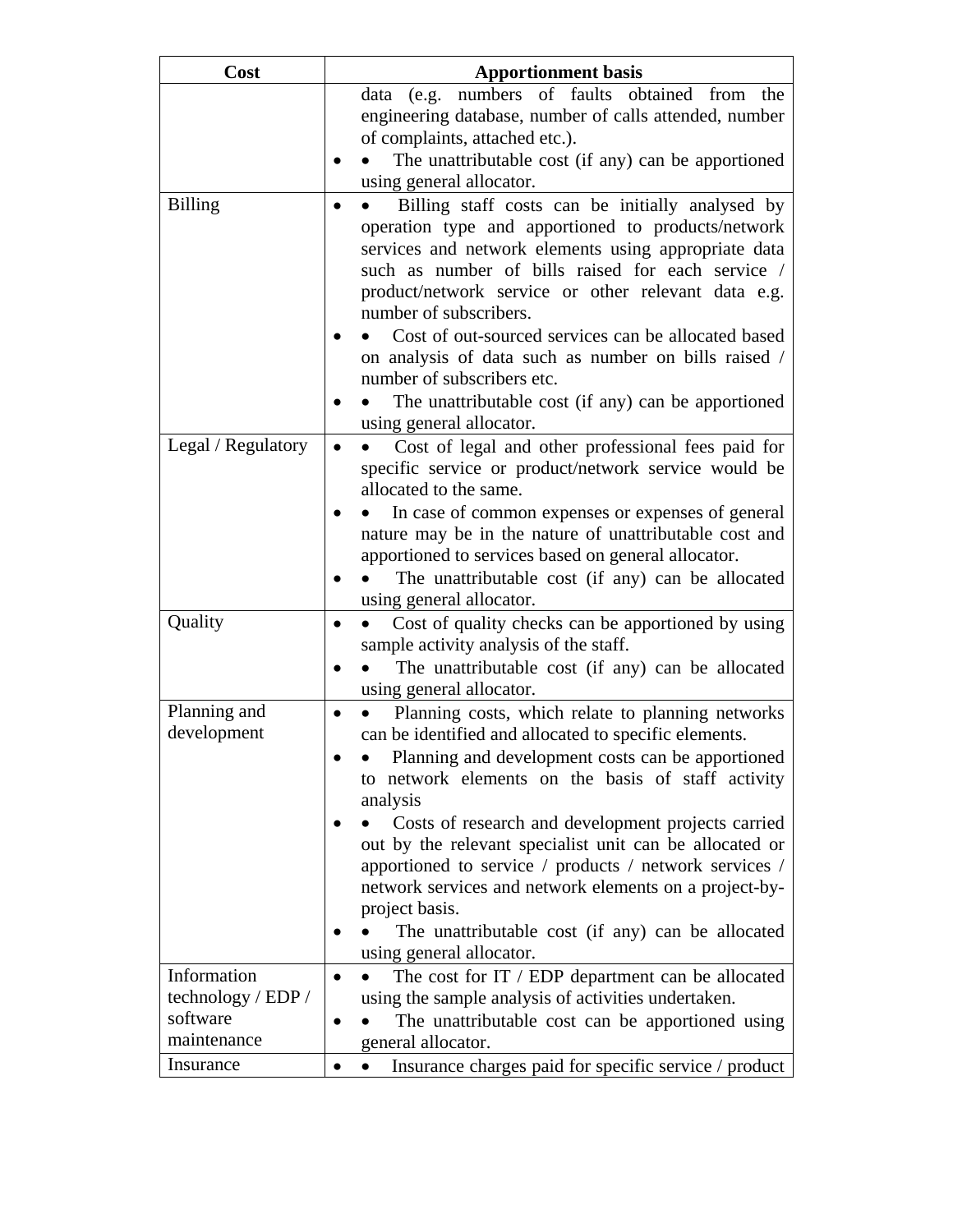| Cost                    | <b>Apportionment basis</b>                                                                                                                                                                                                                        |  |  |  |
|-------------------------|---------------------------------------------------------------------------------------------------------------------------------------------------------------------------------------------------------------------------------------------------|--|--|--|
|                         | / network service / network elements would be allocated<br>to the same directly.                                                                                                                                                                  |  |  |  |
|                         | In case of group $\prime$ common insurance the policy,<br>cost of insurance unit can be attributed to services /<br>network elements based on value of the assets insured /<br>number of employees insured from each segment etc. as<br>relevant. |  |  |  |
| Finance and<br>accounts | Cost of finance and accounts department can be<br>allocated to cost / profit centres based on total expenses<br>booked during the period/based on funds allocated etc.                                                                            |  |  |  |
| Stores / Logistics      | This category includes the costs of tools and small<br>stores and their procurement cost.                                                                                                                                                         |  |  |  |
|                         | Expenditure on tools and small stores can be<br>apportioned on the basis of stores issued and<br>consumed as recorded in the stores ledger.                                                                                                       |  |  |  |
|                         | The costs of the logistic / procurement unit can<br>analysed by project and apportioned either<br>be<br>directly or on the basis of the project or maintenance<br>cost of the various network elements.                                           |  |  |  |
| Circle office           | Circle office cost (to the extent not covered by the<br>functions apportioned separately) can be treated as<br>unattributable cost and apportioned using general<br>allocator.                                                                    |  |  |  |
| Corporate office        | Corporate office cost (to the extent not covered by<br>the functions apportioned separately) can be treated as<br>unattributable cost and apportioned using general<br>allocator.                                                                 |  |  |  |

Notes:

- 1 1 The cost of support functions are to be allocated to the following cost centres and profit centres:
	- • Support plant
	- • Network elements
	- • Products/network services.
- 2 2 From the point of simplicity, the cost of support functions may not be apportioned to the other support functions, as it would involve iterative allocation process.
- 3 3 The general allocator can include 'total cost for the cost centre', 'revenue', 'contribution', etc. as considered appropriate.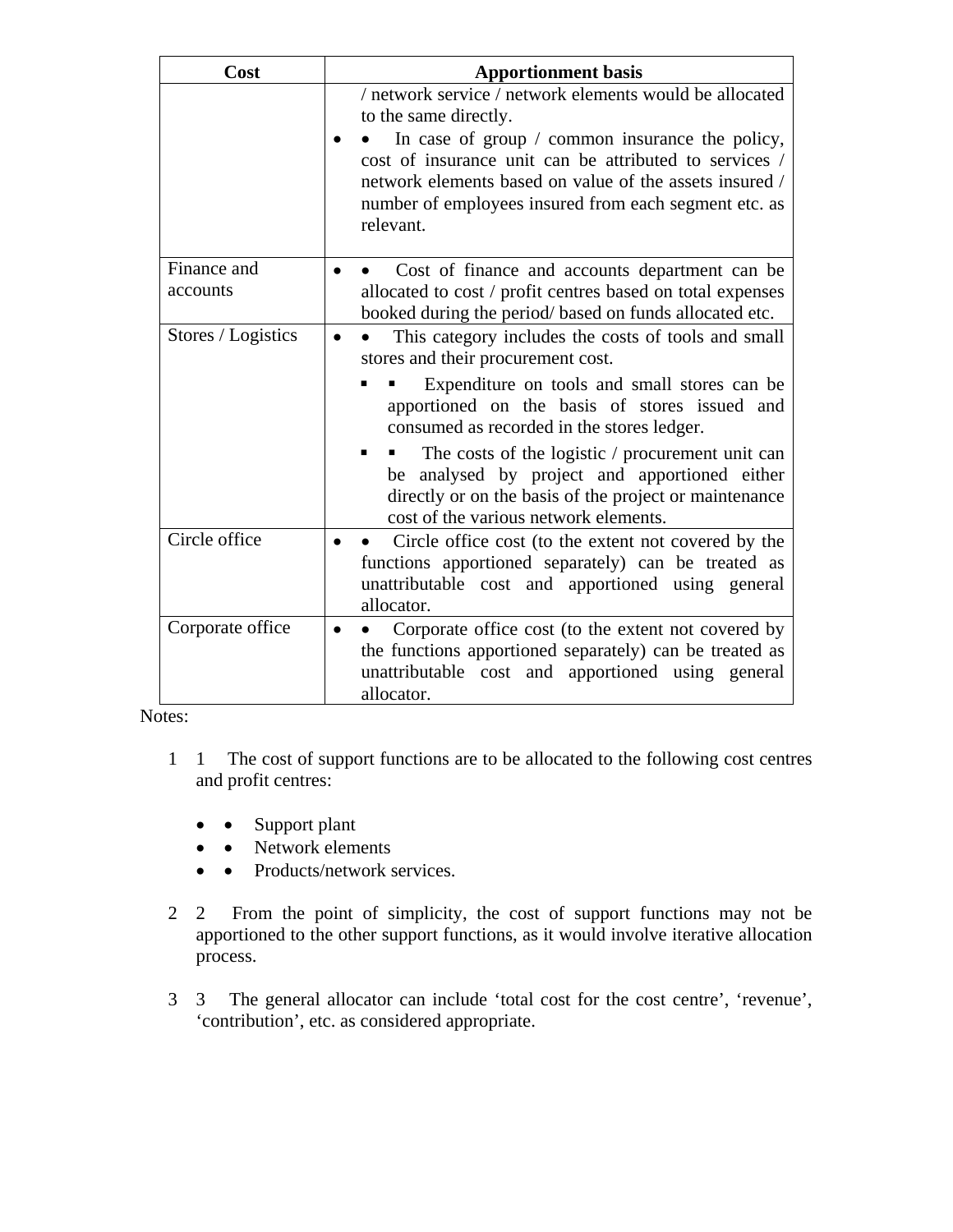# **ALLOCATION METHOD FOR SELECT NETWORK ELEMENTS**

- 1. 1. As an overall principle, the network cost shall be apportioned to the products/network services based on the usage as appropriate (say in terms of minutes / bandwidth / subscriber base etc.)
- 2. 2. This appendix provides indicative allocation methods that can be used to allocate / apportion cost of various network elements to various services / products/network services.

## **BASIC SERVICE OPERATOR**

#### *Access component*

- 3. 3. The cost of network element pertaining to access shall be allocated to various types of access such as PSTN, ISDN, VPT, etc. on the following basis:
	- The directly identifiable cost shall be allocated to corresponding access type
	- • The common cost or cost of common network can be appropriated on the basis of number of subscribers.

*Exchange equipment including Local exchanges, Tandem, Tandem cum local exchange*

- 4. 4. The apportionment approach identifies the division of total exchange costs between Access (connections) and the Local Exchange switching component (traffic and usage for calls).
- 5. 5. The cost of local exchange shall be apportioned initially to traffic sensitive and non-traffic sensitive as mentioned above. The cost of traffic non-sensitive portion is to be allocated to access. The cost of traffic sensitive part is to be apportioned to various products/network services.
- 6. 6. The main cost drivers are subscribers, types of calls and minutes of use for each type of call or a mix of these:
	- • Subscribers */ Connections*  the cost of non traffic sensitive part of the exchange that has the function of providing access to the network is apportioned on the basis of number of subscribers;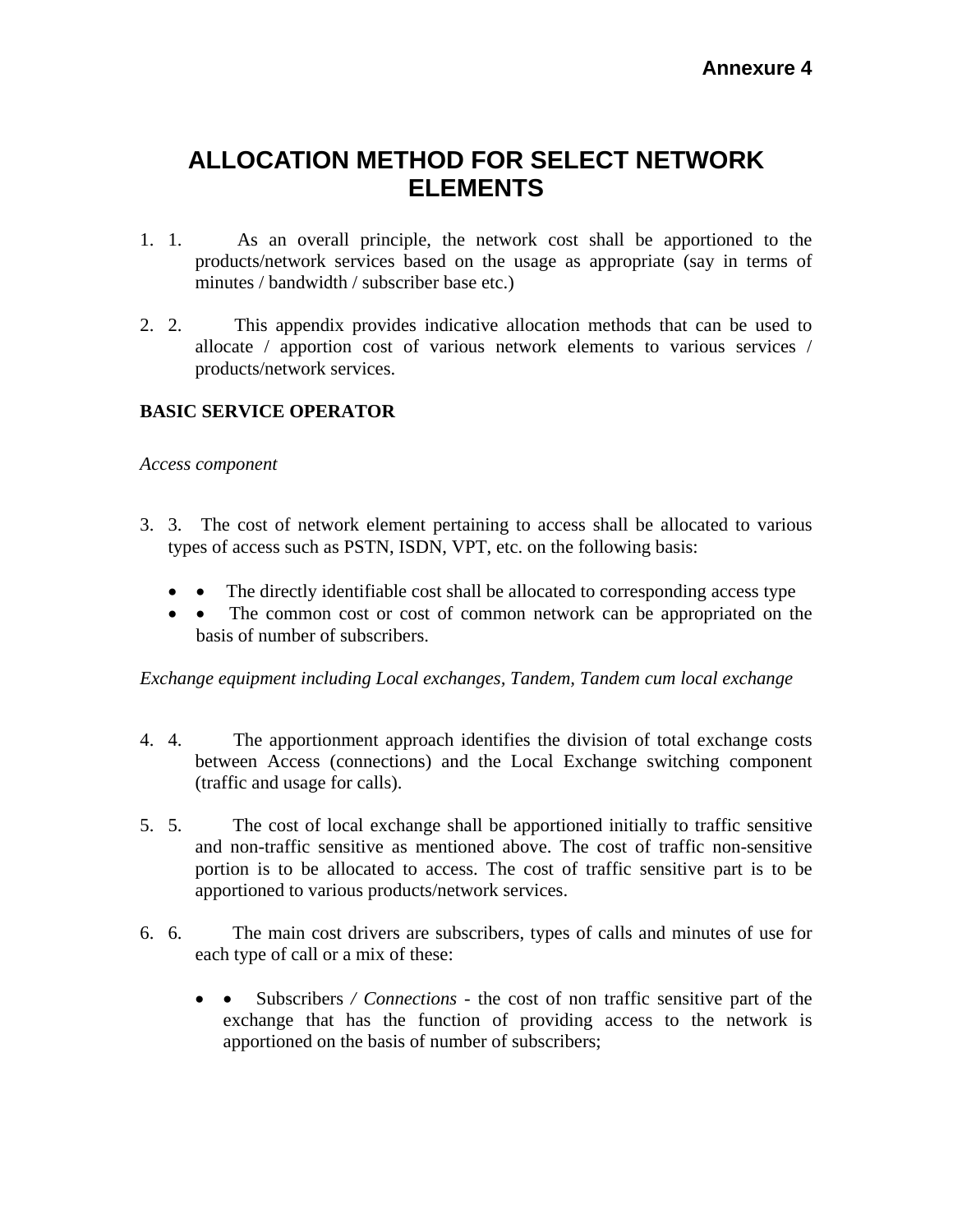- *Type of calls / Traffic the cost of traffic sensitive part of the exchange* can be attributed to different types of calls based on minutes of usage.
- 7. 7. The total cost of SDCA network may be apportioned to various types of calls based on total usage to work out the average cost per unit. However the usage for each network element for various products/network services may not be uniform. For example, the element usage for an intra exchange local call would be different from that for an intra circle travelling a path through multiple exchanges within SDCA. In that case, the usage by various products/network services has to be worked for each element based on a sample analysis.

#### *Transmission*

- 8. 8. The transmission cost can be allocated following the steps mentioned below:
	- • The total transmission cost can be divided by the total bandwidth to arrive at the cost per bandwidth.
	- • The cost corresponding to the leased circuits can be allocated based on the total bandwidth leased.
	- • The residual cost can be allocated to other products/network services (call charges) based on the minutes of use as calculated in the above example.

#### *Intra circle network cost*

- 9. 9. The intra circle network is primarily involved in transmission of inter-SDCA and other long distance calls.
- 10. 10. The cost of intra circle network is allocated to Basic Telephone Serivce segment and NLD service segment based on the usage of the intra circle network elements. The usage of each network element for various products/network services may not be uniform as explained above for SDCA network. In that case, the usage by various products/network services has to be worked for each network element based on a sample analysis.
- 11. 11. The transmission cost can be allocated to leased circuits on the same basis as provided in paragraph 8 above.

## **NATIONAL LONG DISTANCE**

- 12. 12. The total usage for NLD network shall be arrived at by monitoring the traffic at all the trunk exchanges.
- 13. 13. The minutes of usage recorded for all the types of calls shall be used for allocation of the cost of network elements.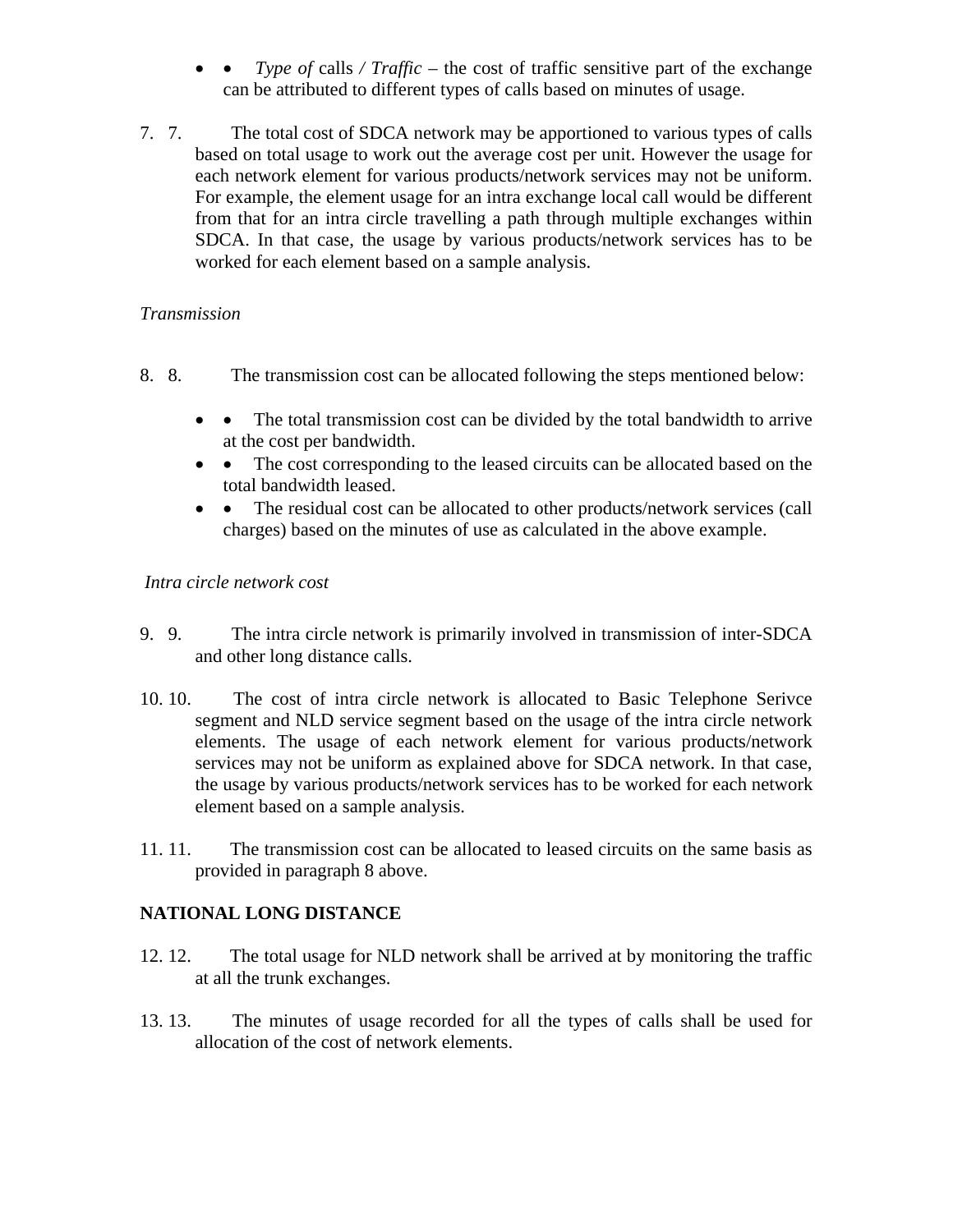14. 14. The transmission cost shall be allocated to leased circuits on the same basis as provided in paragraph 8 above.

## **INTERNATIONAL LONG DISTANCE**

- 15. 15. Monitoring the traffic at all the international gateway can arrive at the total usage for ILD network.
- 16. 16. The minutes of usage recorded for all the types of calls can be used for allocation of the cost of network elements.
- 17. 17. The transmission cost can be allocated to leased circuits on the same basis as provided in paragraph 8 above.

## **CELLULAR MOBILE TELECOM SERVICE (CMTS)**

- 18. 18. The network elements for cellular mobile services have been broadly classified as under:
	- • Shared network elements i.e. the entire network commonly used for providing all the products/network services. These include main switching centre (MSC), base control station (BSC), BTS, etc.
	- • Dedicated network elements i.e. network element used for providing only specific sub services or products/network services, e.g. SMS server, GPRS server, etc
- 19. 19. The cost of common or shared network can be attributed to respective products/network services based on the total minutes of usage for each type of product/network service recorded at the main switching centre (MSC).
- 20. 20. In case of CMTS usage for all products/network services can be recorded in minutes with exceptions such as SMS. The operators therefore shall have to arrive at a norm for converting the SMS into equivalent minutes of usage for allocation of costs.
- 21. 21. The cost of dedicated network element can be directly and fully attributed to the service for which it is used.

## **INTERNET SERVICE PROVIDER**

- 22. 22. The network elements of Internet Service Provider are broadly classified as under:
	- • Central Network Elements, which include Internet international gateway (like International Private leased Circuit, Satellite link etc.) and shared network elements, which include payment gateway, authentication server, and enterprise, network management software etc. These network elements are shared by all the products/network services/nodes.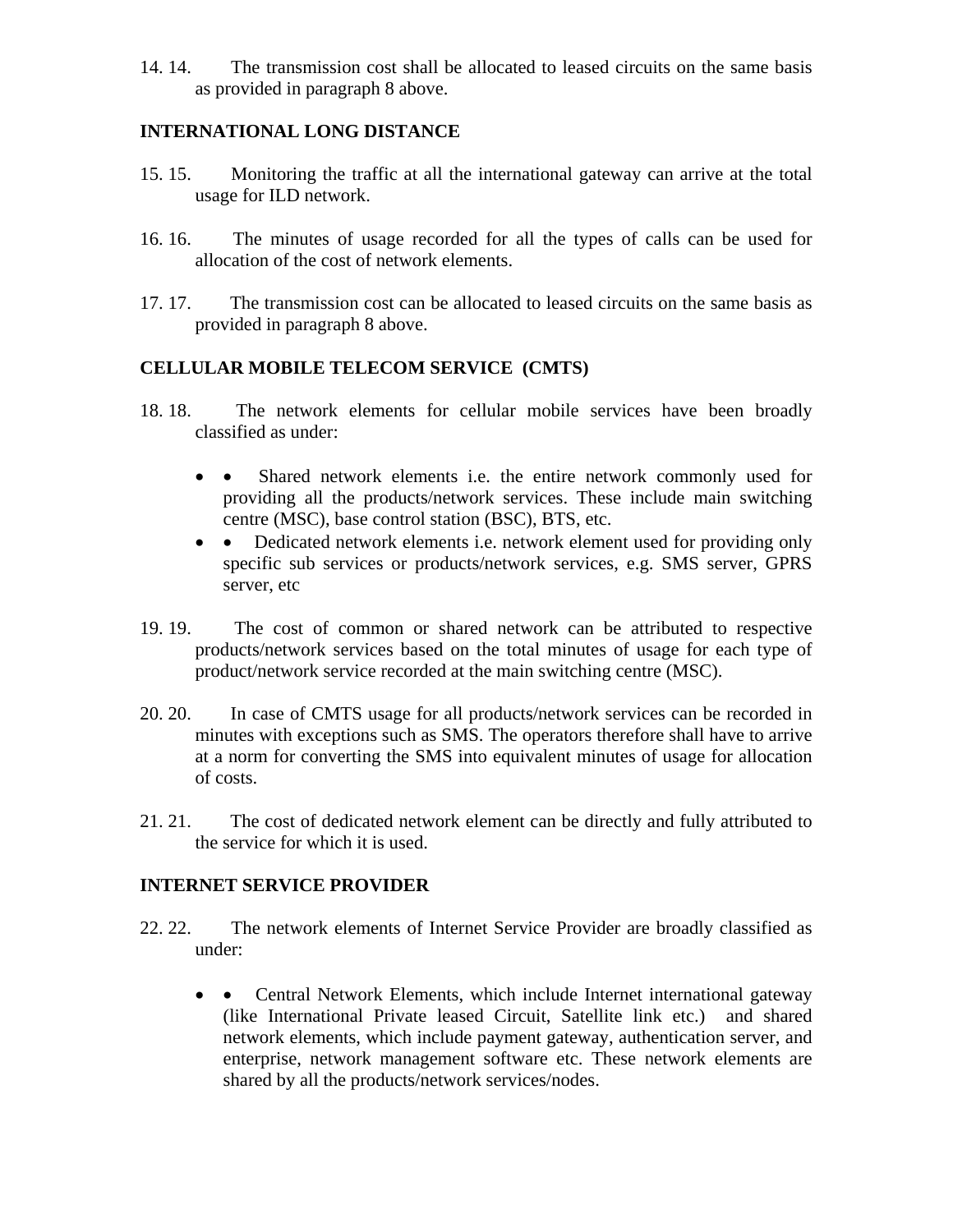- Node elements include joint node network elements and dedicated node network elements. All the types of products/network services share joint node network elements like routers, switch, LAN. Dedicated node network elements are dedicated to each type of product/network service.
- • Access elements include network elements, which are dedicated to each type of product/network service.
- 23. 23. The cost of central network elements can be allocated on the basis of total bandwidth deployed for each product/network service/service at the Internet international gateway. The total bandwidth will be inclusive of both domestic and international bandwidth.
- 24. 24. The cost of joint node network elements at each node can be attributed to each type of service on the basis of bandwidth allocated to the service at the respective node. The cost of dedicated node network elements can be allocated to the respective services directly.
- 25. 25. Access network can be dedicated to a particular type of service and the cost of access network will be attributed directly to the type of service.

## **VERY SMALL APPARTURE TERMINAL, RADIO PAGING AND PUBLIC MOBILE RADIO TRUNKING SERVICE (PMRTS)**

26. 26. In case of services like VSAT and PMRTS, the total network cost shall be allocated to the products/network services as these are integrated services and the network elements are used for providing a single service.

## **Annexure 5**

| <b>Account heads</b> | <b>Attribution method</b>                                                                                                                                                                                                                 |
|----------------------|-------------------------------------------------------------------------------------------------------------------------------------------------------------------------------------------------------------------------------------------|
| Fixed assets         | Fixed assets are to be allocated/ apportioned to four<br>broad categories:                                                                                                                                                                |
|                      | Network elements                                                                                                                                                                                                                          |
|                      | Support plant                                                                                                                                                                                                                             |
|                      | Support functions                                                                                                                                                                                                                         |
|                      | <b>Products/Network Services</b>                                                                                                                                                                                                          |
|                      | As far as possible, assets would have to be reported<br>against the category that they represent or support. The<br>assets, which cannot be directly and uniquely associated<br>with a cost centre or profit centre are to be apportioned |

## **ALLOCATION METHOD FOR CAPITAL EMPLOYED**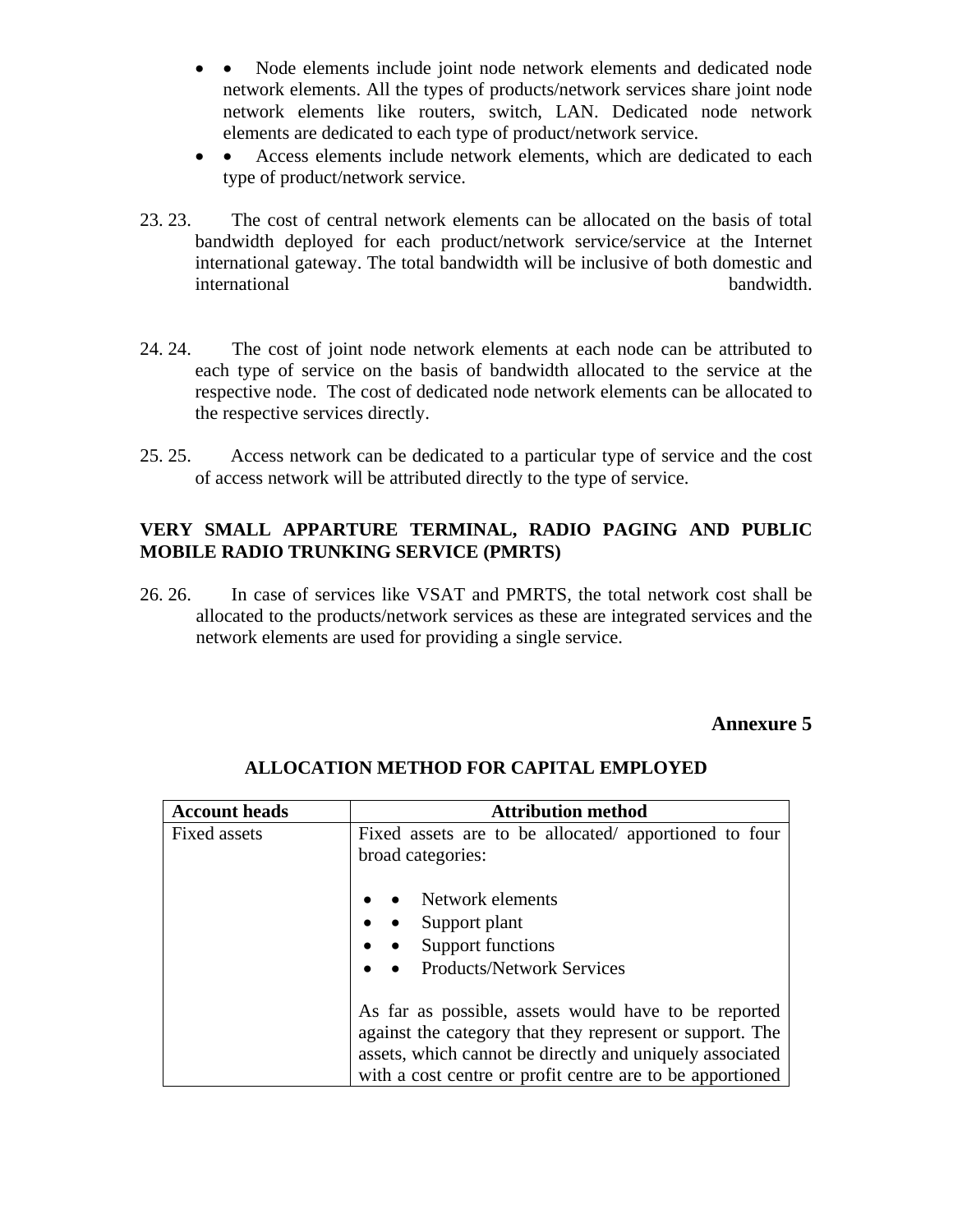| <b>Account heads</b>              | <b>Attribution method</b>                                                                                                                                                                                                                                                                                                                                                            |  |  |
|-----------------------------------|--------------------------------------------------------------------------------------------------------------------------------------------------------------------------------------------------------------------------------------------------------------------------------------------------------------------------------------------------------------------------------------|--|--|
|                                   | to cost centres according to appropriate, cost drivers.                                                                                                                                                                                                                                                                                                                              |  |  |
|                                   | Land and building, which can be directly attributed<br>to a cost centre, shall be allocated to that cost centre.<br>For example a building in which an exchange is situated<br>or a building in which customer service is located can<br>be allocated directly and fully to the local exchange cost<br>centre (under Network cost centre) or customer service<br>as the case may be. |  |  |
|                                   | In instances where the land and building are shared or<br>commonly used, the capital cost can be identified to<br>various cost centres / profit centres based on cost driver<br>such as floor space occupied etc.                                                                                                                                                                    |  |  |
|                                   | <b>Plant and machinery</b> cost which can be directly<br>attributed shall be allocated to that cost centre. For<br>example the cost of switch can be directly identified to<br>a local exchange or a trunk exchange based on the<br>function it performs. Similarly a CMTS operator can<br>identify the SMS server to that network element.                                          |  |  |
|                                   | In case of shared machinery / network elements the<br>capital cost shall be allocated based on appropriate cost<br>driver such as usage, in terms of length/minutes/band<br>width etc.                                                                                                                                                                                               |  |  |
| Current assets and<br>liabilities | Current assets and liabilities are to be allocated to 'Net<br>work elements (including support plant)' and 'Others'<br>(i.e. relating to Products/Network Services, support<br>functions etc.).                                                                                                                                                                                      |  |  |
|                                   | Current assets and liabilities would be directly<br>attributed to 'network elements' or 'others' wherever<br>possible.                                                                                                                                                                                                                                                               |  |  |
|                                   | For example, specific debtors, creditors, stocks and<br>provisions would be directly allocated to the network<br>segment to the extent identifiable.                                                                                                                                                                                                                                 |  |  |
|                                   | The attribution methods for the specific heads of current<br>assets and liabilities are provided below.                                                                                                                                                                                                                                                                              |  |  |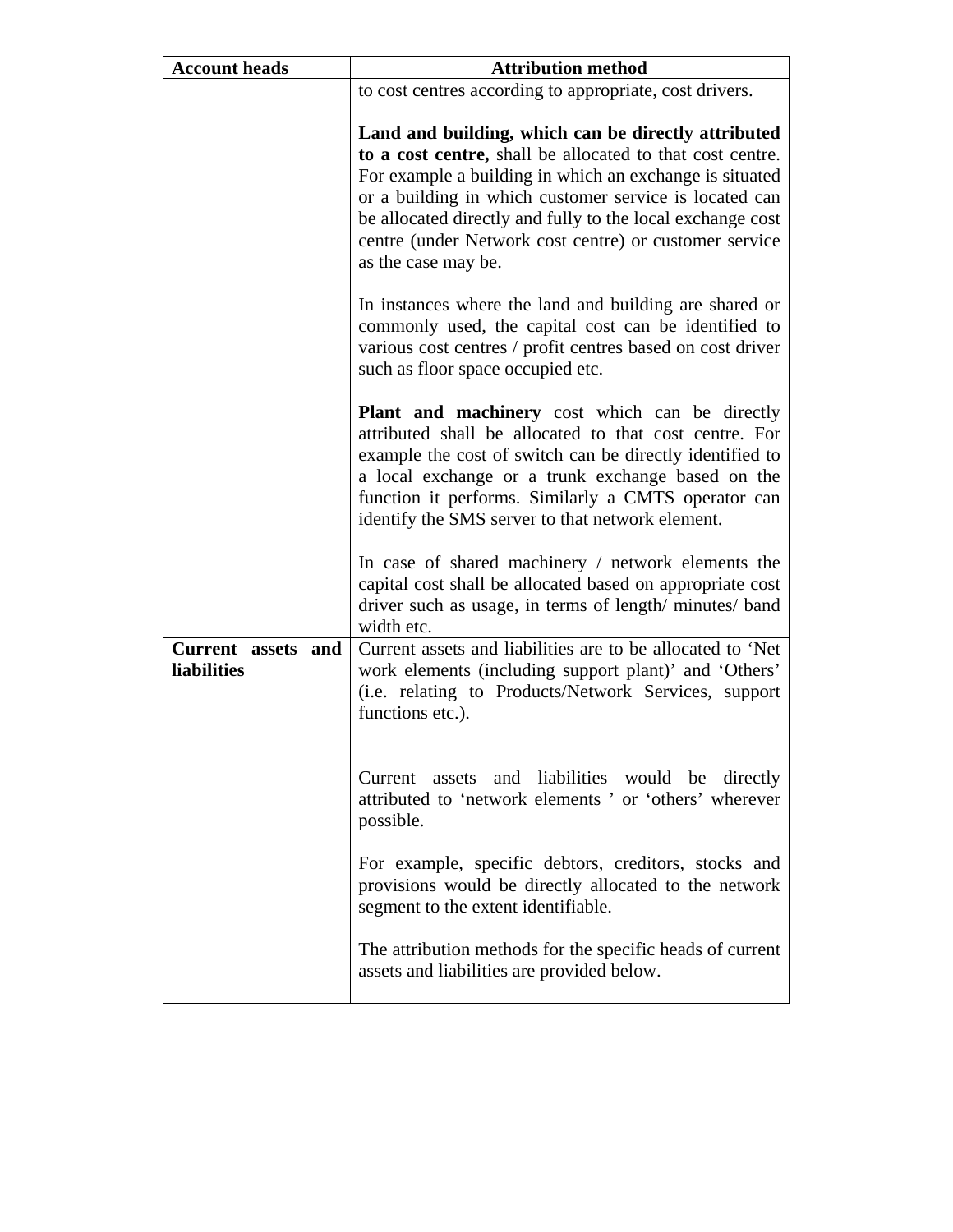| <b>Account heads</b>        | <b>Attribution method</b>                                                                                                                                                                                                                                                                                                                                                                             |  |  |
|-----------------------------|-------------------------------------------------------------------------------------------------------------------------------------------------------------------------------------------------------------------------------------------------------------------------------------------------------------------------------------------------------------------------------------------------------|--|--|
| <b>Stocks</b>               | bulk of stocks relates<br>The<br>to network<br>$\bullet$<br>(subscribers equipment, modem, store and spares,<br>etc.) and can be directly allocated to network.<br>All other stocks / store and spares pertaining to<br>support function shall be allocated to others. For<br>example motor transport spares, computer spares,<br>etc.                                                                |  |  |
| <b>Debtors</b>              | Debtors are analyzed by type -Trade debtors<br>$\bullet$<br>$\bullet$<br>can be broadly classified under two main categories<br>i.e. 'network' and 'others'. Generally the debtors<br>would relate to 'Others'                                                                                                                                                                                        |  |  |
|                             | The debtors can be directly identified to<br>different services to which they pertain and in case<br>there is no direct identification, they can be<br>allocated to various services on the basis of the<br>relevant turnover.                                                                                                                                                                        |  |  |
|                             | In some cases the debtors for a particular<br>service may be common for various geographical<br>areas. The debtors for particular geographical areas<br>would be directly identified to the areas in which<br>they have accrued or to which they pertain and in<br>case there is no direct identification, it can be<br>allocated to various geographical areas on the basis<br>of relevant turnover. |  |  |
|                             | Accrued income shall be allocated on the basis<br>of relevant turnover by billing system.                                                                                                                                                                                                                                                                                                             |  |  |
| Cash at Bank and in<br>hand | Cash and bank balances can be apportioned on<br>$\bullet$<br>the basis of total operating cost (i.e. other than<br>depreciation and other amortised costs) of 'network'<br>and 'others'.                                                                                                                                                                                                              |  |  |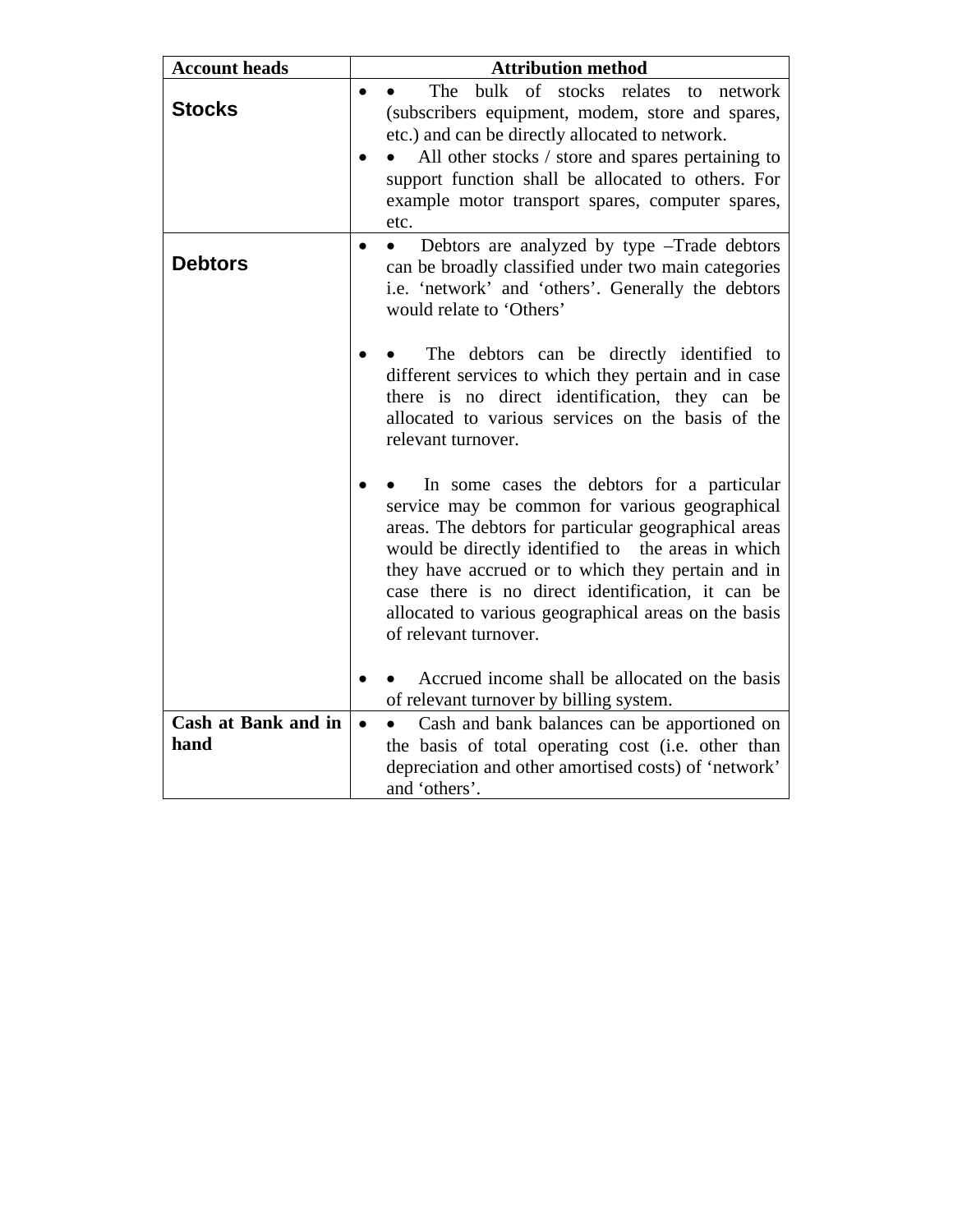| <b>Account heads</b>       | <b>Attribution method</b>                                                                                                                                                                                                                                                                                                                                                                                                                                                                                           |  |  |
|----------------------------|---------------------------------------------------------------------------------------------------------------------------------------------------------------------------------------------------------------------------------------------------------------------------------------------------------------------------------------------------------------------------------------------------------------------------------------------------------------------------------------------------------------------|--|--|
| Loans and<br>advances      | Loans and advances can be allocated to network<br>based on direct identification wherever possible<br>otherwise it can be allocated based on the total<br>operating cost of 'network' and 'others'.                                                                                                                                                                                                                                                                                                                 |  |  |
| <b>Current liabilities</b> | Creditors would be analysed by creditors type from the<br>general ledger codes and appropriate apportionment<br>bases to be then applied:                                                                                                                                                                                                                                                                                                                                                                           |  |  |
|                            | Trade creditors can be apportioned to 'network'<br>and 'others' on the basis of total costs excluding<br>salary and depreciation.<br>• Capital creditors can be allocated to 'network'<br>and 'other' on the basis of the fixed assets additions<br>during the year.<br>Payroll creditors can be allocated to 'network'<br>and 'others' on the basis of total pay of the relevant<br>units.<br>Other creditors can be allocated to network and<br>other using bases appropriate to the particular<br>creditor type. |  |  |

#### **Glossary**

- 1. 1. **Capital employed** Capital employed is the value of the assets that contribute to a company's ability to generate operating revenue. Mathematically, it is net fixed assets plus current assets minus current liabilities. For the purpose of accounting separation, it does not include assets and liabilities related to assets under construction.
- 2. 2. **Cost of capital** The opportunity cost of an investment, i.e. the rate of return that a company would otherwise be able to earn at the same risk level as the investment that has been selected.
- 3. 3. **Cost of sales adjustment (COSA)** This represents the difference between the value to business of the stock consumed during the period and its historical cost.
- 4. 4. **Cost volume relationship (CVR)** It expresses the relationship between cost on the one hand and volume of the relevant cost driver on the other. Cost-weighted independent cost categories do not have an exogenously defined cost volume relationship.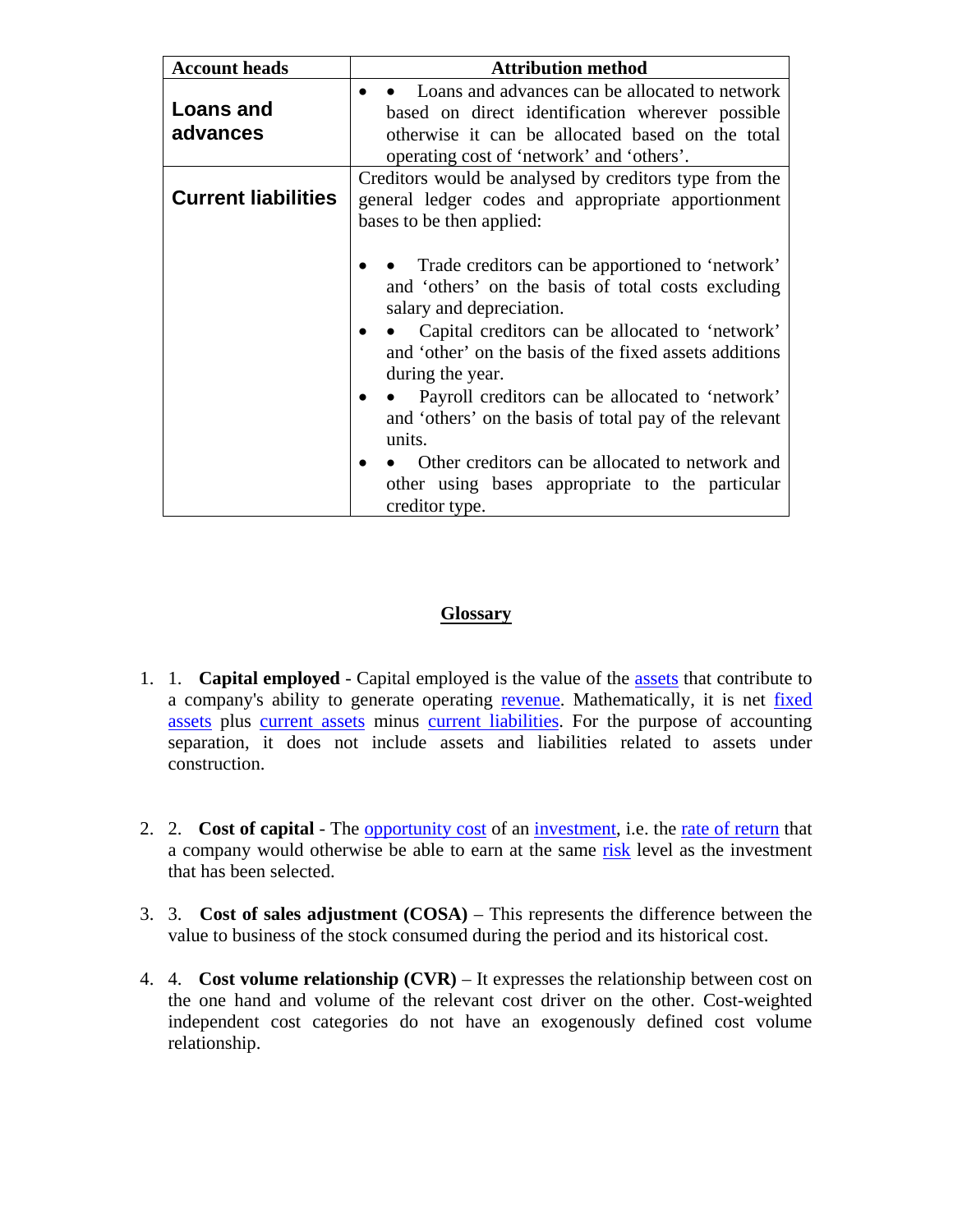- 5. 5. **Current assets** Cash and other assets that are expected to be converted into cash or consumed in the production of goods or rendering of services in the normal course of business.
- 6. 6. **Current cost accounting (CCA)** This is one of the cost accounting methods where assets and liabilities are valued at the current costs and it measures the profit or loss after matching current costs with current revenues. Several adjustments are required to the historical costs to arrive at CCA based cost statements.
- 7. 7. **Current liabilities** Liabilities including trade liabilities, loans and deposits which fall due for payment in a relatively short period, normally not more than twelve months.
- 8. 8. **Financial Capital Maintenance (FCM)** This is one of the approaches to CCA. It views capital in financial terms (the value of shareholder's equity interest). It considers that financial capital for the company is maintained in the current price terms. Capital is assumed to be maintained in real terms at the same level as at the beginning of the period.
- 9. 9. **Fixed Asset**  Asset held for the purpose of providing or producing goods or services and that is not held for resale in the normal course of business.
- 10. 10. **Fully allocated cost (FAC)** This is one of the methods used for allocation/ apportionment of costs to different services/ network elements. It is based on the principle of complete allocation of all the business costs to different services/ network elements.
- 11. 11. **Geographical area**  Geographical area for a service is an area for which separate accounts are to be prepared as per SAS. The geographical area for each of the service for which SAS has to be implemented is mentioned in chapter 3.
- 12. 12. **Gross book value (GBV)** This is historical cost of a fixed asset in the books of account or financial statements. When this amount is shown net of accumulated depreciation, it is termed as Net Book Value.
- 13. 13. **Historical cost accounting (HCA)** This is the conventional accounting method, wherein assets are valued and depreciated at the cost recorded at the time of their purchase.
- 14. 14. **Long run incremental cost (LRIC)**  This is the incremental cost that arises in the long run with a specific increment in volume of production.
- 15. 15. **Modern equivalent asset (MEA)**  This is the value of a currently available asset with same level of capacity and functionality.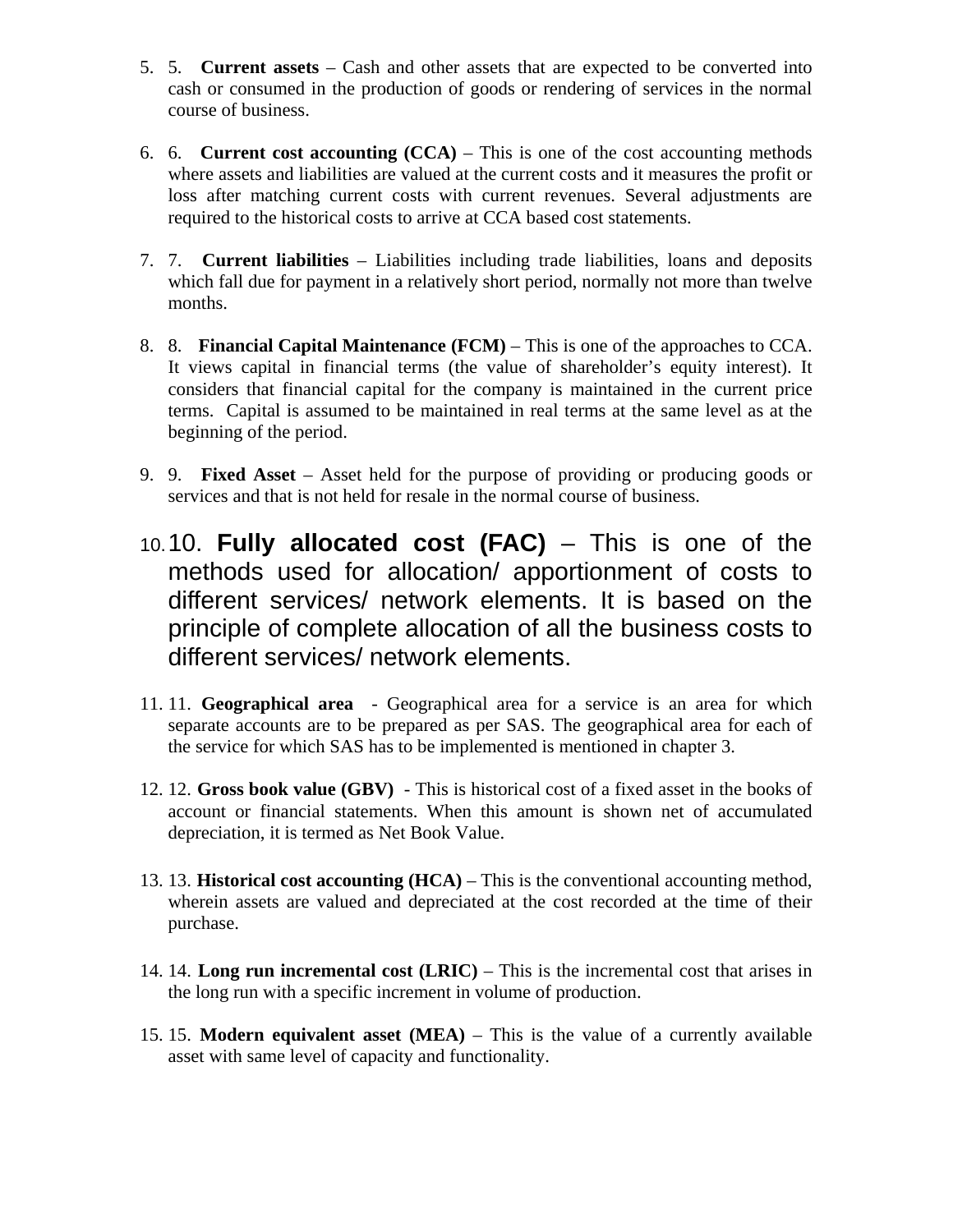- 16. 16. **Monetary working capital adjustment (MWCA)** It reflects the amount of additional or reduced finance needed for monetary working capital as a result of changes in the input prices of goods and services used and financed by the business.
- 17. 17. **Operating Capital Maintenance (OCM)** This is one of the approaches to CCA. It views capital in operational terms (company's capability to produce goods and services). It considers the company to have as much operating capacity in the end of the period as in the beginning.
- 18. 18. **Product/Network Service** Product/Network Service is a sub-service within a service, which is priced or regulated separately and for which separate profit and loss statement, is to be prepared. Products/Network Services for each of the service for which SAS has to be implemented are mentioned in chapter 3.
- 19. 19. **Related Companies** If a company has the ability to control the other company or exercise significant influence over the other company in making financial and/or operating decisions.
- 20. 20. **Retail revenue** Revenue from end-user / subscribers. The total retail revenue divided by the number of subscribers/ users represents the average retail revenue per subscriber/ user.
- 21. 21. **Return on Capital Employed (RoCE)** A measure of return from capital employed of an enterprise. Mathematically, it is profit before interest and tax divided by the capital employed. In the 'Statement of Total Capital Employed' and the 'Network Cost Sheet (element wise), the RoCE represents the cost of capital employed, to work out the total cost (i.e. including RoCE). In the 'Profit and Loss Accounts', the RoCE has been expressed as the actual return achieved from operations.
- 22. 22. **"Toll Quality Service" and "Below Toll Quality Service"** shall have the same meaning as laid down in regulations issued by authority, from time to time, under sub-clause (b)(v) of sub-section (1) of section 11 of TRAI (Amendment) Act 2000.
- 23. 23. **Weighted average cost of capital (WACC)** Weighted Average Cost of Capital is a method of establishing an organization's cost of capital by taking each source of funds from its balance sheet and assigning a Required Rate of Return to each individual source. The amounts of each of the sources of funds are used as weights applied to the Required Returns, and the total return is divided by total weights to give the WACC (expressed as a percentage). The term WACC for the purpose of accounting separation would be taken Pre-tax weighted average cost of capital. Mathematically,

Pre Tax WACC =  $\mathbf{Re}^*\omega_l$  +  $\mathbf{R}d^*\omega_2$  $(I-T)$